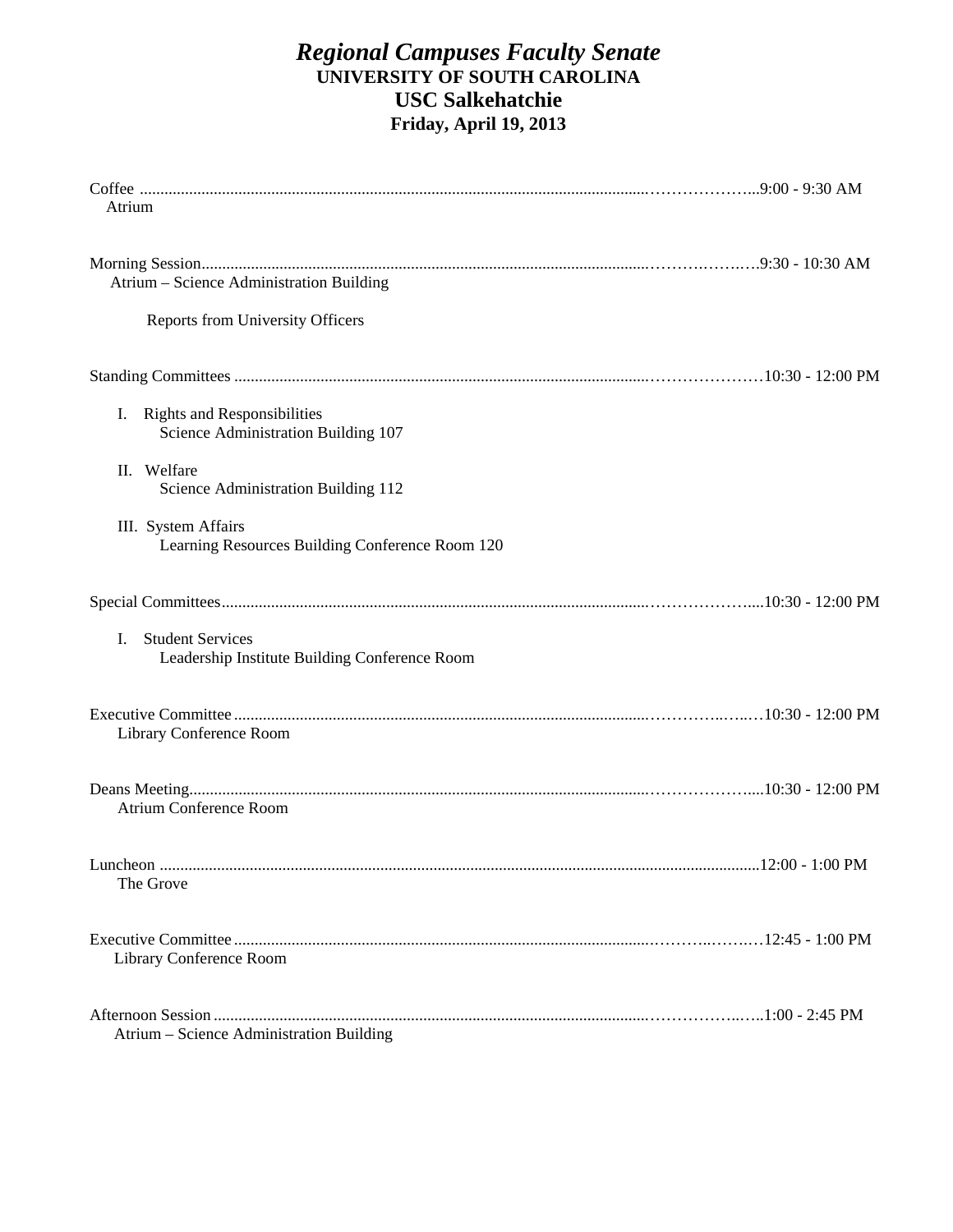# **AGENDA**

I. Call To Order

#### II. Correction/Approval of Minutes: February 15, 2013 USC Columbia

- III. Reports from University Officers
	- A. Vice Provost and Executive Dean, Dr. Chris Plyler
	- B. Assistant Vice Provost for Extended University, Dr. Sally Boyd
	- C. Reports from the Regional Campus Deans
		- Dean Walt Collins, USC Lancaster Dean Ann Carmichael, USC Salkehatchie Interim Dean Lynwood Watts, USC Sumter Interim Dean Steve Lowe, USC Union
- IV. Reports from Standing Committees
	- A. Rights and Responsibilities Professor Lisa Hammond
	- B. Welfare Professor Fernanda Burke
	- C. System Affairs Professor Andy Kunka
- V. Executive Committee
	- A. Secretary Professor Jolie Fontenot
	- B. Regional Campuses Faculty Manual Liaison Officer Professor Lisa Hammond
- VI. Reports from Special Committees
	- A. Committee on Libraries Professor Maureen Anderson
	- B. Committee on Curricula and Courses Professor Robert Castleberry
	- C. Committee on Faculty Welfare Professor Janet Hudson
	- D. Faculty-Board of Trustees Liaison Committee Professor Bruce Nims
	- E. Regional Campuses Research and Productive Scholarship Committee Professor Kajal Ghoshroy
	- F Regional Campuses Academic Advisory Council Professor Bruce Nims
	- G. Other Committees
		- 1. Conflict of Interest Committee Professor Noni Bohonak
- VII. Unfinished Business
- VIII. New Business
- IX. Announcements
- X. Adjournment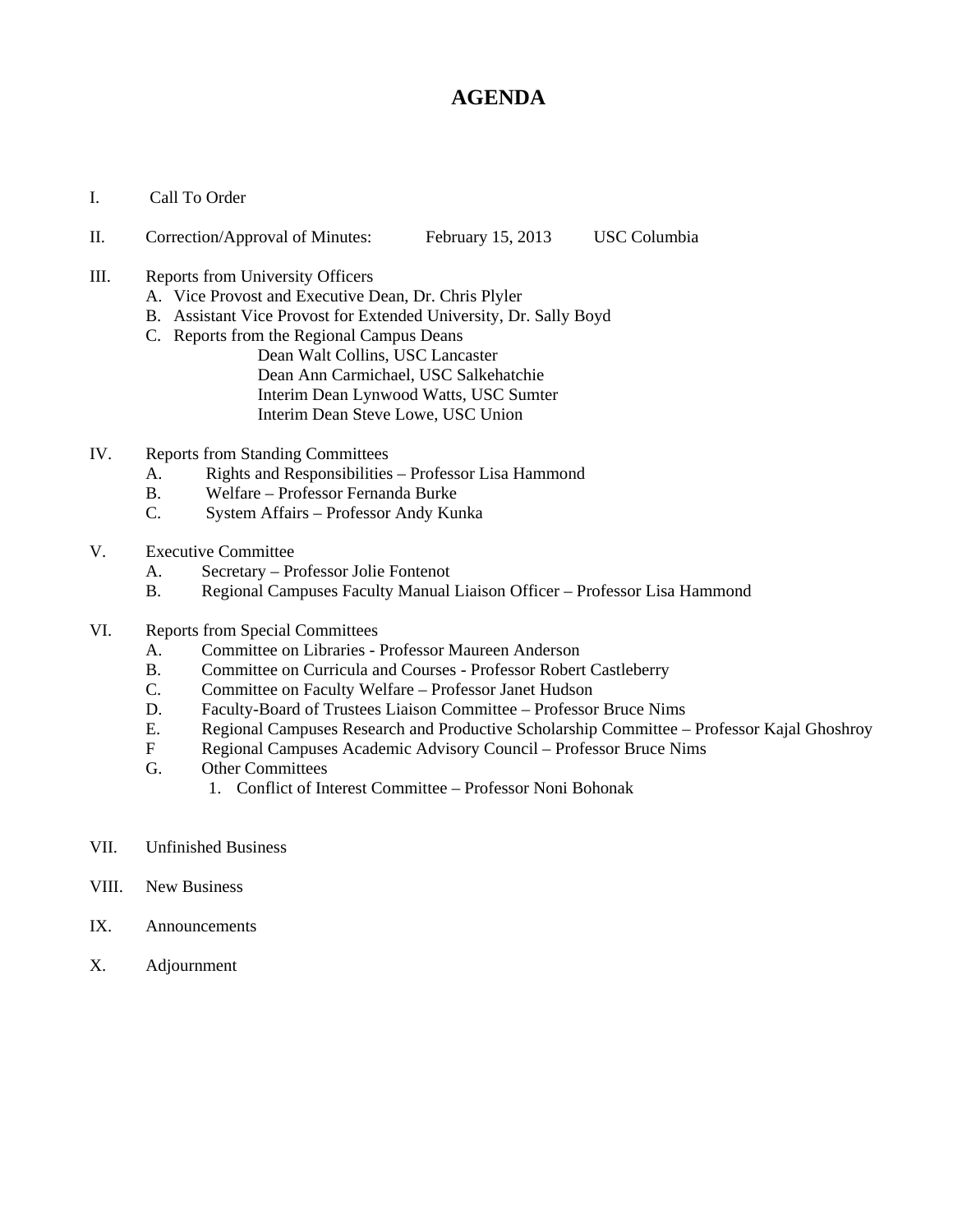#### **Regional Campus Faculty Senate April Minutes**

Meeting began at 9:37

**Bruce Nims:** Regional Campus Faculty Senate will now come to order. I want to thank Dean Carmichael and her staff at USC Salkahatchie for our delicious refreshments this morning. And I can't exactly thank her for the good weather but am we are certainly thankful we have some before the storms move in later today. So before we start business this morning, I'd like to introduce Dean Carmichael and she has a welcome for us and a few logistical details to mention.

**Dean Carmichael:** Thank you. Good morning. And on behalf of all of us here at USC Salkahatchie do welcome you. We are delighted to host the faculty senate spring meeting. Just a couple of housekeeping items. I think you already found the restrooms here. My office is to the right if you need telephones or if you need anything from us, please feel free to go there. As far as lunch we are still hoping the good weather will continue. But if it weather holds and it's pretty, and we won't chance it I don't want you to have to make a mad dash across campus to get to dry part. If the weather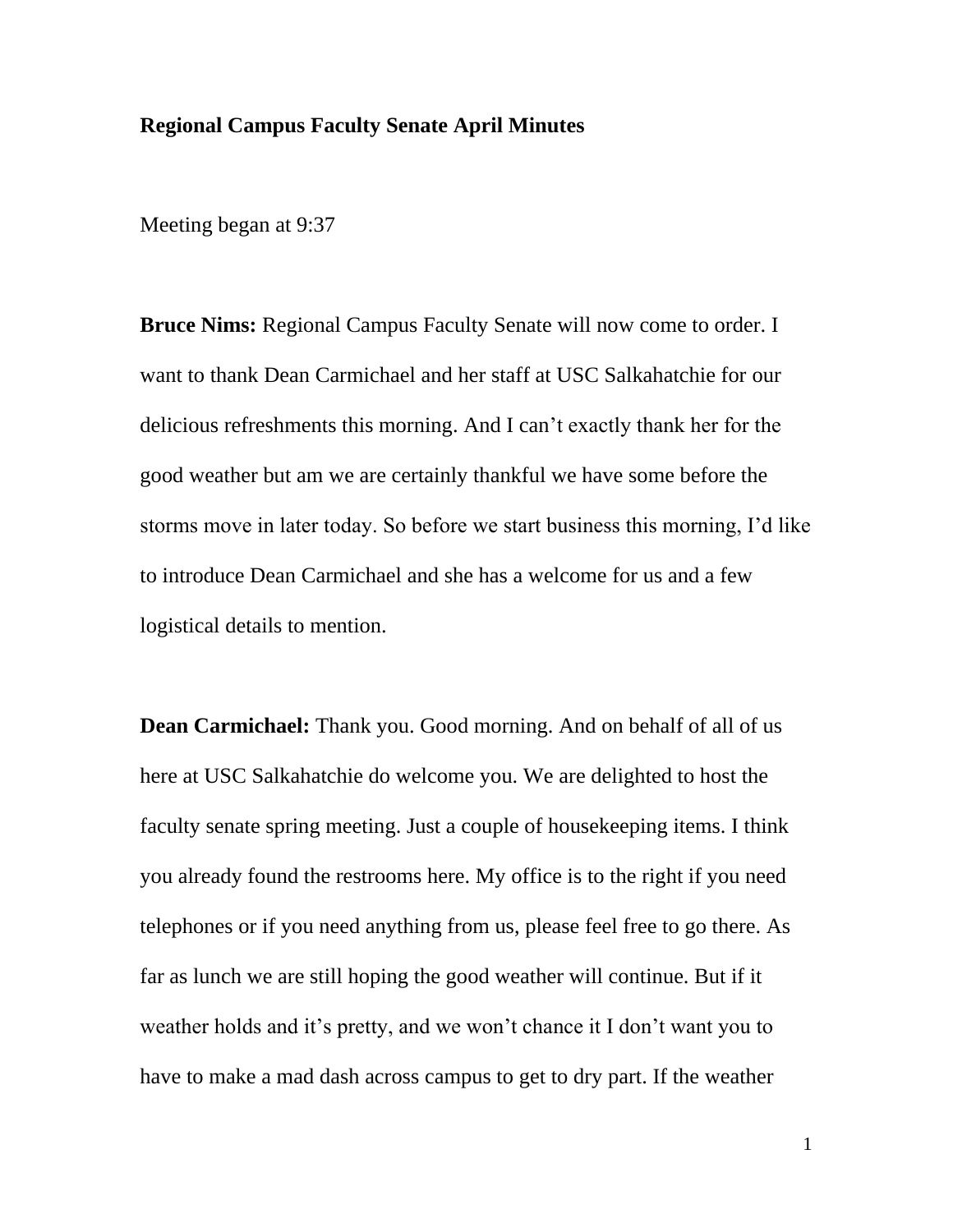holds and it's pretty, we tentatively plan on eating out at the grove which is across the way. Bubba Dorman, who is our baseball coach, is also our chief chef and he's cooking hamburgers and hotdogs and chili out there. So we would really like to eat out there and he's bringing his own brand of baseball music. So, again, I think it will have a nice ambiance if we can eat there. If not, again, we'll just move it here. But again, welcome. We are glad to have you on campus.

**Bruce Nims:** Thank you. We are going to have the reports from the University officers this morning. Our first report is from Dr. Chris Plyler.

**Chris Plyler:** Good morning everyone. Thank you Bruce and Dean Carmichael. It's always a pleasure to come to Allendale Salkahatchie campus and I beg your forgiveness for not wearing a tie today. I just felt like it was an open collar kind of day. Legislatively, and my report will be brief, on behalf of the University System, Dr. Pastides appealed to the Senate higher education committee earlier this week. His primary appeals have to do with the annualization of the remainder of the Palmetto College appropriations, \$2.1 million dollars in non-recurring funds which from all indications will be annualized, and Palmetto College will realize it's full \$5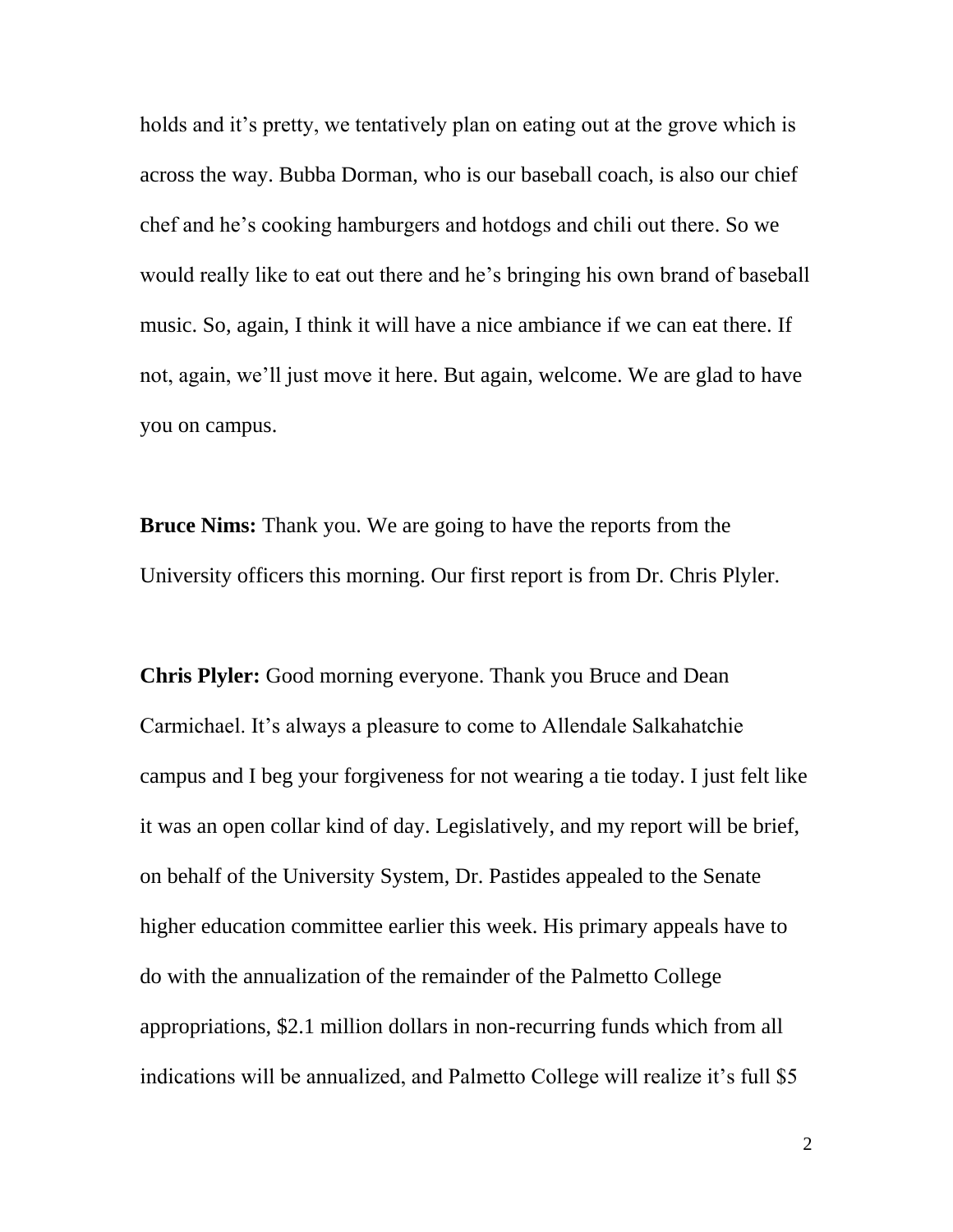million dollars effective July 1st. Other appeals had to do with the \$41 million dollars in deferred maintenance across the system. Every campus gets an amount. There's some variance there, but hopefully that will meet with Senate approvals. Many of you were present yesterday for the Palmetto College official launch which took place in the State House, a very impressive event, a culmination of a lot of work by you and colleagues across the system. A realization that has taken quite a while, frankly. I feel personally that it was a wholesale success. We had in addition to students from all of our campuses, President Pastides, Chancellor Susan Elkins, Senator John Courson, Speaker Bob Harrell, Representative Phil Owens, a lot of our colleagues across the system and the greater Columbia community. Our student speaker, DJ Braun, did us proud. He delivered a personal account of his need for access to our campuses and now through Palmetto College he has a way to earn his bachelor's degree online or every other kind of delivery mode that we offer and I thought that all in all it was just a spectacular day. We got a lot of news coverage. We will continue to get that. You will notice in the weeks to come there will be quite a bit of publicity associated with the quality at USC online that has been tailored. We are trying to keep the Regional Campuses as the primary focal point for feeding the Palmetto College. In this material, I think we had a little glitch in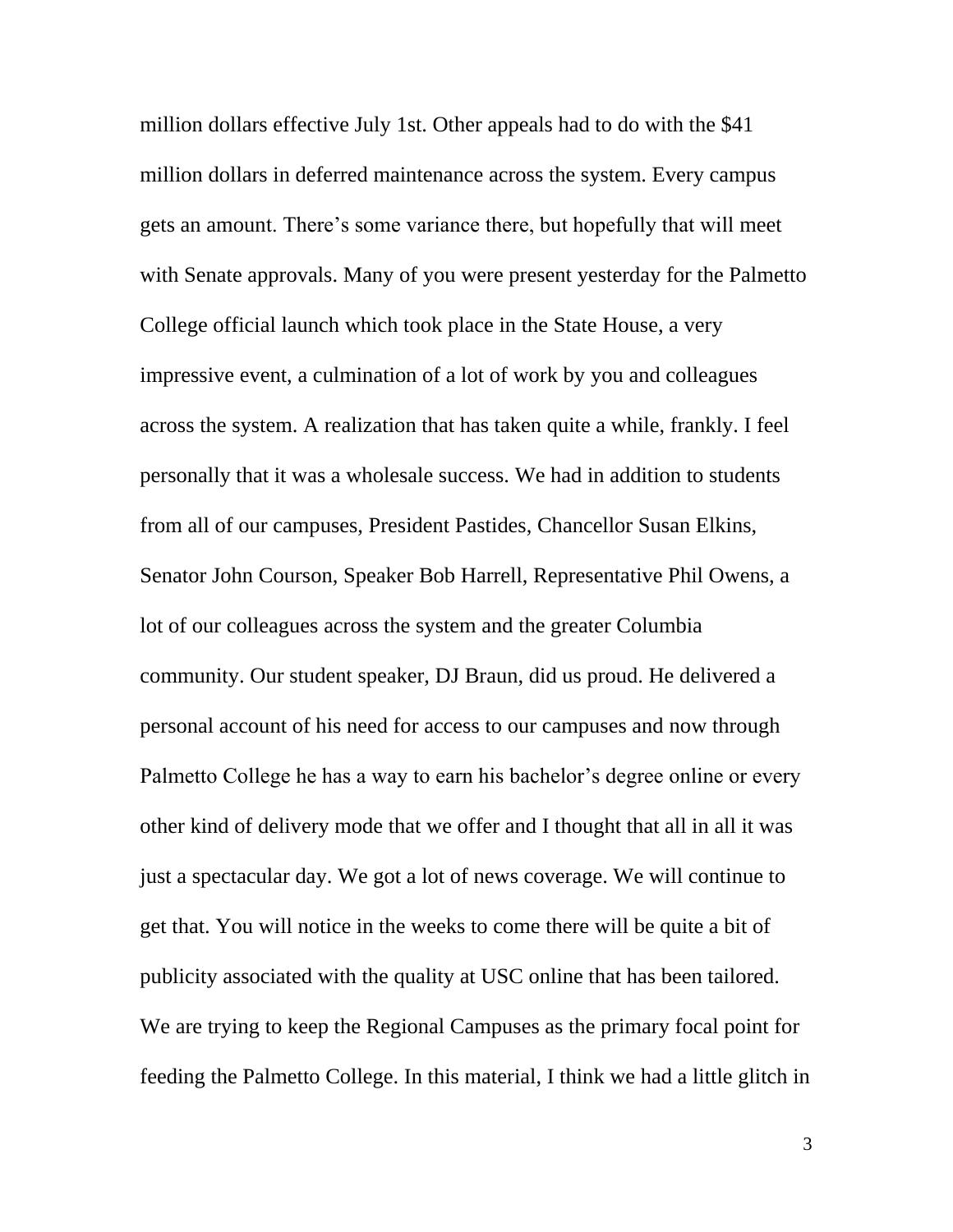the first batch, but we understand what happened, I think, and colleagues in the Office of Communications I think now better understand the structure. At any rate, it's exciting and it's something that began with us. We the regional campuses are the undergirding of the entire initiative and that's been what it's about. It gives students an opportunity to earn the full degree onsite at a regional campus or wherever they are. The marketing site is again, going to be very apparent to you. The web site is up and live. It's just that right now, a marketing site, and we are going to be spending an inordinate amount of time very soon trying to upgrade the web site to conform to the Palmetto College brand. I'd like to congratulate Walt Collins, this is his first meeting as our Dean of USC Lancaster. Walt, we know you are familiar with us in your new role we are excited to have you with us as Dean. That's quite a transition having gone through that myself, but we look forward to working with you over the months and years to come. The other two searches are very close to becoming final. Interviews are concluding, discussions with the President are happening. Hopefully, by the end of April we'll have news to report for the Sumter and Union Dean searches. And I believe that's all I have. The Criminal Justice degree has received full board of approval and is now moving to the CHE so it will be going up in front of ACAT shortly to present this opportunity to the other 3 campuses outside of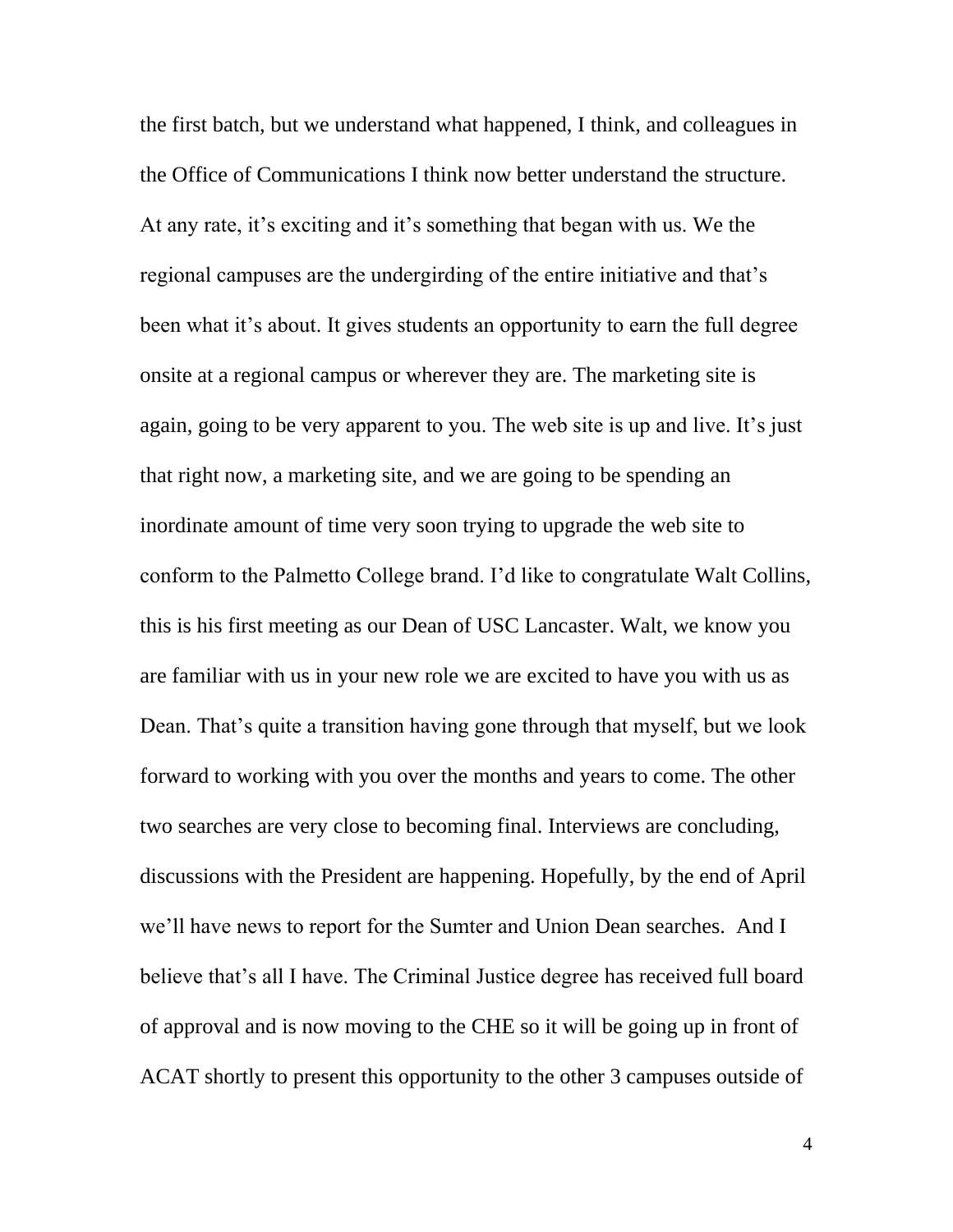Lancaster that offer a criminal justice degree which will prepare our students for Upstate degrees. Any questions for me?

**Lisa Hammond: (Inaudible)** At the last Executive Committee meeting we got copies about peer institutions. Is that a final list?

**Chris Plyler:** No, no. That always dynamic. That was research by David Hunter and some research he was doing to make sure our peers are compatible with what we are and what our structure is. That's for consideration and faculty input and comment so we are inviting feedback.

## **Lisa Hammond: (Inaudible)**

**Chris Plyler:** Unless there are other objections it can certainly fulfill that need.

**Bruce Nims:** You mentioned a glitch about Palmetto College. Could you clarify that?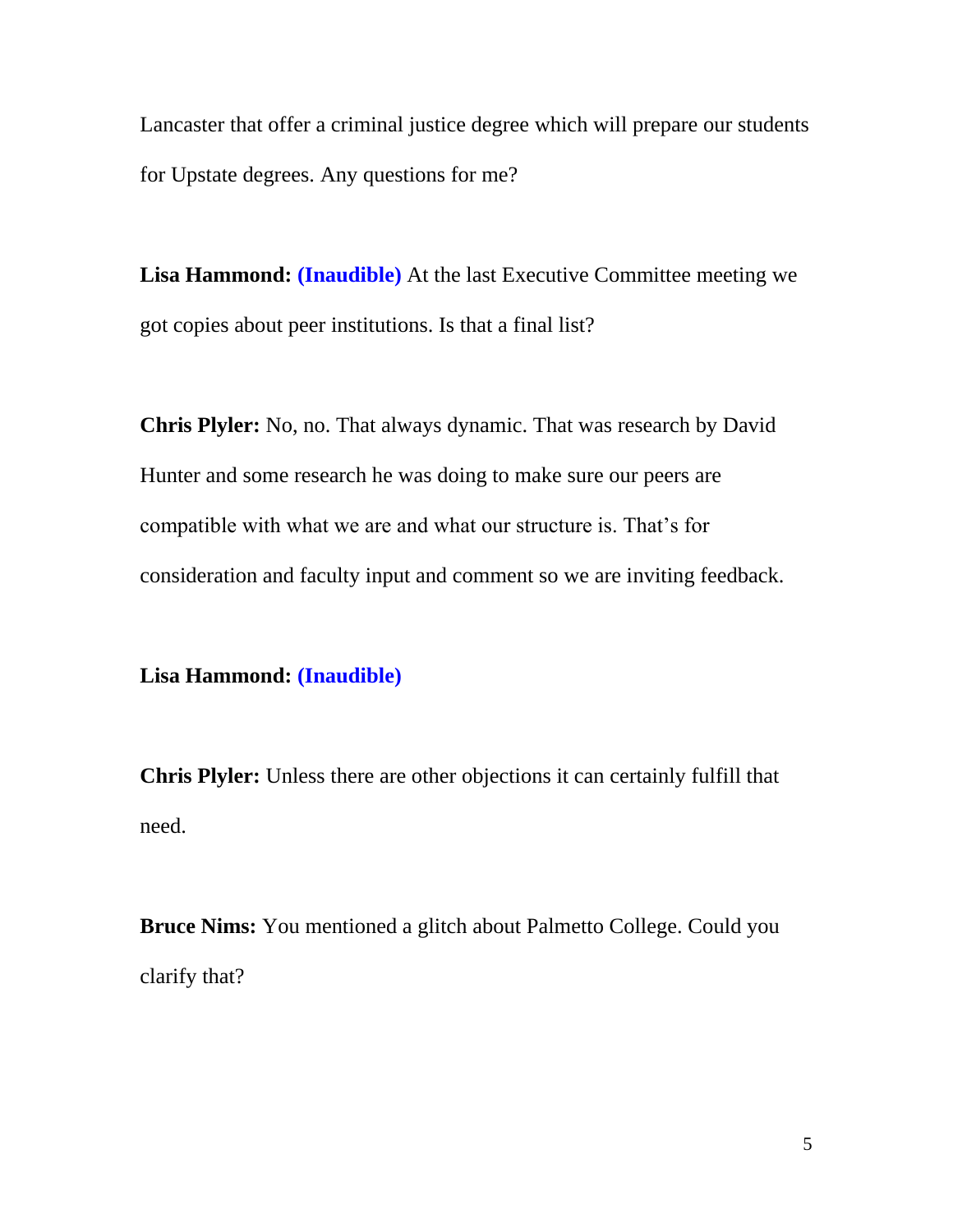**Chris Plyler:** Well the marketing and the brochure came out – a hastily put together brochure I might add – the first time I saw it was when it came off the press – and it is about the quality of USC online and explains the degree programs. And the owners of those degrees, the senior campuses, but nowhere on the brochure is there a mention of the regional campuses. Dr. Elkins, I should have said this at the outset, is at a meeting at Fort Jackson a collaborative meeting among our higher ed partners. She wishes she could be here. I'm sure she will be joining us next fall. Thank you.

**Bruce Nims**: Thank you, Dr. Plyler. Assistant Vice Provost for Extended University. Dr. Sally Boyd.

**Sally Boyd:** Good morning everybody. One week from today next Friday we will be having a reception to honor the Ft. Jackson Stephen L. Dalton distinguished teaching award this year. The recipient this year is Wesley Ambercrombie who teaches sociology in the Ft. Jackson program and in a first for this particular teaching award, the course is taught online. Also wanted to let you know that we are saying goodbye at the end of this semester to Dr. Jessica Sheffield who is leaving us to take a position at University of South Alabama Mobile which is her home and where her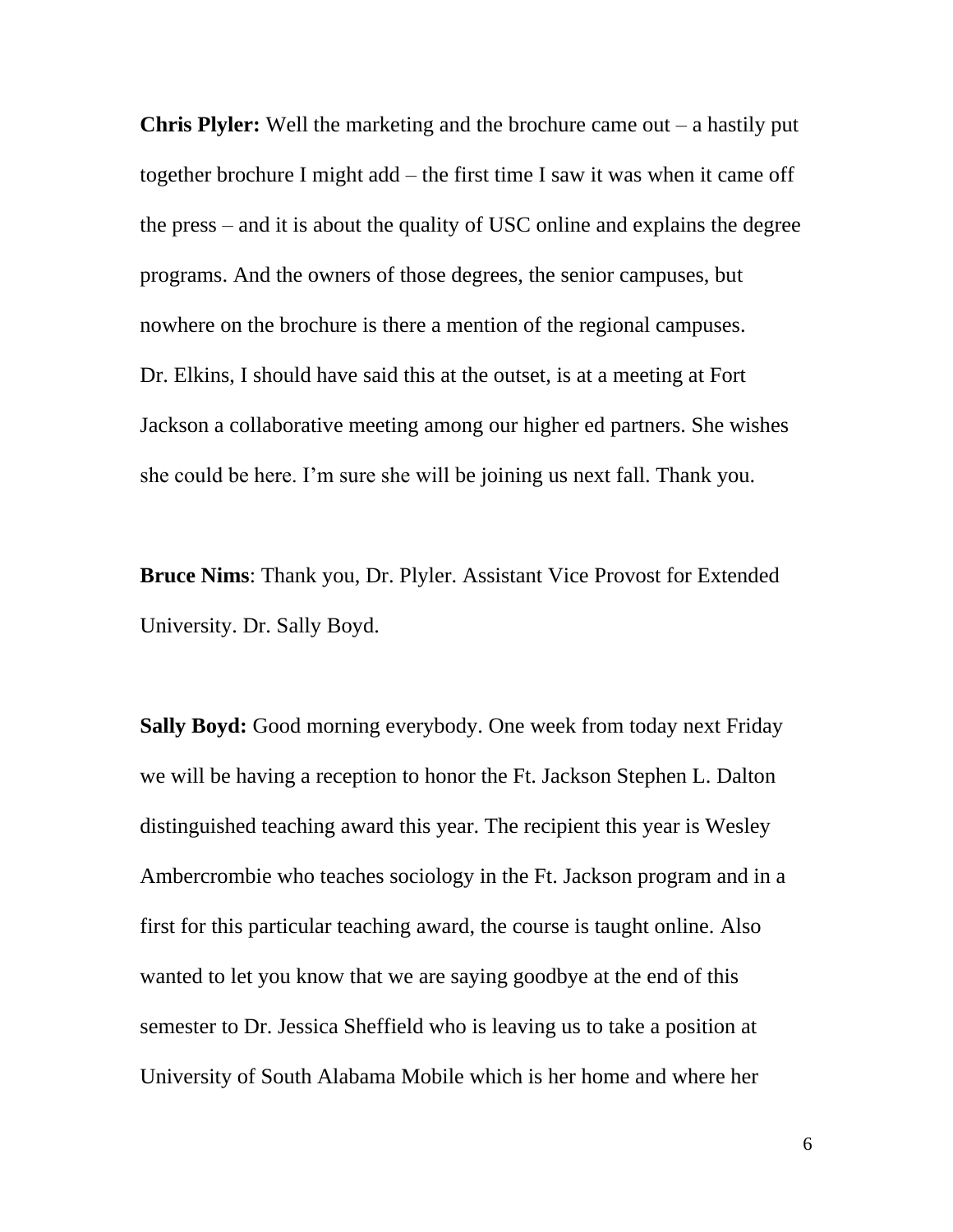family lives. We have really enjoyed having Jessica with us these past three years. We will really miss her and we wish her well in her future endeavors. A search is underway to hire someone to teach – not to take Jessica's place – but to teach speech for Extended University. Thank you.

**Bruce Nims:** We are pleased to introduce for the first time Dean Walt Collins, USC Lancaster.

**Walt Collins:** Good morning. Thank you, Ann, and your staff for offering us a beautiful place to meet today. This report will be submitted to the secretary, but I just wanted to get some highlights today. USC Lancaster's enrollment is down just a little bit this spring semester 2.5% in headcount and 4.17% in FTE for spring as compared to last spring. Our preregistration for the coming terms that would be Maymester/Summer I, Summer II, and Fall are as follows: 169 students registered this past Monday for Fall 2013, 96 students for Maymester/SummerI, and 59 students for Summer II. This is about five days late. Figures are down a little bit. We started pre-registration about two weeks later this spring than we did last spring. I'm excited to find out who our distinguished teacher of the year is, and we do that on campus Tuesday April 23rd during Spring Fling. I want to say congratulations to the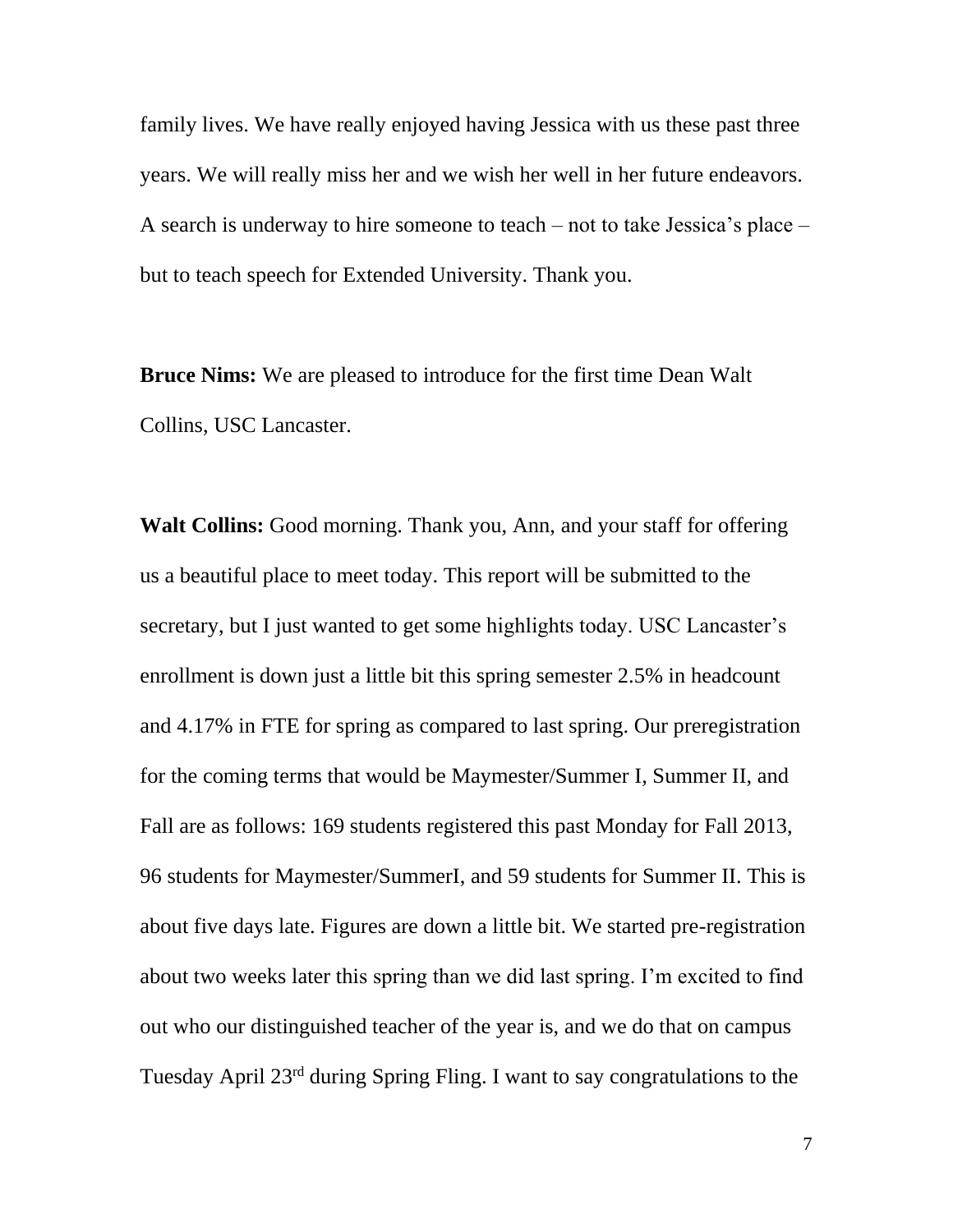three finalists that were chosen Dr. Sarah Hunt Sellhorst, Dr. Nick Guittar, and Professor Darris Hassel. Congratulations to some students who were elected to SGA also President: Ty Reeves, Vice President: Brandon Newton, Secretary/Treasurer: Brooke Watts. They'll be serving next year. We continue to do faculty searches for August 2013.

A tenure track search continues in Astronomy/Physics. We have another candidate coming in this week. We made an offer to an exercise science candidate last week and are happy to report that she has given a verbal affirmative response. We are grateful for that. We are also searching for an Instructor of Sociology. These positions will begin in August 2013.

Congratulations to Dr. Suzanne Penuel, Assistant Professor of English, for being selected to attend the Summer Literary Studies Institute entitled "Versions of *The Winter's Tale*: Theater, Literature, Film and Philosophy" at the National Humanities Center.

Congratulations to Professor Karen Worthy, Nursing, who was recently named the USC College of Education-PhD Recipient of the 2012-2013 Charles and Grace Sloan Fellowship.

Founders hall continues in the heart of campus. We hope to occupy about a year from now around Maymester/Summer I 2014. And then a couple of other notes here. We are happy to host the Carolina Emerging Scholars on our campus May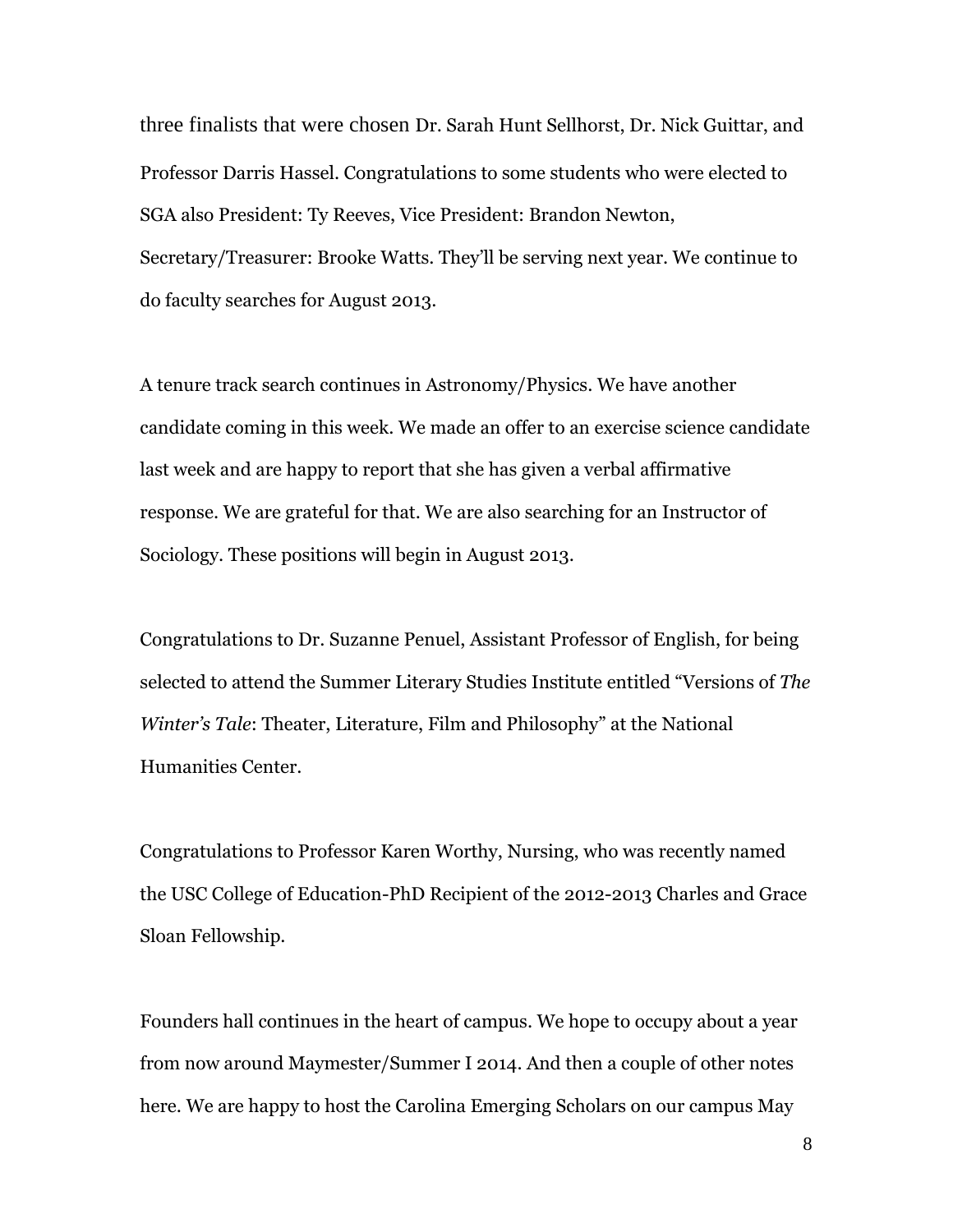18th. We hope to see some of you there to hear regional campus students present their research and to be a part of a professional conference like that. Dr. Nick Lawrence is one of the board members from our campus and he will be glad to share some information on that conference coming up. And finally, we want to extend our congratulations to USC Lancaster golf team and coach Rick Walters for winning the NJCAA Region X championship this past week. They have qualified to go to the National Championship in Lubbock, TX in May 2013.

Thank you. Any questions?

**Bruce Nims:** Dean Ann Carmichael.

**Dean Carmichael**: On March 22nd, the Carolina Mathematics Association spring meeting was held on our campus in Walterboro and presenters included representatives from The Citadel, California University of Pennsylvania – I don't know who that is - and Furman University, as well as our own Dr. Bryan Lai and Dr. Fidele Ngwane and student, Robbie Bacon. So we were pleased to host that event. Dr. Eran Kilpatrick traveled to Santa Barbara, California with one of our students, Chris Bates on April  $5<sup>th</sup>$  to present at the National Center for Ecological Analysis and Synthesis Conference. And as a side note, Chris has also been selected for an internship at Savannah Riverside this summer which is really significant because it's the first time I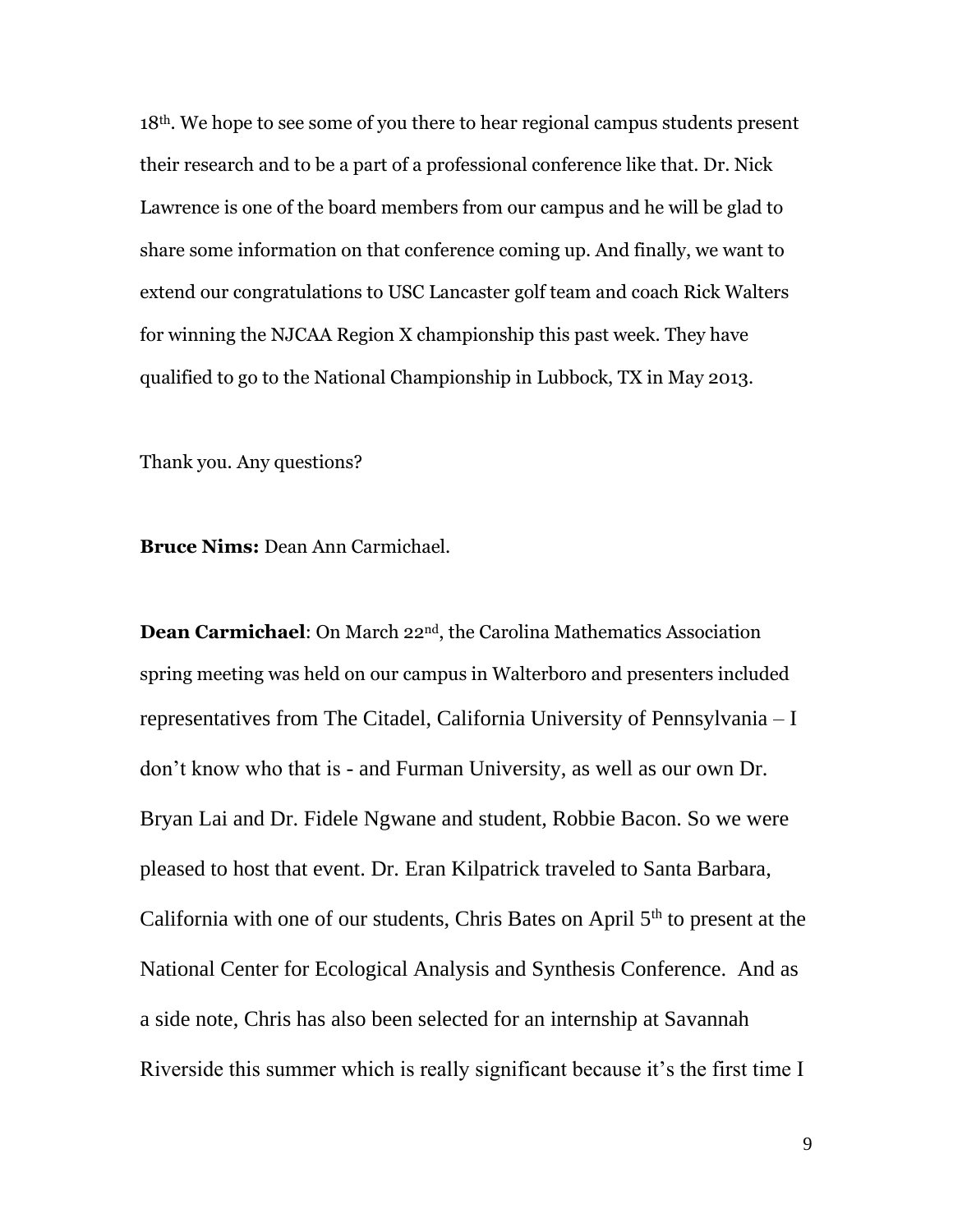think they have given an award to a 2-year degree granting institution – give them an internship, and it was one of 35 and there were 750 applicants. So we were really excited to be included in that and have Chris receive that honor and opportunity. We are in process of hiring some additional faculty. We have made offers to professors in accounting and computer science. We made a tentative offer to someone in mathematics, and I will give you a report on those at our next meeting.

April 11<sup>th</sup> we hosted our annual scholarship ceremony for the disciplines, awarding over \$55,000 in scholarship money. And Mr. Eugene Warr, chairman of the USC Board of Trustees, was the keynote speaker. In the sports arena, I guess I want to share with you – you probably already know this because we've gotten high mileage publicity about it. For the first time in 48 years, our basketball team qualified for the NJCAA Region X national tournament. I will accompany them as well as our coaching staff to Hutchinson, Kansas. While we were not successful there, at least we made national headlines for our program and our team. And, you know, sometimes you don't realize what athletics can do for academics – I mean I know what our priorities are, but we have gotten such good exposure and I think that is going to really help us in attracting even more high quality students here. And last but certainly not least, I want to mention that Joe Siren is our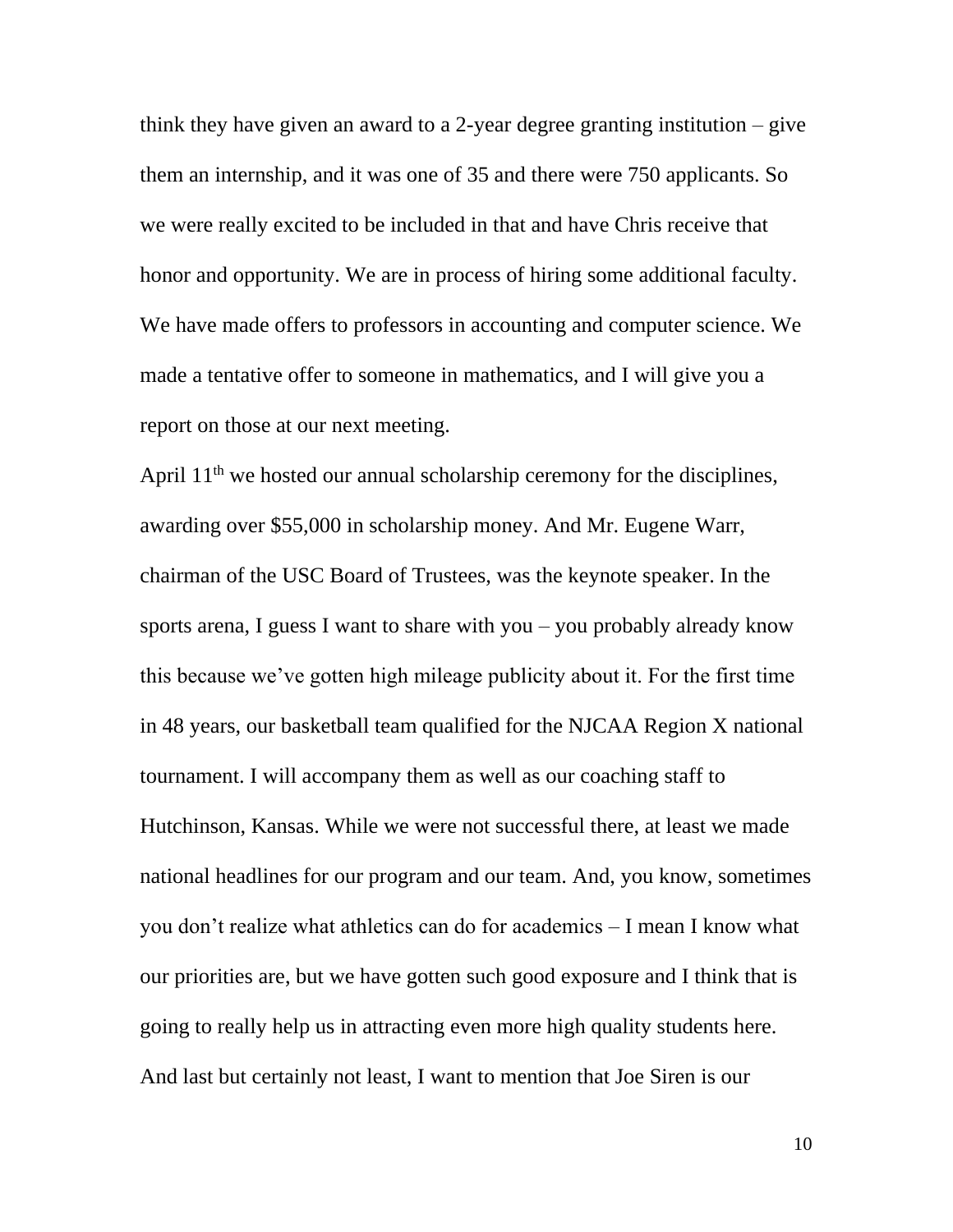students' choice for the USC Salkahatchie Distinguished teaching award. If you know Joe, I had to share this, I don't think he'll mind, he said, "You know, I've been selected for this award, once a decade for the last 40 years." So I thought, well, that's a testament to his enthusiasm for teaching.

**Bruce Nims:** Interim Dean Lyn Watts from Sumter. Dr. Castleberry will speak in his stead.

**Dr. Castleberry:** Interim Dean Watts deeply regrets not being able to be with you here today. We would like to thank Salkahatchie for a wonderful reception today. He did ask me to give a report and asked that it be as short as possible. Therefore, in keeping with that spirit I will say that the Sumter campus is looking forward to having a new dean and we are all excited about that possibility, although I don't think anyone is as excited as Interim Dean Lyn Watts. That concludes our report. Thank you.

**Bruce Nims:** Interim Dean, Steve Lowe from Union.

**Steve Lowe:** Good morning everybody. Despite the fact that we are relatively late in the academic hiring cycle, we are seeking two hires, a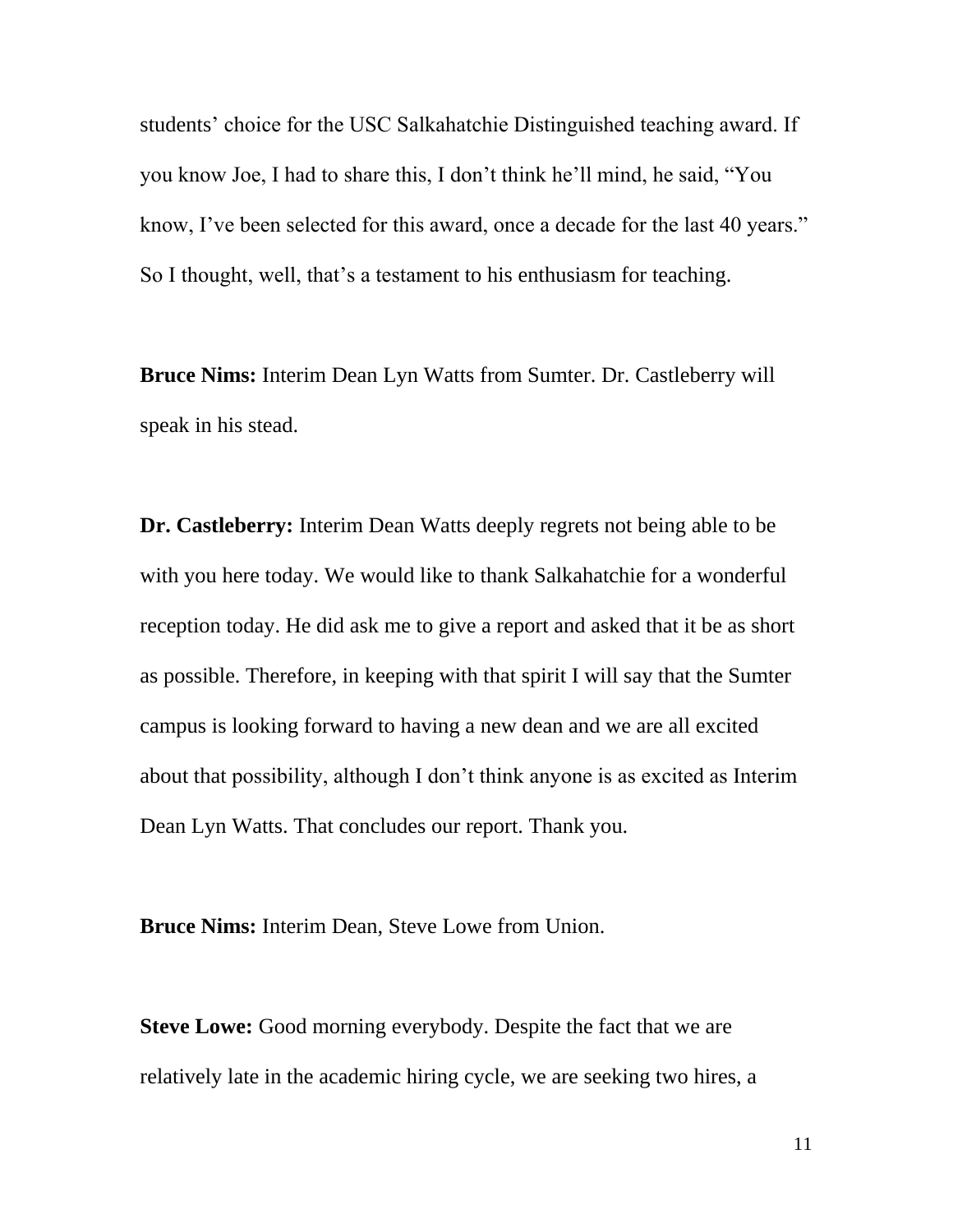sociology professor and a criminal justice professor and we are doing so, it's a two for one deal. My congratulations and admiration goes to Dr. Sam Hauptman who is going to a little college up the road from USC Union. I don't mean Clemson. She will be at USC Upstate starting in the fall and will still be a major part of the Palmetto College. So we look forward to continuing to work with her. We are also looking for a Palmetto College Student Services Coordinator. We hope this person will start in June or July, and this person is going to have a very steep learning curve indeed. Enrollment numbers for spring – headcount is 496 FTE is 332. Those are both down quite a bit primarily due to a reduction in the number of classes that we have at one of our high schools, so most of that is concurrent enrollment. Our new bookstore and student center is on track to be opened in fall. So we are very happy about that. In athletics, I am very happy to report that our club baseball team in the first year of competition won the National Club Baseball competition District IV East Conference and are the #1 seed in the playoffs, May 3-5 in Clemson. Their overall record was 11-1. We have a lot of good athletes and good students in that program. We are very proud of them. We had our third Upcountry Literary Festival back on March 22-23rd. That was a rousing for the third year in a row and keeps getting bigger and bigger. At our awards night earlier this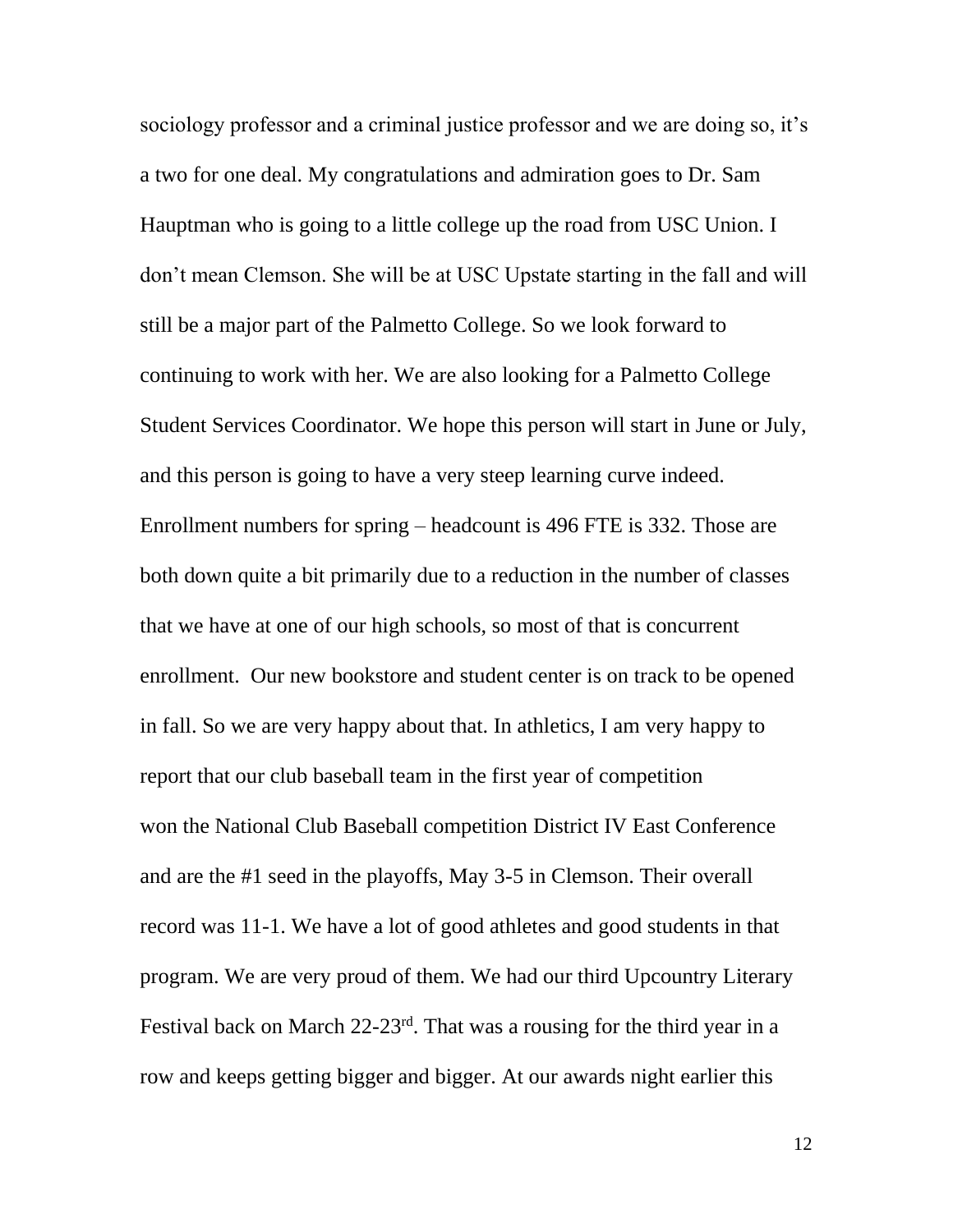month, we awarded over \$47,000 in scholarships and presented our teacher of the year award to Professor Randy Ivey who seems to win perennially whenever he is eligible which is perfectly fine because he is well loved by the students and his colleagues. We are preparing for commencement on May  $4<sup>th</sup>$  at 6:30PM. We have 56 degree candidates participating: 38 AA, 36 AS. Thirteen of our degree candidates will receive both of those and two of our candidates will be receiving their AA/AS and BLS. And one of them will get an AA and a BOL.

Our speaker this year is Dr. Curtis Rogers, who is the communications director for the State Library. He's also the son of an employee of USC Union, and he's also the son of Mary Jo Rogers, a longtime employee and until recently a volunteer – we hope she will be again a volunteer for the campus. Anybody have any questions? Thank you.

**Bruce Nims:** This concludes our reports from officers. It's now time to move to standing committees. Rights and Responsibilities is to meet in this building in Room 107. Welfare in room 112 in this building and system affairs will meet in the learning resources building conference room. We will come back for lunch and depending on the weather here in the grove or auditorium.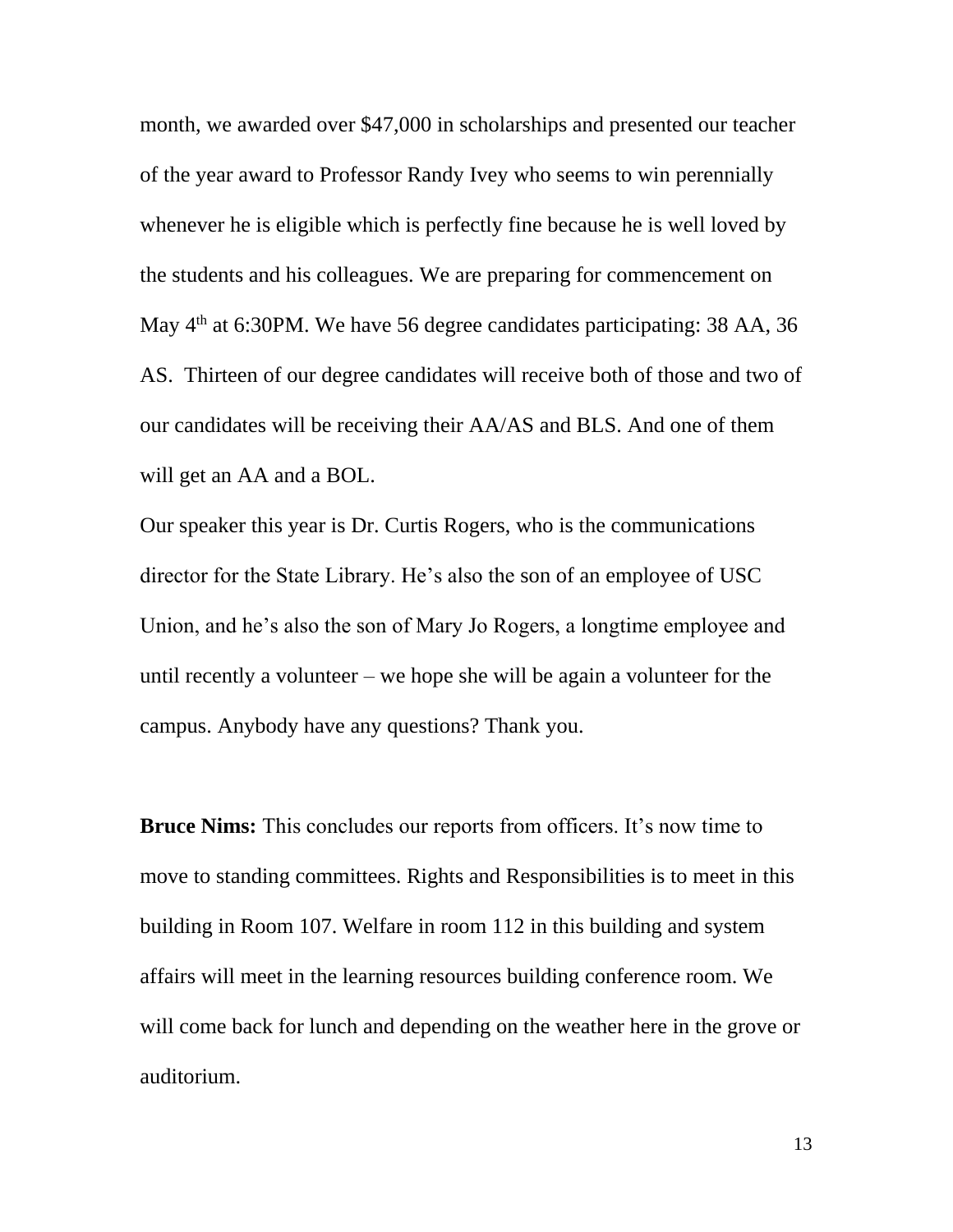Session ends at 10:01

#### **Afternoon Session**

**Bruce Nims:** The afternoon session of the faculty senate will now come to order. First item is the approval of the minutes. The November and February minutes have been posted. Are there any corrections? Hearing none, the minutes are approved. We'll now move to standing committees: Rights and Responsibilities, Prof. Lisa Hammond.

**Lisa Hammond:** Good afternoon, we have a number of items of unfinished business to bring to your attention which I will just mention here and then review when we get to unfinished business. One I will talk about in a little more detail now.

As you know, our committee has been asked to consider moving the tenure and promotion process online. Since the February meeting, Rights and Responsibilities has met twice for about four and a half to five hours of additional meeting time. I'm bragging on my awesome committee. We have also met with Dr. Plyler and Dr. Elkins about our work and what we found. At this point we've been able to identify the issues involved in the transfer.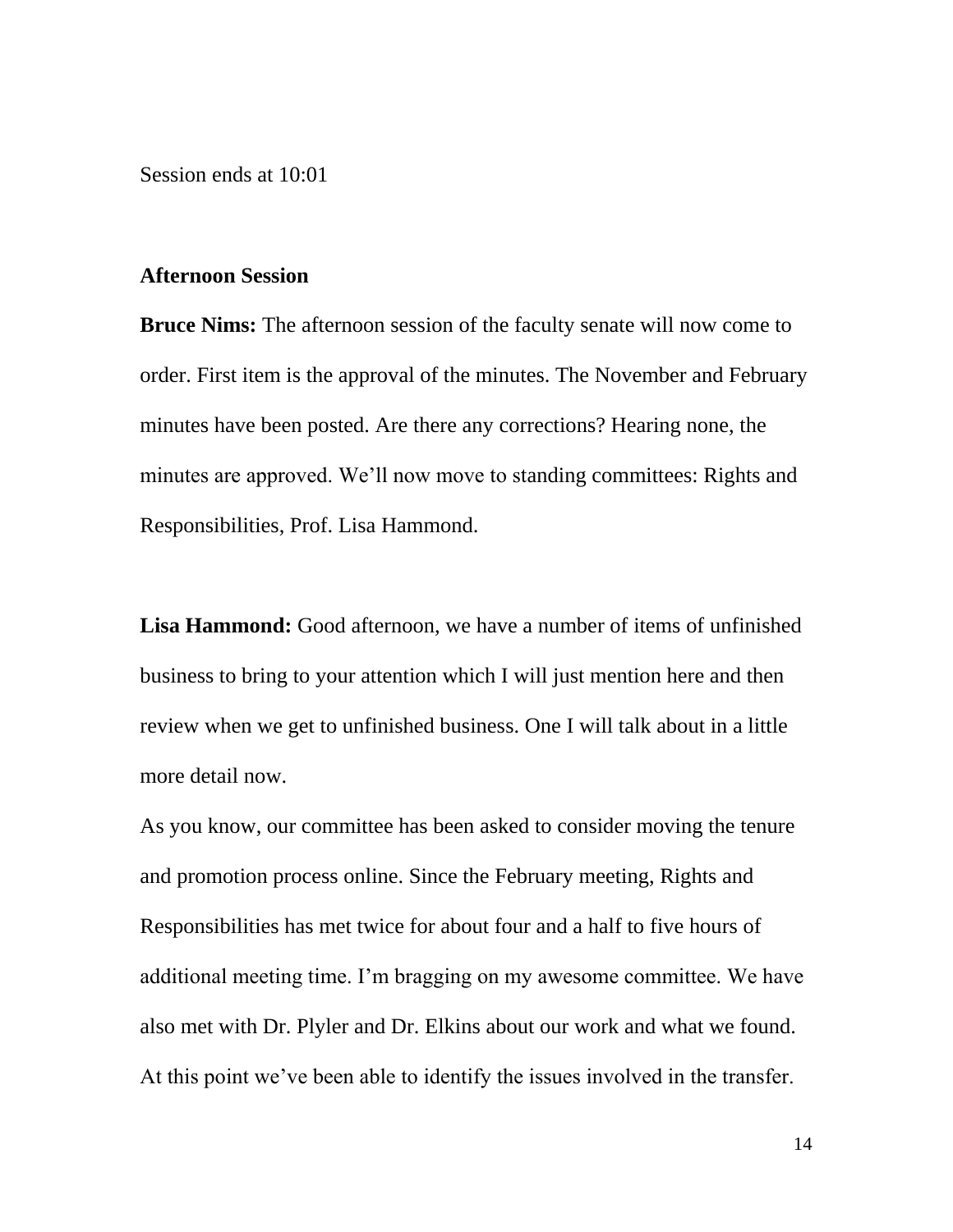We've identified a template of information that Columbia candidates have access to that our candidates don't. So we would be looking at a process to create parallel documents for supporting candidates in preparing their electronic files and for helping reviewers for transmitting the file where it needs to go. So we've kind of identified the stages in the process, where does the file have to go, who gets it at what level. The nice thing is that the tenure and promotion process itself is not going to change but since it is different in some cases from campus to campus reviews happen in different ways, we are trying to figure out some of the bugs in the system.

We met with Dr. Plyler and Elkins and sent forth three possible paths. One is that we could move forward with electronic submission just for external review. We felt like we could get that done before the end of the year, but we didn't feel that we could get the full process ready. The second option was to do a trial version with candidates from the Lancaster campus that I personally asked if they would be willing to participate in such a trail and also spoke with the T&P committee members. And the candidates agreed they would be fine with it. I thought this was going to be so great for the candidates because you are not having to photocopying and bind them and what not. But we just didn't feel like we could get everything ready for a full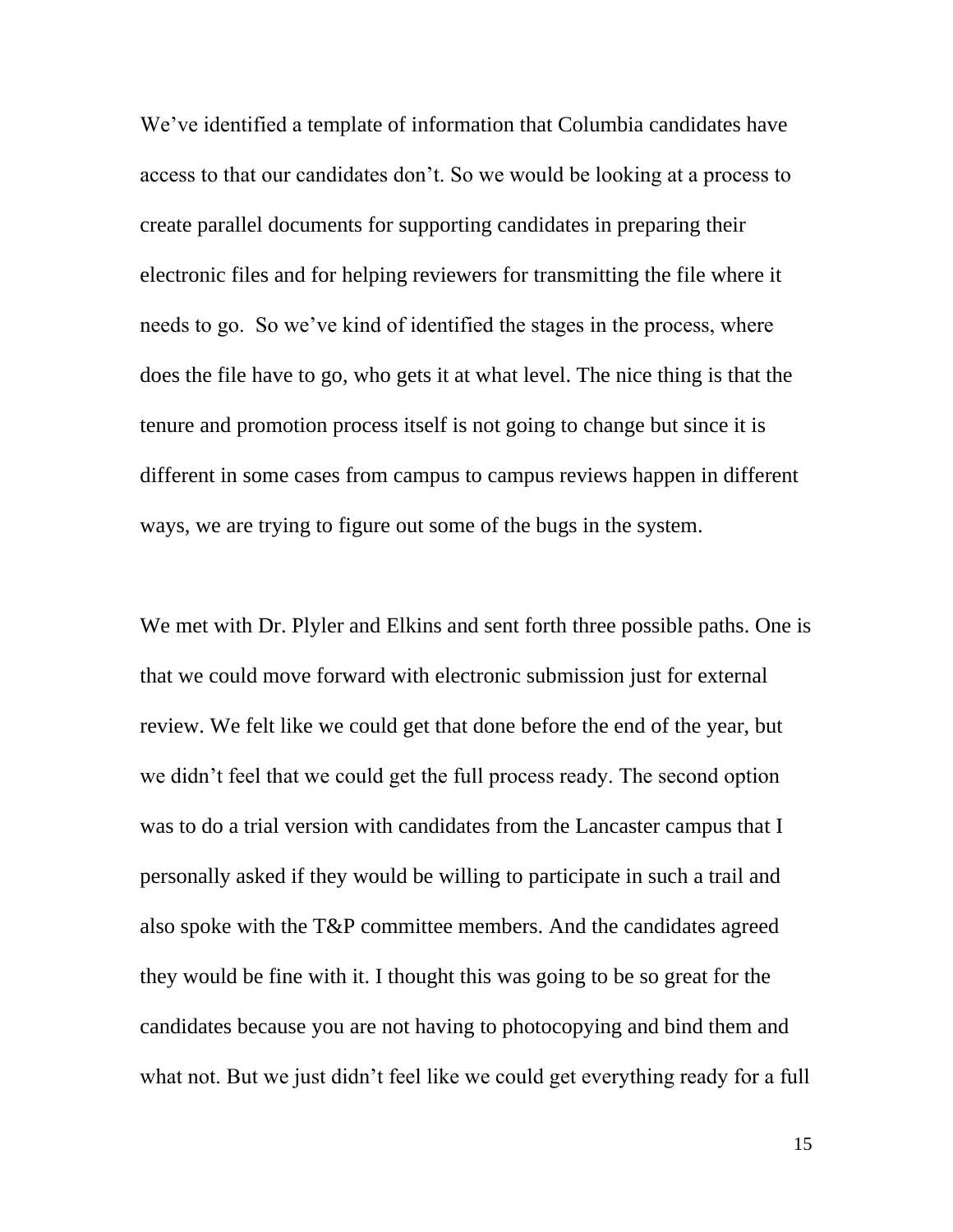version. So we thought a trial might work particularly if we were working during the summer. And the third option was to defer the external, excuse me, online process to the 2014-15 year which as you know sounds far away but really is like five minutes in Senate Time.

So I met with the Chancellor and the Vice Provost and their consensus was postpone the trial so that all the candidates would go through in the same way. The notion of a trial was you know some candidates are going up one way, others are going up another way – they weren't totally comfortable with that. So we are going to defer the online T&P process to implement in 2014-2015. The committee feels pretty comfortable that we can actually get everything ready and in place. We've had excellent support from Summer Yaraborough, Randy Rollings and Mitchell West in trying to get this process ready and we felt as a committee much more comfortable with the idea of deferring because so much is happening right now. A lot of things are coming down. It felt like it would be better for us to move in a deliberate way to make sure that we have a process that we are all comfortable with as much as anybody can be comfortable with tenure and promotion. So that's the status of our first bit of unfinished business.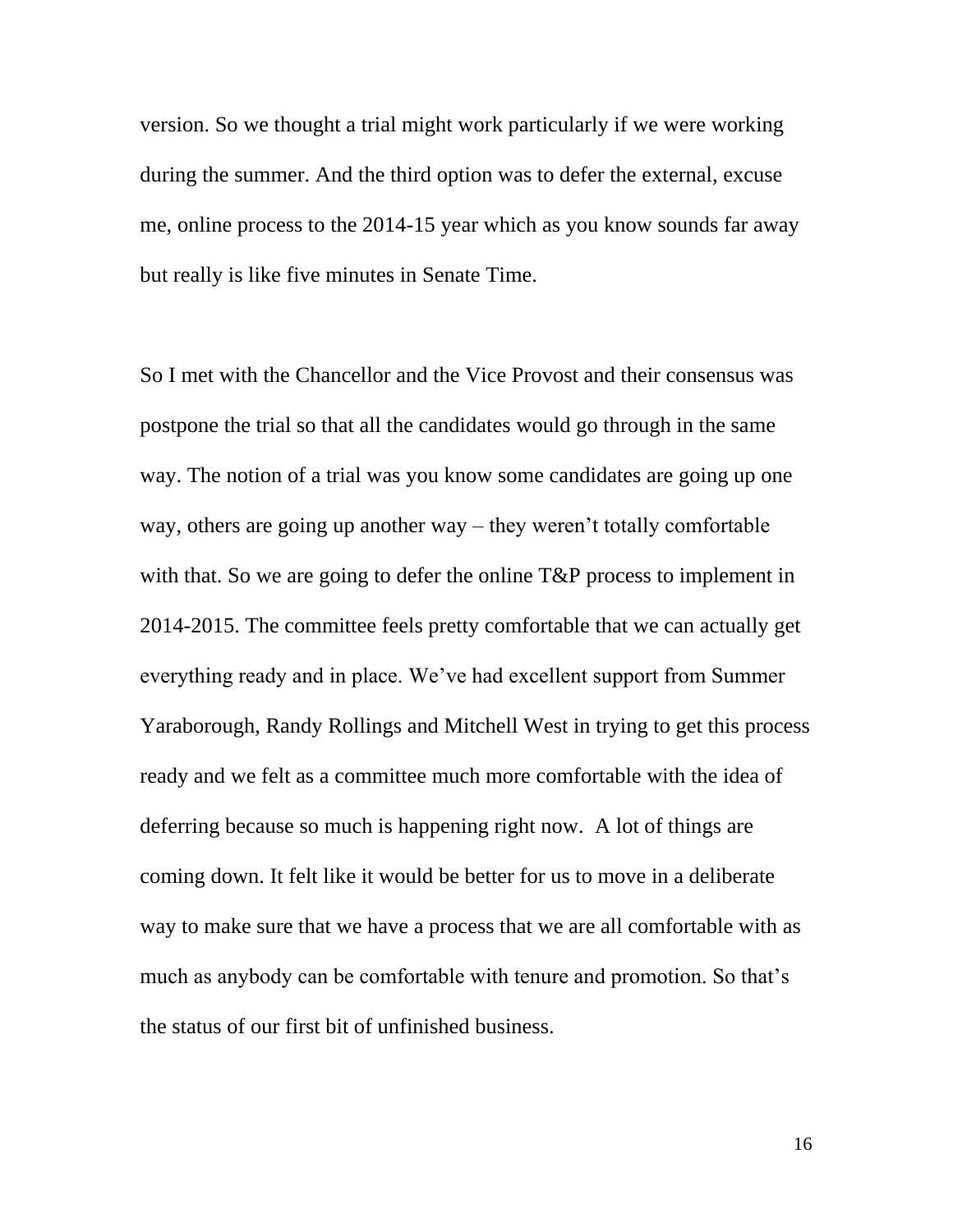We have three motions that will come up under unfinished business.

- One is to approve the revised regional campus and extended university faculty manual liaison officer position which we talked about at the last meeting. It was presented to you formally as a motion then so we will be able to vote on it today. I will put that document up when we get to that point.
- The second is the motion to ask the Executive Committee to update the new senator's handbook with descriptions of individual Executive Committee member's duties and to include the verbiage from the original Faculty Manual Liaison Officer position in the handbook as well.
- The third motion that will come up under unfinished business is the very exciting motion to revise the tenure and promotion forms. We have tried to break it down in a way that will get us through the documents in some reasonable period of time so we will be voting on each document individually and although it won't make sense until we get to them, not in the order that they were proposed.

So we are going to start with the least controversial forms and move up to the really exciting ones. I believe that concludes my committee's report.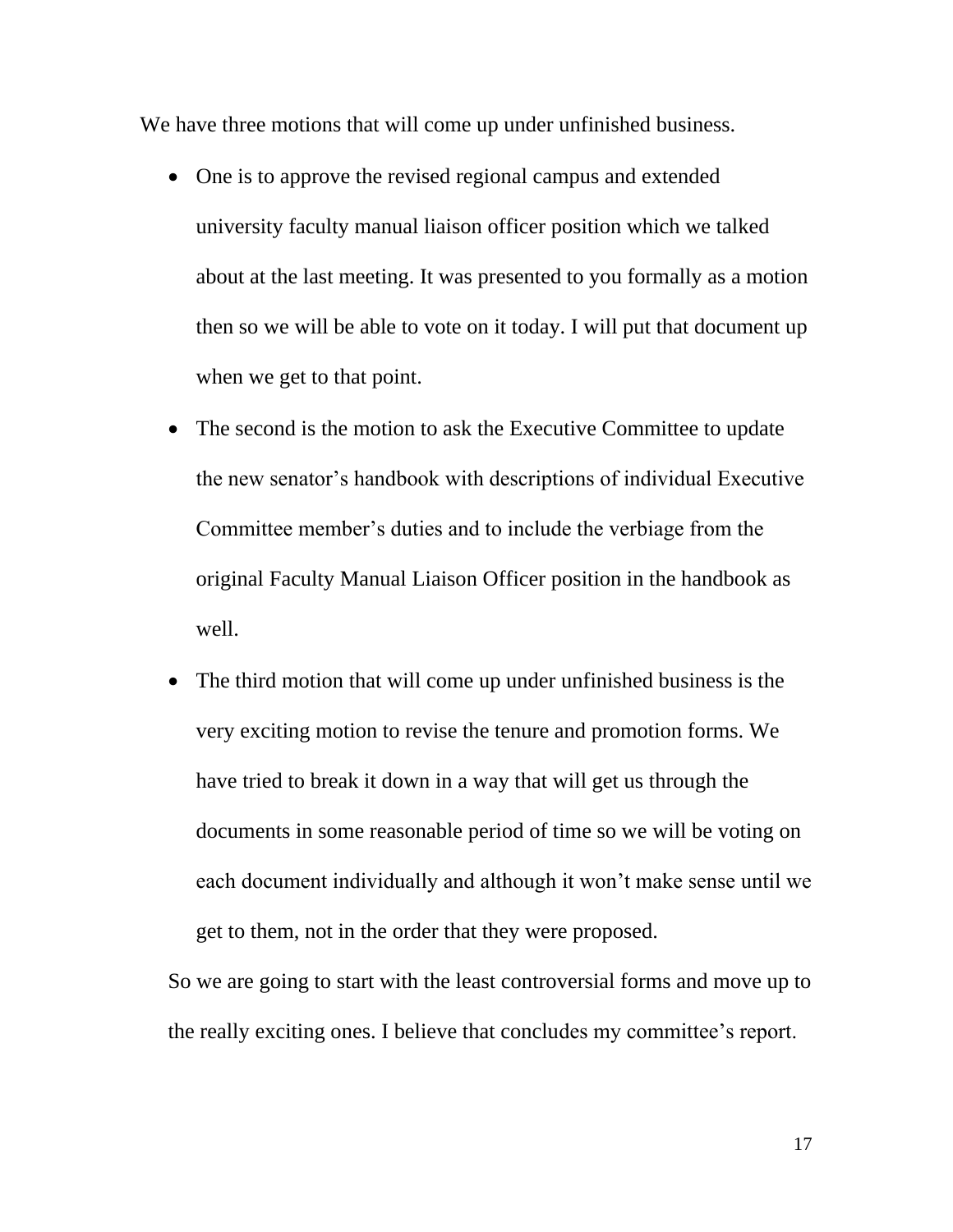**Bruce Nims:** Welfare, Professor Fernanda Burke

**Fernanda Burke:** Good afternoon, I'm going to defer today's report from the Welfare Committee to Nick Guittar who was responsible for the salary study that was distributed today. So hopefully all of you have had a chance to look at that. That will be available to all the campuses, so if you did not get a copy today you'll have access to that. If you need a copy and can't get it, just contact me or Nick and we'll certainly get it to you. I'd also like to announce the Nick will be our chair in the coming year for the Welfare Committee. So I believe he's coming up and has some notes to give you.

**Nick Guittar:** Hello, basically what we are going to cover is just a very brief executive summary of what you see the 2012-2013 faculty salary study. I'll give you the brief information, hopefully it's the nugget that you need to dive in and read through the whole thing. I made I think 27 copies, it looks like we may have more in attendance than copies. If you don't get a copy rest assured that it's going to be distributed among all the campuses and hopefully you'll have the opportunity to post it somewhere that can be shared on your campus such as a shared drive. The study this year is quite a bit different. We took a little bit more time in identifying peer institutions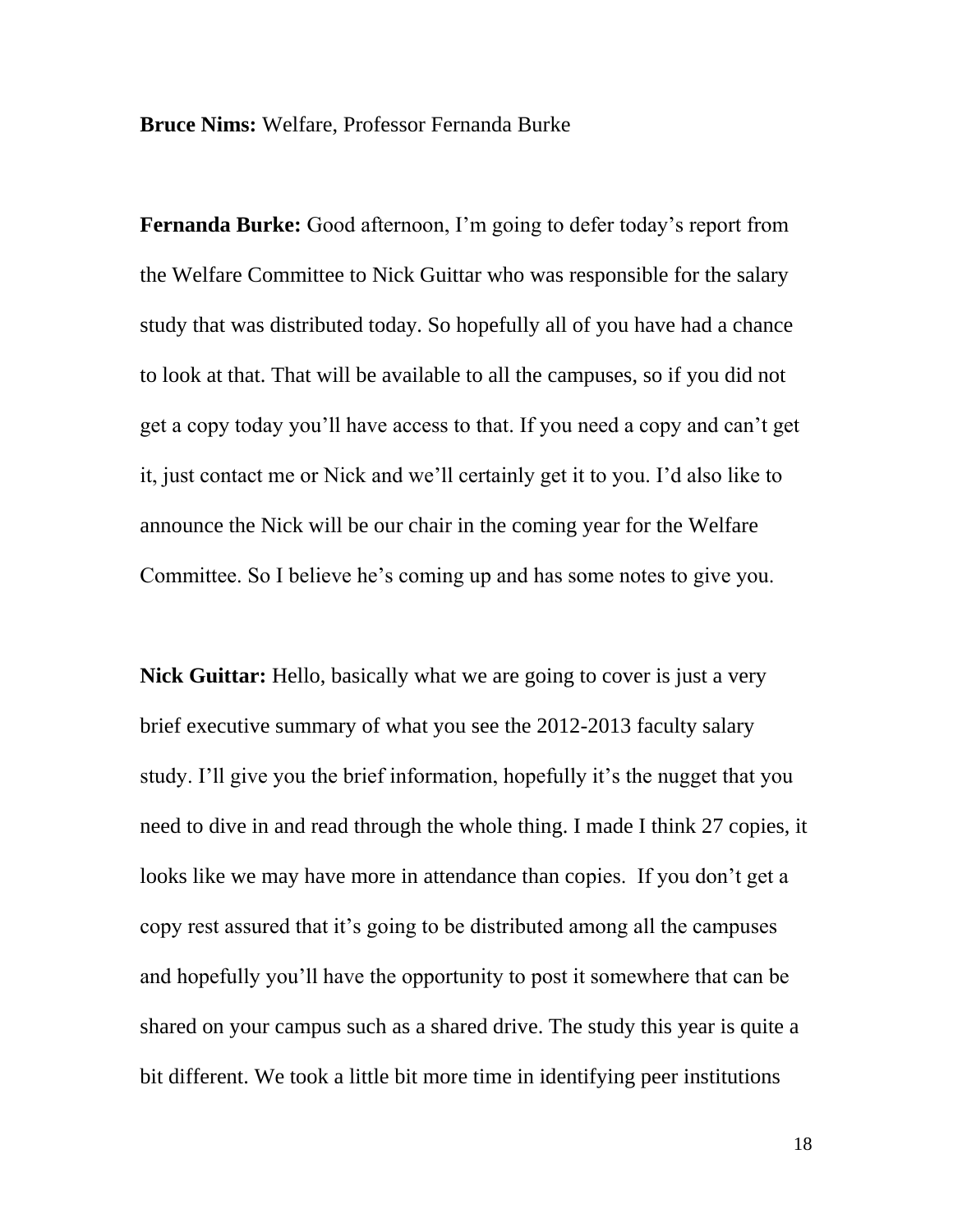that matched up well with what our responsibilities are. So what I'm going to read essentially is on page 13 if you and to flip over to that. Again, it's just going to be brief bullet points. We have lots of other business, but hopefully this gives you an idea of what we're talking about. Verbatim from the summary and recommendations section. The average salaries of the faculty that make up the four USC Regional campuses and Extended University fall substantially short of the average salaries of ten peer institutions at all levels Professor, Associate Professor, Assistant Professor and Instructor. Each of these peer institutions are two-year State universities. That's a big change. There are no two-year technical schools in our list. There are no community colleges. All ten are two-year state public universities that are similar in form and function to the four regional campuses. Thus they provide a viable benchmark for against which to measure our equity in terms of 9-month contract salaries. Reflecting on the findings of the 2012-2013 faculty salary study we the Welfare Committee of the Regional Campus Faculty Senate make the following brief recommendations (of course although we would like to collectively agree on other recommendations down the road that we can talk about and hopefully pursue avenues to improve.) The first bullet point says the most direct recommendation is for the Regional Campus Faculty Senate to push for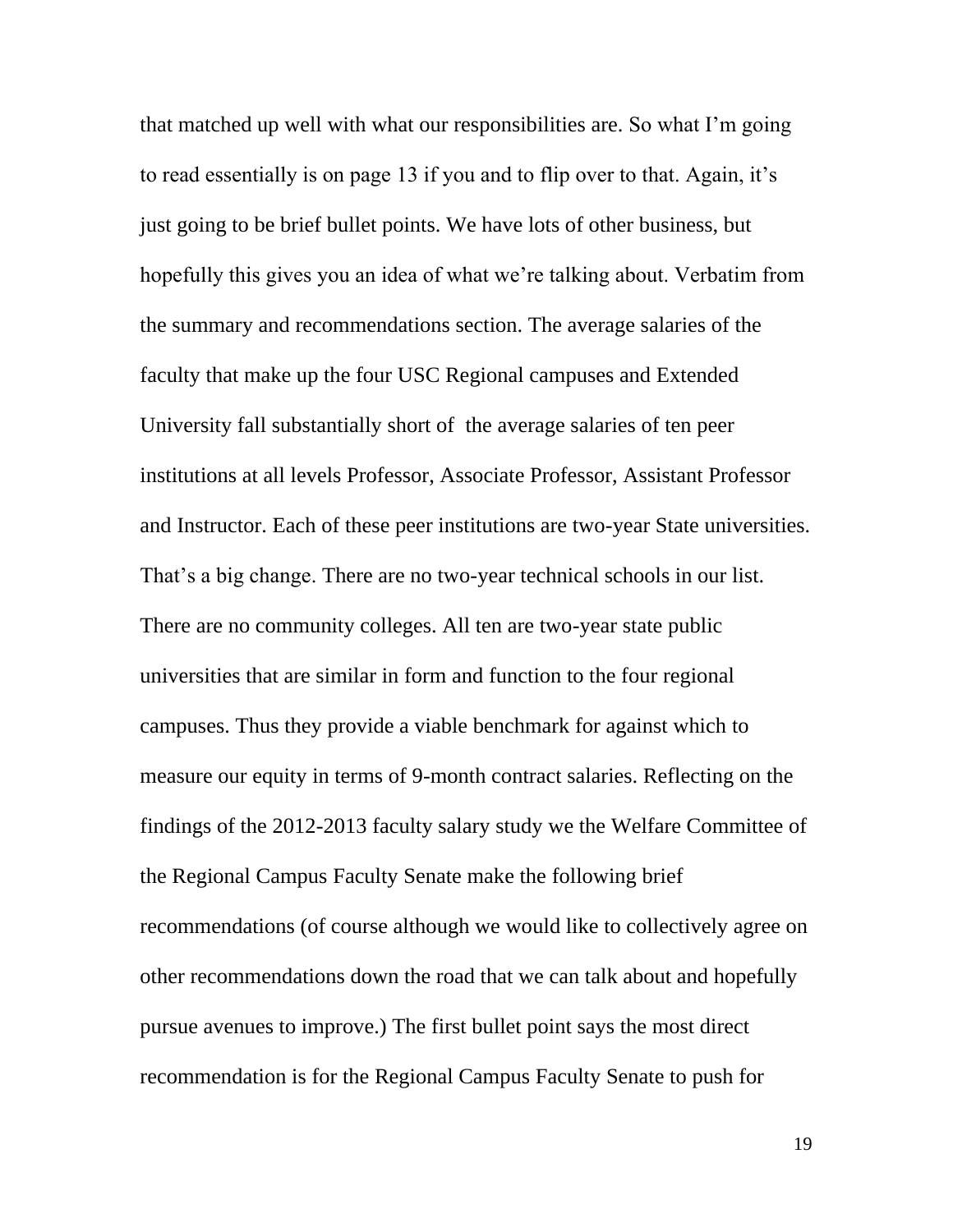improvements in pay across all ranks in order to keep us competitive and help us attract and retain talented faculty. In the future we could provide numbers on how expensive it is to replace positions. Those of you that have been in roles to look at the financials know it's not cheap to continue plugging in new positions. So that's an important element of maintaining faculty and giving them a sense of financial equity. Entertain ways in which the Regional Campus Faculty Senate can promote salary equity and push for greater parity with our peers particularly as we move into new responsibilities associated with Palmetto College. A little bit more on that in just a moment. We must continue to hire tenure-track faculty and refrain from turning tenure-track lines into instructor lines. Next part, identify current instructors that have a research trajectory that would make them a solid fit for tenure-track positions, and ascertain faculty votes to move them to a tenure-track position if that is what the person desires. And finally, conduct a companion piece for this study which looks at race and gender. There are some elements that need to be gathered in order to look at that thoroughly, and that's not a part of this current study. I'd be happy to entertain individual questions later on if you have time to look through this more specifically. There's a lot of information here and we tried to be as thorough as we could. And there is a piece of this that you don't currently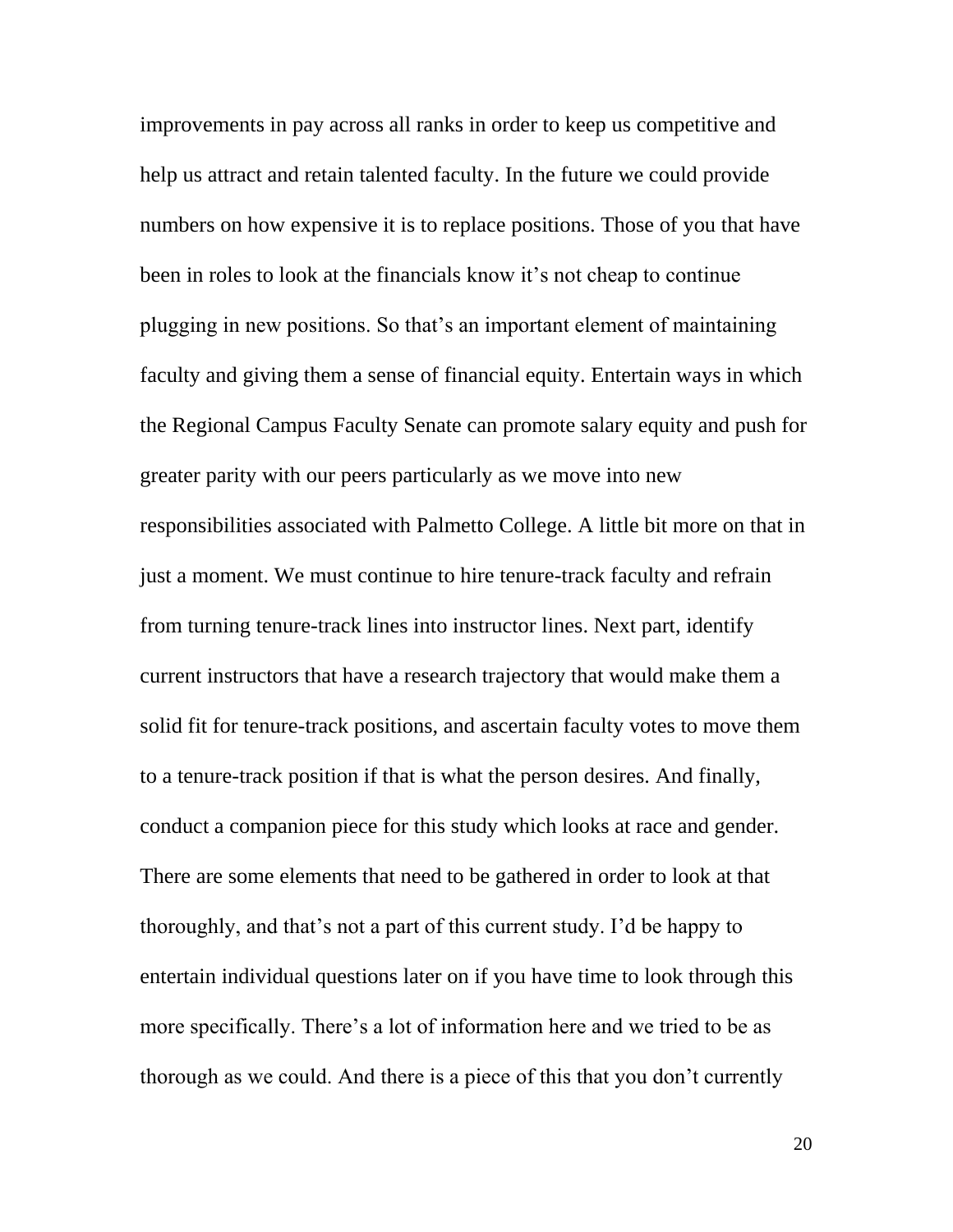have and that's the list of information about the ten peers that we have.

There's an appendix A and B that go with this. The electronic copy will have that. I'm just trying to save USC a little bit of money by not having all those appendices. Final point of contact I wanted to point out about the ten peers, there are four peers in here that are peers to Palmetto College. Just wanted to let you know that are doing much of what we are moving in the direction of doing. That's they are two-year institutions, but they are offering their students the opportunity to complete four year degrees that are being offered through their regional systems. So they provide a great benchmark for where Palmetto College is going. That's why you'll see separate statistics on those, and unfortunately a greater degree of disparity. I guess that would be it unless anyone has any immediate questions regarding the 2012-2013 Faculty Salary study. Thank you.

## **Bruce Nims:** Ah-

**Patrick Saucier:** - from Extended University. I just have a question. What is that dollar comparison price for price?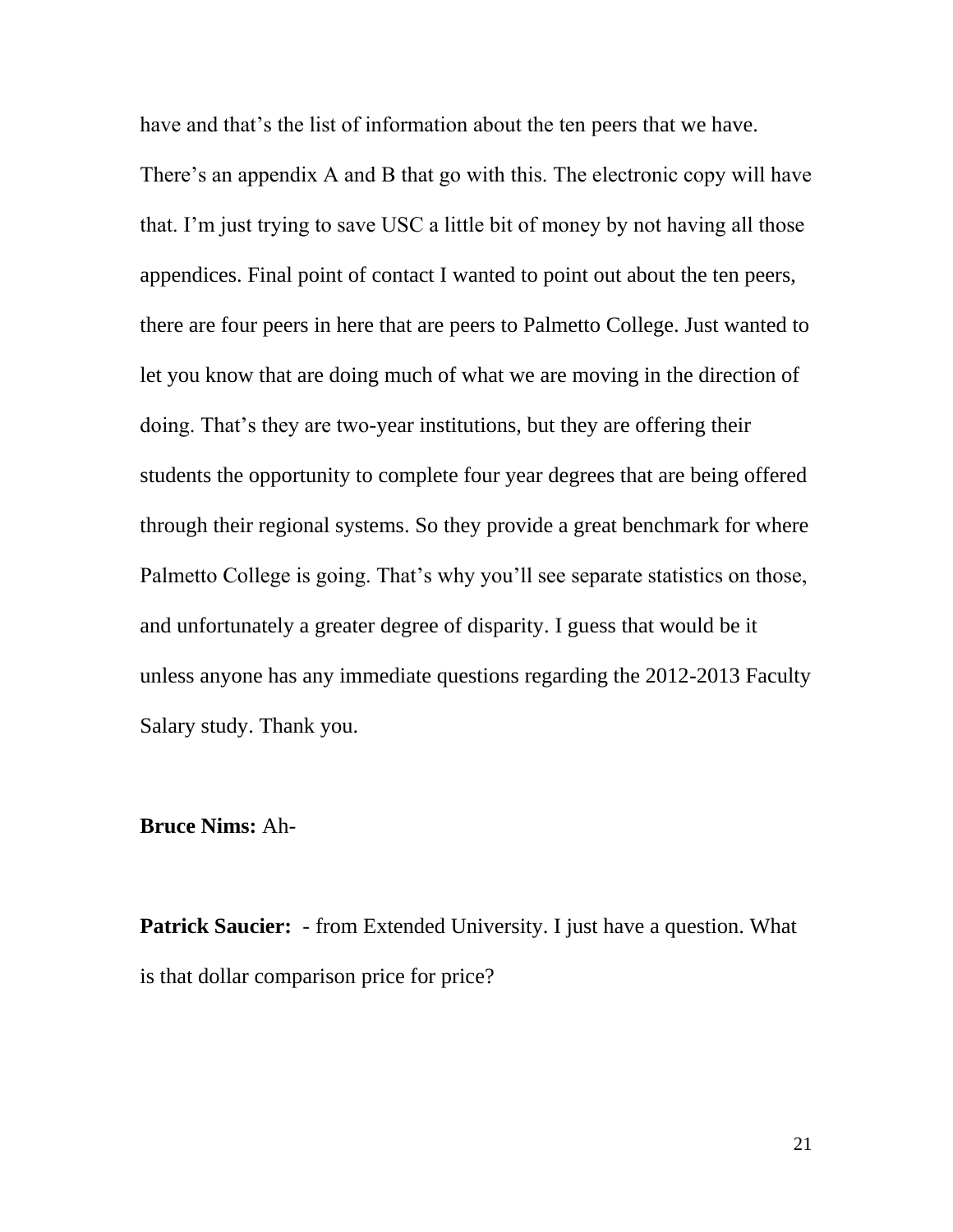**Nick Guittar:** I know. I know. I choked under the moment. But I could say for those of you that haven't looked at faculty salary equity – particularly, let's just talk to the full professors in the room. Do you feel comfortable knowing the peers in this study are making \$1.34 for every dollar you're making. Just a thought.

**Bruce Nims:** Before I call up Professor Sheffield, I should mention the Welfare Committee will return to give the John Duffy Award. Now for System Affairs, Professor Jessica Sheffield who is standing in for Andrew Kunka.

**Jessica Sheffield:** System Affairs is working on three standing charges right now, one of which is quite new dealing with the creation of a Criminal Justice Associates Degree for Salkahatchie, Union, and Sumter. One with which I'm sure you all are intimately acquainted which is the proposed revisions to the AA/AS degrees across all the campuses, including the creation of the Bachelaureate Degree prep track. And then the third which deals with the summaries of the teaching evaluations we're going to be bringing five motions related to these three topics. And I can discuss them now or I can wait. Whatever is more appropriate. Bruce?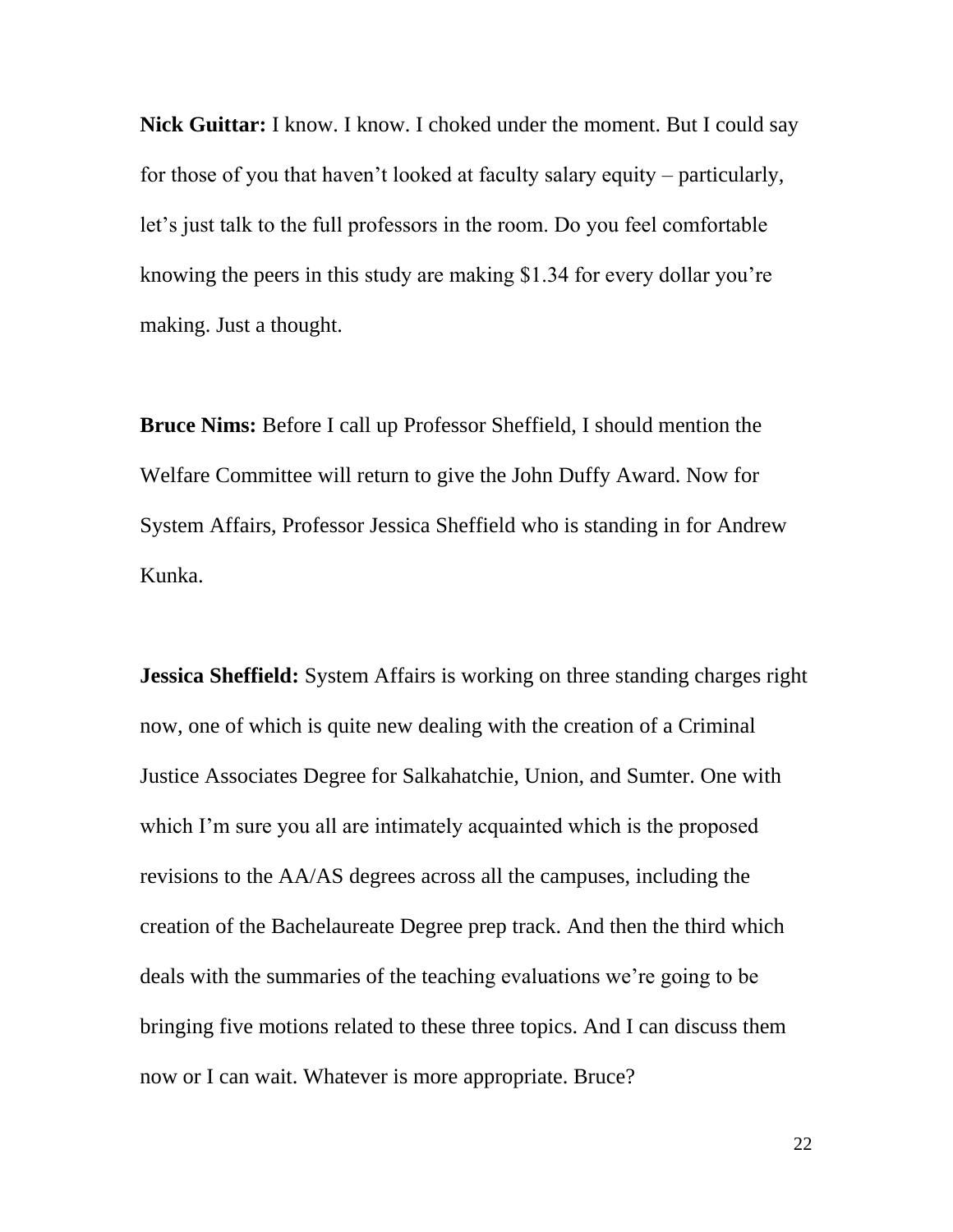#### **Bruce Nims:** Inaudible

**Jessica Sheffield:** Okay, the first motion we're bringing dealing with the Criminal Justice AS degree requirements. Basically, this degree already exists on the Lancaster campus and we will be asking that you approve the same degree requirements for the Salkahatchie, Sumter, and Union campuses. So the creation of new CRJ associate degrees on each of those campuses. That will be motion number one. Motion number two, three, and four all deal with the proposed common associates degree curricula across all of the campuses. We asked the faculty organizations to vote on approving these or not. Some campuses did approve. Some campuses did not. Some did with certain reservations and so motion number two will be asking to approve revisions to the Associates of science and Associate of arts degrees plus the Pre-Bachelaureate track on the Extended University, Salkahatchie and USC Union campuses to bring those into line with the common requirements. Motion number three will be to approve a new Pre-Bachelaureate associate's degree track on the Sumter campus as they have already approved the AA/AS degrees or that we approved those for them last time. And then motion number four will be asking them to clarify the name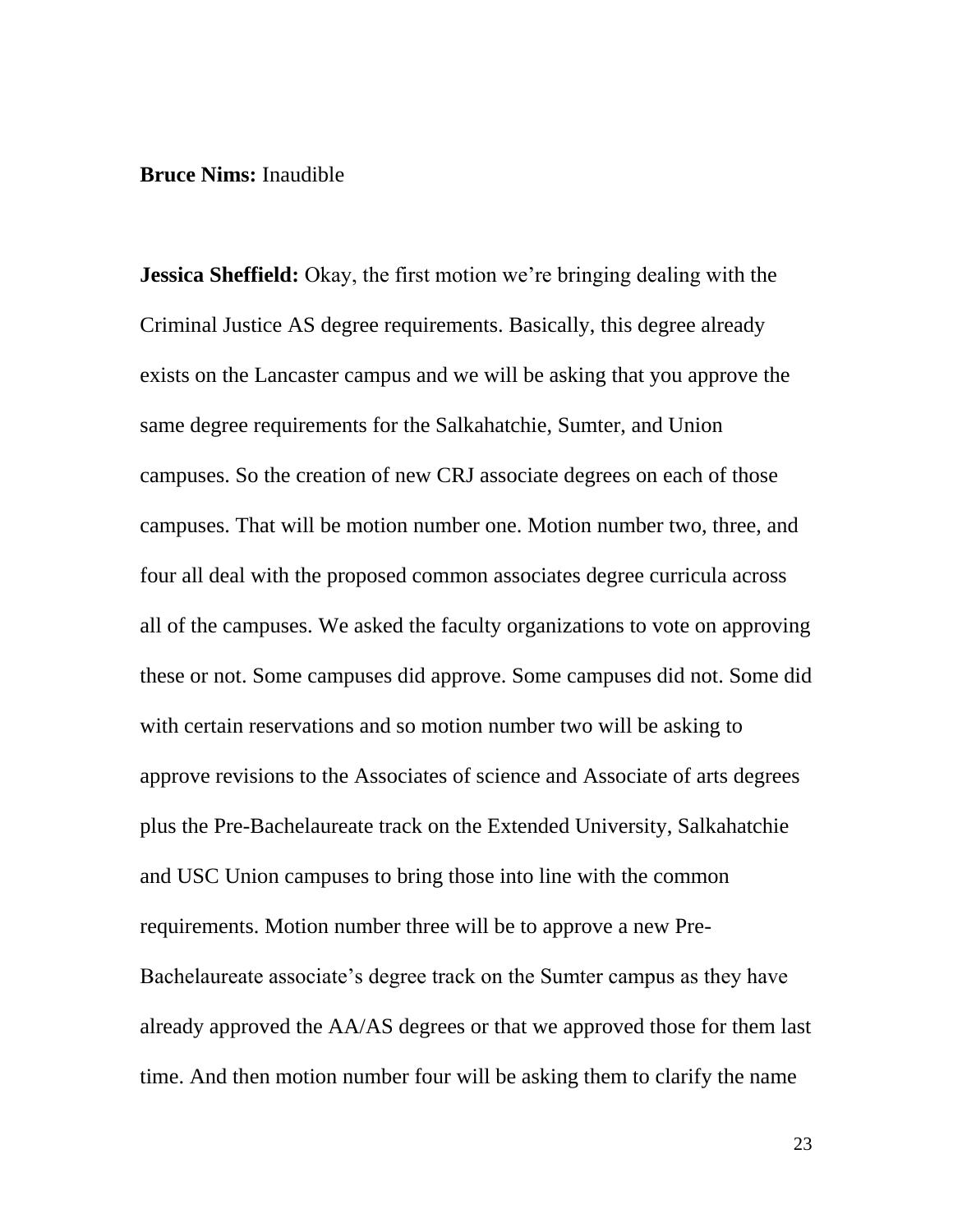of the Pre-Bachelaureate track. It came up in our discussions of these degree requirements that it's not exactly clear in the handout that was circulated to all the campuses that that is, in fact, a degree program, not just a track or a major and we also had some issues with the term Pre-Bachelaureate because it could be taken to imply that the other two degrees are not Bachelaureate preparatory tracks. And so we will be bringing them to your attention to ask that that particular track be renamed to something that clarifies that. Our fifth motion will deal with the tenure and promotion files summary of teaching evaluation summary. This is something that we brought up at the last meeting. Just to re-iterate what's going on with that. The Provost's office has asked that candidates going up for tenure and promotion, or rather the compilers for each campus include in each summary of the teaching evaluations of the files not just comparison of that candidate's teaching evaluation scores to their campus average, but to other instructors and faculty teaching the same course on that campus. If that data is unavailable, then to other courses within the discipline at the same level. So another 100 level course in that field for example if you are teaching a 100 level and also to other campuses. So a candidate teaching a 200 level math class in one campus would need to have that data compared to 200 level classes in math at other regional campuses. And so we have a motion to ask the Provost to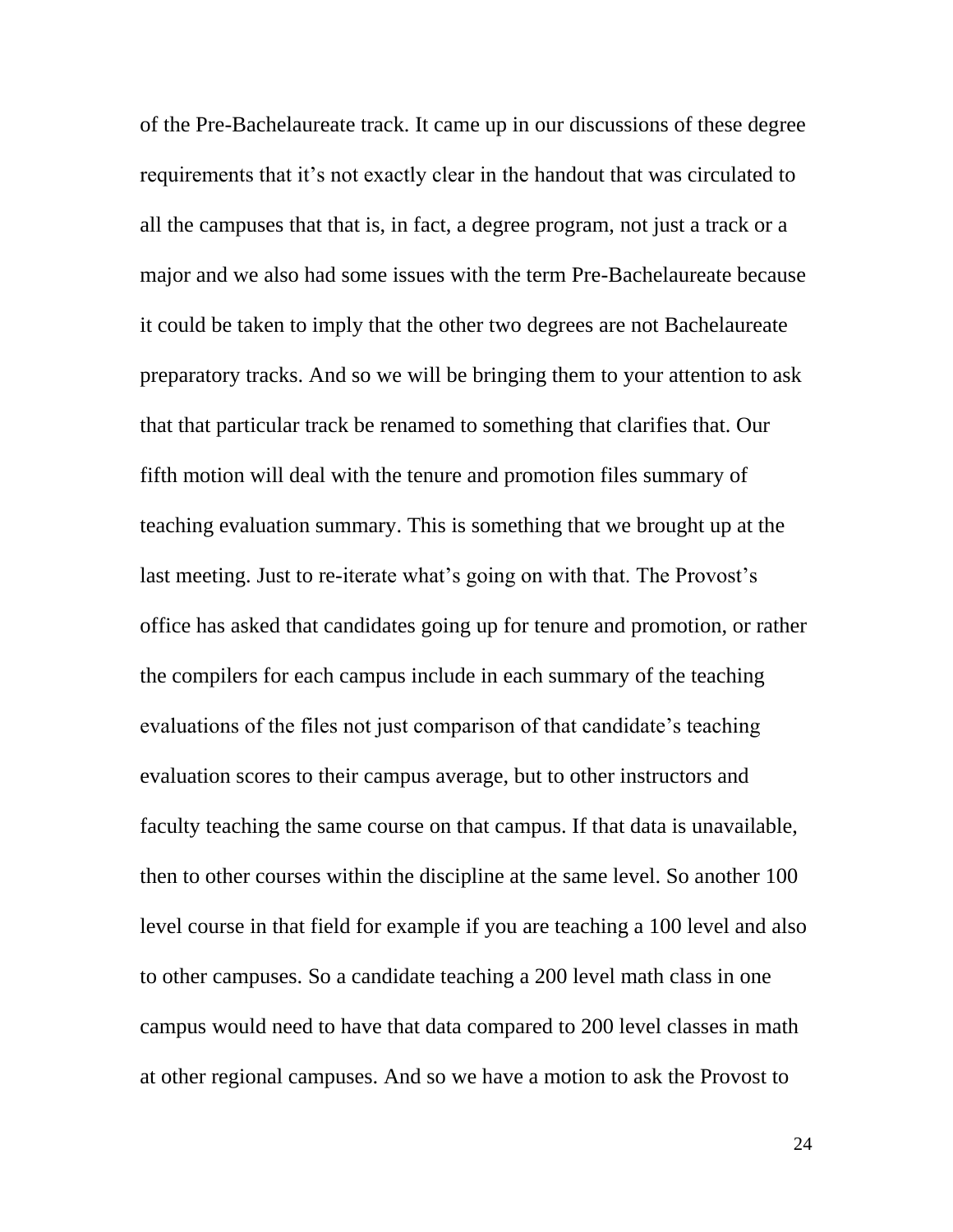delay this requirement. We are concerned that our current data collection techniques are in no way adequate for this task. Also, it is entirely inconsistent with the requirements of the faculty manual which only require that that candidate's average be presented in comparison to that campus' average. So we are basically presenting a motion to ask the Provost's office for more time to reconcile that inconsistency and also to develop a better data collection techniques. And that's System Affairs.

**Bruce Nims:** Executive Committee – Professor Jolie Fontenot

**Jolie Fontenot:** The Executive Committee is in the process of appointing an ad hoc curriculum committee that will meet beginning this summer and throughout next year. People who have agreed to serve are Janet Hudson Extended University, Fran Gardner USC Lancaster, Brian Love USC Salkahatchie, Kajal Bose Goshroy USC Sumter and tentatively Denise Shaw from USC Union. Outgoing chair Bruce Nims and Incoming chair Chris Nesmith will also be meeting next Friday with Palmetto College Chancellor Susan Elkins and Vice Provost Chris Plyler to discuss faculty governance issues for Palmetto College. Any questions?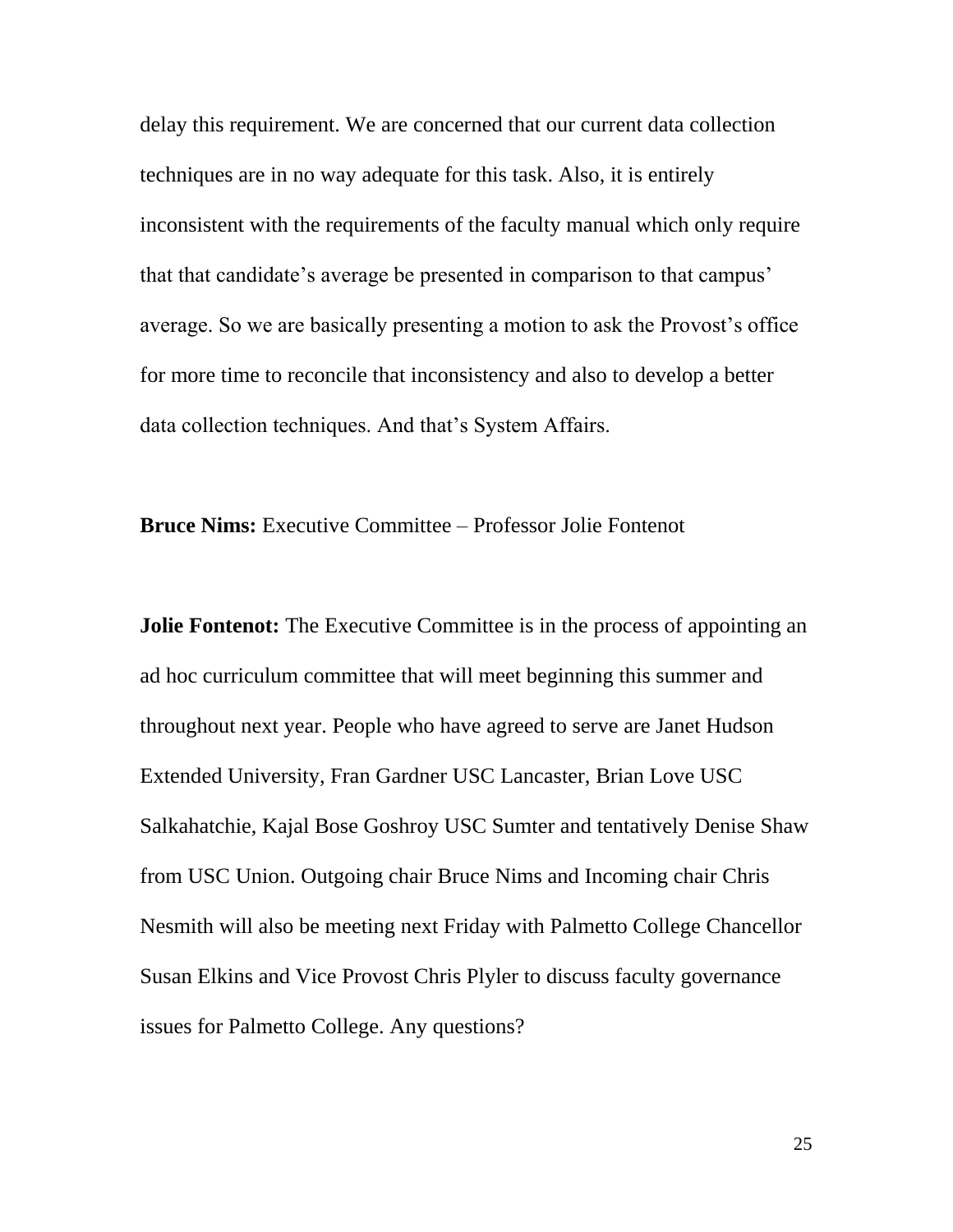**Bruce Nims:** Faculty Manual Liaison Officer Lisa Hammond

**Lisa Hammond:** Just a brief report to let you know – you should already know this really – that the 2012 Regional campus and Extended University Faculty Manual was published shortly after the February meeting. We are anticipating that we can get the materials from Senate to Dr. Plyler's office so that it can go through the appropriate levels of review which are I guess the Chancellor's Office, Legal, the Provost, and the President before it goes to the Board of Trustees in June. So it's a fairly short deadline given how long legal takes with everything. We plan on getting that together for the 2013 edition in June. If that does not go smoothly we will be shooting for December edition.

**Bruce Nims:** Report for Special Committees. Committee on Libraries, Professor Sarah Miller will give the report for Professor Maureen Anderson.

**Sarah Miller:** The faculty committee on libraries met on March 8<sup>th</sup> at 12PM in the moving image research collection in Columbia. The Dean of Libraries conveyed the progress of the libraries in Columbia. Some items worth mentioning are: libraries continually moving towards electronic resources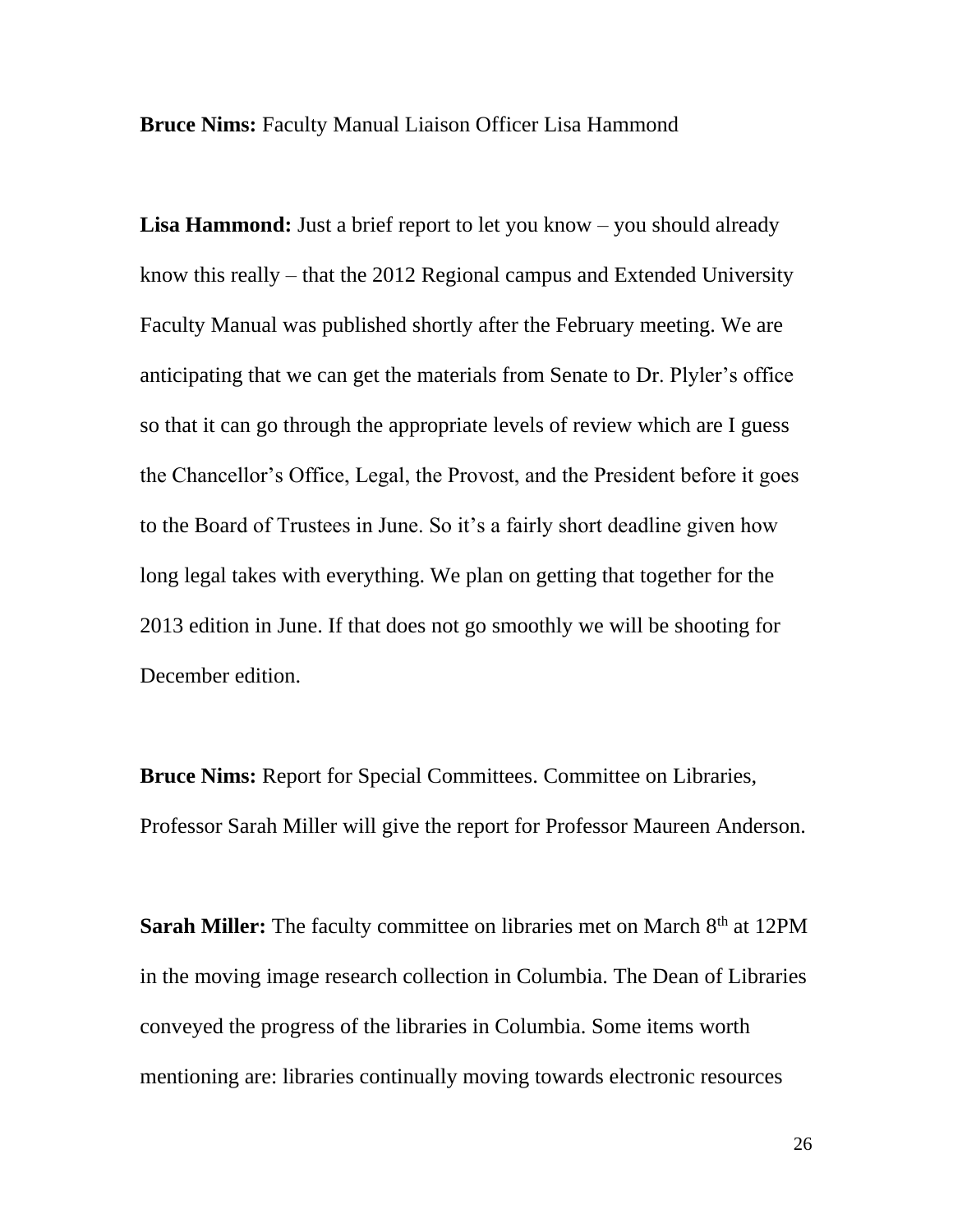over paper. In 20 years we see libraries as being almost totally electronic. We would like to see the number of paper journals subscribed reduced as many are not being currently used. In the future we see the library donating journals to other libraries to make space. The annex is currently 90% full. The fourth floor is currently being remodeled to include a new career center which is currently on the  $6<sup>th</sup>$  floor of the Business Administration building. The group study rooms have become very popular with students so the library will be adding more to accommodate them. Since collecting fines costs more than receiving fines, by fall 2013 will no longer have fines for late materials. And a search for Associate Dean of Libraries is coming to a close.

**Bruce Nims:** Committee on Curricula and Courses – Professor Robert Castleberry.

**Robert Castleberry:** There's really nothing new in my report today. What I have told you in the past still holds true. That being said let me quickly get to the core.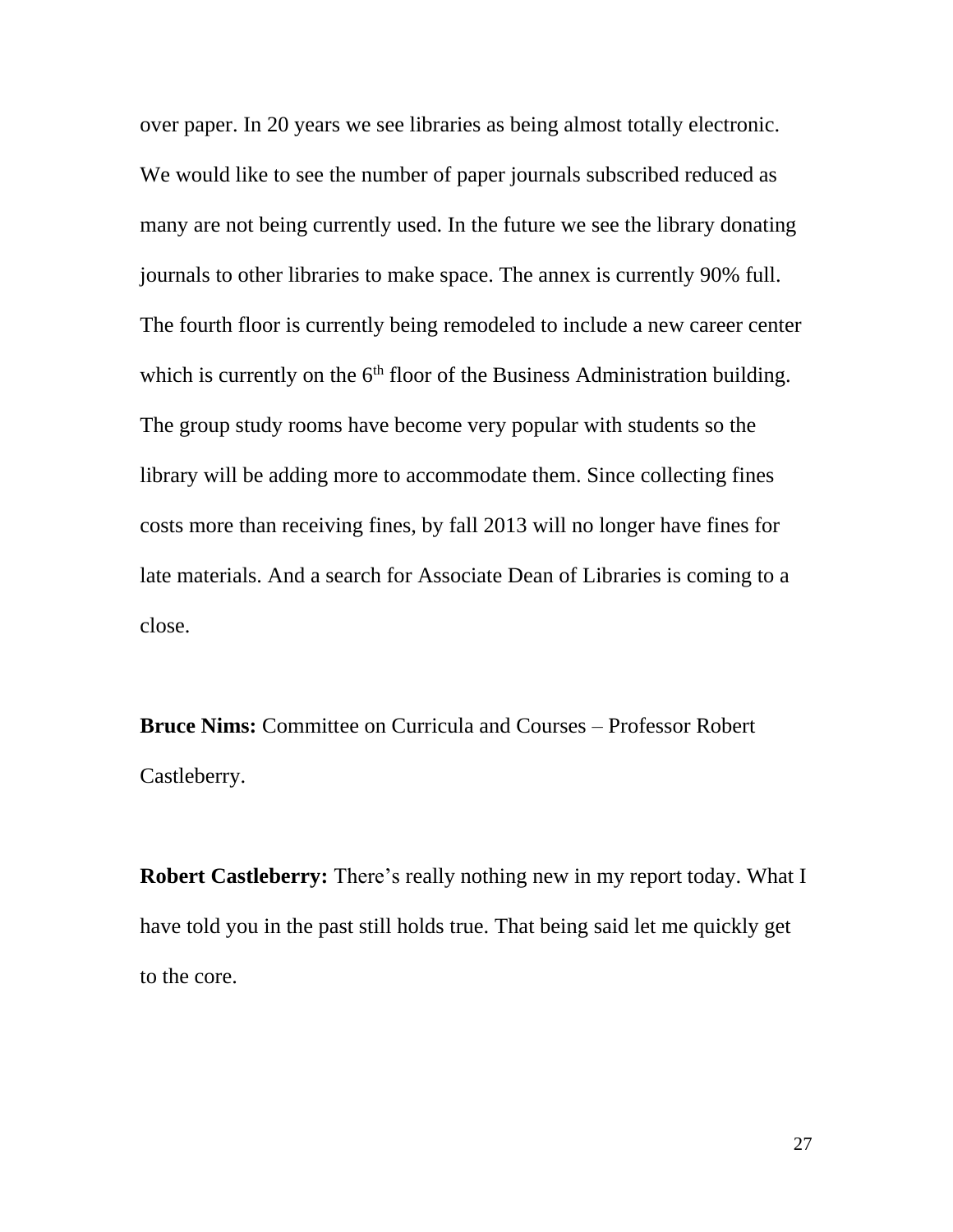The Committee continues to act on curricular changes as departments and schools alter their degree requirements to conform to the Carolina Core. We also continue to act on courses that have been proposed to satisfy specific Core requirements (e.g., ARP and GSS courses). Please check the Provost's website for the evolving look of the Core.

While this has nothing to do with Courses & Curriculum, I would like to briefly mention one more matter. This does relate to us and to the Core, especially as we develop associate degrees that meet the new requirements. Please consider two actions  $-1$ ) look at the Core approved courses; there may be a course that you do not normally teach that you could consider teaching since it specifically fills a Core requirement (especially one of the overlay courses or the VSR course), and 2) if you teach a course that currently is not approved as a Core course, but you think it should be, consider submitting the paperwork to get your course approved. Don't expect Columbia to do this (it is a hassle, and they may not want to bother with it), but clearly work closely with Columbia to make sure they can support the action. Any questions? Thank you.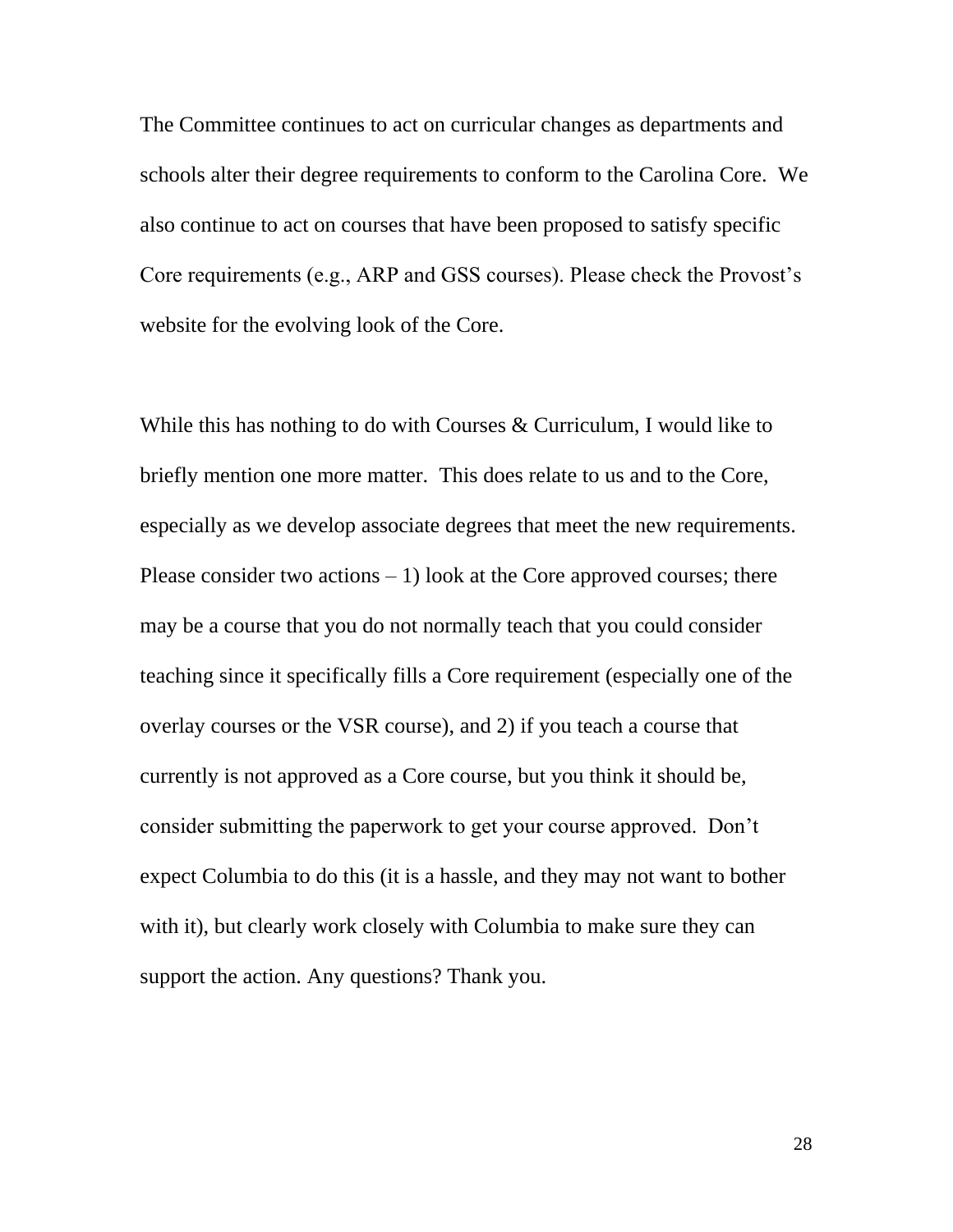**Bruce Nims:** We do not have a report from the Committee of Faculty Welfare. So I'll move on to the Faculty Board of Trustee Liaison Committee which I attended on Friday, March 22<sup>nd</sup>, 2013. The committee met for executive session as it always does. In open session, the College of Mass Communication and Information Studies gave a presentation on the good works that faculty and students from that college are doing to promote literacy in HIV awareness across the state in children. Copies of Reading Express and a new children's book which was actually put together with young people themselves about the dangers of HIV and AIDS in educating them about these matters. It was also a discussion of adjusting the academic dashboard because of the sequestration of funds that has gone on in the Federal level. The National Institute of Health and National Science Foundation are both looking at cuts of over 5% which can result in decreased funding for grants across the University. And so the Provost wanted to let the Board of Trustees know that the Academic Dashboard would be adjusted accordingly. Program proposals were approved by the Academic Affairs Committee to be sent forward to the full board. These are the Masters of Science in System Design for the College of Engineering and Computing. A Ph.D. in Sports and Entertainment Management and Hospitality, Retail and Sports Management. And a Masters of Science in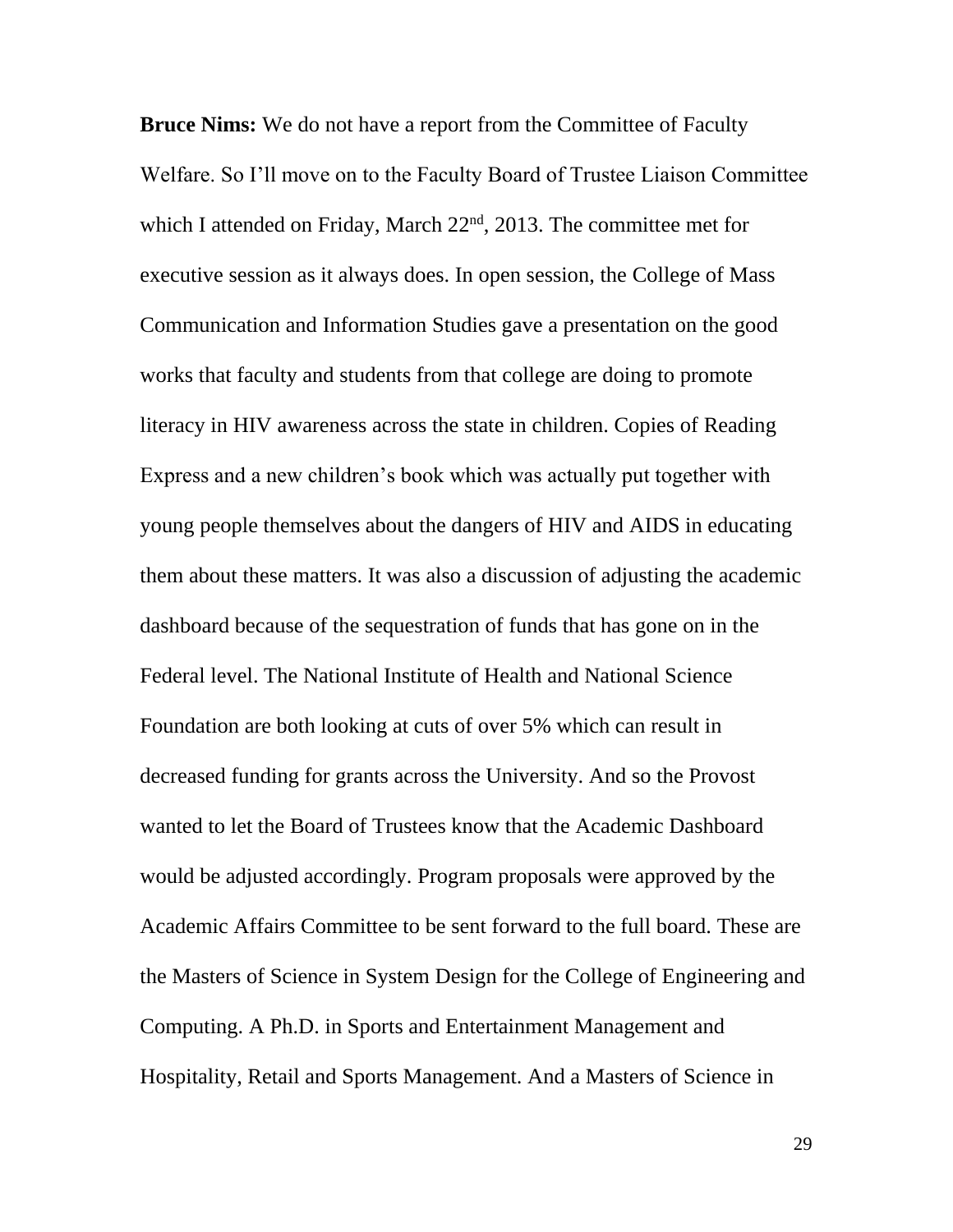Nursing with a clinical nurse leader from USC Upstate. And that concludes the Board of Trustees Liaison Committee Report. Now are there any questions?

The Committee of Research and Productive Scholarship Committee Kajal Goshroy.

**Kajal Goshroy:** The Research and Productive Scholarship Committee met online and had several productive e-mail exchanges. We did a survey and we also looked at BPR and Provost's funding information online. And we compiled a report that will be attached to the minutes. We found that individual campuses had several external grants and many of them had applied for internal grants. Salkahatchie had a total of 18 grants totaling \$100,400. Extended University had 11 total grants totaling \$53,816. Union had four internal grants for \$17,000 total and for external grants for \$21,300. Lancaster a whopping 48 total for internal grants totaling \$264,750 and 14 external grants totaling \$21,900. Sumter 21 internal grants totaling \$131,196 and 8 external grants totaling \$190,320 some of which are shared by other campuses as well. You can find the details of the report attached to the minutes. Any questions? Thank you.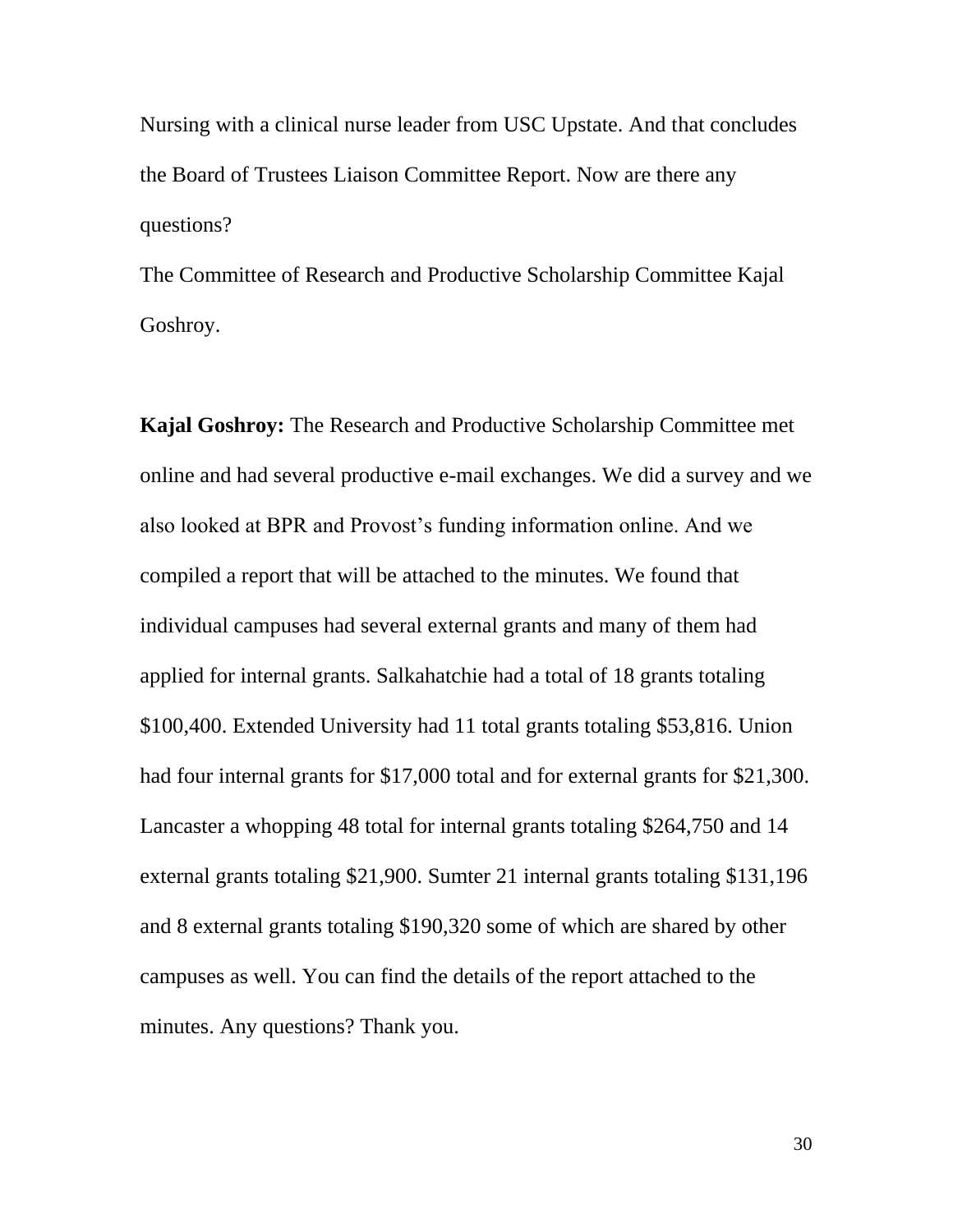**Bruce Nims:** The Regional Campuses Academic Advisory Council has not met. The conflict of interest committee report will be attached to the minutes. We will now move to Unfinished Business and I believe Rights and Responsibilities has some.

**Lisa Hammond:** I hope you all will bear with me. I'm going to move in for a few minutes. You know, I drive a lot as many of you do, and when I'm thinking about work on the way a lot of times I'll make notes on my phone. But my phone thinks that the tenure and promotion process is the ten year or promotion process or alternately, the T&T promotion process. My husband says, "I hope that R&R Armageddon goes well today." I should have mentioned in my earlier report that we elected Betty Johnson as the chair of the Rights and Responsibility committee for next year.

Okay, first we have the motion to approve the revised Regional Campus Faculty Liaison officer position. I have about 20 documents for us to look at. So I'm going to try to pull them up a few at a time, and please bear with me. I'll do the best I can to make sure you can see things. As you may recall, briefly as we reviewed this in more detail last time, this was approved last year and was sent back by Dr. Curtis with some suggestions for recommendation. We addressed those. So this is the original motion which we are going to look at today. This is the motion that was presented in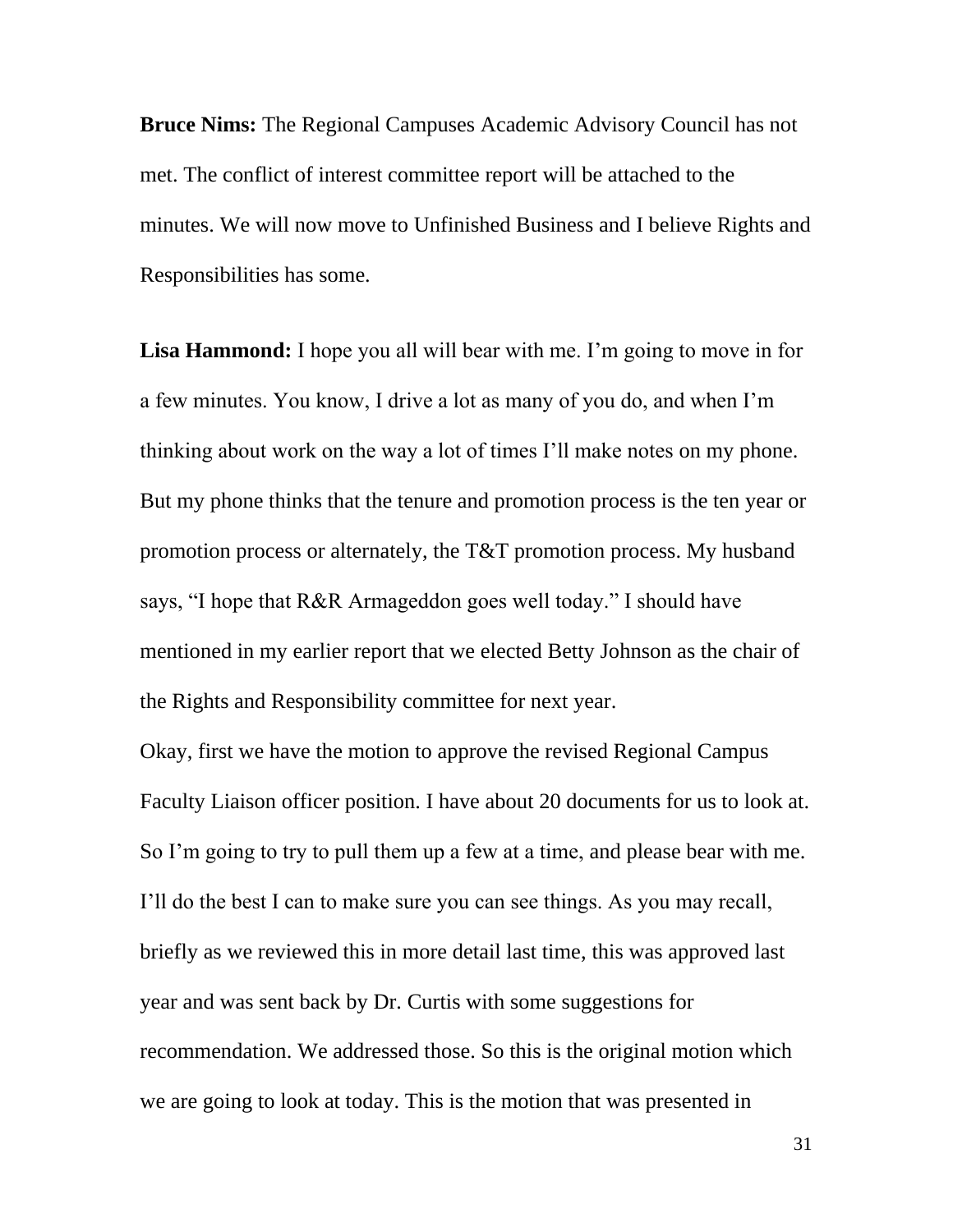February that we are voting on today. It creates the Regional Campus Faculty Liaison officer position. "This officer shall be nominated and elected at the last meeting of the Senate for the year. The Liaison officer need not be a current senator and is eligible for election for up to three consecutive terms. A brief description of the officer's responsibilities which are keeping the faculty manual up to date, communicating with Rights and Responsibilities, making sure there is communication with various levels of administration and faculty committees that are important to this process." So the Rights and Responsibilities for our first motion moves that the Faculty Senate adopt this change to the faculty manual creating the Faculty Manual Liaison Officer position.

**Bruce Nims: (Inaudible**) Discussion? Hearing no discussion let's move to a vote. All in favor say aye.

**Faculty Senate:** Aye.

**Bruce Nims:** All opposed? The motion passes.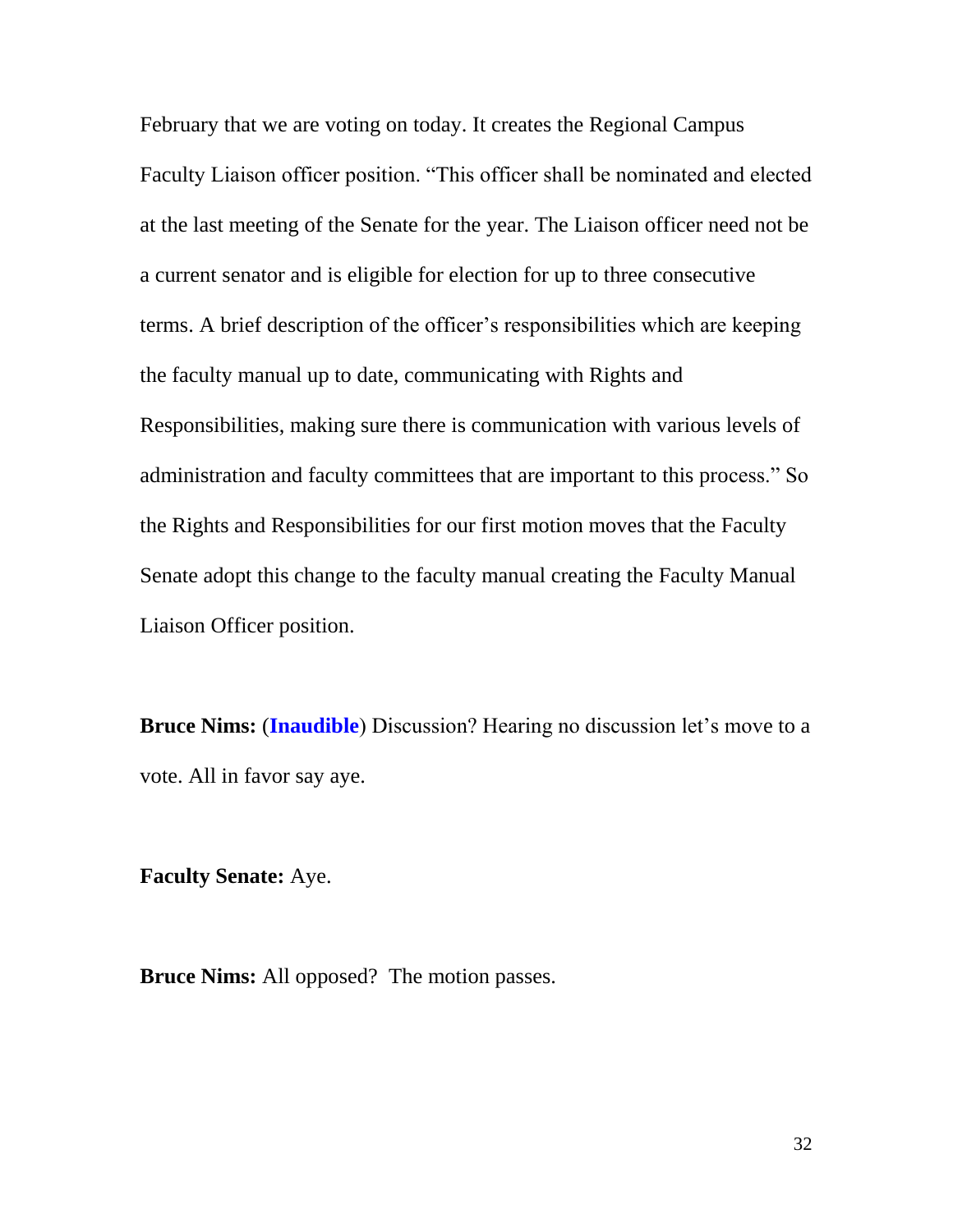Lisa Hammond: Thank you. Can somebody help me by writing down what passes okay? The second motion relevant to this same issue is that there was a lengthy description of the duties of this officer who I don't think is going to be able to do all of them but will do all of them. But will do our best, I hope. So here is that list of duties that we originally passed. "The Rights and Responsibility committee moves that the Senate Executive Committee revise and expand the description of officers in the information for new senators handbook including the following detailed description of the duties for the Liaison Officer and adding appropriate parallel descriptions for all Executive Committee officers." This document hasn't been updated in a while. There are descriptions in the by-laws of the Faculty Manual, but they are not very detailed and I think this will help new officers coming in have a better idea of what their responsibilities are.

**Bruce Nims:** Is there any discussion? Hearing none let's move for a vote. All in favor say aye.

**Faculty Senate:** Aye.

**Bruce Nims:** Motion passes.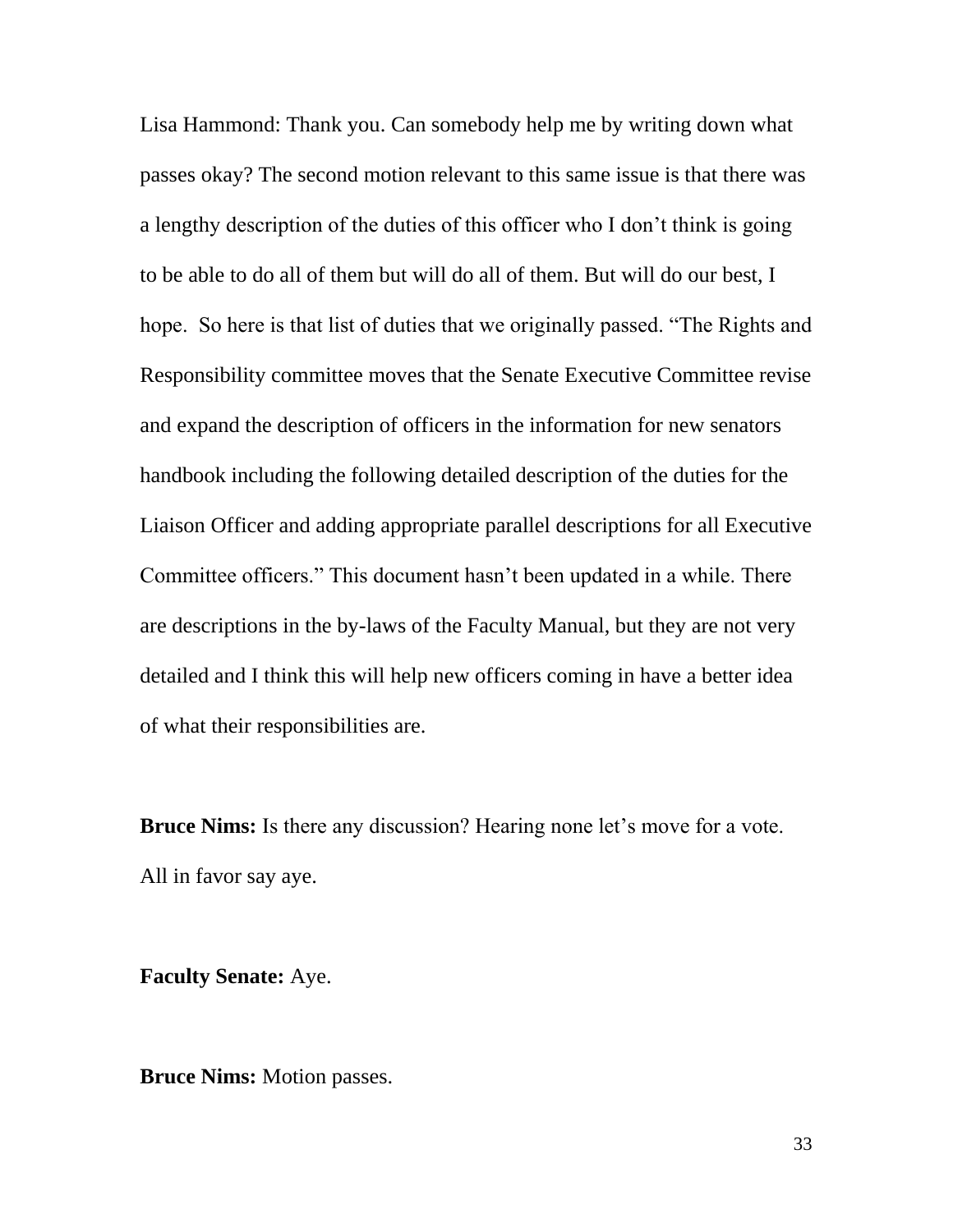**Lisa Hammond:** Here's where it gets fun. So, as you know, the Rights and Responsibilities Committee has been reviewing for some time revisions to the tenure and promotion forms. The brief history of this is that last summer, a committee of volunteers of tenured and untenured faculty got together and drafted proposed revisions to our tenure and promotions forms which had not been updated in over a decade and possibly longer than that. The intent was to kind of streamline the presentation of information and to some extent standardize some of that presentation and also to clarify for candidates what type of information is needed in different parts of the file. There's information in the manual about that but people don't always put that together with the forms so there is a general kind of feeling that the forms could be tightened up a little bit. We made the motion last time that you're not going to be able to see real well here, but I'm going to go through it with you pretty thoroughly – that goes through the different forms as they existed and talks about what we did to each one of them. There's a lot of old forms and we changed around the order of some things and added some description to things and took some things out of others. So in order to kind of facilitate the review process what Rights and Responsibilities committee members discussed is reviewing each form individually, and approving each form as a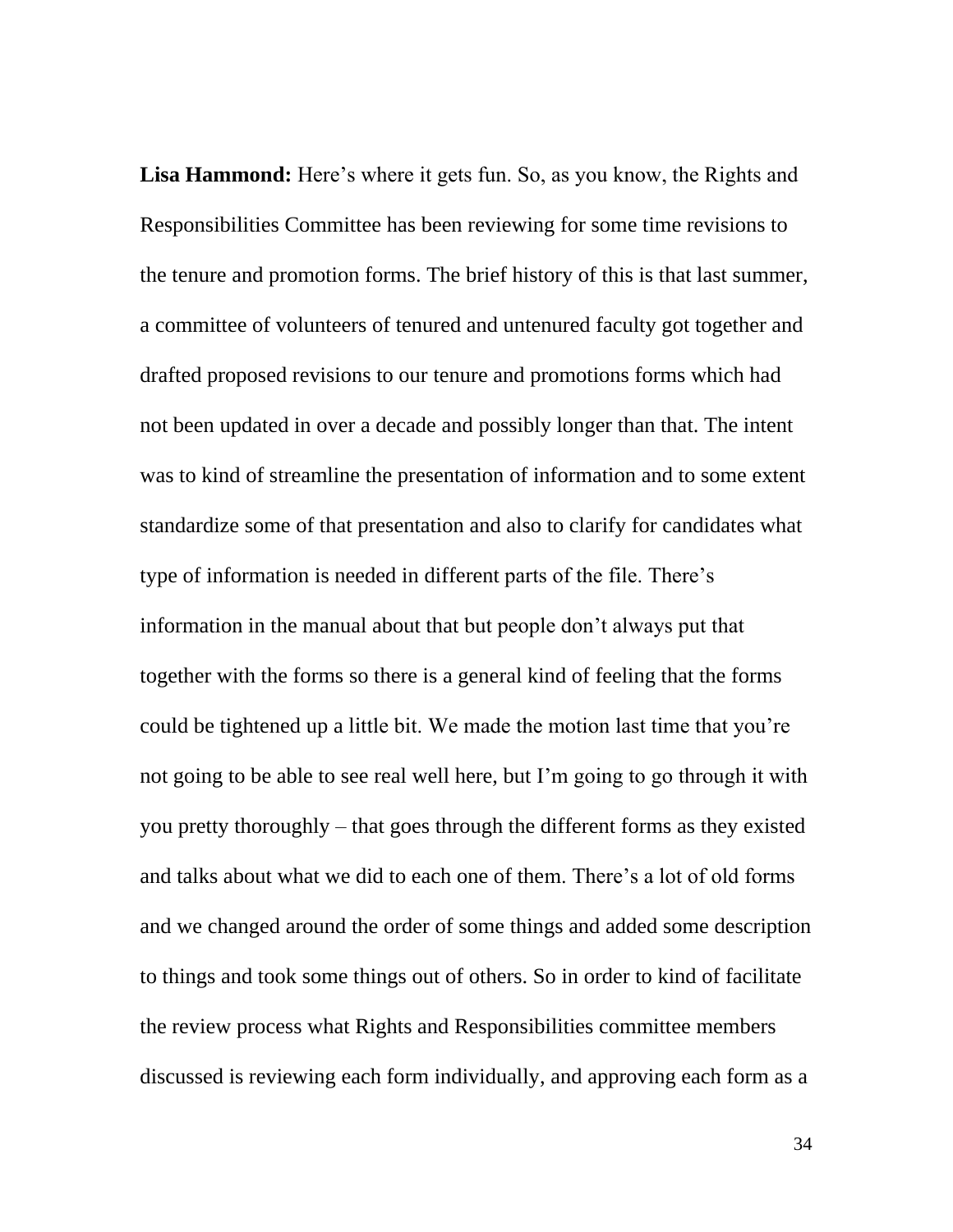separate motion. Also, we're going to give you the simpler forms first, and then go through those possibly as a group and then move to individual forms that need more discussion. It's a lot to keep up with, so I hope my committee will help me by making sure I don't leave anything out. So I'm going to start – let me pause for a second and see if anyone has any questions so far. We've talked about this a good bit so I don't want to oversimplify. Okay, so far so good. Alright. We divided these up into forms that are not that problematic and could possibly be approved as a group. There are six of those forms. I'm going to call them by the numbers that they originally had in the T&P forms. We will approve the order of these forms at the end of the process. So we are going to be looking at things out of order, so just go ahead and know that from the beginning. So, first, these will actually be in order for a few minutes, the cover sheet for the file the only change here is that the campus name for Extended University was an old name and was not accurate and we've updated it to their correct name. This is the same change that was happening on the voting form which is RCTP3 currently so these are the only changes to these two forms. These are obviously not substantive. In several of the forms, there is language at the beginning of the forms that specifically identifies what should be included in that section but there were several forms that did not have that parallel language. Most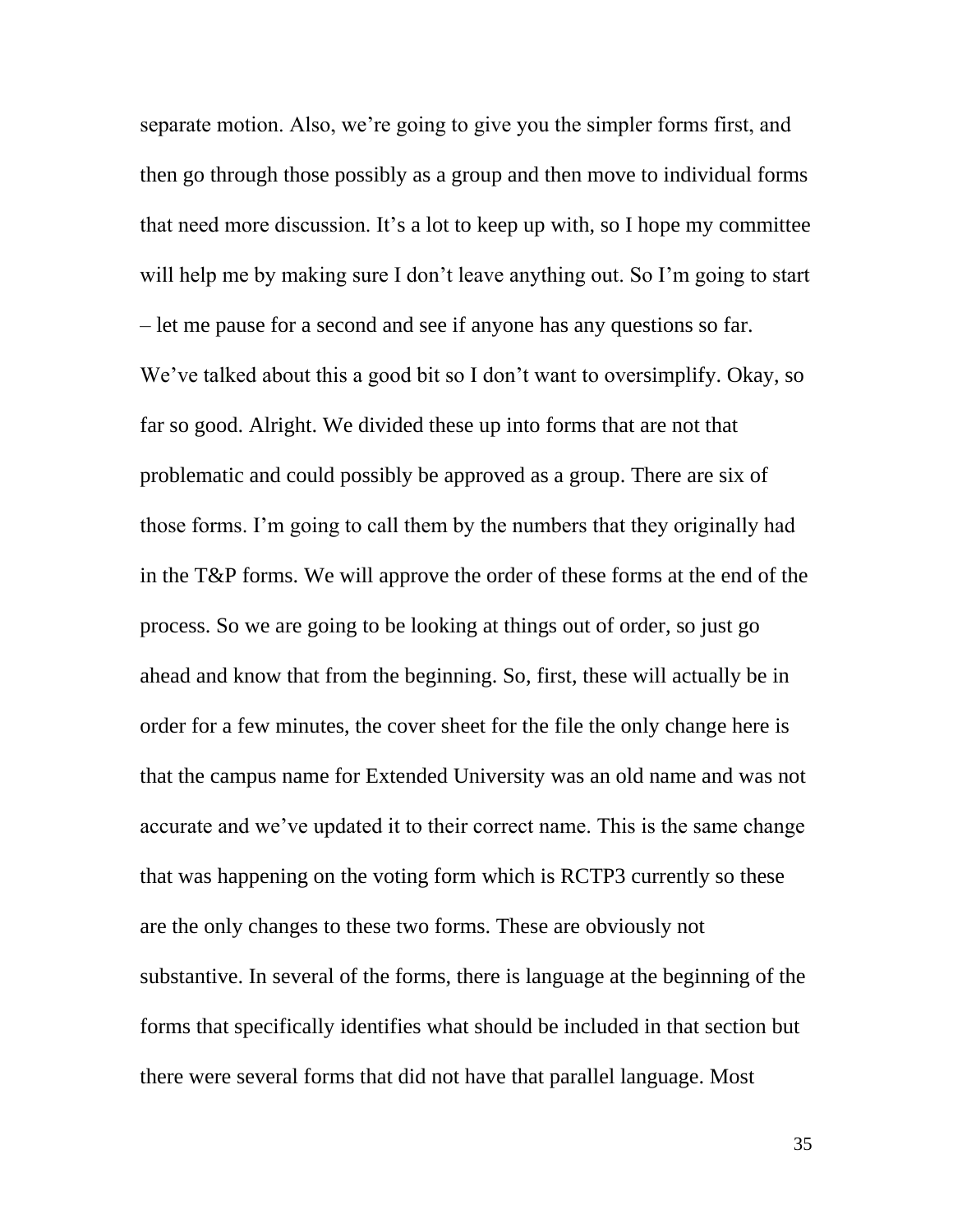people were able to find what they needed but for the sake of simplicity and consistency, we went through those forms that did not have those and added descriptions at the beginning. So for evidence of scholarship, this just refers candidates to the appropriate pages in the Faculty Manual for suggested evidence. Now you will notice here that the date is for the old manual, because that is what we had when we presented these forms in February. So the Faculty Manual Liaison Officer's responsibility when the manual changes will also be to update changes in pagination. This is a nonsubstantive chance. Once the Senate approves changes to the manual, then just changing page numbers is not controversial. The date here will be updated and the page will be updated to the current version of the manual each time a manual is approved. I didn't do this for this because I just got really tired, but I will do it for the real thing. So this form again just kind of says where to look for scholarship. Same thing for service. Tells the candidate where to look to get suggestions for evidence. Same thing for other items. This takes a passage that was in the Faculty Manual that describes what can be included in other items and just we literally just dropped it right in there and finally, the same thing with the addendum. This is the Faculty Manual existent language describing what can be included in the addendum. So these six forms, let me make sure I went through them all,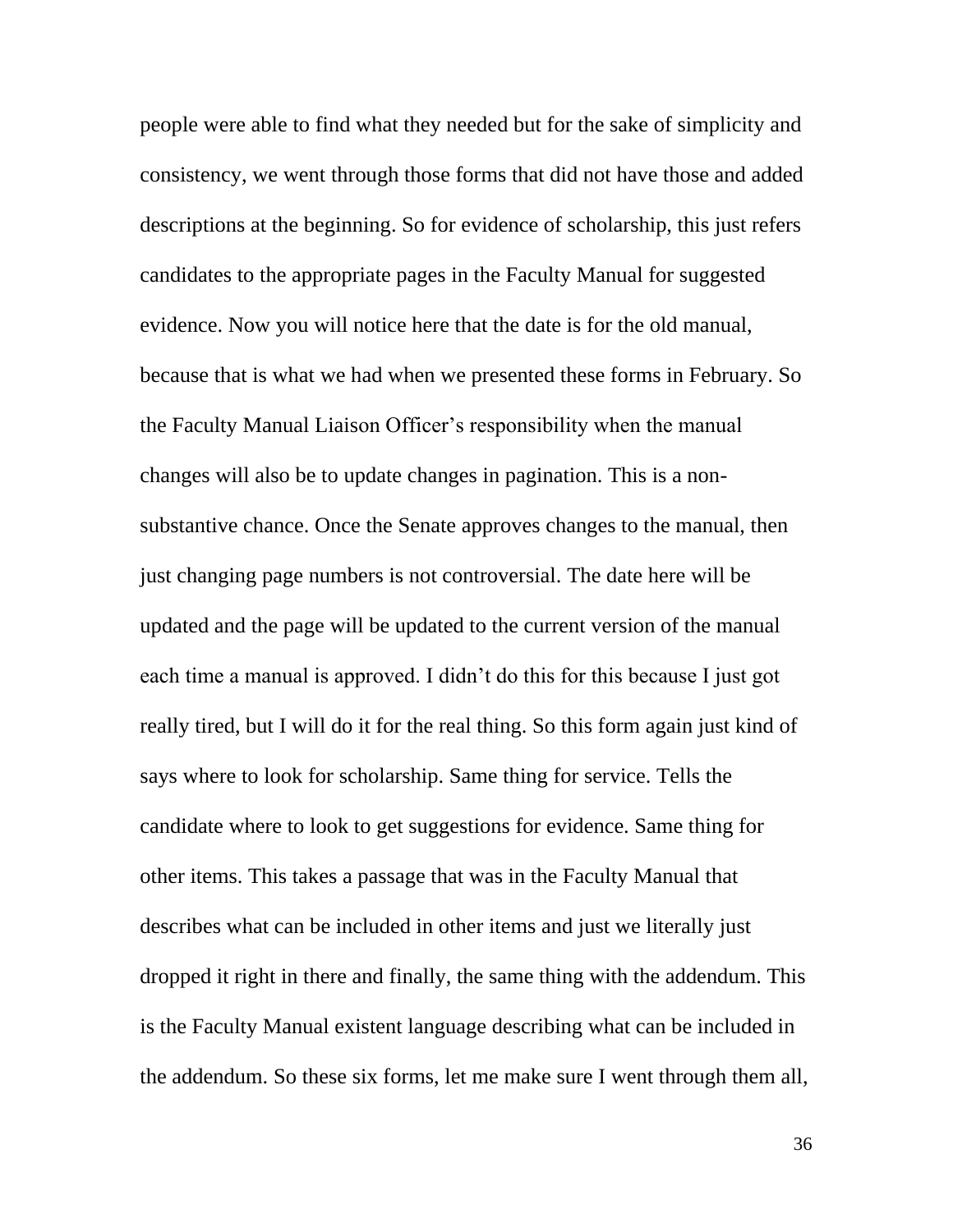are not non-substantive, because obviously these are substantive changes but they are not of great consequence in my opinion. Is there a motion to consider these as a group or would you like to go through them individually? Bruce Nims: Motion to consider them as a group. Any seconds? Any discussion? Hearing none, move to a vote. All in favor say aye?

## **Faculty Senate:** Aye.

**Bruce Nims:** All opposed? Motion passes.

**Lisa Hammond:** We just approved forms one, three, eight, nine, ten, and eleven. Those are the original numbers. This next batch are forms that we felt needed to be discussed individually because they had more complicated matters involved with them. Again, we are going to start with the simple ones and work our way up to the more fun ones. So we'll start with the criteria RCTP2. What we did in this form was lift the criteria from the Faculty Manual, formerly this document was only the top section from the title to (Inaudible). We added after that a description of what the criteria for tenure and promotion are that are applicable to all candidates, then we included blank spaces for the candidate to include appropriate criteria for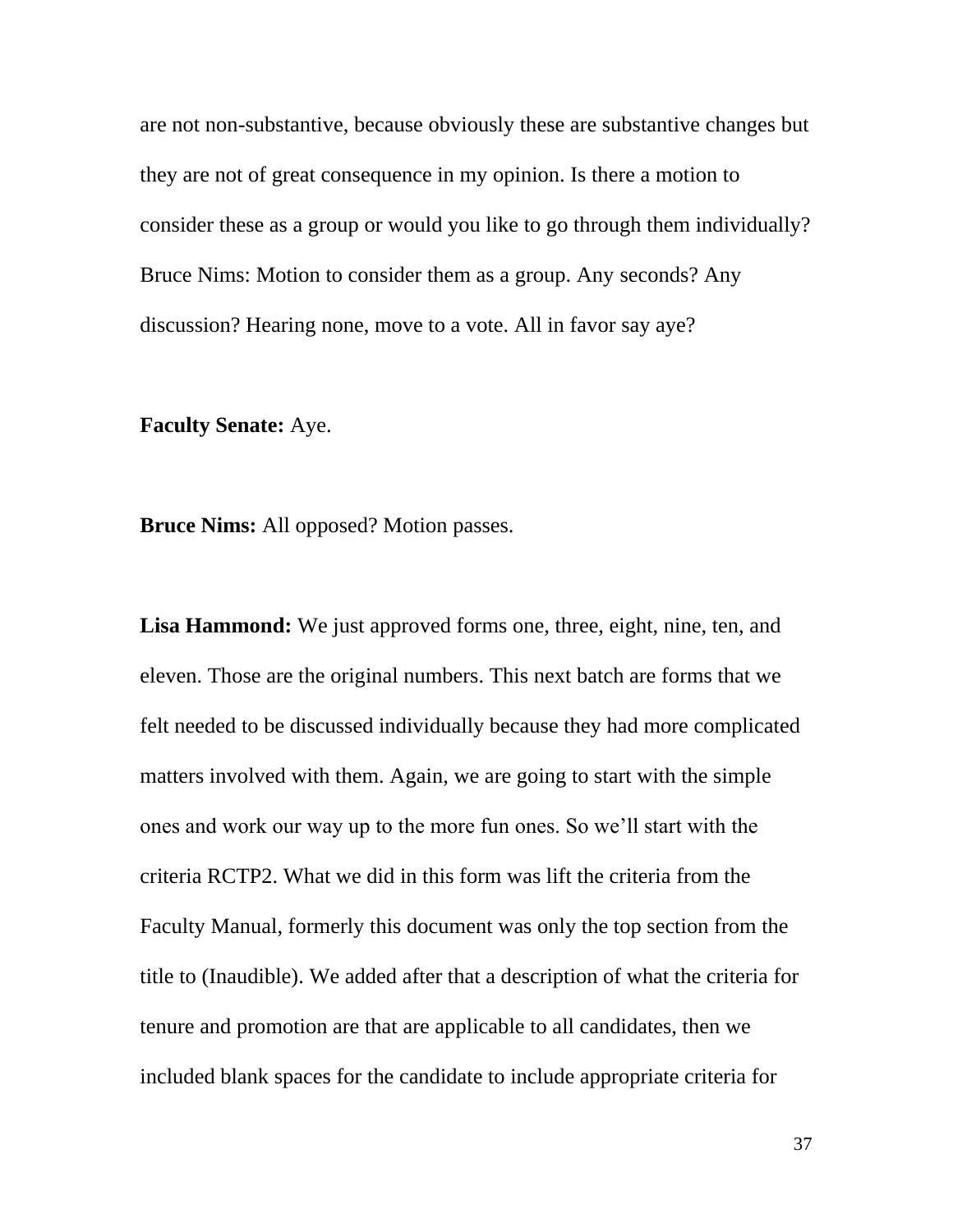their action. So if you were seeking promotion to associate professor and Tenure, you would copy the criteria for rank of associate professor. You would copy the criteria for effective teaching at that rank. This form is applicable for any candidate going up for tenure at any rank. They just plug their rank in from the manual and add the dates here so you insert here from Regional Campus Faculty Manual 2012 so this would be updated to the most current version of the manual. So the first version of this that is approved will use the pagination of the 2012 manual. The 2013 won't be approved for some time. Also, the general description of scholarship, the specific place for the candidate to insert the criteria for effective or highly effective scholarship depending on the rank they are seeking and the description of service which is the same for any rank. So basically what this does is it makes it a little simpler on the candidate to see what the criteria should be included. One thing we have seen with a lot of candidates going up they just copied this section here, or they copied the description for highly effective and/or effective teaching even though they are only applying for one rank or the other. So we are hoping that by providing spaces to fill in the appropriate information that would minimize any problems with the criteria being accurate in the file.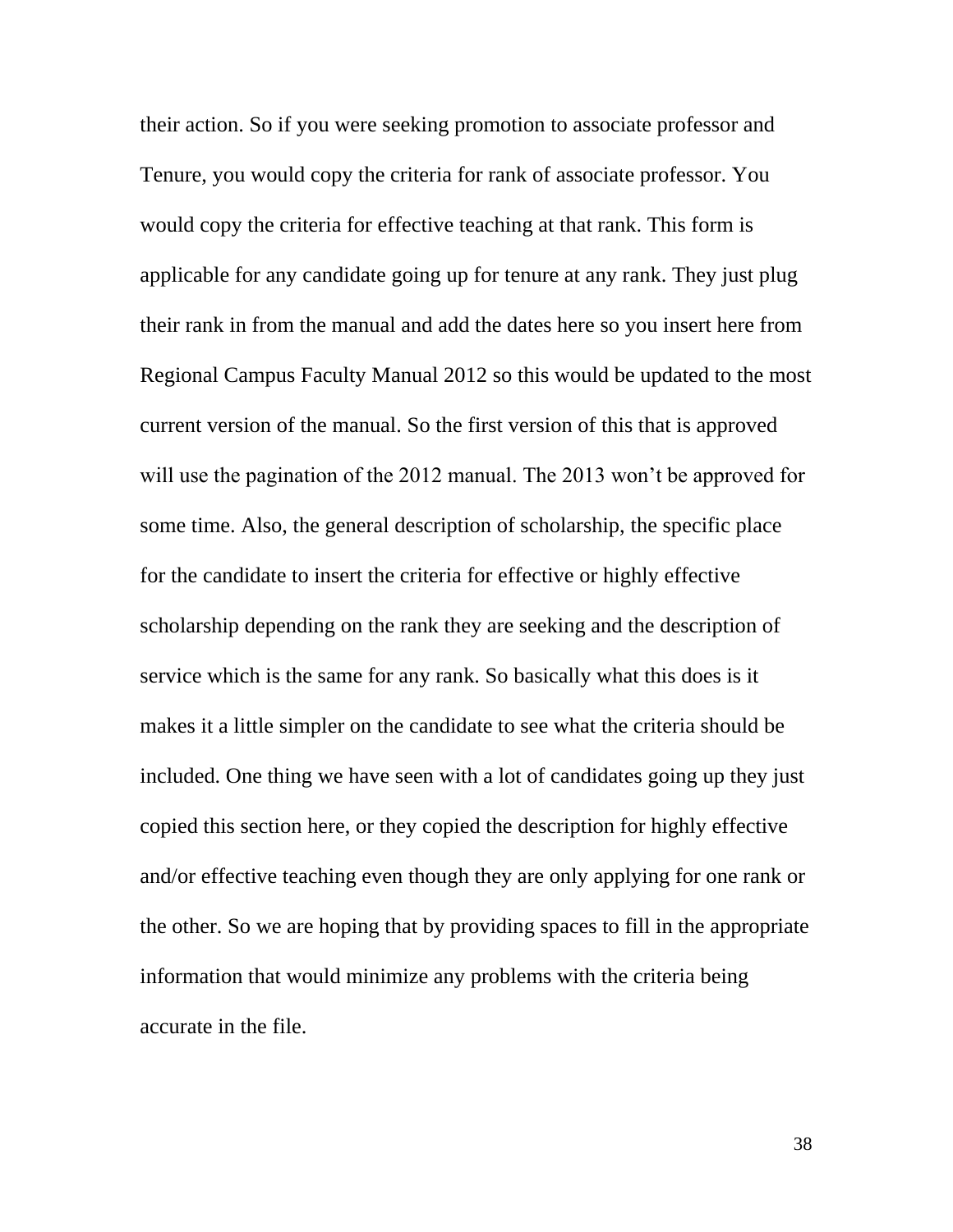**Bruce Nims:** (**Inaudible**) Any seconds? Second. Any discussion? Hearing none, all in favor say aye.

**Faculty Senate:** Aye.

**Bruce Nims:** All opposed? Motion passes.

**Lisa Hammond:** So we just approved RCTP2 Criteria. Next is the personal statement. Let me close a couple of documents out here. Again, we're not going in order but we'll get to all of them. Alright, the personal statement the original verbiage that you see at the bottom of this document struck in red this is what was originally on this form. So candidate's personal statement in this section candidate will describe how the criteria for the action sought in this application have been successfully addressed allowing. So we are moving to strike this language and to instead insert the language here. The personal statement should be blah, blah, blah, blah, blah. Now I'm not reading that all to you because the personal statement is taken directly from the manual. We just copied and pasted again. It comes from the section that has a chart about what goes in each tab. So here are those tabs – that's page eighteen of the current faculty manual, so we just lifted and copied that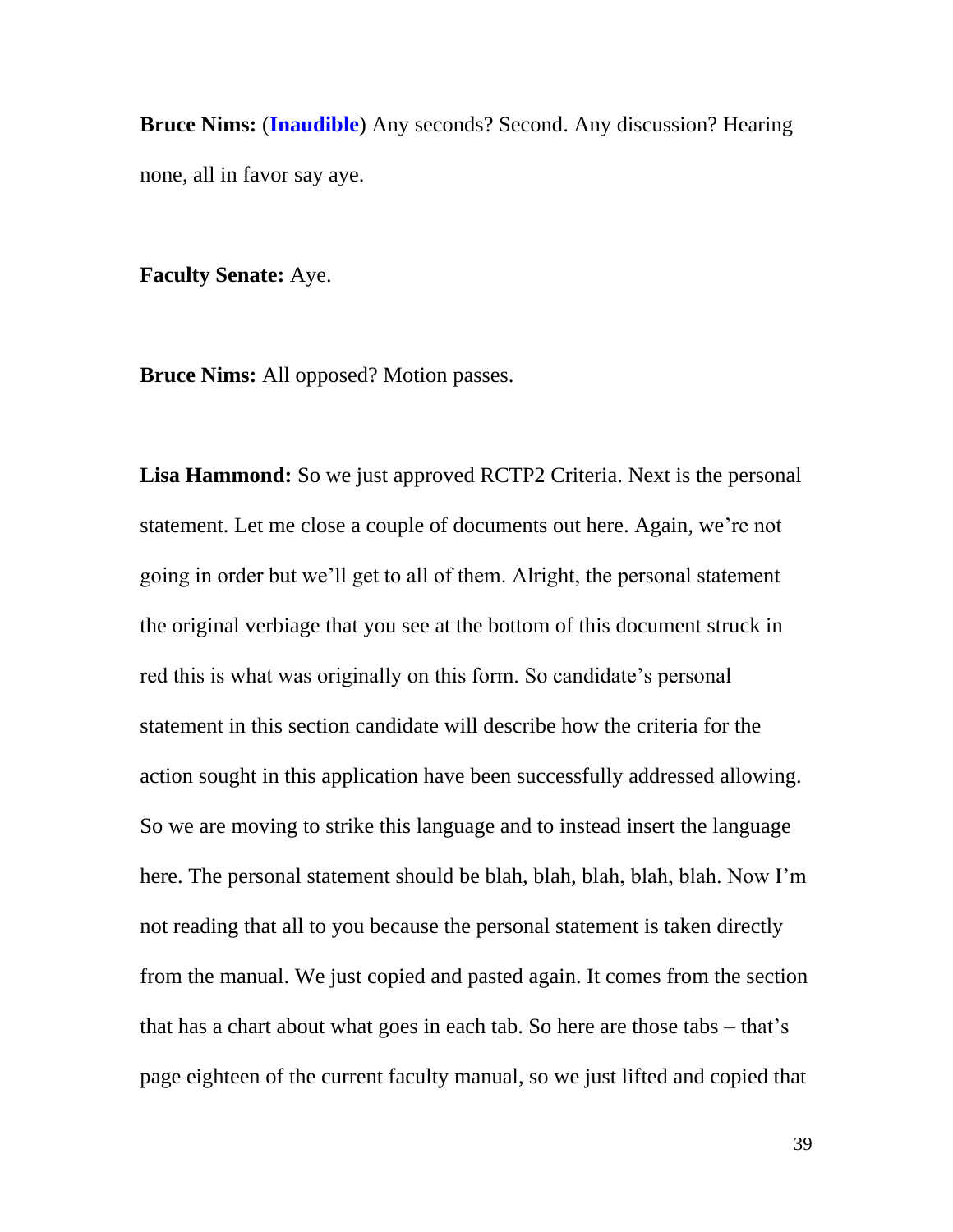section right here. There is a substantial addition to this form, however, that is the material in yellow. This personal statement shall normally not exceed five typed pages. So one of the things that's been going on with this form is some candidates are writing really long personal statements and including material that should properly be addressed in evidence. People have not been totally clear on the purpose of the personal statement is. Even having discussed it in committee a long time we still have different language for what we describe what the personal statement does. It might be an opening statement, or it might be an abstract. So basically the personal statement as I see it is a place where you kind of overview what your career is and how you feel you've met the criteria. The evidence for that as it says in the manual should be confined to the appropriate section. By limiting the page numbers here, we hope that will give the candidate a better feel for the range of information that they need to include. There was a range of opinion on this form. Some people said no limit here whatsoever. Some people wanted it to be two pages. This five, we felt, was a compromise that gave candidates some room to figure out how they wanted to address the personal statement in a way that was appropriate to them.

Bruce Nims: Inaudible. Is there a second? Any discussion? Questions?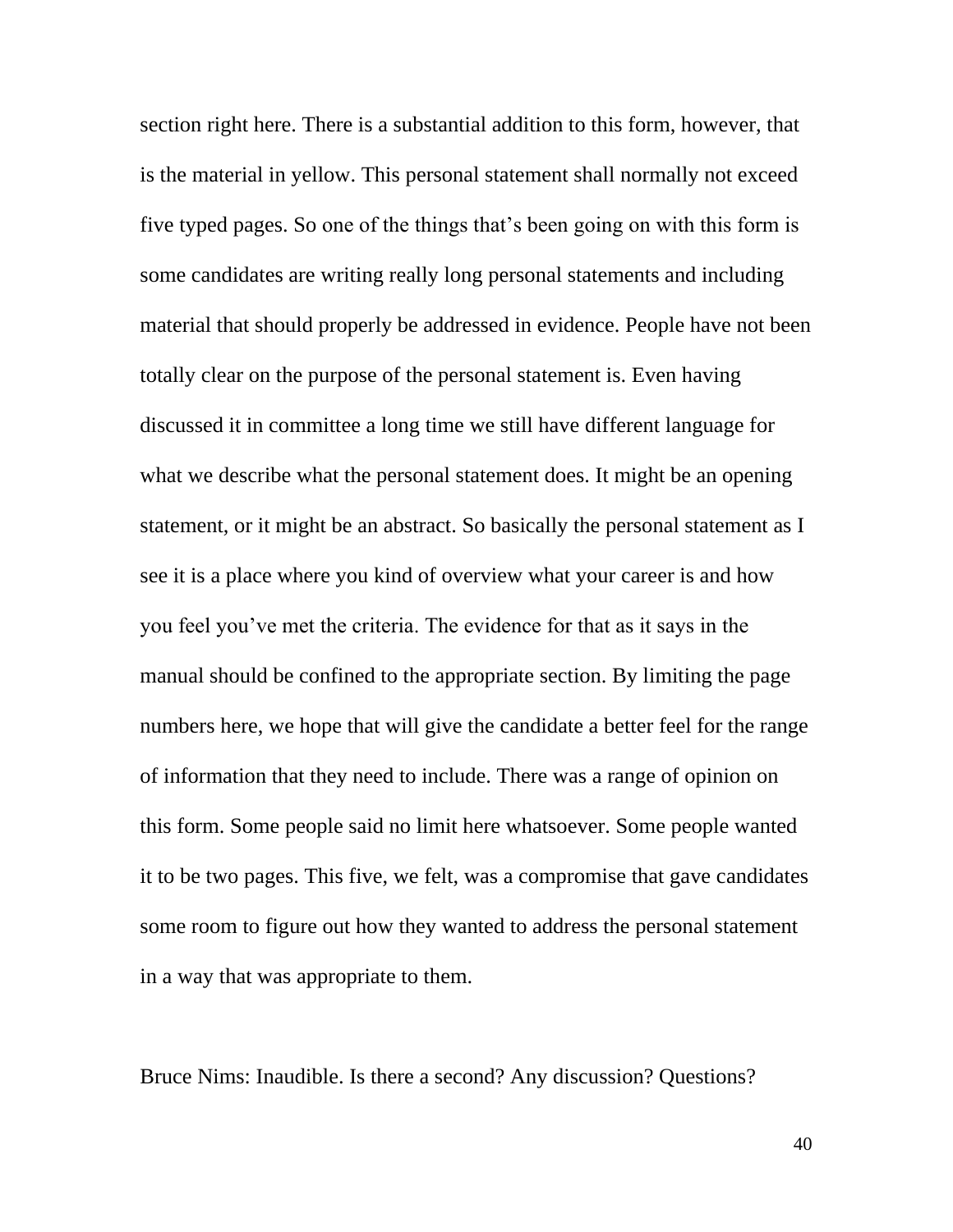**Robert Castleberry:** Castleberry from Sumter. By limiting this you do that because information that might have been in there goes somewhere else. (Inaudible)

**Lisa Hammond:** It goes in the evidence section.

**Robert Castleberry** Are those statements (Inaudible).

**Lisa Hammond:** Yes, the narrative sections of the file are limited to thirty pages. Those sections are RCTP6 the personal statement that we are looking at here, RCTP7 evidence of effective teaching, RCTP8 evidence of scholarship, RCTP9 evidence of service. Those are the only sections that the page limit applies to. Those narratives. So essentially what this does is tells the candidate put your evidence – give the pages to the evidence section rather than the personal statement. Does that answer your question, you still. Robert Castleberry: (Inaudible) Too limiting for someone to address. service. Something that specifically needs to be addressed. There should be a number of pages total to allow that (Inaudible).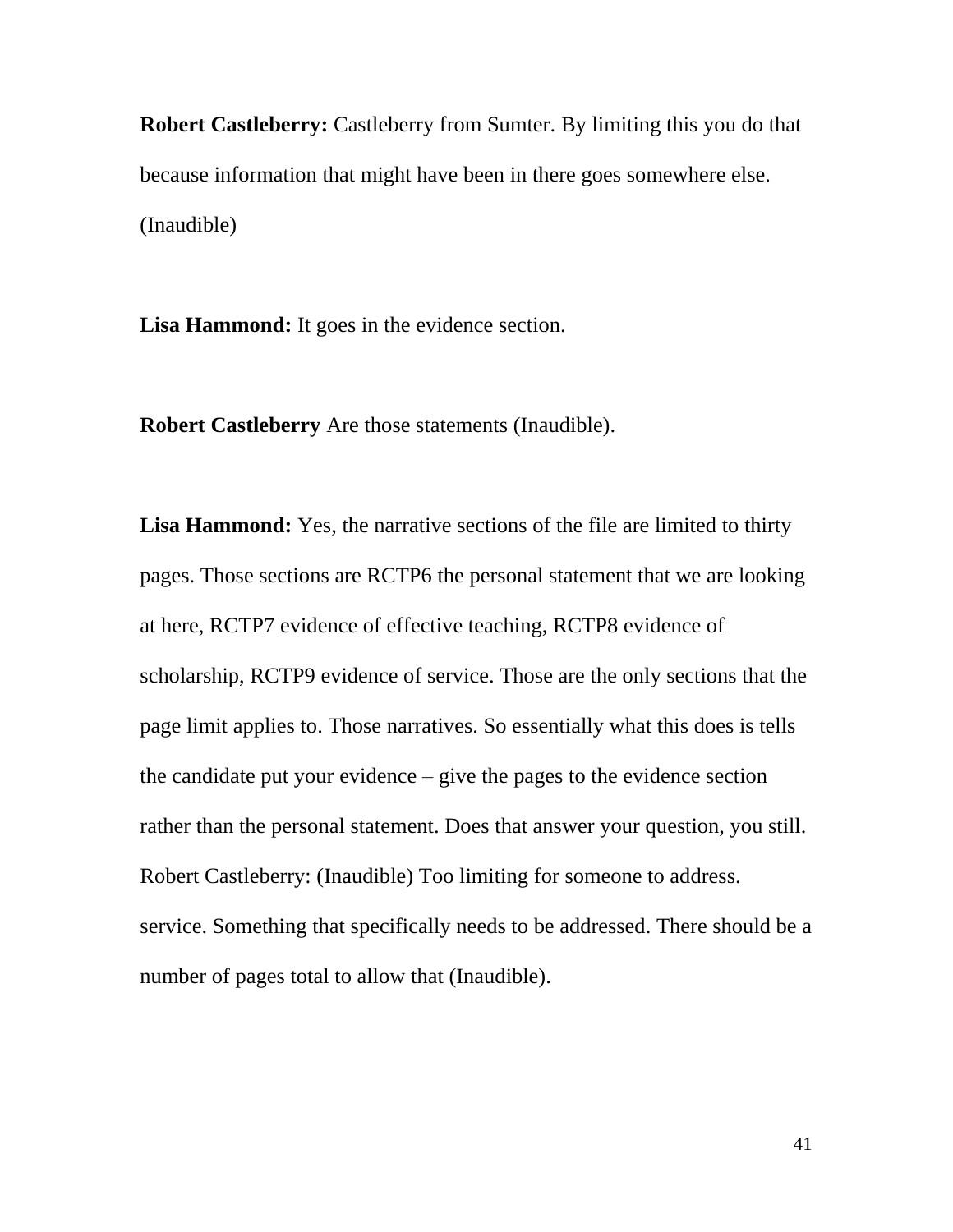**Lisa Hammond:** I'm not sure about the committee because we didn't talk about it that way. It's my belief, and it does say here it should normally not exceed five typed pages which in my opinion would give a candidate who has a particular set of circumstances the option to extend it if necessary. And also, I should clarify a thing about this – this might be a separate motion. If we pass this, it is my recommendation that we pass it not only in the form, but that we also include that in the Faculty Manual in this chart. So we would add that description about the page limit to that chart. So I don't know if you want to handle that in two motions or one motion or how you want to do it. And we don't have to do that, but I think it would be clearer for the candidate and less confusing.

**Robert Castleberry:** (Inaudible) friendly amendment.

**Lisa Hammond:** Yes, a friendly amendment would be lovely.

**Robert Castleberry:** (Inaudible).

**Lisa Hammond:** The friendly amendment is that if adopted, the final sentence of the description of the personal statement, "This personal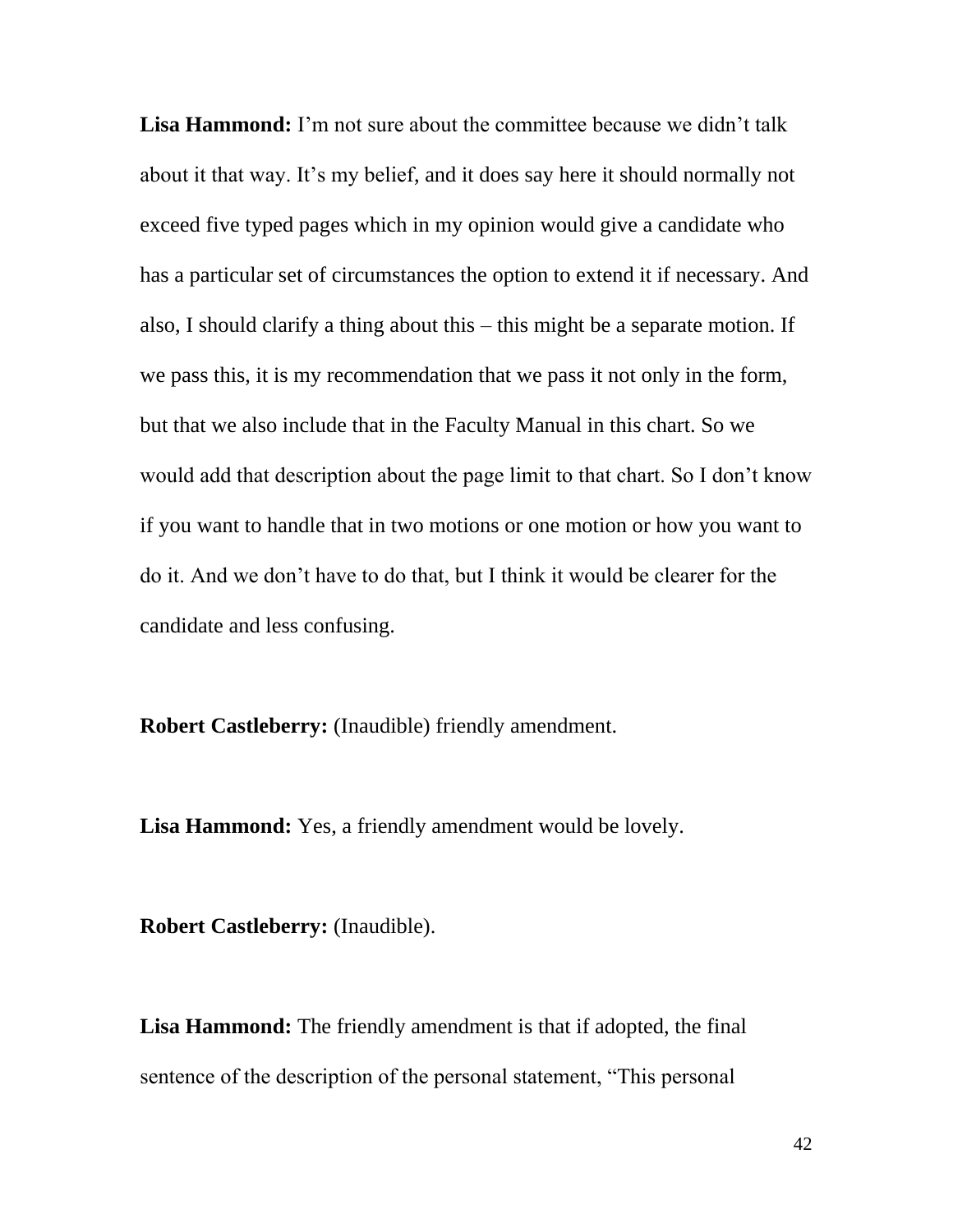statement should normally not exceed five typed pages," be included in the Regional Campus' Faculty Manual on page 18 in the description of the tab for the personal statement.

**Bruce Nims:** Any discussion of the friendly amendment? All in favor say aye.

**Faculty Senate:** Aye

**Bruce Nims:** The vote on the motion has been amended. (**Inaudible**) All in favor?

**Faculty Senate:** Aye.

**Bruce Nims:** All opposed? Motion passes as amended.

**Robert Castleberry:** Point of information. (Inaudible) What number?

**Lisa Hammond:** It was RCTP6. But it may not be that for much longer.

Okay, so we just passed RCTP6 Personal statement. I want to mention two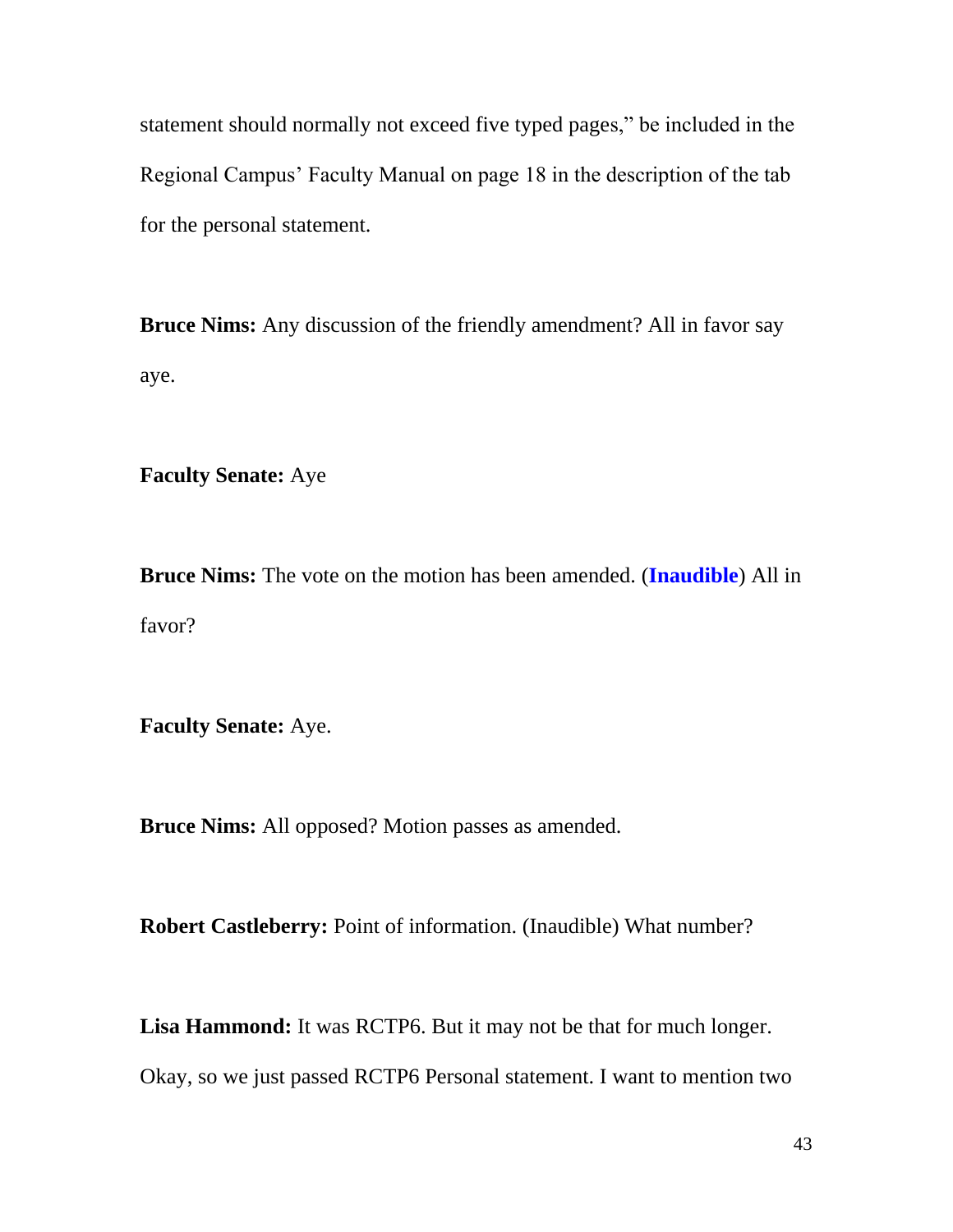forms to you here, so we can talk about one. As you know, the very, very exciting tenure and promotion forms that we revised is the section of evidence of teaching effectiveness section. This one is going to take some time and a lot of documents, so please be patient with me and with this. There are two forms that are relevant here. One if the curriculum vitae form. This is not the one that I am presenting for the motion right now. This one is just for us to see what we are about to vote on. One of the issues that has been confusing to some people is how and where do they include certain types of information. RCTP5 titled curriculum vitae has been very confusing to a lot of candidates because we see a curricular vitae as a full vitae of our entire professional careers and this form is quite dated, so it includes a section for your name, your educational history, your employment history, there's a honors and awards section and there's a section that describes teaching responsibilities. But there wasn't a section in here about scholarship. Any of our candidates that are concerned about tenure are concerned about scholarship. Nobody wants to see a vitae that doesn't have scholarship on it. So the form's title has been I would say misleading I would say as to the intent of the form. I think this was regarded originally as an abbreviated vitae and that's why it's called that, but it doesn't really serve that purpose anymore in the way that we are using it. It seemed like the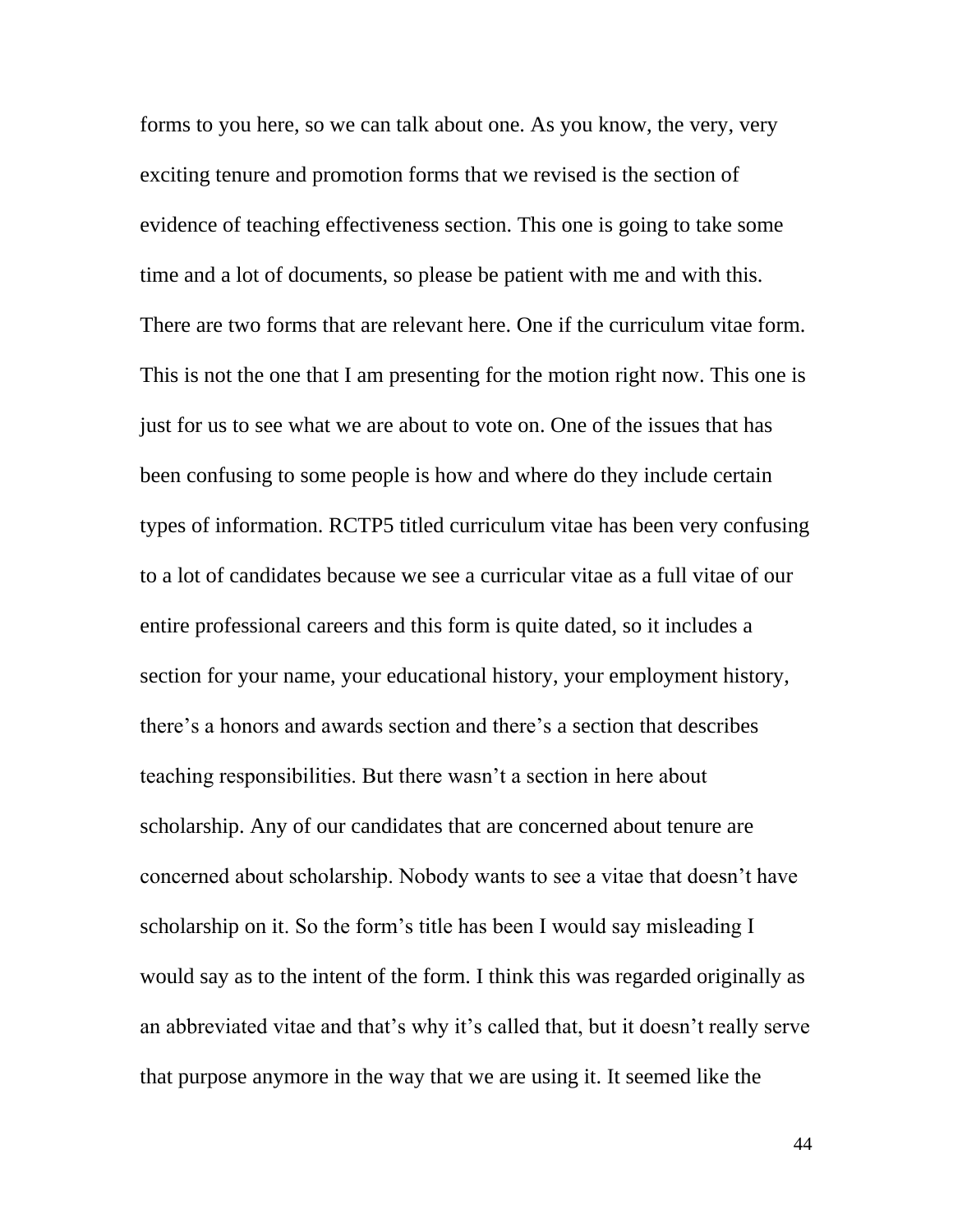simplest way to address this was to strike the information that is kind of vitae like and move it into whatever appropriate sections that it should be in. This form has been used by the Board of Trustees as a way of briefly looking at a candidate's credentials. So they want to see where you'd get your degree from when they are tenuring you is the impression that I have. I don't know that for a face because who knows what the board of trustees thinks – not me. But I do know that they have taken this form here, the first sheet of it and copied it and distributed it at the Board of Trustees. In the past, they've also asked people to provide a one page vitae. They call you up, you know, June  $1<sup>st</sup>$  and say we need a one page vitae day after tomorrow. And so we're glad they aren't doing that any more. So what we've done here is rename the document Education and Employment History, left the education and employment history here, struck the honors and awards which presumably the candidates would be pursuing in the actual sections themselves, and then here's the kicker. Teaching responsibilities. Report courses taught, minimum three years indicating contact hours, type of course, lecture, lab, etc., credit hours, enrollment, elective versus required and site. There was a lot of discussion about what should be here how it should be included, where it should go, ultimately the two committees that reviewed this document concluded that it made the most sense to cut it from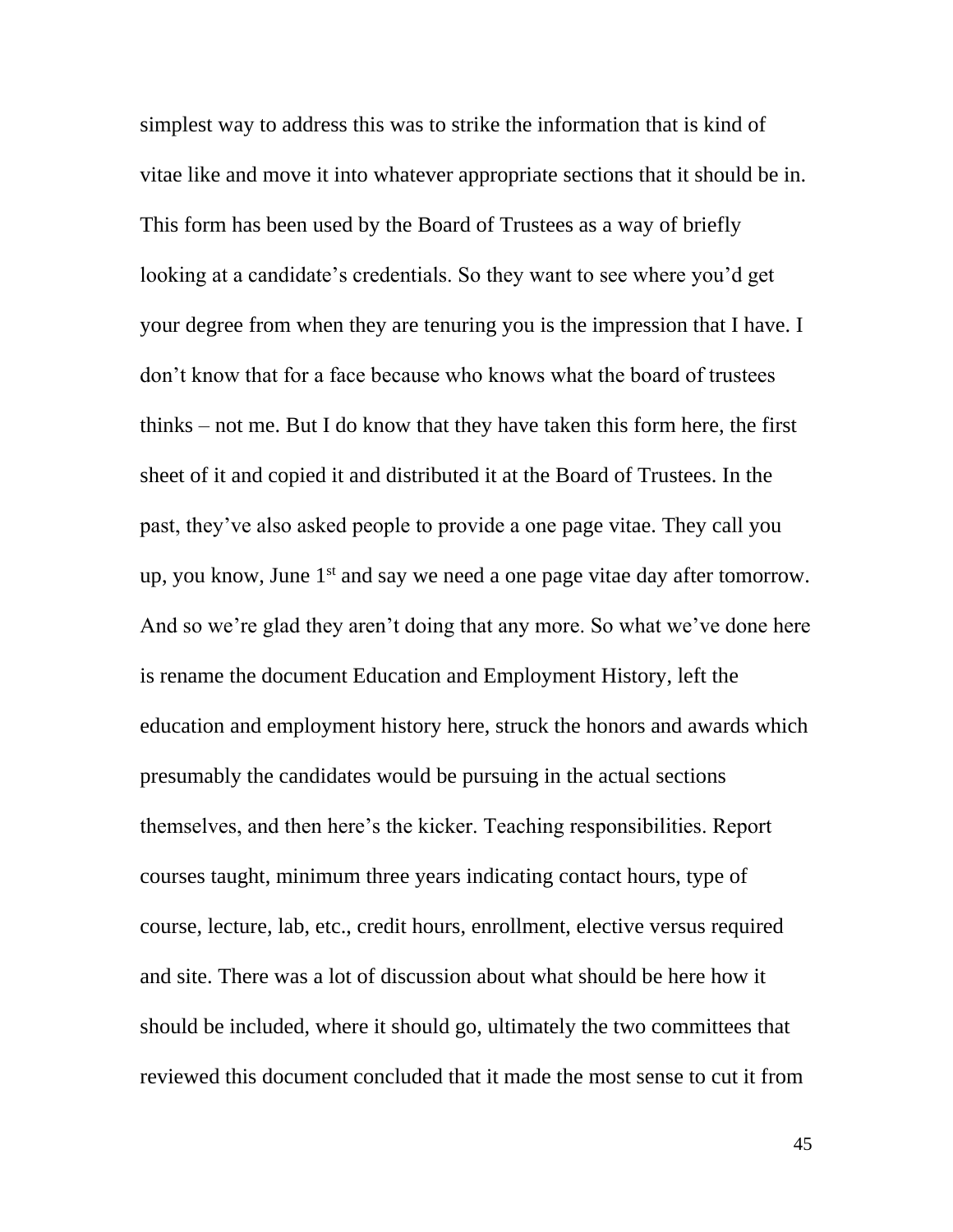the curriculum vitae section and add it to the evidence section. So I want to clarify here that this language – teaching responsibilities – this is the excitant language in the form except that we have added these last kinds of teaching: online, two-way video, that were not kinds of teaching that you did when these forms were originally written. So I'm telling you about the curriculum vitae form so you can understand whatever we do with the teaching document, if we end up striking that for example we're going to have to revisit the curriculum vitae form. So we're going to talk about effective teaching first so we know what we need to do with the curriculum form if anything. This is where I have to practice my yoga breathing for a few minutes. So, in overview, the changes to RCTP7 evidence of effective teaching that are proposed are the addition of this sentence at the top, referring the candidate to the criteria in the manual. It includes the same language that was originally on the form. So everything here that is in black – this is the original form – we just added a sentence to the beginning of it. Let me call to your attention included in the documentation submitted here must be a numerical summary of student evaluations. We lifted the language from RCTP5, the description of teaching responsibilities, and included it directly below the introduction to the form. Then we have the chart. The famed proverbial chart. This chart requires the candidate to report the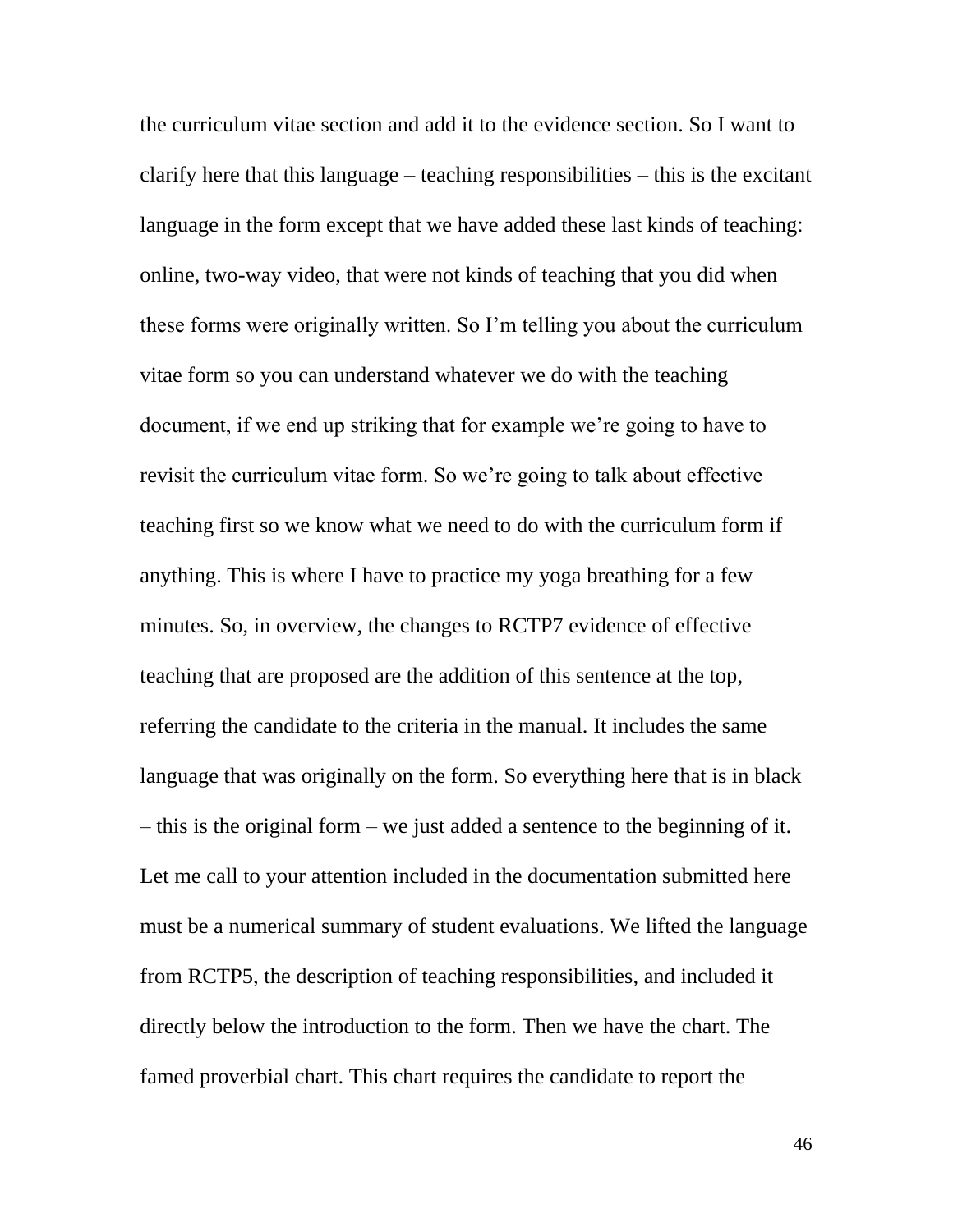courses - that is required already but it gives them a format for recording it. This has been very controversial. Some people have said, "I don't want to be told how to report my information." Other people have said, "I don't like how this chart is put together." It's hard for me to tell whether the chart is the issue so much as the overall global index column. This is the column that is the greatest source of potential controversy and the thing that we really have to think about how we want to handle. The thinking of the committee was that since it is required that the candidates put student evaluation information in this section anyway. And since the candidate is listing every individual course that they taught, anyway, it made the most sense to put the numbers with the listing of these courses. So here is the mock up that I showed you last time for the candidate for tenure and promotion at Hogwarts who has been teaching transfiguration and defense against the dark arts. Here are the global overall indexes, so this is what this form would actually look like if it were completed. Now one thing I want to call your attention to in this mock up. This language is what we just showed you is what is proposed. This section right here is the context that a potential candidate might include here. So this is not part of the form, this is just a way to show you how a candidate might introduce the chart. For example, the form then continues to list specifically each of the criteria that the candidate is –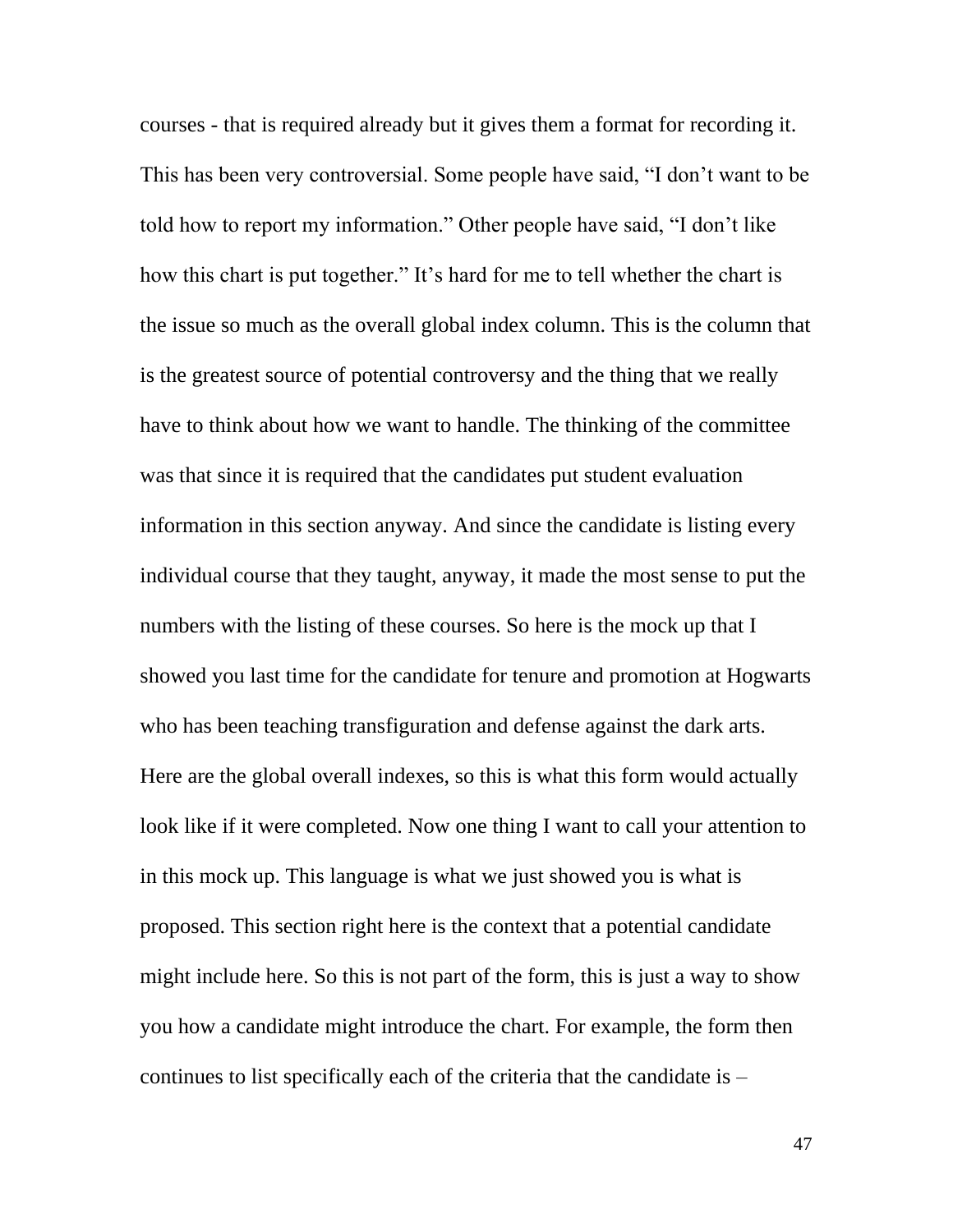## **(end first disc)**

**Lisa Hammond:** The discussion here has primarily focused around I don't like the idea of being told I have to handle the information in my file in a particular way. I want to be able to address the criteria in whatever way I choose to. Obviously I'm telling you the comments that people have had where they've had concerns about the file because nobody has called me to say, "I think they are all super awesome let's go with them right this minute." I don't know if that's because they are not super awesome or if everybody is just happy with where they are in their lives right now. So what I'm telling you are some of the criticism and comments just so that you can understand what are the issues. So, essentially as the committee and I think it works out, we have three kinds of issues in this form. One is the global index which I want to talk about in some depth. One is the format of the chart that might be included here and we're going to talk about that with the global index, and the last is the section at the end with the criteria. So I think that the best way maybe to handle this motion is to deal with each section – I'm not sure – I can walk you through all the issues and then you can tell me how you want to handle it.

**Bruce Nims:** (Inaudible) And we'll see how it goes.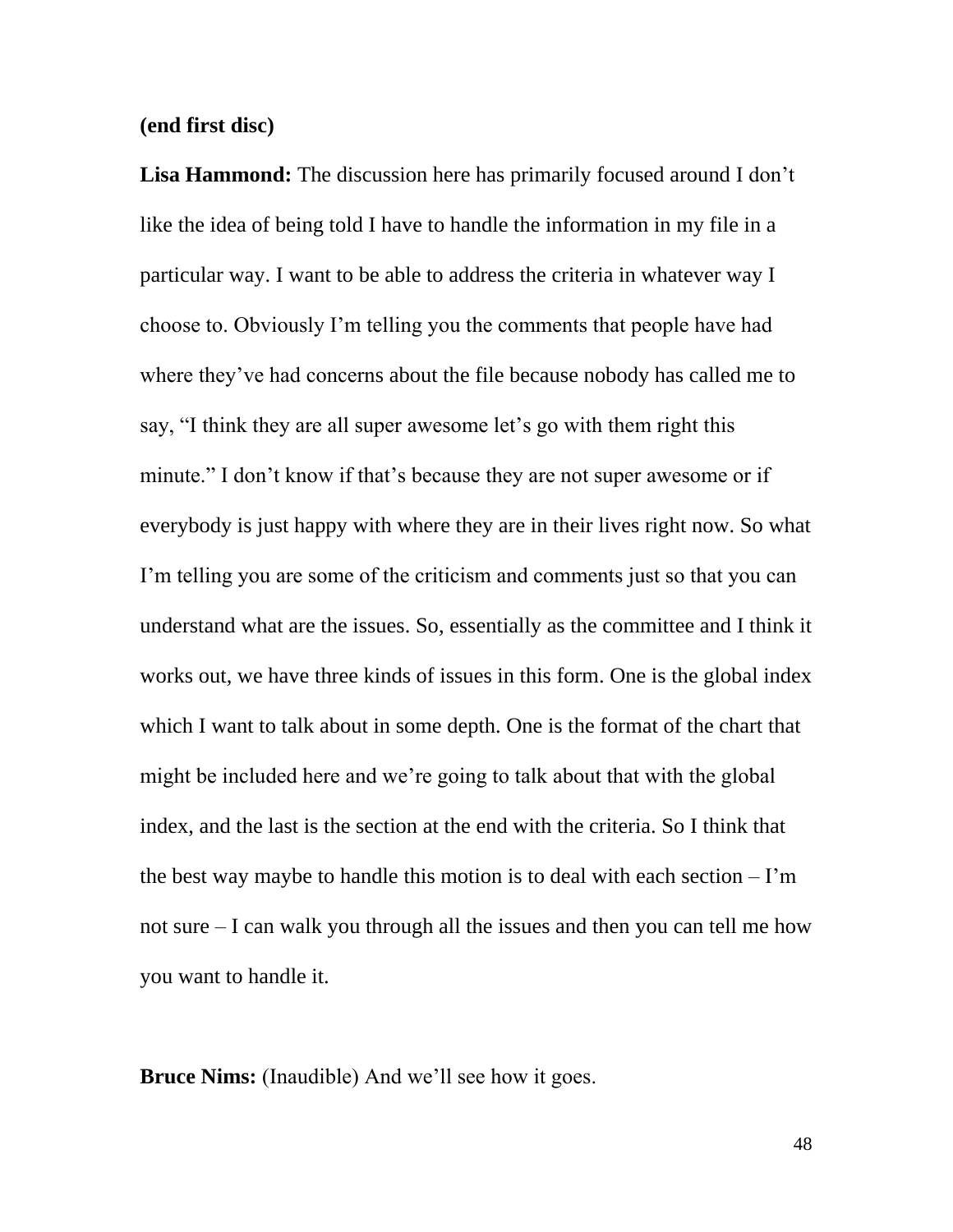**Lisa Hammond:** I see. Let's talk about the global index. There's a couple of issues here. One is I'm so sorry to have to tell the Provost that our global index, our student evaluation numbers are not comparable across campuses. And I'm telling you my personal opinion on this. For example, in the process of trying to understand what is the global index – because several people said to me, "where is the global index? What am I supposed to put in that column? Clarify that for me." So I sent to a couple of different people one of my student evaluation scores. These are the global indicators that are included in the Class Climate Report. Different campuses as far as I can tell may include different indexes here. I know this for a fact because of a Lancaster report and how a Sumter report was run. I got this from Becky Hillman, but I don't have her permission to put that up there, so I'm not going to. But at Sumter there is a global index that is part five, and that section includes questions for online delivery of classes. So for example were you comfortable with your ability to interact with the students? Were you comfortable with the technological support that you had for the class? Robert, am I stating those kind of questions accurately? So there's a number of sections I am not completely familiar with them, but it's a section that is completely not excitant in the Lancaster forms. Yes.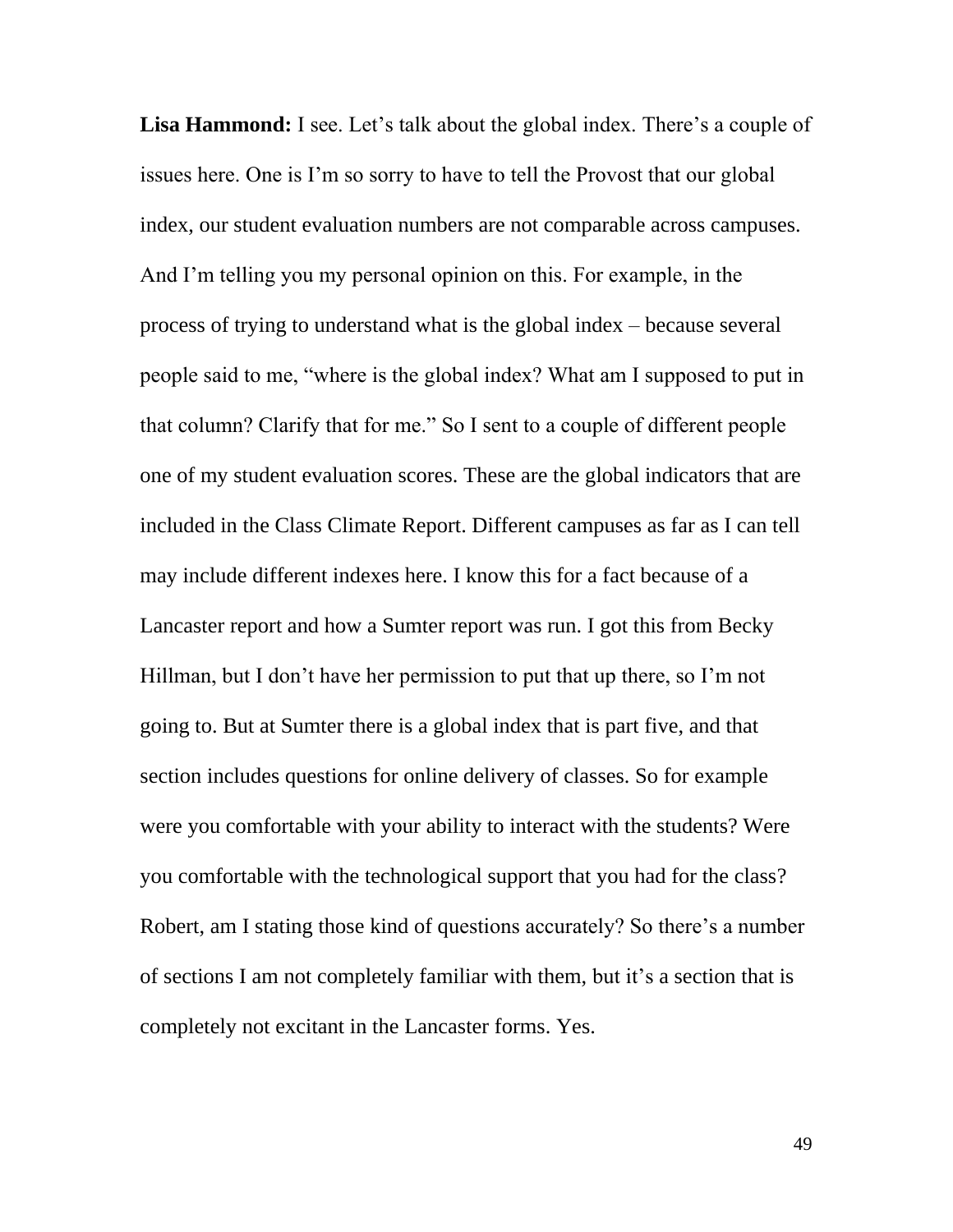**Robert Castleberry:** I was told that those questions were mandated by the Provost's office to be included in all student evaluations.

**Lisa Hammond:** Well, somebody is not in compliance then, but I have heard that as well that the Provost has required that section 5 be included but I know that it is not included in mine. So, what I'm saying here is when we are talking about student evaluations numbers and we are talking about part of System Affairs' purview is here and I'm sorry if this is going on too long but this is really important and I want to make sure everybody understands. The student evaluation numbers are not comparable. They are not comparable on campus. For example, in Lancaster, for the first year, we have the option to do our student evaluations online. Some faculty are still doing them on paper, so you can choose which medium you want. Immediately you have two different sets of evaluation numbers. They are not comparable: different students are going to respond to them – the ones that are in front of you or those who want to go to a computer lab. If the email goes to the day that you give back papers and you don't have control on when it goes out, I think you can expect lower scores this year. When you have paper forms you control when you are giving them and what is going on in class. So on the Lancaster campus you have the form, but not the same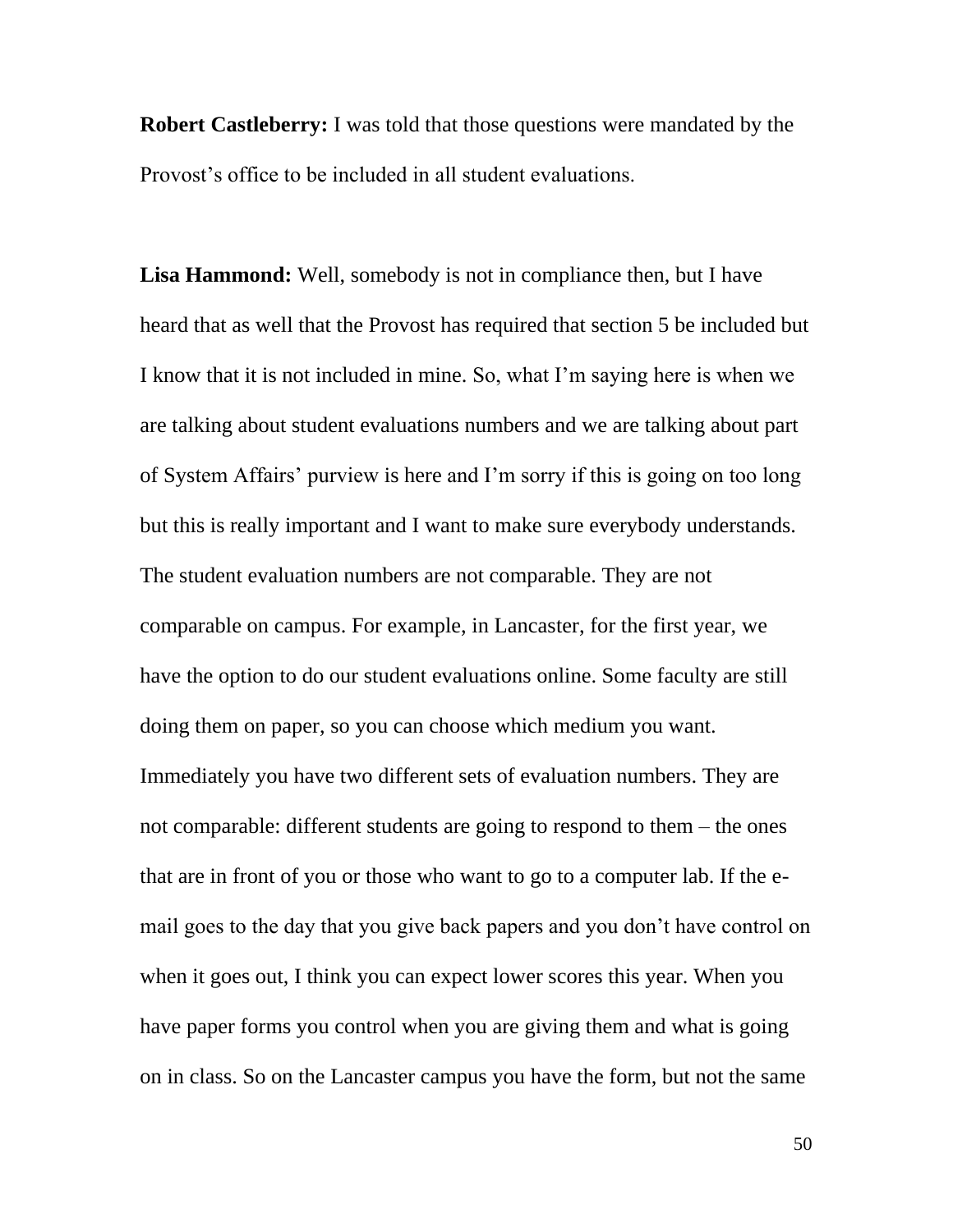one as Sumter's we have a fundamentally different set of numbers. So the idea that we have evaluation scores that are comparable is an issue. The other issue is one that was brought up and there is a possible proposed new column, if the student evaluations scores are going to be included on here, do it have to be in this format? Could it be in a different format? So there's an alternate format proposed that is a landscape chart. This is something that the committee wanted to get away from because we were looking at paper forms, but we are going to an online form next year. So if you were reading a file online electronically you'd have a section where the file is turned this way, then it turns this way, then it turns back the normal way. So landscape is not a problem with an electronic file. It's not a huge problem with a paper one, either to tell you the truth. So there's been a proposal that we consider maybe adopting a landscape edition that includes an additional column, and this is my personal preference that if you are going to include the overall global index, you also include the number of students who evaluate the class. That way if you had 3 students out of twenty who came in and evaluated your class online, it's easy to weigh the significance of those numbers. Now, obviously Hogwarts is a residential school so the numbers here are very high. That would be different on individual campuses.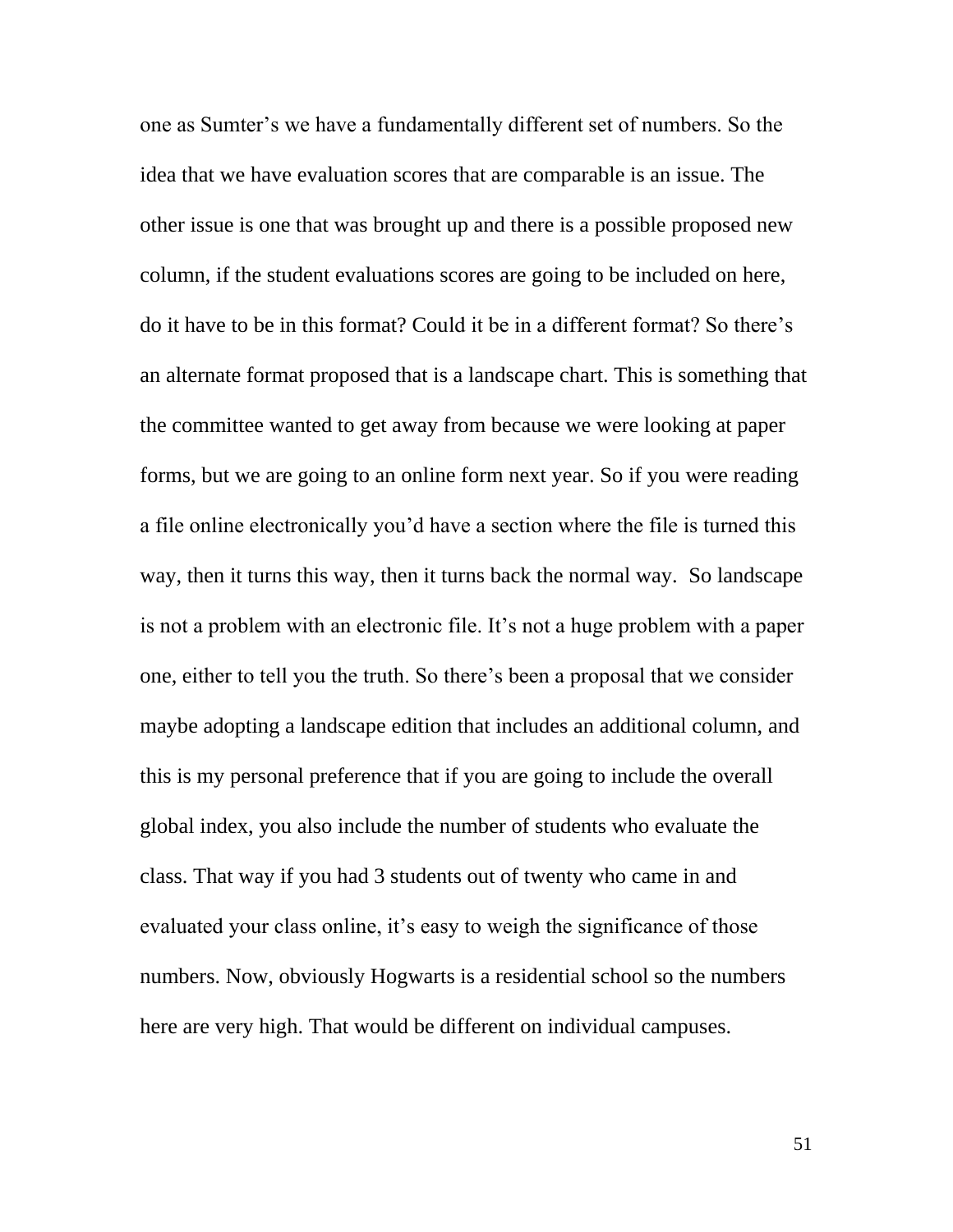What other issue is there with online the global evaluation index that I'm forgetting about? The other issue is that at the time that the manual and these forms were written, there was no summary of teaching evaluations and so there's been a lot of confusion about the difference between what needs to be included in RCTP7 and what goes in the summary of the teaching evaluations. I'm going to give you my personal reading on this and I want to emphasize that it is my personal reading on this and I've talked to people who shared it and other people who think I'm full of it. So, understand that you are getting my version of that. First thing I want to do is share with you my assessment which is that the numbers are required in this section from the existing T&P forms that we have right now. RCTP5 requires that we report courses taught, minimum three years, including contact hours, type of course, lecture, lab, blah, blah, blah. From the existing T&P forms RCTP7 there's a statement at the top of the form that says, "Included in these forms must be a numerical summary of teaching evaluations." From the Regional Campuses Faculty Manual, there is a statement there that says, "The candidate may also prepare a reference collection of documents including student evaluations which will not be duplicated, but which would accompany the file, and instruments for mechanisms authorized by the local candidate's campus for evaluating the candidate's teaching such as peer and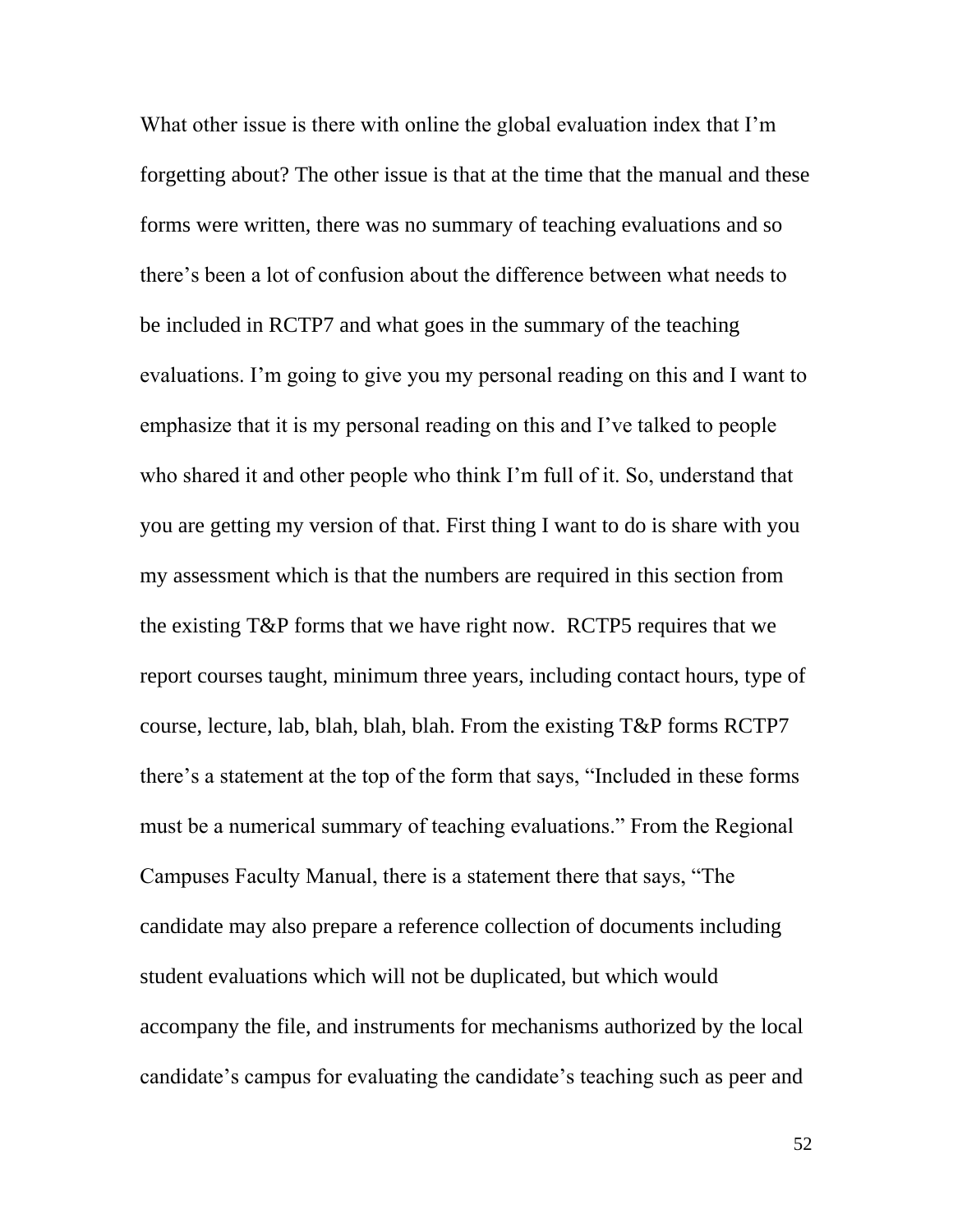student evaluations will be included in the file. Now there are a lot of ways you can interpret this. For example, if you wanted to be ornery, you could say, "Hmm, I've put in a blank copy of the mechanism evaluating a candidate's teaching in my documentation and therefore I have complied with the language of the manual." But in my opinion, that would be an overstatement, to say the least, so it is my professional judgment that what is being referenced here is a list of student evaluation data for each class. This is my judgment only, let me clarify. I think there are some people on the committee who agree with me and others that do not. The reason I am telling you that is because I was on the committee that formed them in the first place and that was the topic around which a lot of our discussion focused. So it's my opinion, that there should be a chart like this that includes the student evaluation scores that is in addition to the average that is included in RCTP7 Summary of teaching evaluations not prepared or inserted by the candidate. That average is the average for the whole time you've taught. It's one number across the road for each of your questions. It doesn't distinguish between how your really awesome advanced transfiguration teacher, but your intro to transfiguration students hate your class and so they give you lower scores. So, that's the global index. That's related to the issue of how do we want to include a chart. Do we want to have a chart that looks like this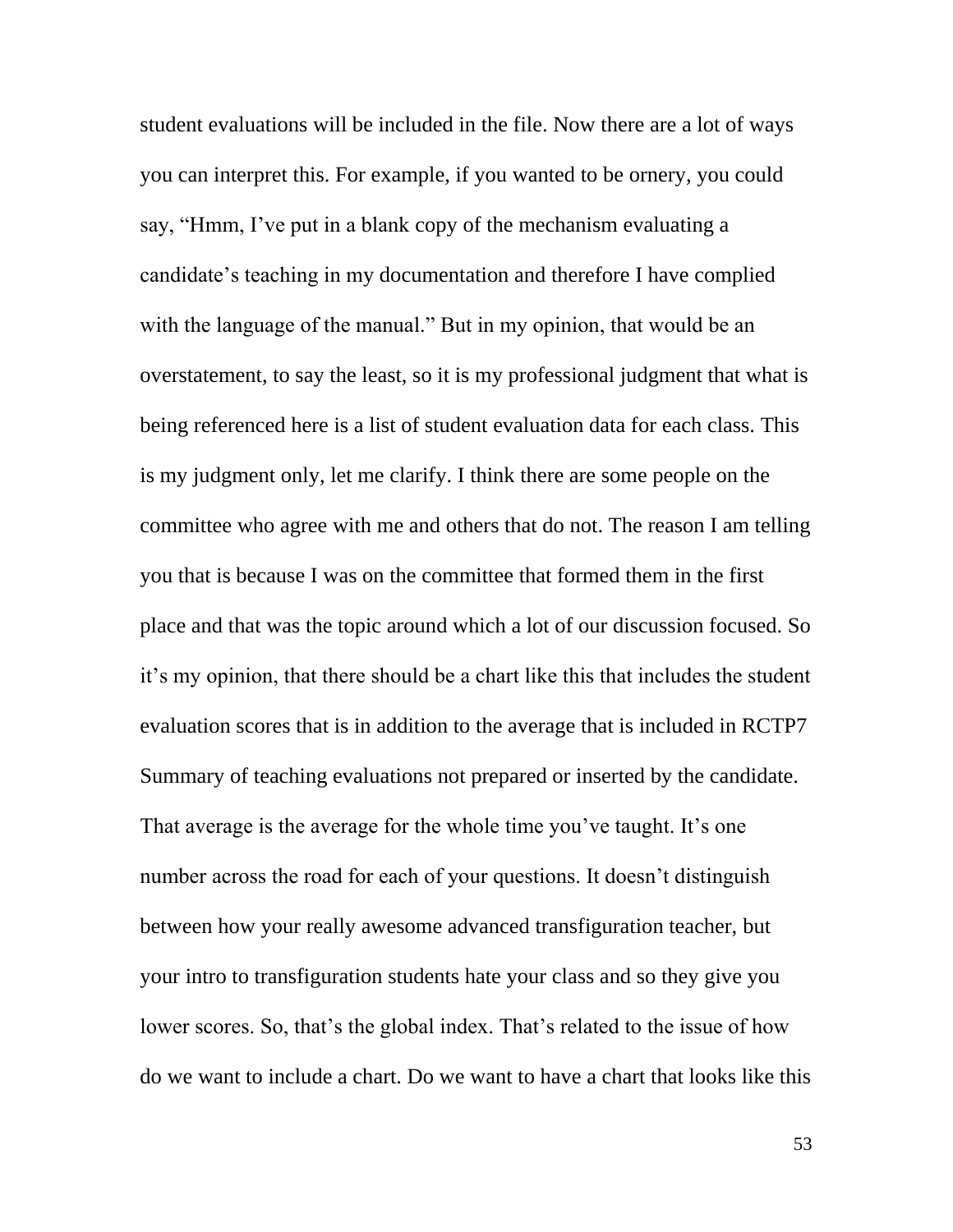here? Or this? The motion that is formally under consideration right now is this motion here with the portrait landscape for the chart not including the column that includes the number of students who evaluated the course. So there might be a friendly amendment maybe to adopt the landscape version that includes a column for the number evaluated in the global evaluation index. The other issue, and then we'll talk I promise I'll shut up for a minute anyway is do we want to include the criteria one of our faculty asked that I bring forward to you – which I am doing now – the motion to strike this part of the form – they wanted to strike the chart and the list of criteria and leave the candidate totally free to present their information in the way they choose to in this section. So as I see it the three talking points here are do we want to include the global index at all. If we don't there's still that statement in the manual that there must include a numerical summary of student evaluations. If we do include, how do we want to format the chart. Do we want to add that other column, make it landscape, and do we want to include the criteria? So the motion right now looks like this.

Bruce Nims: I think the best way to handle this is are there – Lisa has given us a very detailed account of this particular form. She has also pointed out three different places where amendments might be offered. I think the best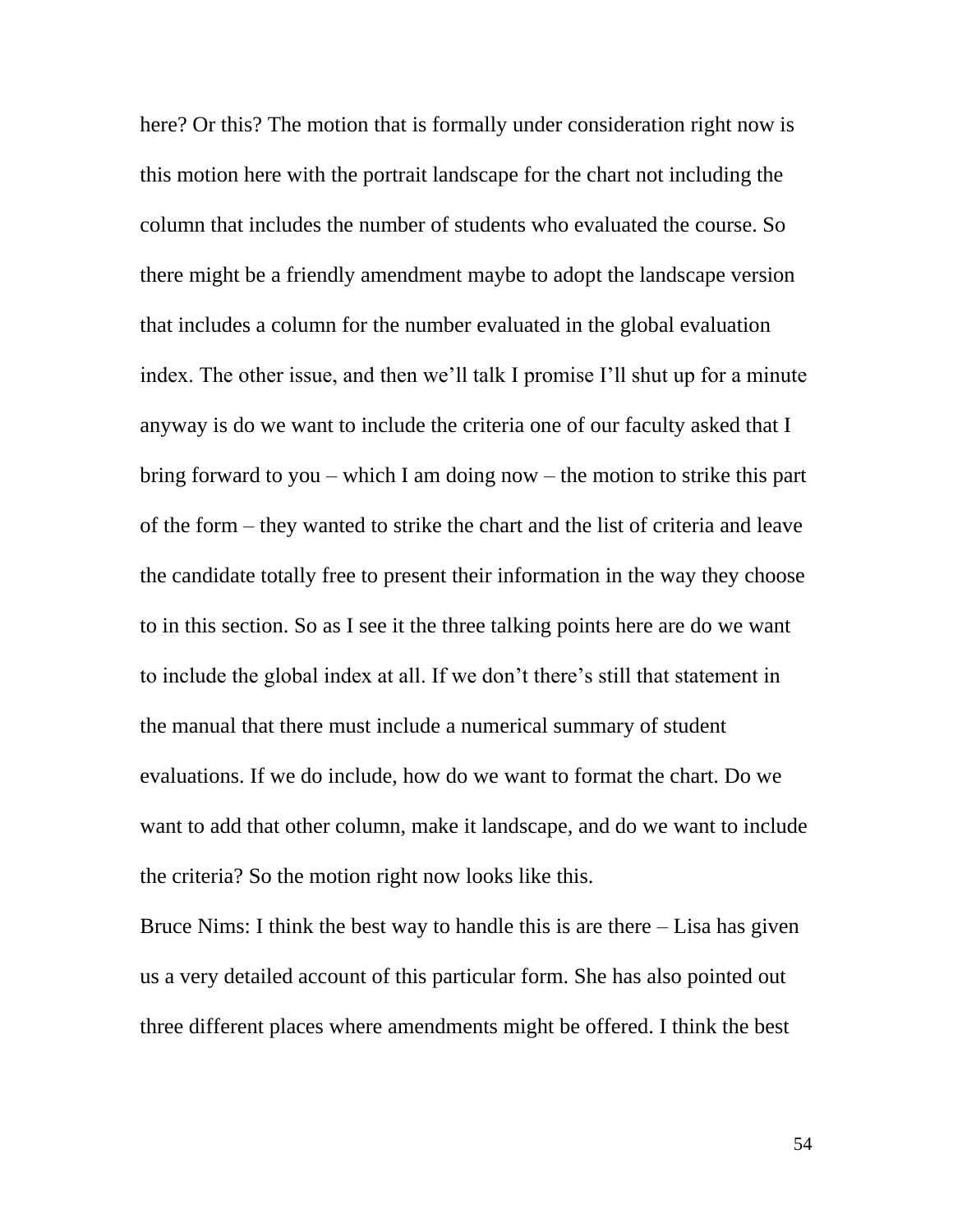way to proceed would be for you to point out each place where an amendment might be offered and ask for said amendment.

**Lisa Hammond:** Okay.

**Bruce Nims:** Okay, so just take them one at a time.

Lisa **Hammond**: So the first point is in the chart the overall global index. Two options here. One, is to strike the column entirely. One is to move to a different presentation format that allows the inclusion of the global index and the number of students that evaluate the course. Professor Castleberry?

**Robert Castleberry:** I'm still a little confused about the notion of the global index. So this is one number that we glean from a lot of other numbers and these other numbers (Inaudible) the teaching summary and the different part (Inaudible) Is that it? I just don't get it.

**Lisa Hammond:** I think that's right but let me briefly go over it again just by looking at a sample evaluation here. So where it says global index and there's a grid and an average. This is the global index number on the student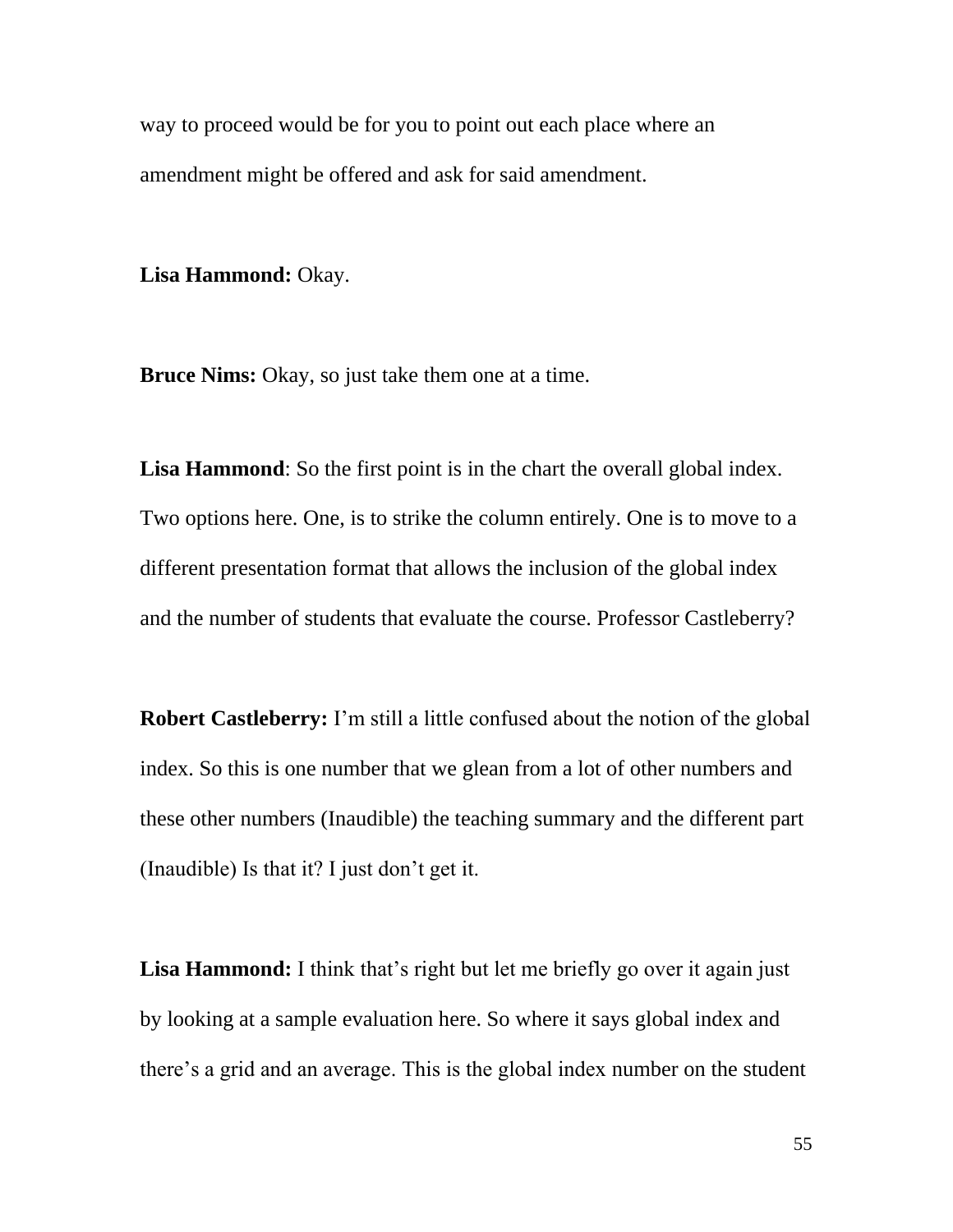evaluations. I believe. I have not definitively seen every campus' evaluations, but I believe that every campus has this number across the top but that what is included in it may be different from campus to campus.

**Robert Castleberry:** I see the evaluations on our campus. I don't think we use that at all.

**Lisa Hammond:** I know.

**Robert Castleberry:** I'm not familiar with it.

**Lisa Hammond:** The other campuses don't have anybody that is in your position that compiles the data for them, so the data has been compiled from this kind of document as I understand it. So either way we go into this discussion, I want everybody to be absolutely clear that I'm not saying the global index that is on this chart here is the same for everybody or that it works in the same ways. I'm saying this is the only thing we know of that we all have.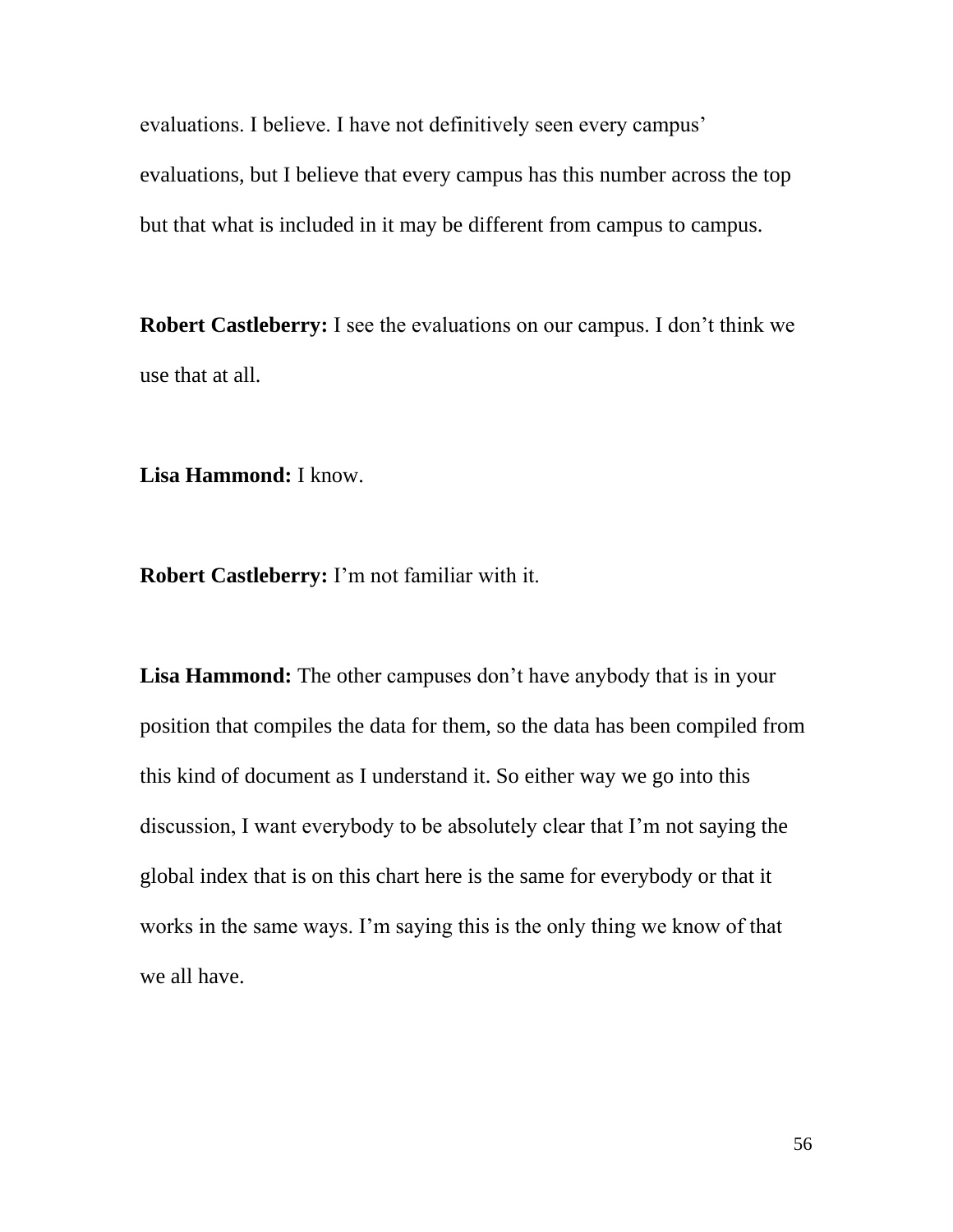**Robert Castleberry:** I'm not sure how useful that one number is. It really should be generated exactly the same. You'd have to mandate (Inaudible). Lisa Hammond: That's done differently on different campuses, too. So the teaching summary, I've seen them and they are done in different ways. I know that's not the way it is supposed to be but I'm telling you what I'm seeing. So, um –

**Tom Powers:** In light of the questionable validity of that number in light of the fact that we need a separate global index number for every course. Could you put that form back up?

**Lisa Hammond:** Do you want to see the mock up?

**Tom Powers:** Yeah, the mock up would be what I would want to see. So there's a separate global index for each course?

**Lisa Hammond:** Yes.

**Tom Powers:** Let me just say I move to strike that column altogether.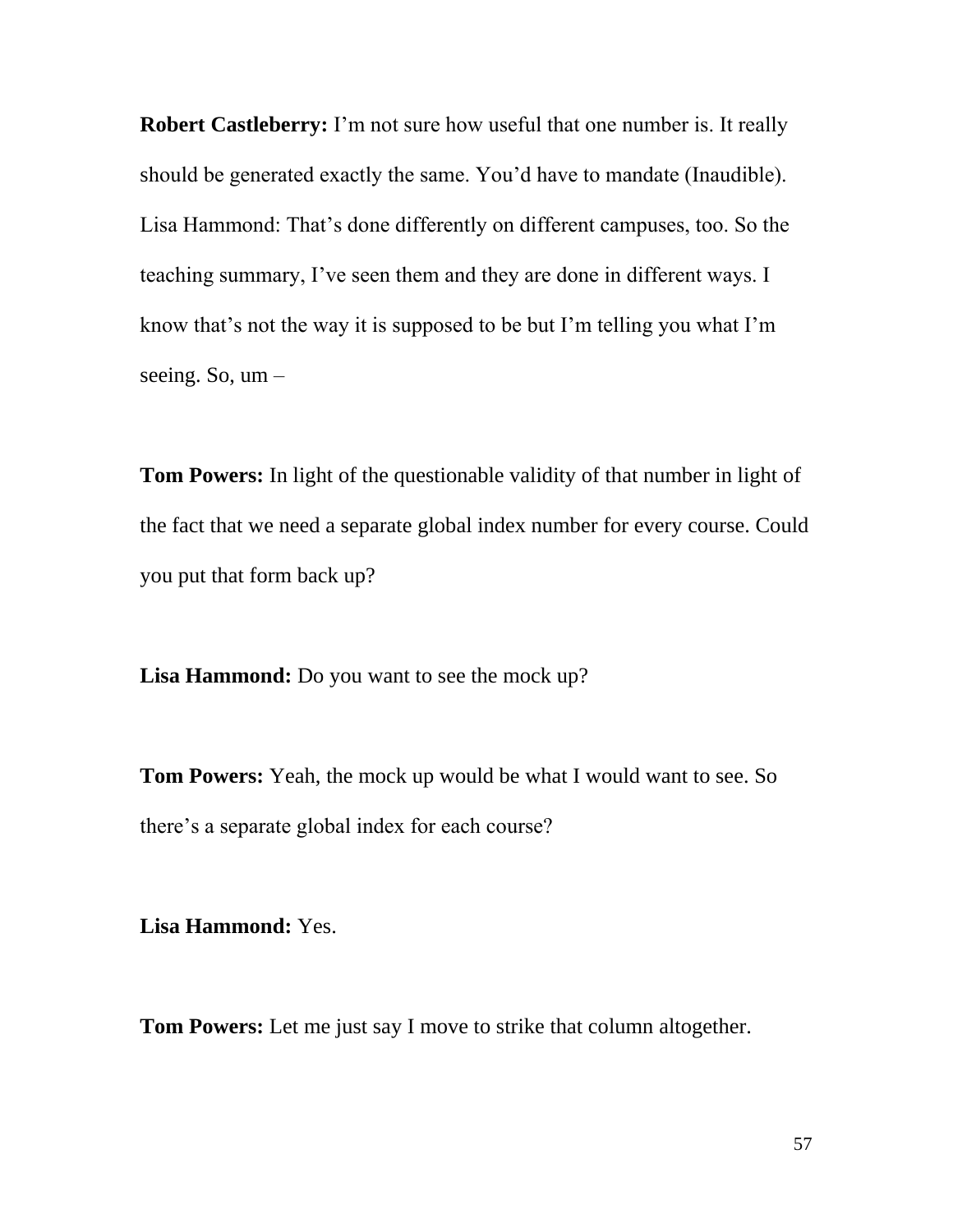**Bruce Nims:** There's a motion to amend to strike the overall global index column. Any seconds? Discussion of the amendment.

**Nick Lawrence:** I have a question. You know if this were done and then you go and make a file and form – you're still addressing your global index scores, right? I'm not trying to argue with you, I'm just trying to understand this a little bit. Are the people evaluating this on the T&P Committees are saying, "You know I can't trust this number, because we don't know what it means." I'm not sure that removing it from the column fixes the problem. This is not to argue with his motion. Nick Lawrence, Lancaster, by the way. Just to say that you guys have identified something that is troubling that I did not know differs from campus to campus I wanted to throw that out there. Thank you.

**Bruce Nims:** Let me just remind you that the acoustics in this room are not good so please state your name and campus clearly for the record.

Lisa **Hammond:** If I could speak to your question and I'll get to you Nick. Again, I'm telling you what *I* think. It's my judgment that there's a difference between the listing of the evaluation scores for each class. That's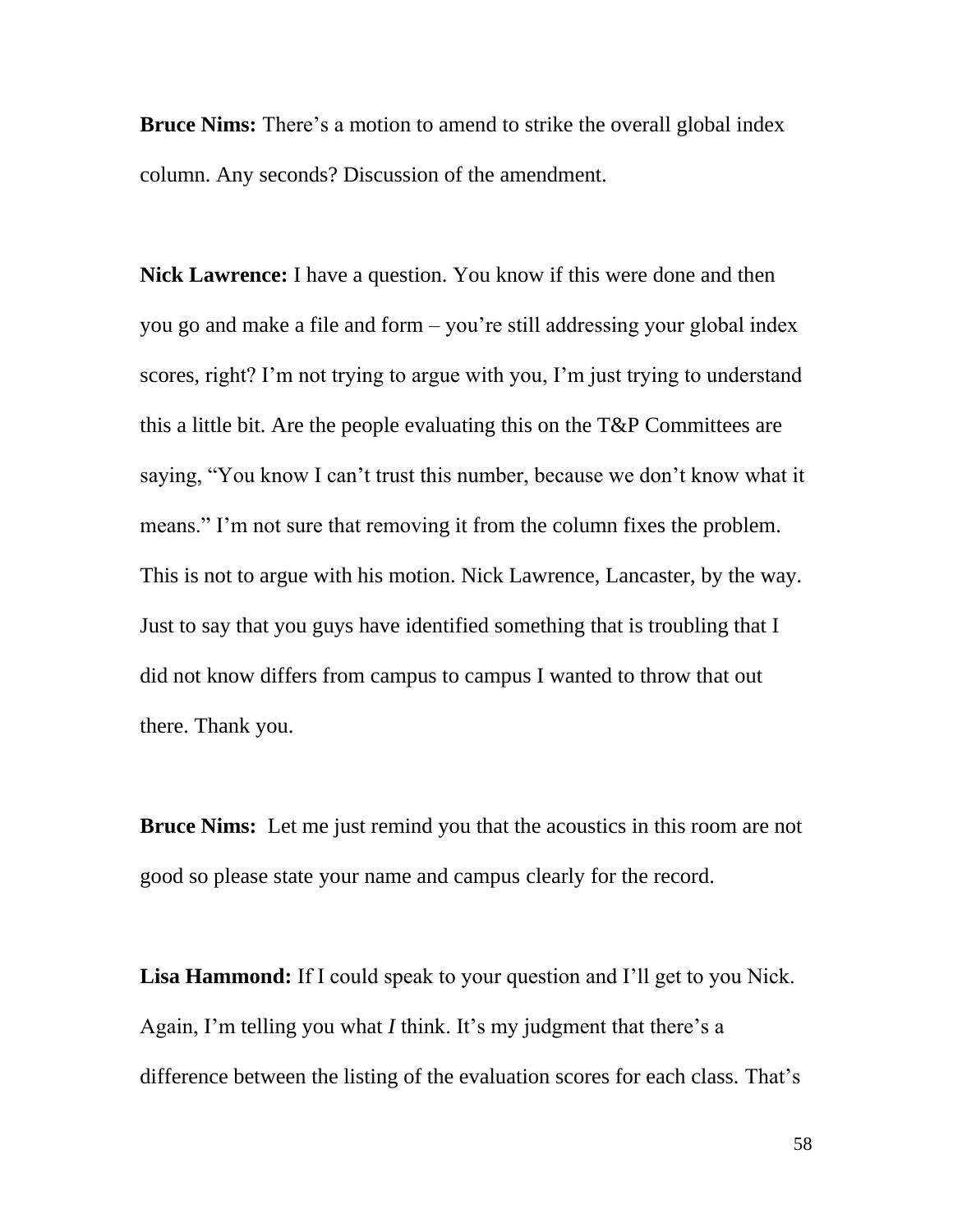been all we had up until the last couple of years. So that's one thing that reviewers are familiar with seeing in the file and expect to see. I look at a number like this and it tells me different things about your teaching. Now I'm going to say upfront, before I say any of this, I don't have a whole lot of faith in student evaluation numbers. I mean, I think we all know student evaluations numbers as long as we've had them what did they measure? You know, did you buy them pizza at the final exam. Did you grade hard? They are one indicator of teaching effectiveness. I think that they have gained a lot of prominence right now because of what we have going on with System Affairs with the teaching summary, and so there's a lot of anxiety associated with those numbers. I tend to see this as something that is helpful to the candidate, because what it does is conveys to me has a candidate's scores gone up over the years? That could be an indication of instructional improvement, which is one of our criteria. Could mean they're buying them pizza, but you know I'm inclined to think instructional improvement. Is a lower level class going to have a lower evaluation than a higher class? A smaller class tends to have higher evaluations. So to me this is a way to get a snapshot of a candidate's teaching in a way that I don't get when I look at RCTP7B. What 7B is doing is comparing your numbers to somebody else's. It doesn't give a comprehensive picture of your numbers. So in my judgment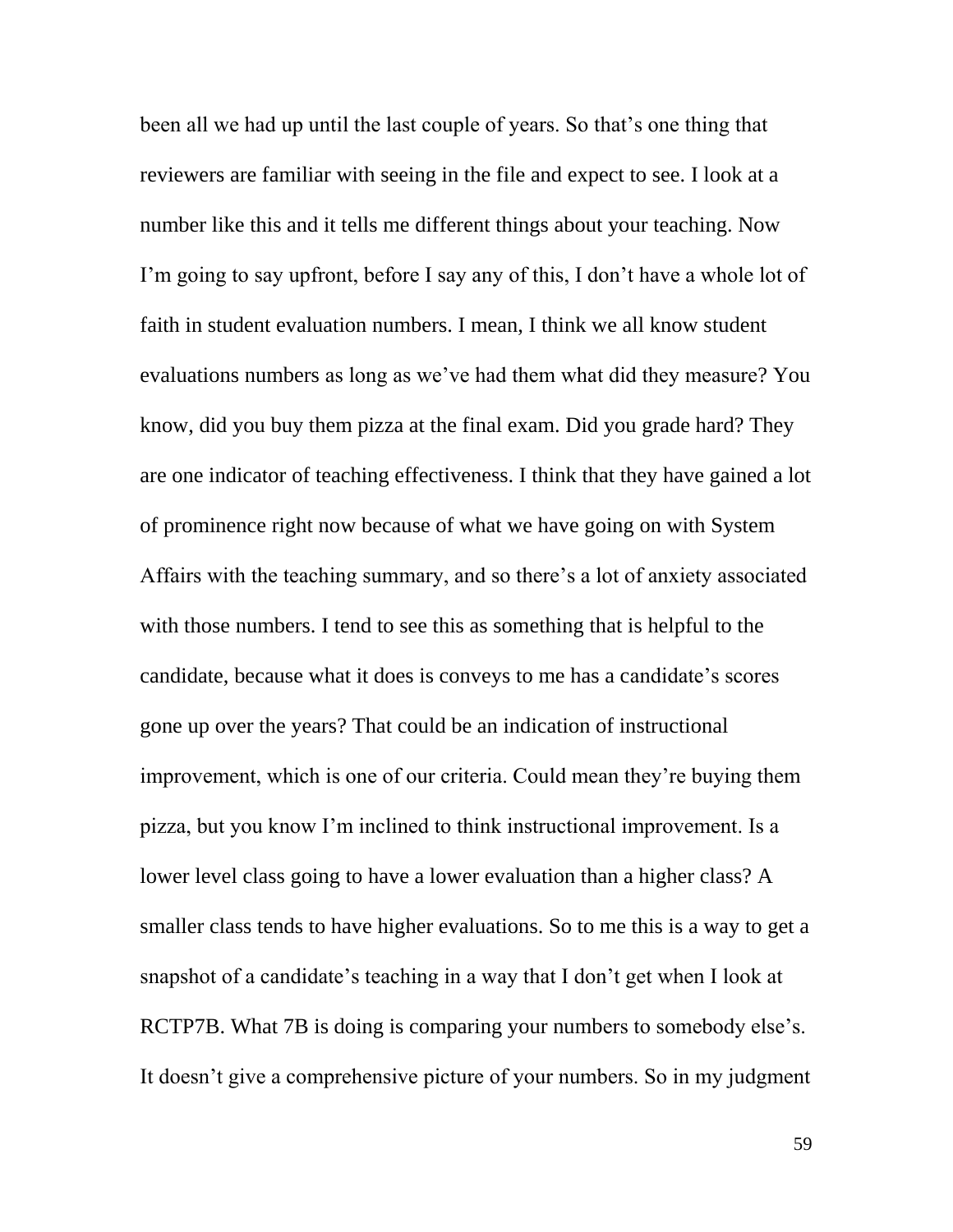it's good to have the column because it tells us that kind of information that's not included in 7B and in my opinion is required by the language of the form. But there's no doubt we have a problem with how this information is compiled and reported. I'm on my knees thanking God every day right now that is not my problem to fix. System Affairs, you have your work cut out for you. Right now the only thing we can do is say the manual says they're supposed to be numbers in here. The judgment of two committees says there should be numbers in here. We can strike them if you want to, but I'm telling you the history behind it. Nick?

**Nick Guittar:** The first thing I was going to ask is that I wish we had more time for discussion before we go to (Inaudible) . . . into this.

**Lisa Hammond:** Unless Professor Powers wanted to withdraw his motion for the time being.

**Nick Guittar:** I think in regards to this, System Affairs, I think that the broader issue could be (Inaudible) Summary of teaching evaluation will include data from other campuses. So obviously that motion denies (Inaudible).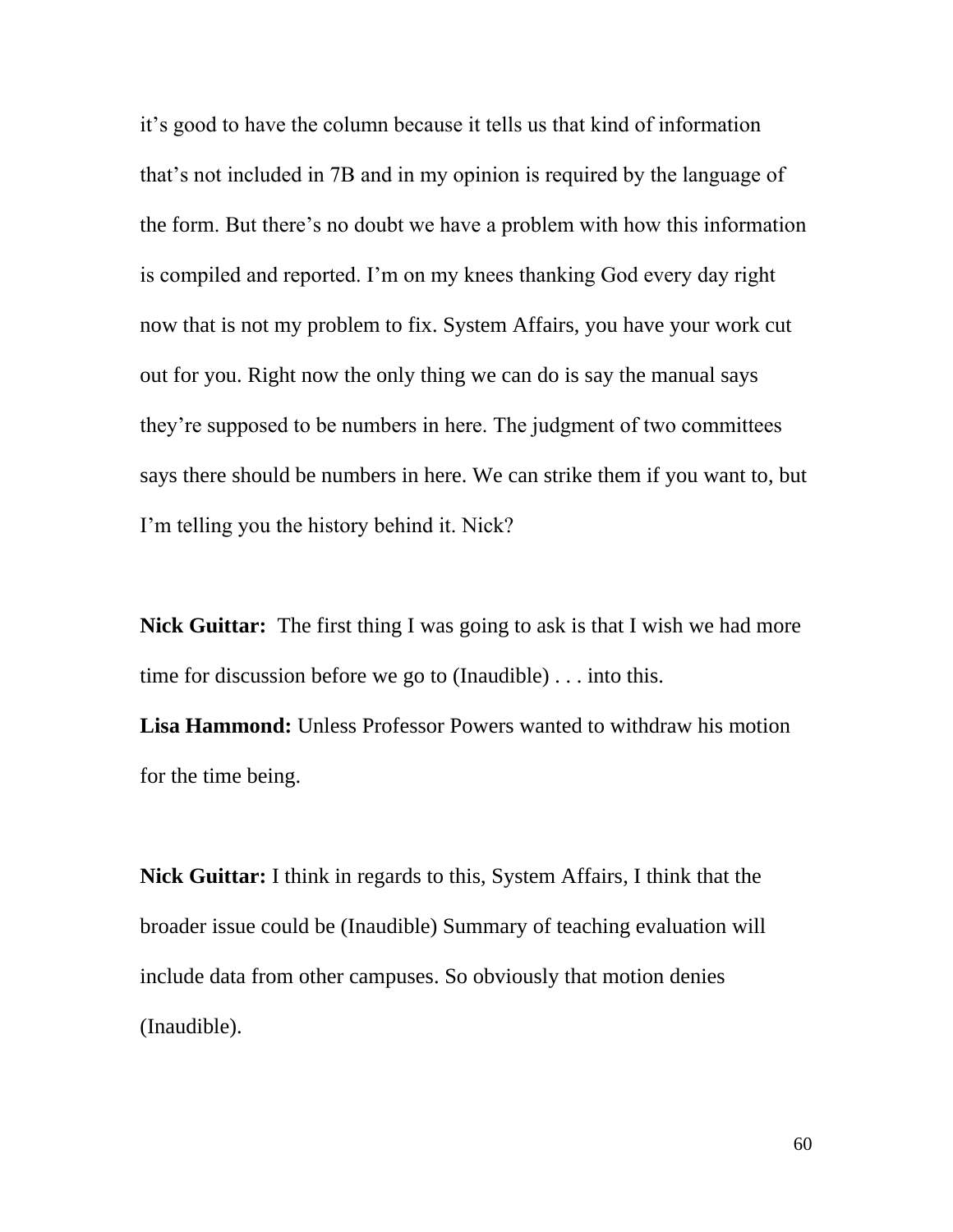**Bruce Nims:** We have an amendment on the floor.

**Lisa Hammond:** Jessica had her hand up.

**Bruce Nims:** We have an amendment on the floor for open discussion. Please identify yourself for the minutes.

**Kajal Ghoshoy:** As far as I understand, Sumter, because there are many more questions under one, three, and four which takes into account the climate in the classroom, the technology available. That number is not a true assessment of my teaching in the classroom. Maybe Robert could explain all of that? The summary of the numbers. So it looks to me that if I teach the exact same course with the exact same students at different campuses that number would be different even if they gave me the exact same scores.

Lisa Hammond: That's a fact. That would be something that you as a candidate would need to address and contextualize or that your teaching summary writer would contextualize in 7B. That is true, whether we adopt this or not.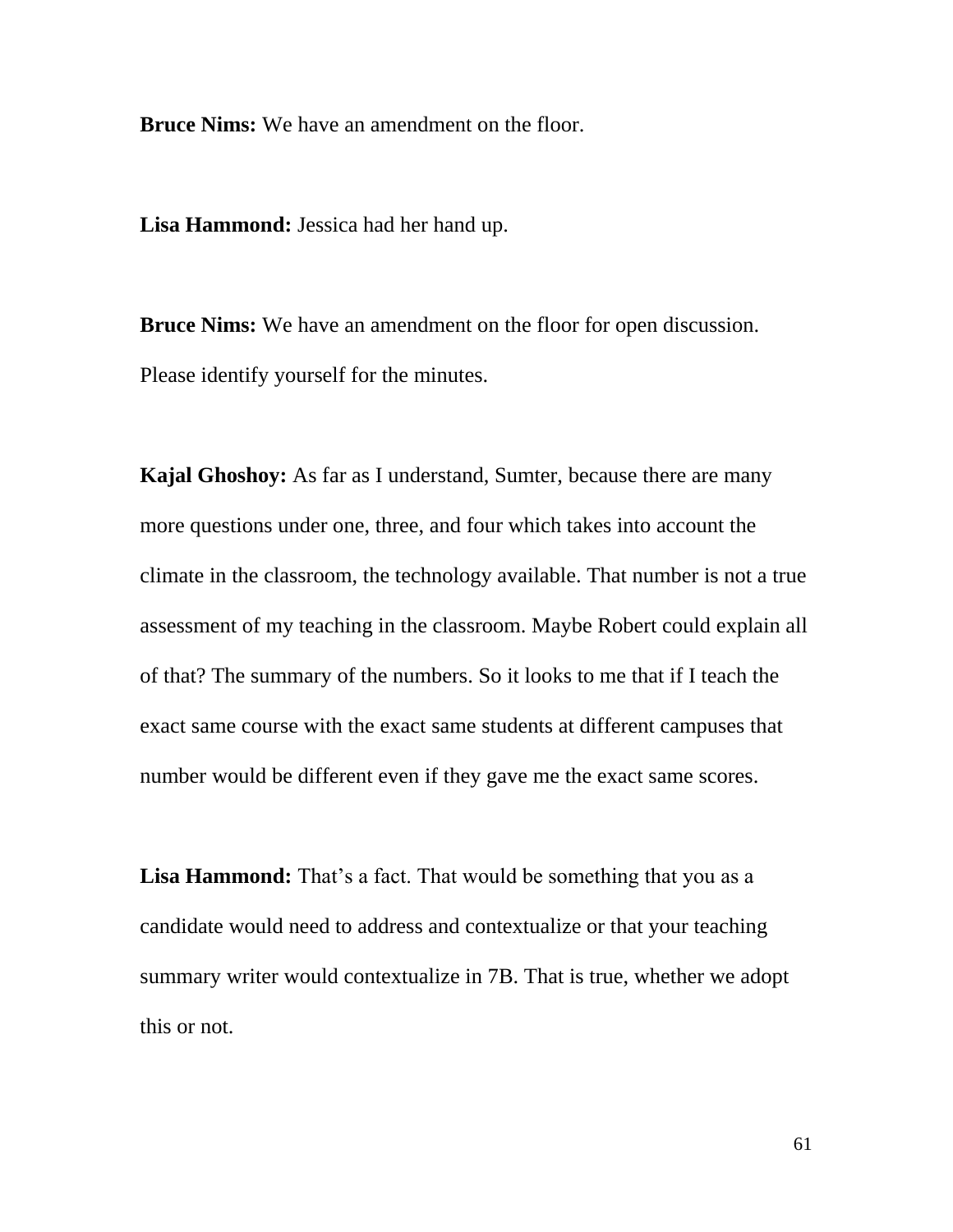**Nick Guittar:** Sorry, Nicholas Guittar, USC Lancaster. On our campus anytime I teach a course that has a mandatory online component I have to include that section. But on the face-to-face classes because part five only relates to courses that have a mandatory online component.

Lisa Hammond: Part five is being delivered on all evaluations at USC Sumter, regardless of whether they are online or not. Is that correct? Nick Guittar: Okay, I was curious. If you are not teaching online, part three. If you are not teaching online, part three is all you need. Part five is redundant unless it's online. Fixing that fixes a lot of the problems. Lisa Hammond: Again, we are not dealing with the larger issues of how the evaluation numbers are compared, although you are exactly right. All we are dealing with right now is are we going to have that column on this document.

**Bruce Nims:** (Inaudible) from USC Lancaster.

**Anonymous:** I feel that if we strike that column we'll be removing useful information that the reviewers need in order to effectively evaluate the candidate's teaching. And then they are going to have to look at the individual evaluations for every single course in the supporting documents.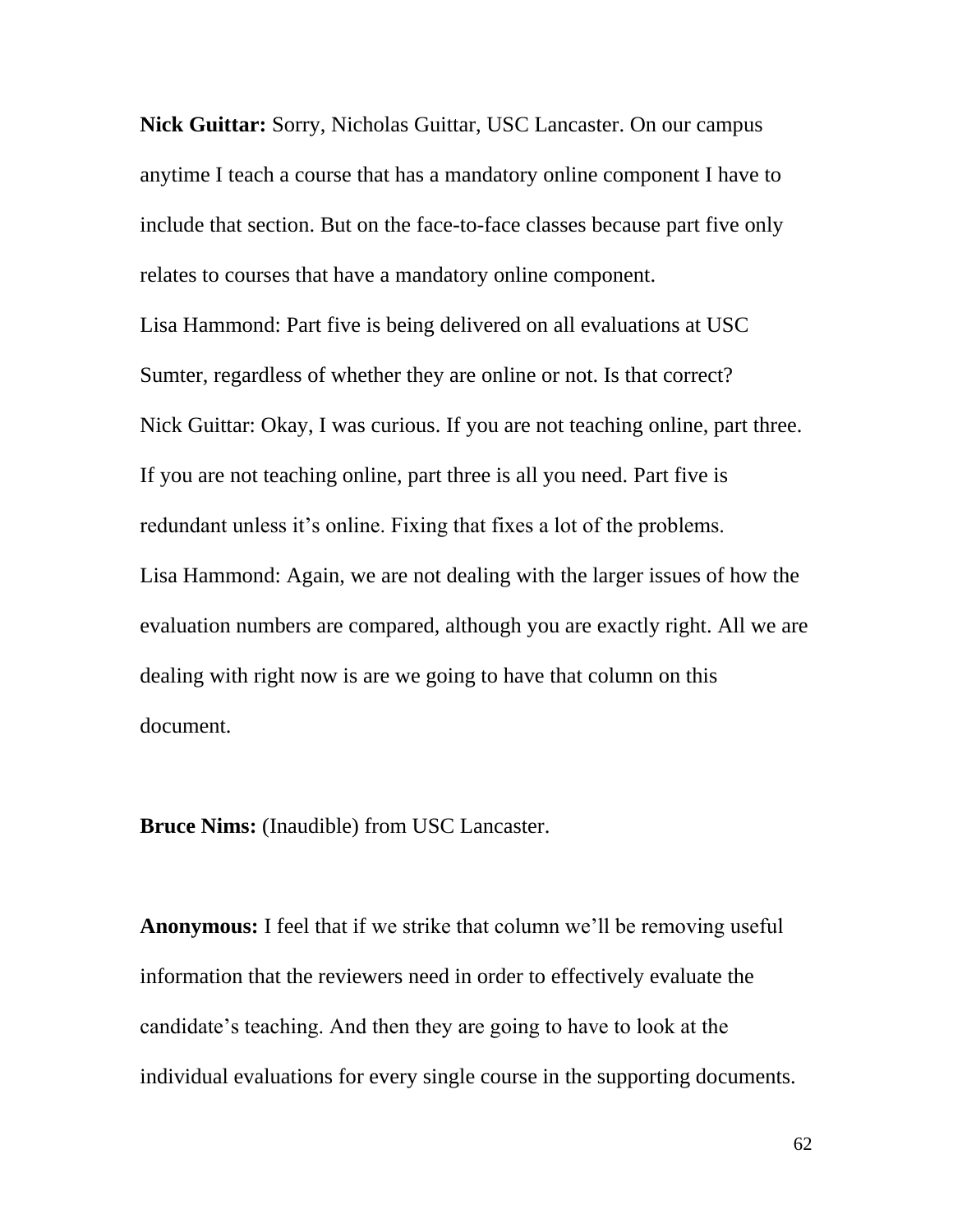So I don't feel we should remove that column if information because that information is useful in reviewing the candidate's teaching.

**Tom Powers:** Tom Powers, Sumter. As long as the reviewer looks at only one file and no others I really have a problem with the idea of having (Inaudible). But if the reviewer is going to be looking at files from Sumter, files from Union, files from Lancaster and unless there is something that says "this column is invalid for comparison purposes." Especially when you get beyond the committee level, I think it's misrepresenting what people might need to have included. Without anything standard for it, it seems to me that this is the one thing that we should leave. There must be some sort of numerical summary to the evaluations. Until we can have something coming out of the regional campus, we need not do it like we already have.

**Lisa Hammond:** We are already implying that we have one by asking candidates to include it in what we have now. So there's no difference in what is being asked to be included except that we are saying THIS number in this column. Up until now, candidates have had the choice of how they present that information. The information is not consistent across campuses.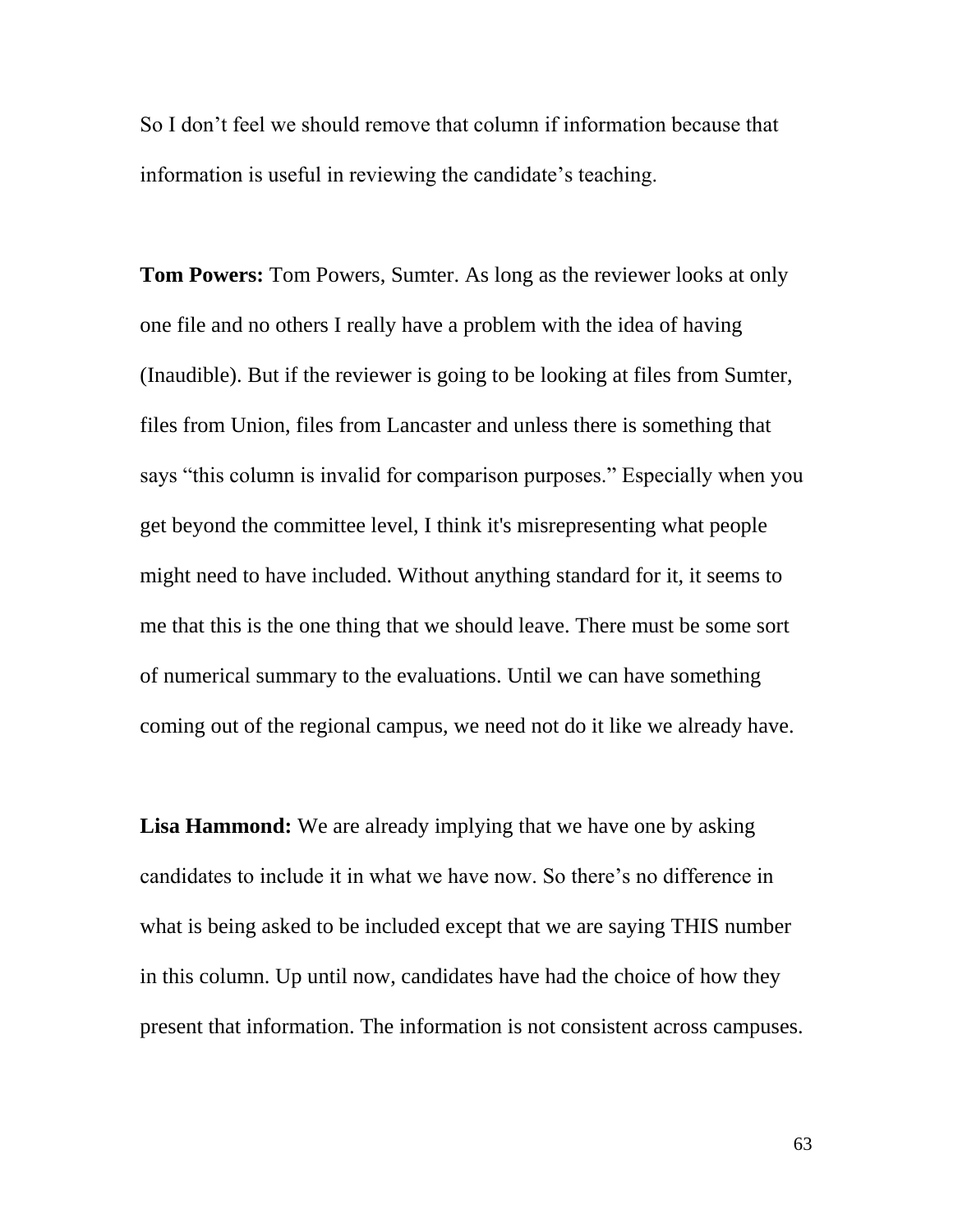**Bruce Nims:** Any further discussion of the amendment?

**Mike Bonner:** Mike Bonner, USC Lancaster. To not have some kind of summary number for our teaching is not very smart.

**Robert Castleberry:** Inaudible. Teaching summary data is already mandated presented according to the manual in a specific way that is in 7B – is that correct?

**Lisa Hammond**: That's right.

**Robert Castleberry:** So the data are there in a different format.

**Lisa Hammond:** In a greatly condensed format.

**Bruce Nims:** Any other discussion of the amendment?

**Tom Powers:** One final question. What would be the number that goes in that column, given that the way it is set up requires a global index for each individual course. (Inaudible).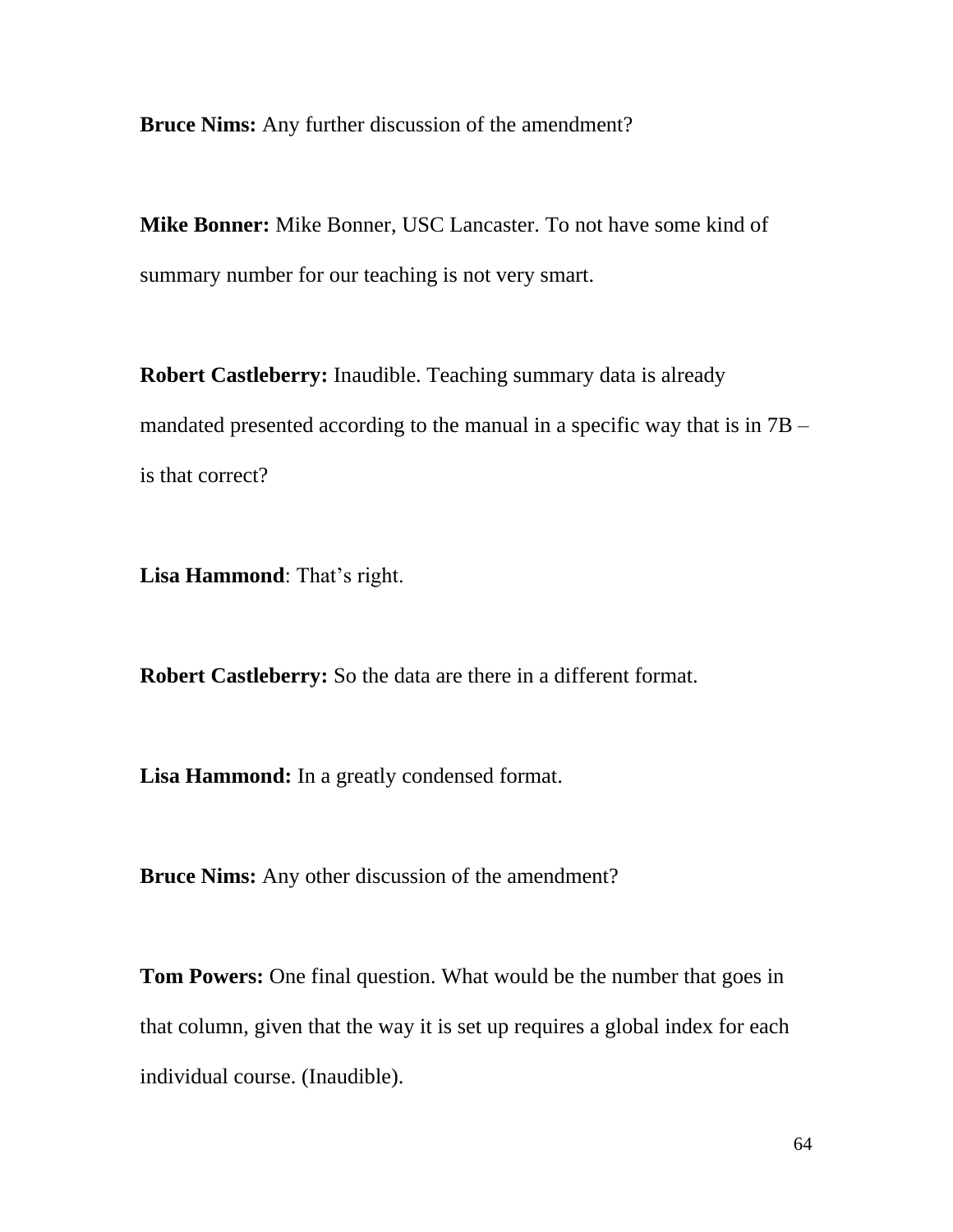**Lisa Hammond:** It would be the top line in the class climate evaluation that each faculty member has. Again, what parts are included in each campus' compilation might be different, but there is a global index in all the campuses as far as I have seen. But  $I - you know - you never know.$ 

**Bruce Nims:** Any other discussion? Move to a vote. All in favor of the amendment to strike the global index number from the chart, say aye. All opposed? The nos have it. It does not pass.

**Lisa Hammond:** There was also discussion – thank you, I'm sorry.

**Bruce Nims:** The amendment does not pass so the motion goes on with the (Inaudible). There was also the issue of having the number of students that evaluated the course included. Speaking from the committee, this was something that several faculty members requested as a way of providing better context for interpreting student evaluations scores. This is something that I would really like to see us have. If we are going to have the numbers, it makes a greater sense of what the numbers mean. So the way that this data is presented because this chart here was portrait, it was very just schrunchee.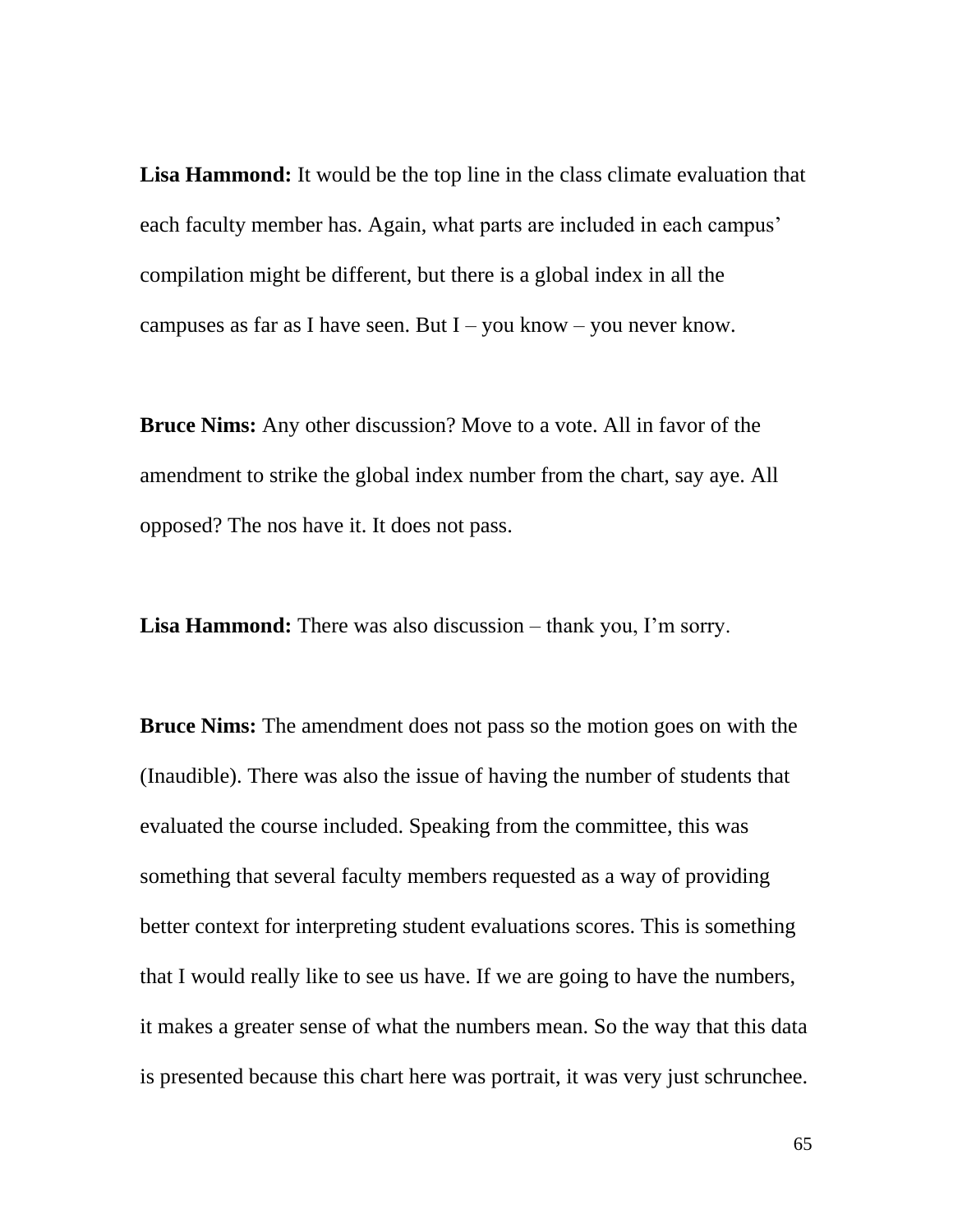It was kind of hard to get everything in here, we were kind of doing a lot of abbreviating and making the font really teeny. So when we talked about adding an additional column, we went to a landscape column. The columns are the same except for this one right here, the number evaluated. There is a structural difference here which is this would be the first two pages probably, it might be longer, for a full professor candidate. This is a typical length of service time for faculty going up for tenure. So it would be two pages in portrait just in numbers, and then the criteria stuff after it. Now, for the example that you have here, there is a footnote that would not be included except for maybe we might want to include this for some. What I did here was provide context for understanding the evaluations, the overall global index is the average student evaluation score for each class. And then I added this that on my campus, this is the true – on Sumter the scores are converted to a five-point scale. So I think that probably the best thing to do would be to vote on the form like this without that additional contextualization. But I do want to make clear that the candidate could go in and add a little verbiage just to clarify the scale. So this form looks a little different, the information in a different format, but it's the same except for that one column. So there might be a friendly amendment to add the number evaluated column and transpose the data into a landscape.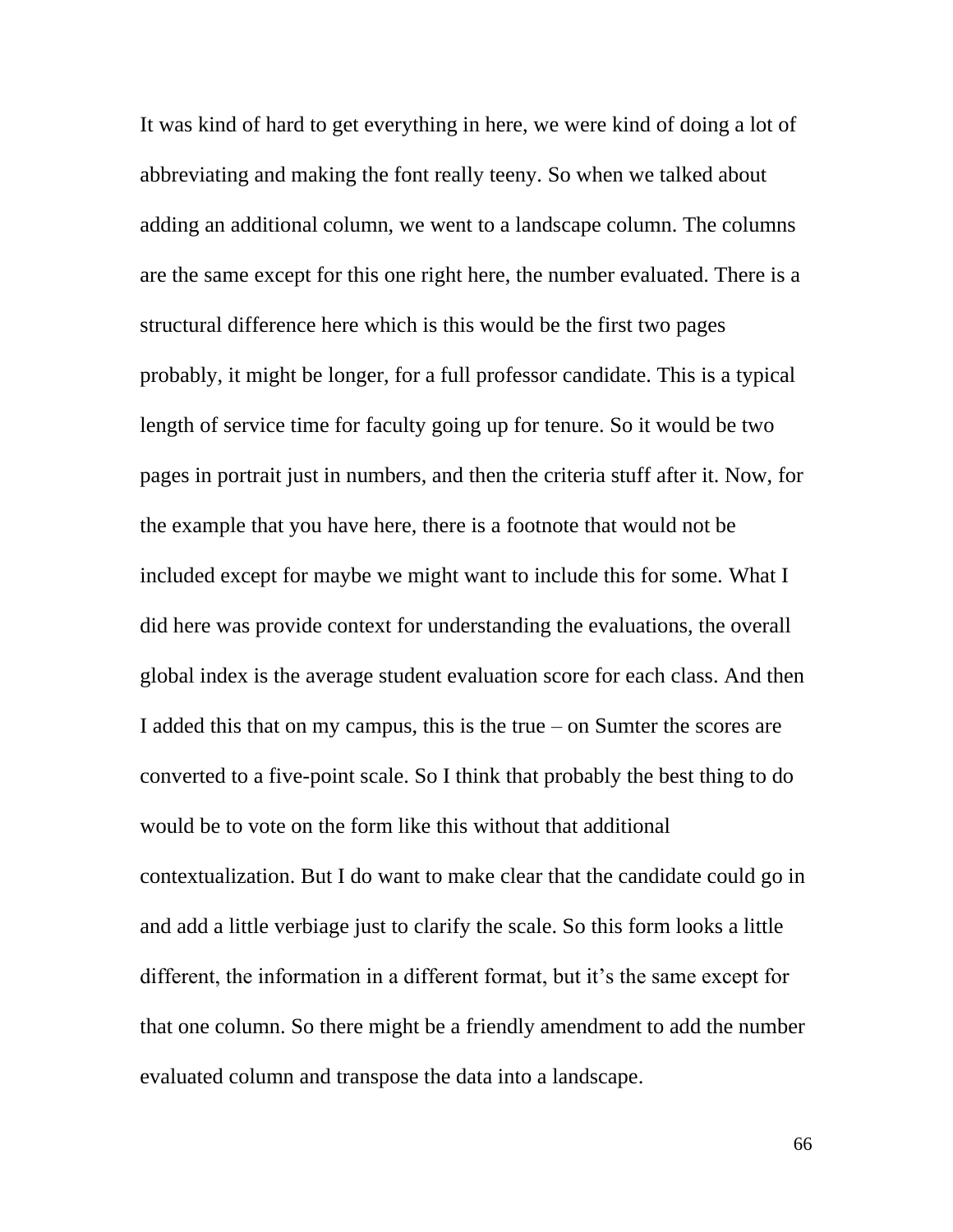**Bruce Nims:** Any seconds?

**Anonymous:** Second.

**Bruce Nims:** Move to second. Move to discussion to amend the number evaluated and to adjust the chart so that the full number of columns can be included.

**Robert Castleberry:** Robert Castleberry, Sumter. I think that's a great idea but I am now wondering about the layout of this. Is there a column that gives the enrollment for that class?

**Lisa Hammond:** Yes. That is the same as the original column. It is right here. Number evaluated is right next to it.

**Robert Castleberry:** Inaudible.

**Bruce Nims:** Any discussion of this amendment?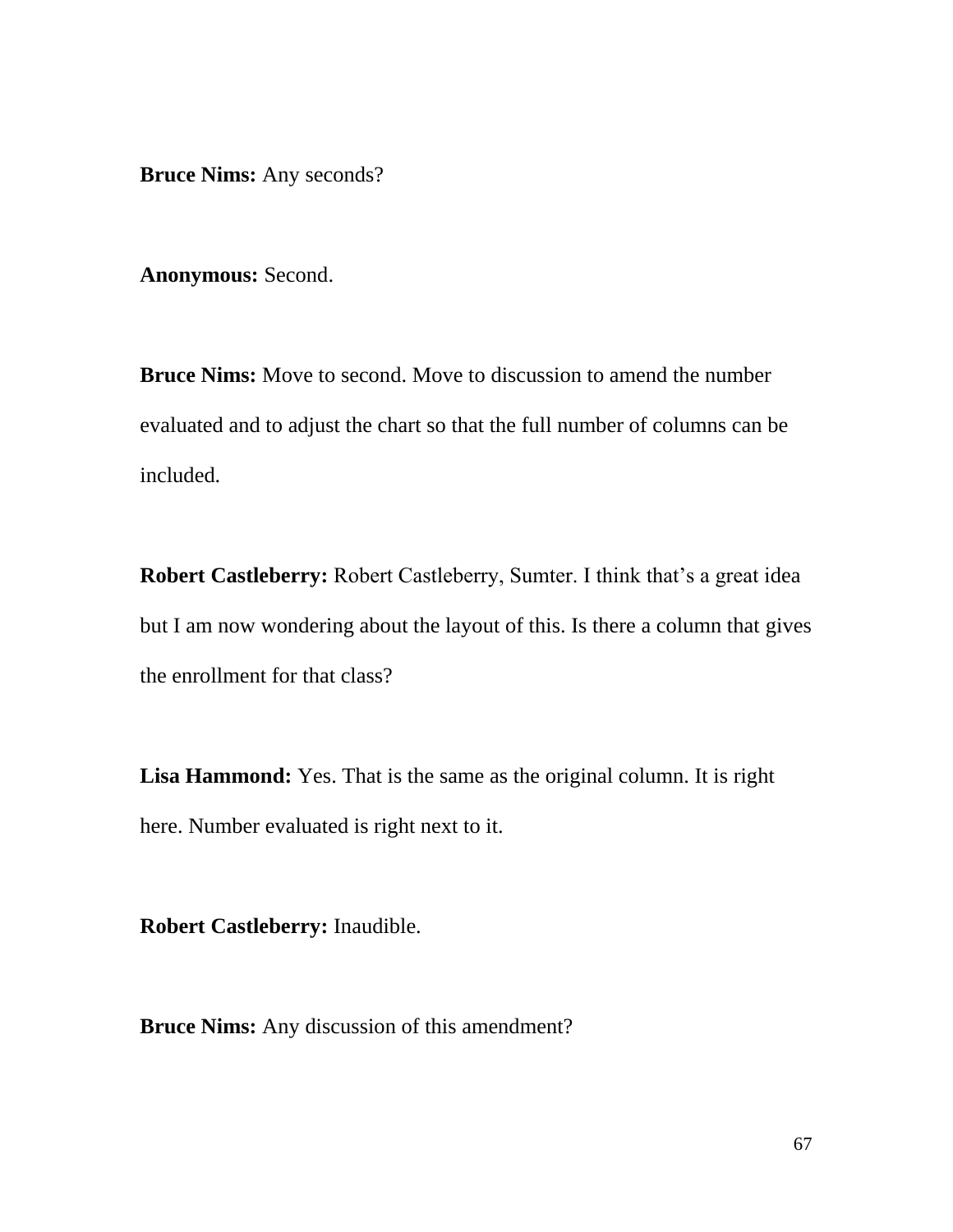**Khajal Goshroy:** Inaudible

**Lisa Hammond:** That is a possibility, but if I thought that you were manipulating your data, I would go into your documentation and look to see in your class climate reports how many people responded. That is on the evaluation form. So right at the top it says the number of responses that were reported. It doesn't say the number of students enrolled but if I was feeling really picky about it, I would go and look it up. However, I think most of us are familiar with the smaller class that these students may be a little flaky at the end and are not there when you fill it out  $-$  give the evaluations out. Also, with the implementation of online evaluations on more campuses, we're going to see that number drop across the board, I think. So that the number of students that are completing evaluations is going to be lower everywhere. So I don't think that's a big problem, but that's easy for me to say because I have tenure. Right?

**Bruce Nims:** Any other discussion? Move to a vote. All in favor of the amendment say aye. All opposed? The ayes have it. They will vote on this motion as a committee.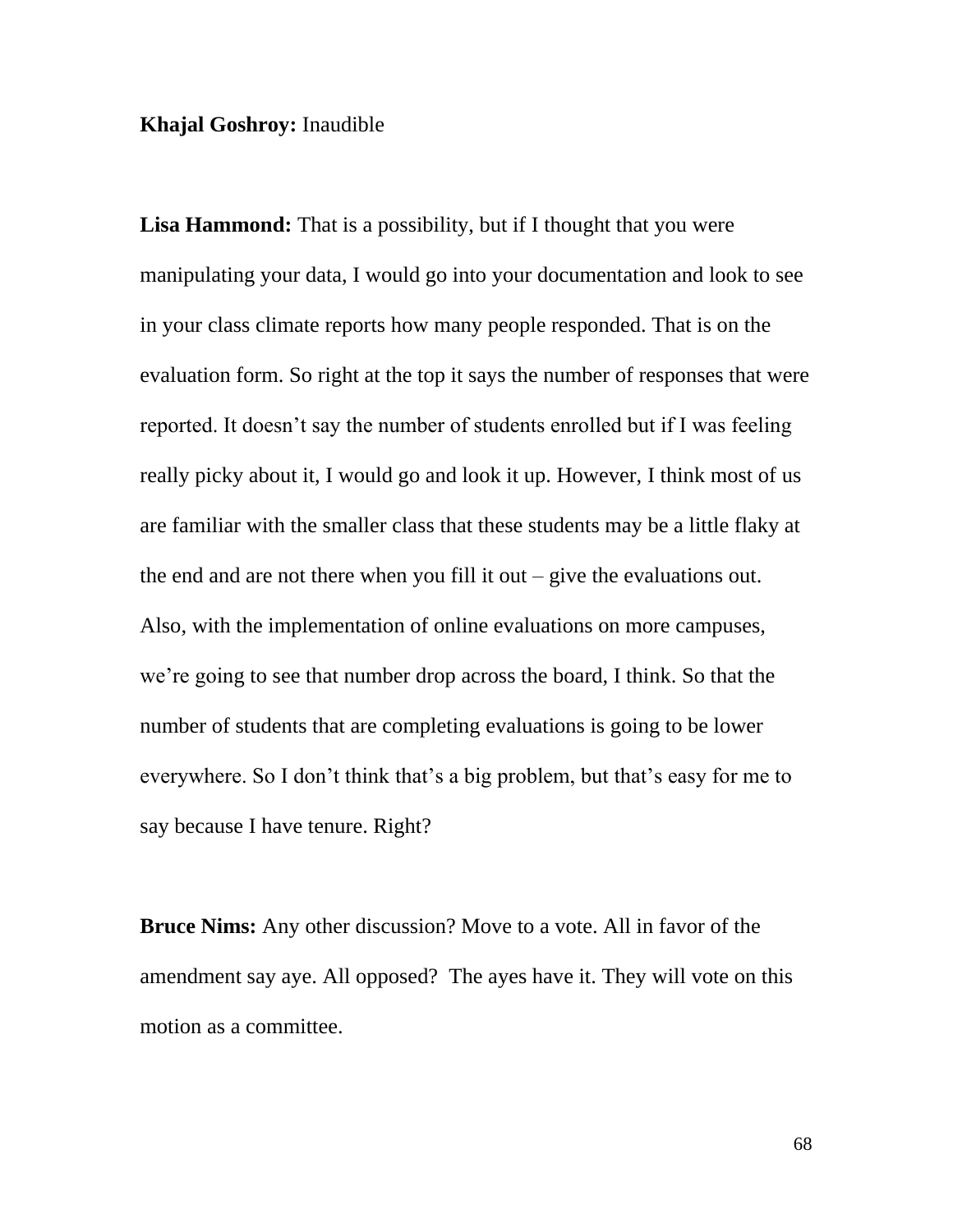**Lisa Hammond:** Okay, the last possible area for amendment is the criteria being included at the end where the candidate is compelled, to use some language that I've heard, to insert their information into a specific place. One concern has been if there's a little block for each of these things, and there's a little space for each of these things, does that mean that I have to put this same amount of information in each of these things. They are all equally important. I would say that the criteria that we have right now don't define how important each thing is, but if you are asking me, knowledge is something that for example, you can pretty well handle by saying, I have a Ph.D., and I continue to be, you know, develop myself professionally in these ways. Knowledge is frequently a very short section in these files, whereas course design and student learning I would expect to see a much more significant discussion there. Again, the reason for including this criteria is to kind of help the candidate remember don't just go in there and talk about everything you ever did in class was super awesome. Instead tell us what you did, how the students learned. There's a measure of effective course design. It does limit the candidate somewhat in that they physically have to have the criteria there to respond to, but I think that it gives them a good structure, makes it easier for the reviewer as well and makes sure that people are actively looking at the criteria from the beginning as they prepare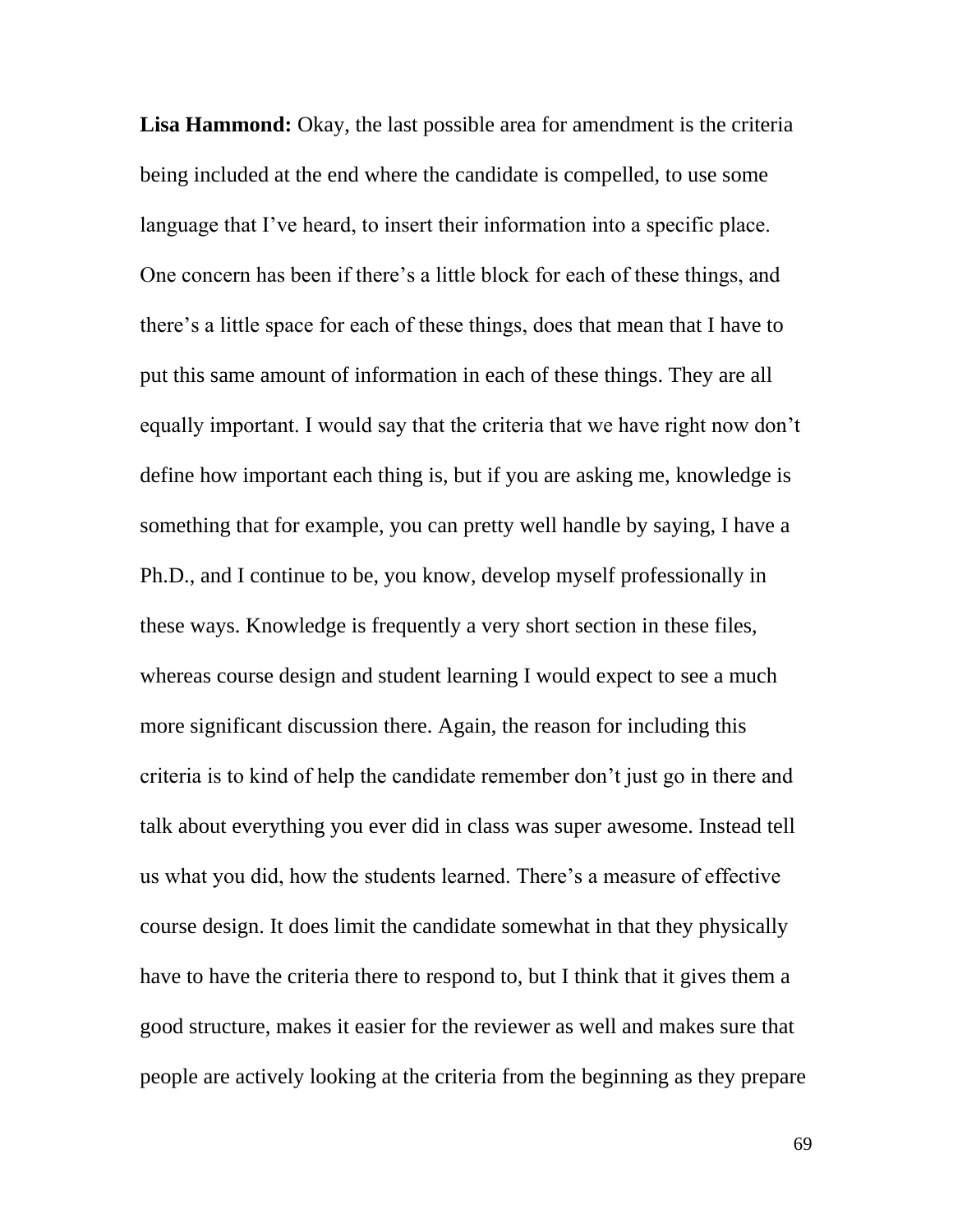the file. So I guess any possible amendment here would be actually be unfriendly, which is strike the criteria and just leave the chart.

**Bruce Nims**: Is there any discussion? Hearing none, move to vote on the motion.

**Lisa Hammond:** This is RCTP7 evidence of effective teaching modified to include a chart at the beginning with the listing of the information that is required in the forms that we currently have with the addition of the number of students who evaluated course and the overall global index and with the addition of the specific criteria being included in the form itself.

**Bruce Nims:** Discussion of the motion.

**Nick Lawrence:** Nick Lawrence, Lancaster. Friendly question. Scroll back to the chart, please. In the judgment of the committee, what is the purpose and value of enumerating each type of class for each section taught.

**Lisa Hammond:** That's currently required so we just took the same language and added it to the form. There's a big difference between teaching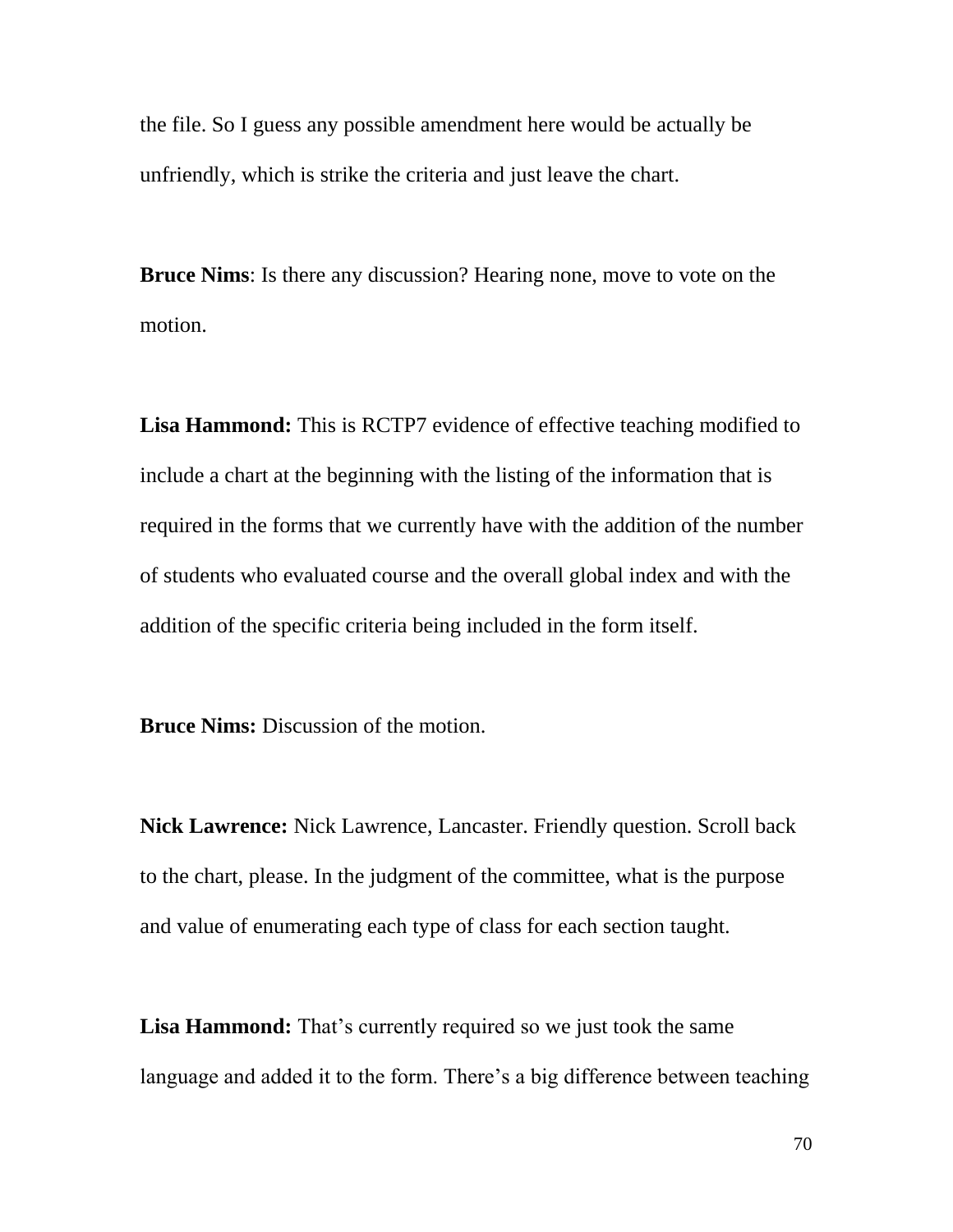a lab and a lecture, for example. I think lecture is personally not very description of what I do in my English 101 classes, but when I list them, I list them as lectures. I would say they are more like hands on skills-based classes but what the forms we have right now just say is it a lecture of is it a lab? So we just came up with that verbiage.

**Bruce Nims:** Any other discussion? Hearing none, we move to vote. All in favor say aye. All opposed? Motion passes.

**Lisa Hammond:** That was the whole form, right?

**Bruce Nims:** Yeah.

Lisa Hammond: Okay, so we just passed RCTP7 including the landscape chart with the number evaluated and the global index, and with the criteria. It's going to go faster from here. I'm sorry, I'm doing my best. I swear. Okay. We are now considering RCTP5 formally called curriculum vitae. We've already discussed this one, so I'm going to go fast with it. Move to change the name to Education and Employment History, strike honors and awards, and we just struck this effectively by passing the last motion.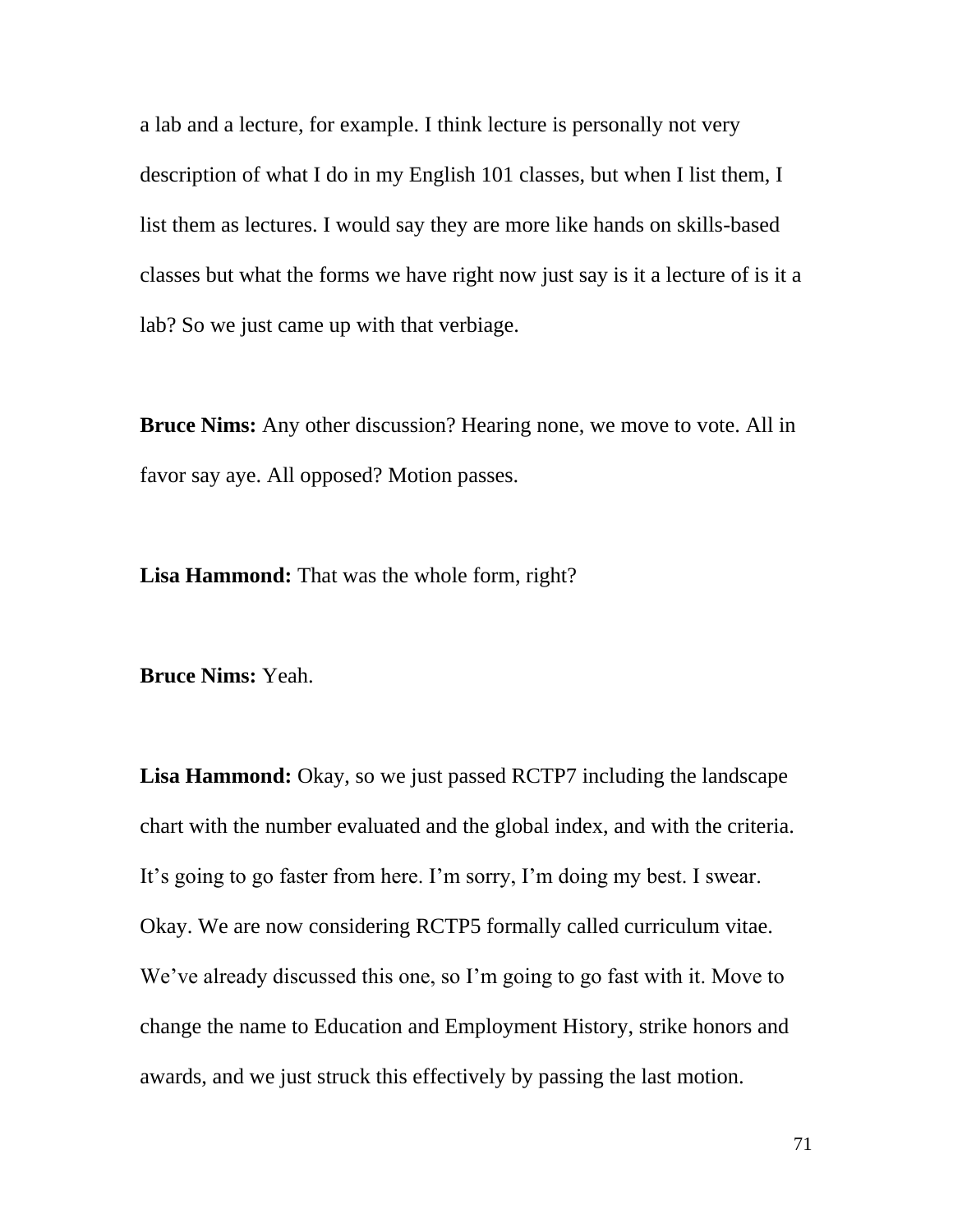**Bruce Nims:** Is there a second? Discussion of the motion? Hearing none we vote. All in favor say aye. All opposed? The ayes have it.

Lisa **Hammond:** So we just approved RCTP5, which is now Education and Employment History. We have two new proposed forms. This one is new so you have not seen it before but it is directly related to the material that we have already looked at and I'm hoping that Dr. Nims will rule it nonsubstantive. When we presented the teaching chart that we just have been talking about, obviously at that point that information is not relevant or helpful for candidates for tenure who are librarians. Our faculty manual includes a section on how to achieve tenure and promotion as a librarian, effectiveness as a librarian is that section's criteria. So we have a tenured faculty member at Lancaster and two tenure-track librarian faculty members. We thought the best thing to do in trying to figure out make sure they had a place was to create a parallel RCTP7 that would be Evidence of Effectiveness as a Librarian. The language at the top here is the same except that they look at the library criteria and then we copied the library criteria from the manual and included it here. So, effectively this is a parallel form to the one we just passed. They don't get a chart. Doggone it. So they just have the criteria.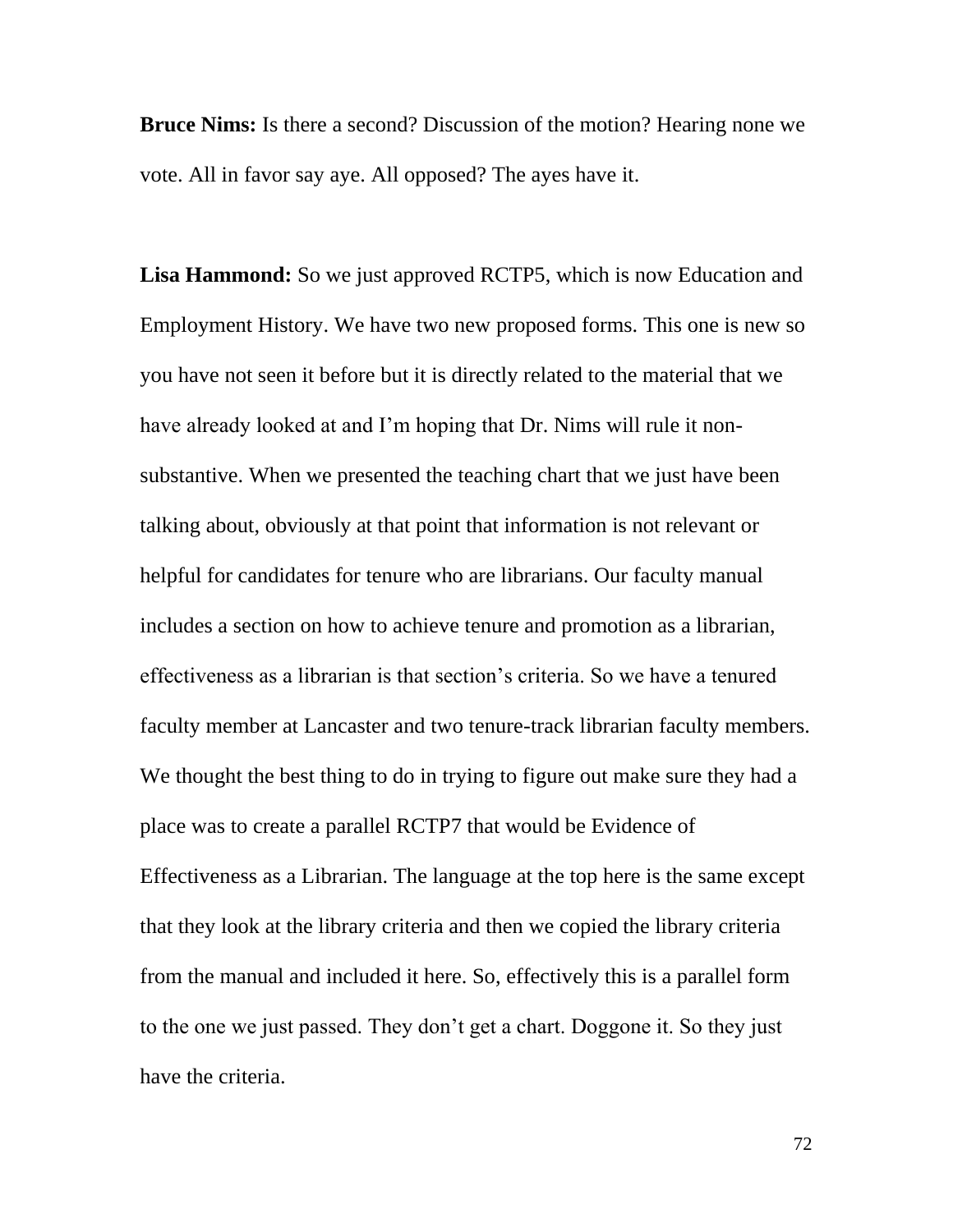**Bruce Nims:** Since it uses language already extant in the manual, essentially transposes them into a more effective form for a librarian effectiveness, I declare this non-substantive.

**Lisa Hammond**: We want to mention here that the librarians developed this form themselves. They are also in the process of reviewing their criteria and may ask Rights and Responsibilities to make some changes to their criteria because obviously technology has changed for librarians a good bit. That is not on the form right now, but just as a context. So this had to the best of my knowledge, the full support of all of our tenured or tenure-track librarian degree candidates.

**Bruce Nims:** Moved to the floor. Is there any discussion? Hearing none, move to vote. All in favor of the Evidence for Effectiveness Librarian form say aye. All opposed. Motion passes.

**Lisa Hammond**: Okay, so we just passed RCTP7 Evidence of Effectiveness for a librarian. The other form that I'm bringing you; this is a new form as in not in the 2009 T&P forms which were not, actually, 2009. I don't know why they are. They made some cosmetic changes to them I think. So this is a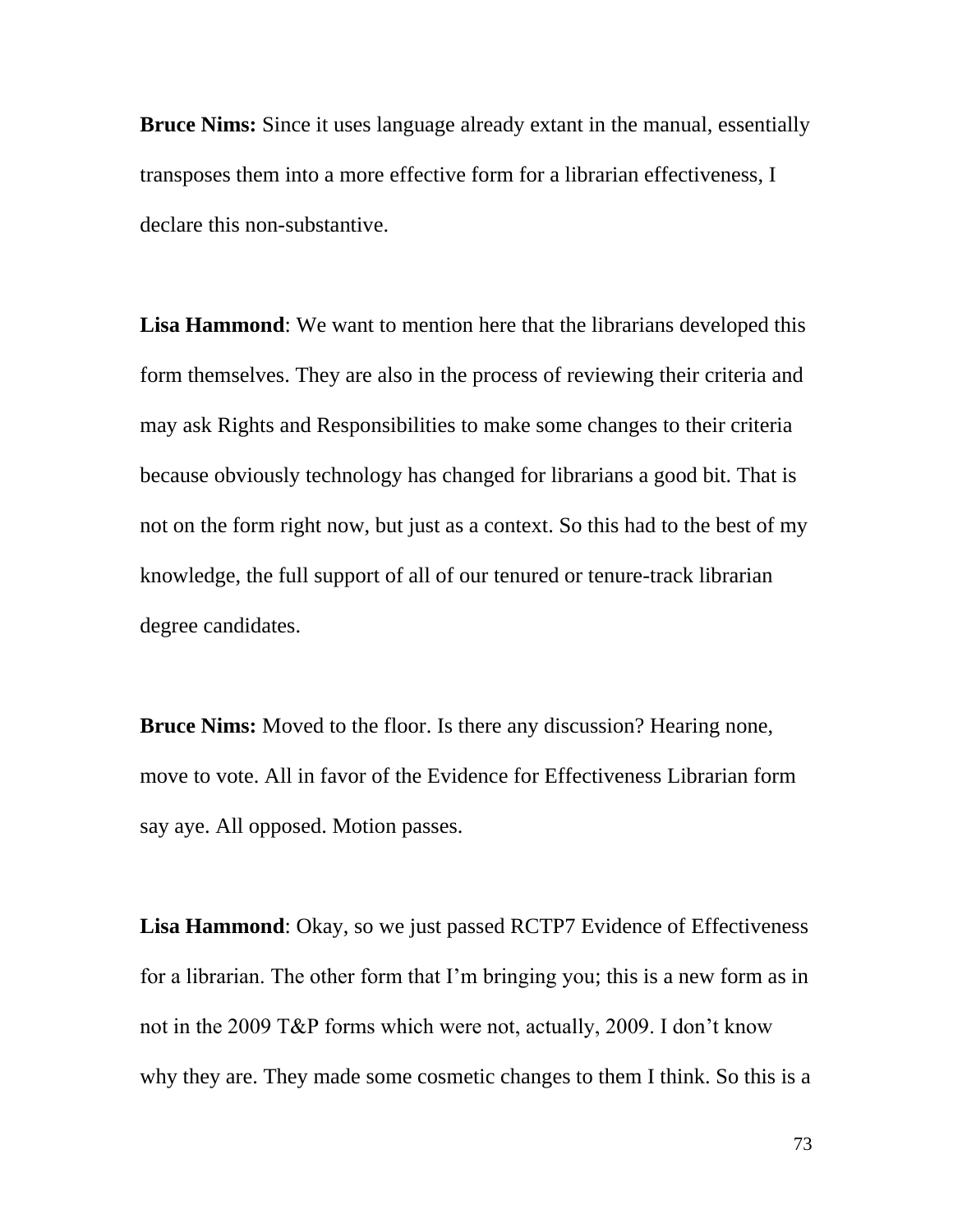form we brought to you last time, but our voting on to insert a new form. This is a fetchingly aesthetic form and it just says, "Insert full curriculum vitae." When we talked about the vitae, there was a huge controversy about the vitae. The vitae is if you'll pardon my saying so, really not critical for a tenure and promotion file. A T&P committee is interested in your service at the time that you've been up for tenure. But we are all very attached to our professional careers, and the idea of getting rid of them seemed to be too much for many people to bear. So that one thing that we did in looking at how to handle this was when changing the curriculum vitae form to Employment and Education History, we also then added, down at the bottom of the section after evidence of service, this blank curriculum vitae page. This allows the candidate to insert his or her full vitae and whatever format they like except we are hoping not interpretive dance. So this form is not really a form. It's just a blank what do you call it – stub where the candidate would go in and insert the vitae.

**Bruce Nims:** (Inaudible) Any second? Move to discussion.

**Robert Castleberry:** Just a question. Sorry. Are candidate still doing the page summary at the beginning?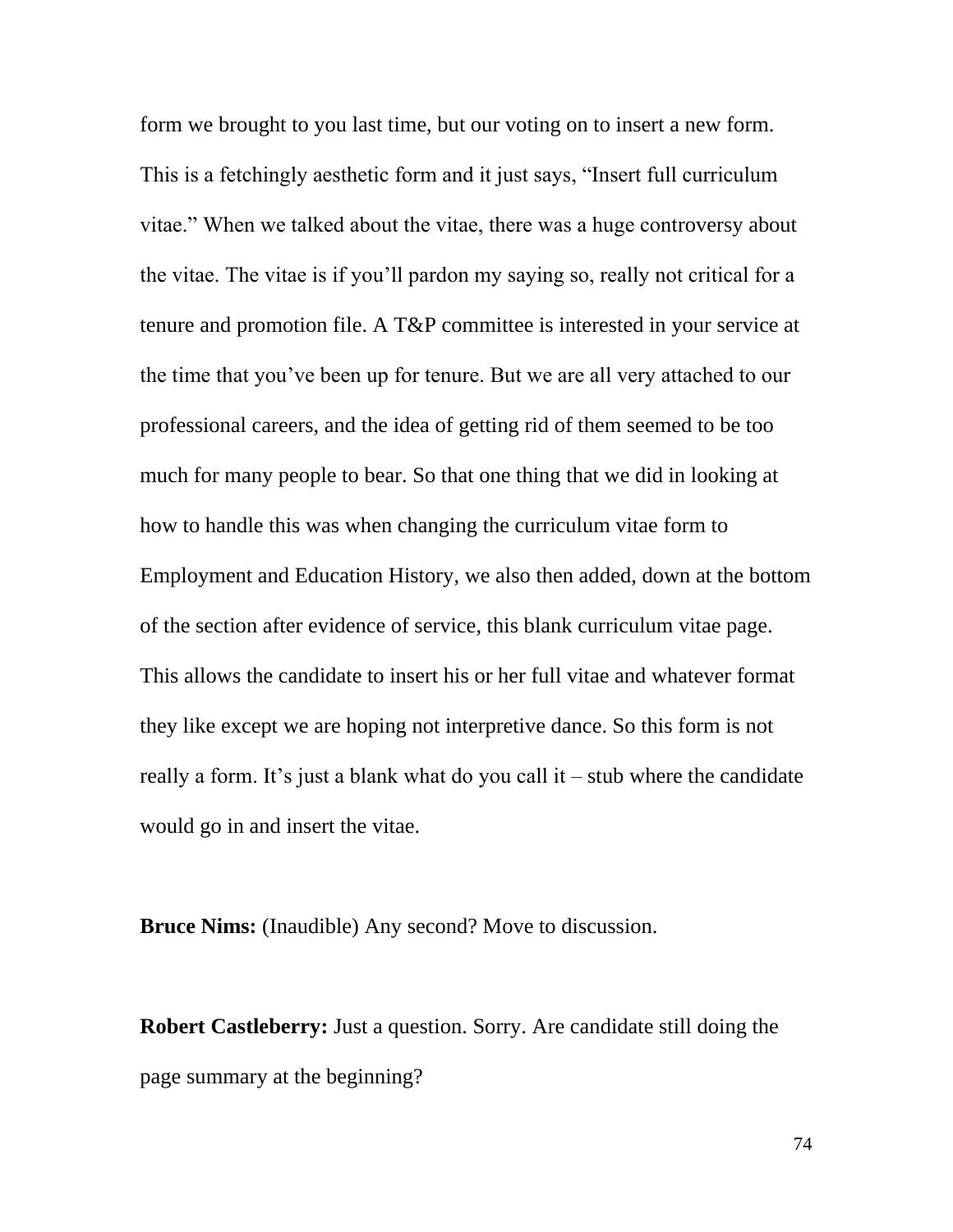**Lisa Hammond:** No.

**Robert Castleberry:** Okay.

**Bruce Nims:** Any other discussion? Move to vote. All in favor say aye. All opposed.

**Lisa Hammond:** No. I can vote. I'm a senator.

**Bruce Nims:** It passes.

**Lisa Hammond:** Okay. So we just passed RCTP10 curriculum vitae. I think we are about done. The last form, the only one we haven't looked at yet is the list of supporting materials. The only change that we proposed to this is that we move it. We wanted to – and now I'm not even sure I remember why – relocated it from the beginning of the file to the end of the file. It's kind of like an index, maybe. It is more properly a table of contents for your documentation, so that your physical documentation, your notebooks, your binders those kind of things. All the stuff that goes in those is listed on this page right here. The only change is to move it to the end. So rather than vote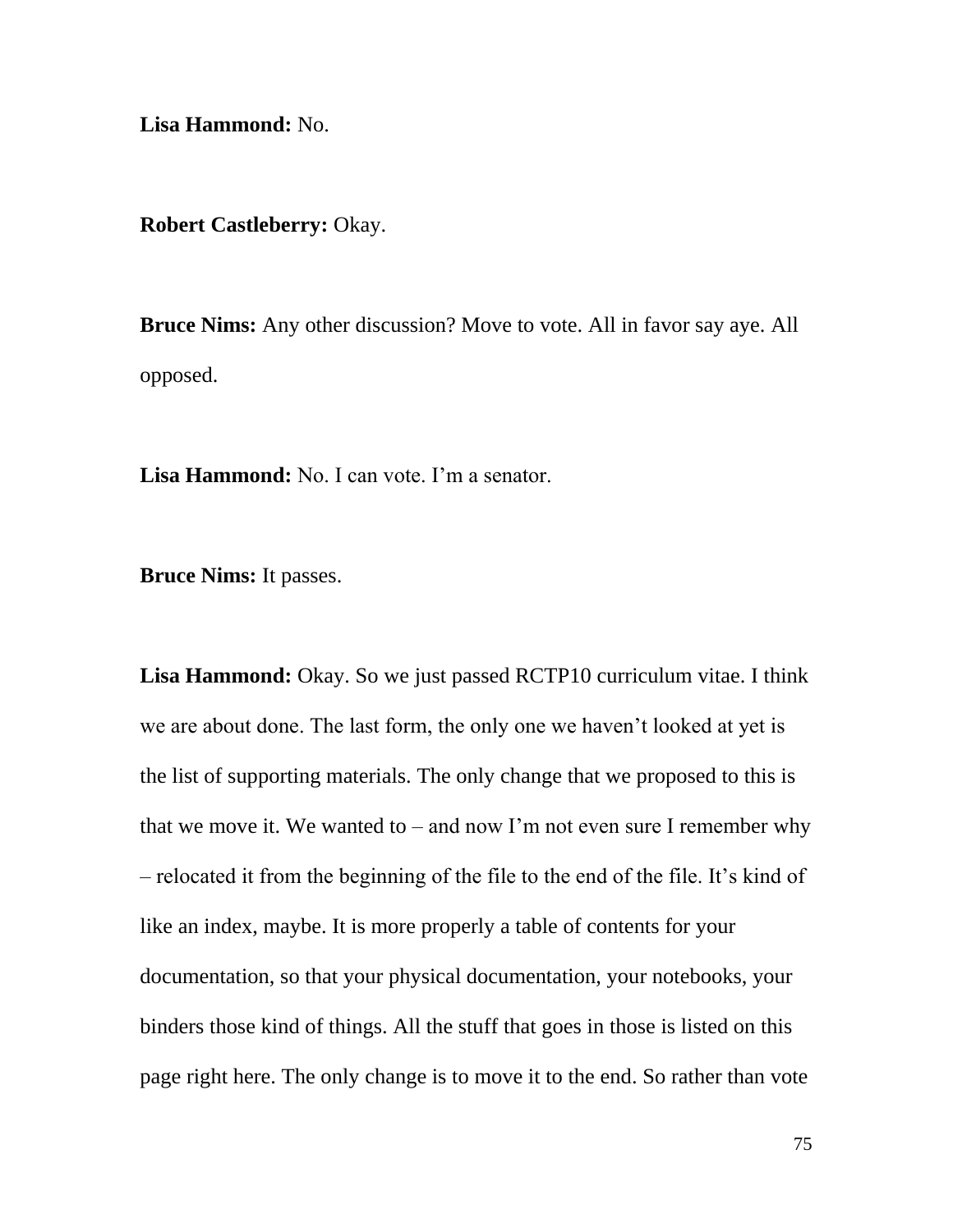on this change on moving this one thing to this place, we thought in order to facilitate the voting process is to vote on the whole order of all the forms at one time. That's why we didn't present them to you in any particular order other than least to most controversial. So as we presented this in February, you can see that most of the things are in the same place. We have RCTP10 down at the bottom that's new. We moved to RCTP9 the list of supporting materials. I believe everything else is pretty much in the order we already have them. However, when we were talking about the possibility of moving the T&P process online, one of the things that became clear is that when you add in material to a candidate's file, it's a lot easier to do that at the end of the file where electronically you just merge two PDFs instead of trying to stick one in the middle in the right place. This is not to say this cannot be done without relative difficulty but just in the interest of kind of facilitating the review, the committee proposes a new order that would put the candidate's material first, and then any additional material would be appended onto the end by different levels of review. So the proposed order is the cover sheet, the criteria, the voting form, education and employment history, personal statement, teaching, scholarship and service evidence, list of supporting material, curriculum vitae, other items, addenda, and then you pick up with the teaching summary the external reviews of scholarship and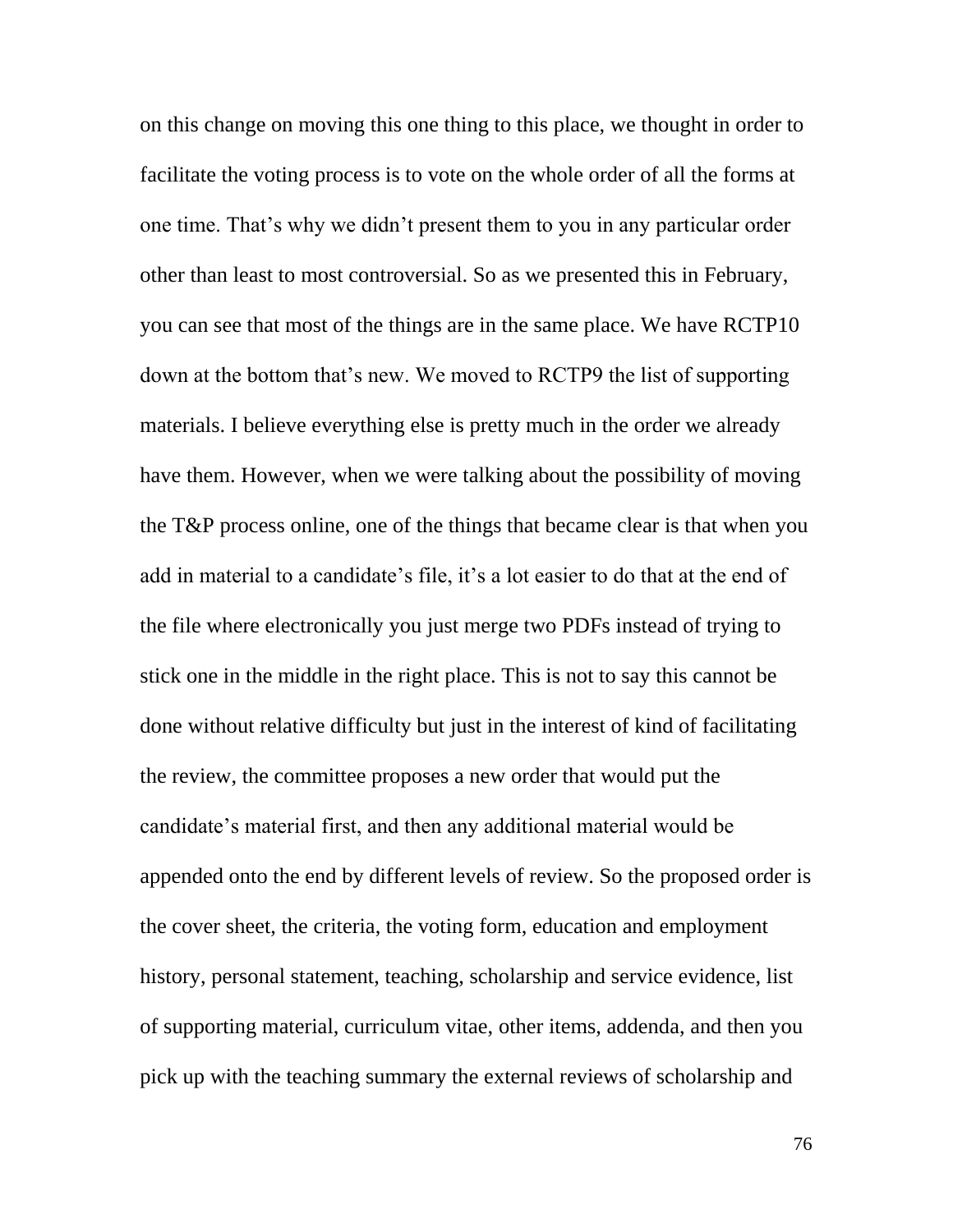then all the normal tabs that we have for different levels of this review. So this order would – you would not have the teaching section followed by the teaching summary anymore, which I think personally is kind of a good thing. It puts it on the end and makes it clear that is an administrative kind of add on.

**Bruce Nims:** Okay, this is the motion on the change of the newly proposed order to facilitate online review. Is there a second? Discussion. (Inaudible)

**Lisa Hammond:** Any y'all have only done it once.

**Bruce Nims:** Okay, no discussion, move to a vote. All in favor say aye. All opposed. The new order passes.

**Lisa Hammond:** Okay. Clarify for me please, somebody, when we voted on the personal statement did we also vote to make that change in the faculty manual. We did, didn't we? Okay. Alright, if you'll give me just one second to verify, I think we are done but I want to make sure. The last thing I want to mention about this is that everything that just passed, changes things in the manual. As the Faculty Manual Liaison officer should I have the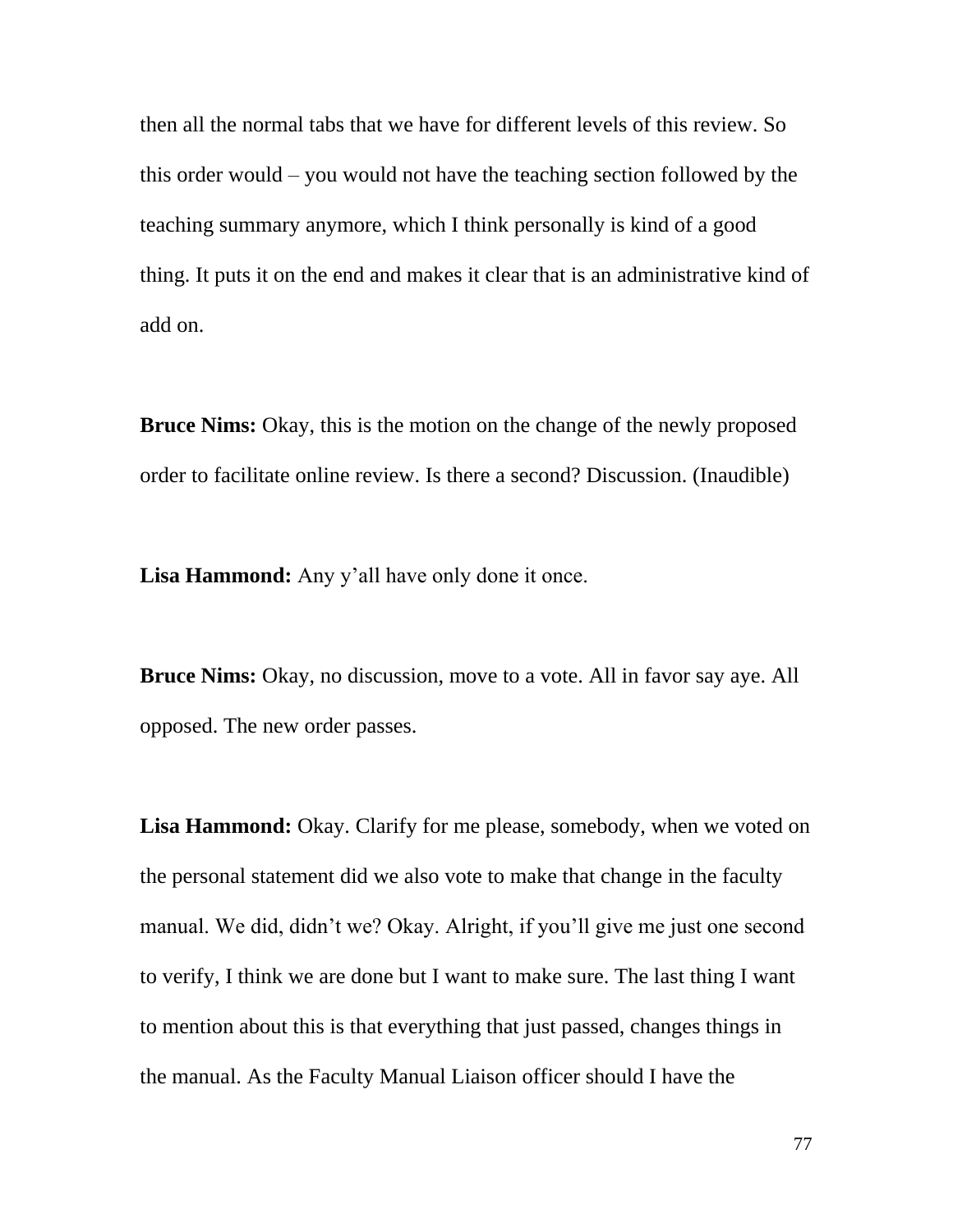misfortune of being re-elected it would be my job to make sure that what we just passed goes into the manual properly. I will be asking for help to verify that. But I want to make sure that everybody understands that what we just passed does change the manual, but it is in non-substantive ways except for the one statement about the personal statement. Am I missing anything? Well, I thank you for your attention, and I apologize to you for the length of this report.

**Bruce Nims:** Is there any other unfinished business. Hearing none, we will move to new business and I believe System Affairs has some business for new business.

**Jessica Sheffield:** Okay, as I mentioned earlier, we have five motions. I'll try to move rapidly through them. At the same time a couple of them are very timely and will affect your degree programs and your T&P programs and so hopefully we will get some good discussion going on them. The first motion, however, is to approve the proposed criminal justice AS degree requirements for the Salkahatchie, Union, and Sumter campuses. These have all been passed by their respective faculty organizations and if we need to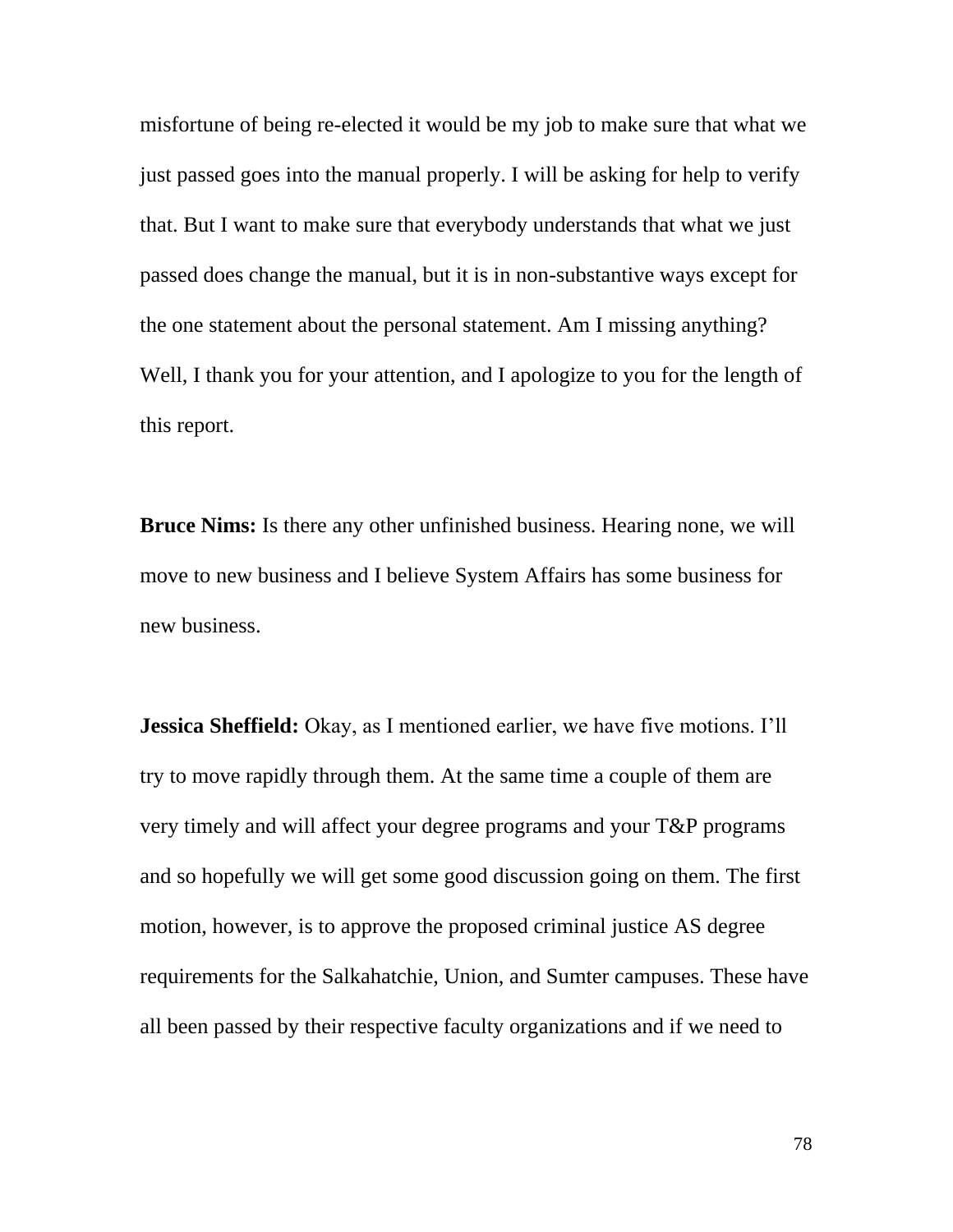discuss them further, I suppose we can but I believe this should just go through.

**Bruce Nims:** Is there any discussion. Hearing none, move to vote. All in favor. All opposed. The motion passed.

**Jessica Sheffield:** Sweet. One down. Alright. You've all seen this before. I'm just putting this up for reference. Obviously, this is something that we've discussed in our faculty organizations and it has also come up in various forms over email and at previous faculty senate meetings and I just want to remind everybody that this is what the next three motions are related to. So our second motion is to approve the revisions to the Associate's Degree requirements for the Extended University's Ft. Jackson campus, for USC Union, and for USC Salkahatchie to bring them in line with the proposed common AA and AS requirements plus the Bachelaureate prep track which is all of this, and Union will have an addendum to this. Should we discuss the motion first and then the amendment.

**Bruce Nims:** Inaudible. This is for Extended University and Salkahatchie.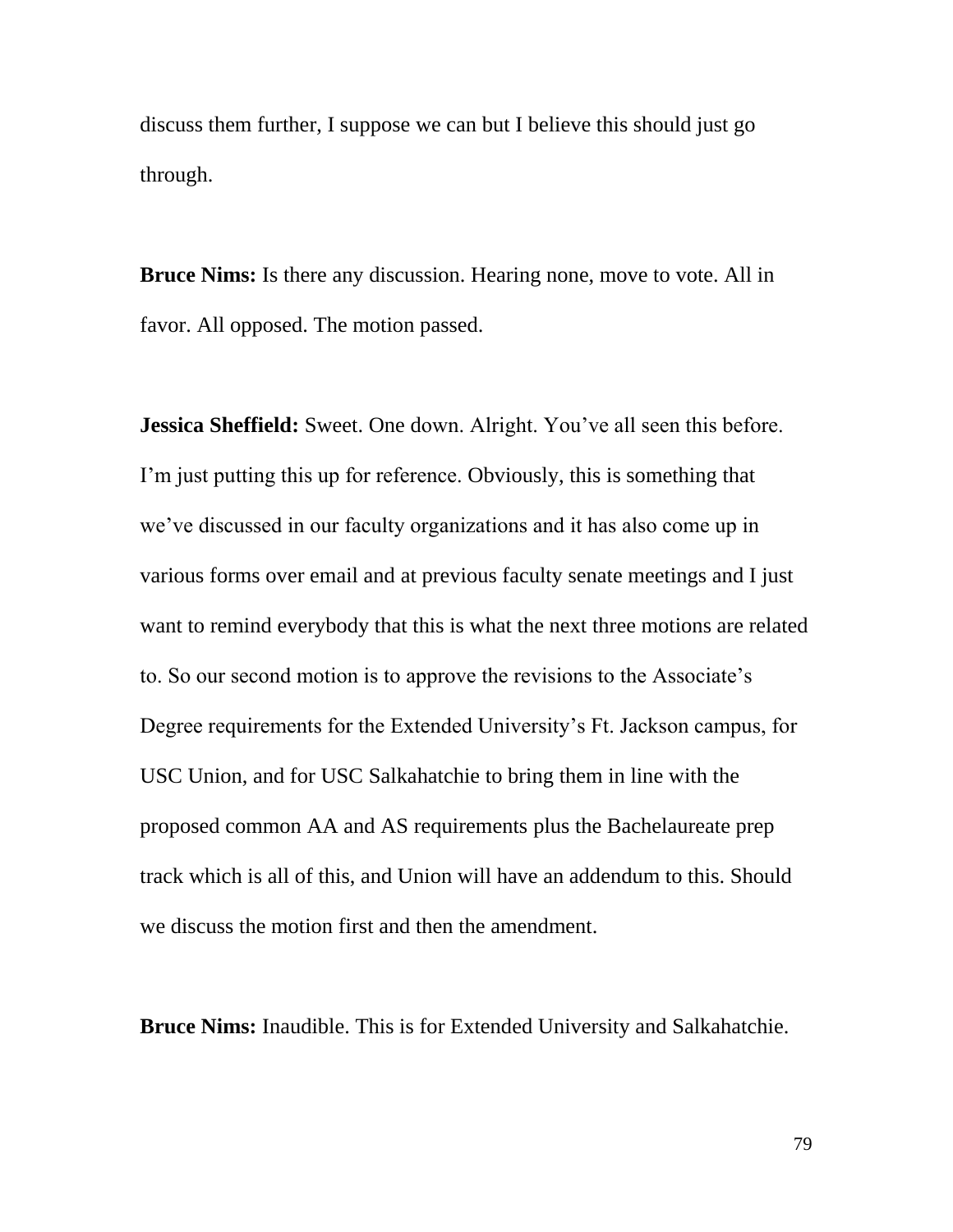**Jessica Sheffield:** Yes, we can split it up that way.

**Bruce Nims:** Extended University and Salkahatchie have approved and adjusted their Bachelaureate prep track and approved the AA and AS degree requirements and this motion would be to approve Extended University and USC Salkahatchie's confirmation of these.

**Jessica Sheffield:** That is correct.

**Bruce Nims:** Any discussion. Hearing none, move to a vote. All in favor say aye. All opposed? Motion passes for USC Salkahatchie and Extended University.

**Jessica Sheffield:** Okay, USC Union also had passed this Bachelaureate track and AA and AS degrees but has an addendum to their motion that Sam is going to read.

**Sam Hauptman:** We the faculty organization approves the AA and AS common curriculum proposal but reserves the right to propose revisions if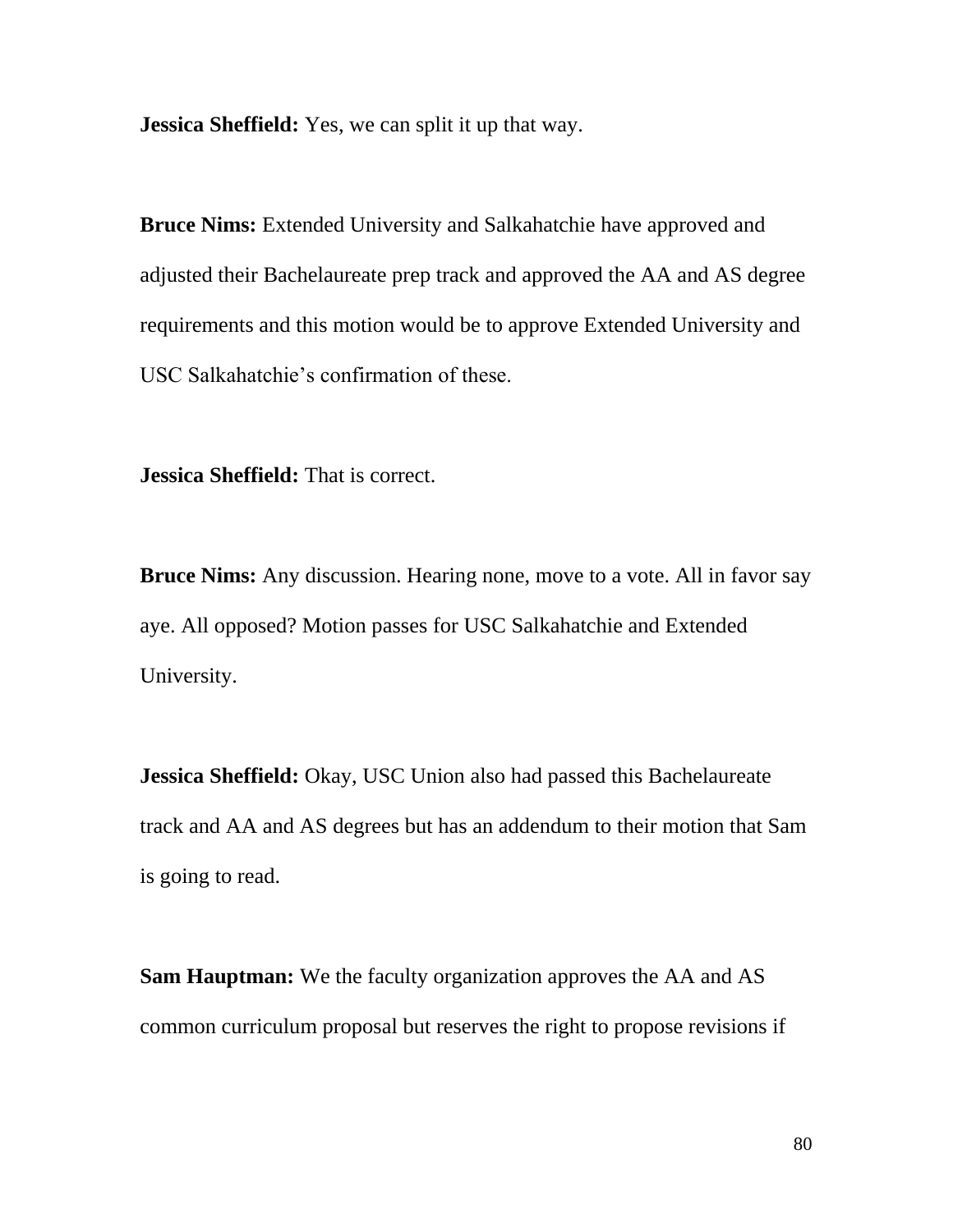the proposal is not approved by the other four units involved including Sumter, Lancaster, Salkahatchie and Extended University.

**Jessica Sheffield:** So basically as I understand it Union reserves the right as we all have to revise the degree requirements as they see fit.

**Bruce Nims:** This is sent from the committee. Any discussion?

**Patrick Saucier:** Patrick Saucier from Extended University. I'm not really sure if Union is accepting this.

**Jessica Sheffield:** They are. They have some specific language they wanted to include in their version of the motion. So they are accepting them but with the additional language that states that they reserve the right to revise if the other four faculty units did not also approve – which Lancaster did not. So that part goes into effect since Lancaster did not approve.

**Bruce Nims:** Any further discussion? Hearing none let's move to a vote. All in favor of the motion from Union say aye. All opposed. The ayes have it.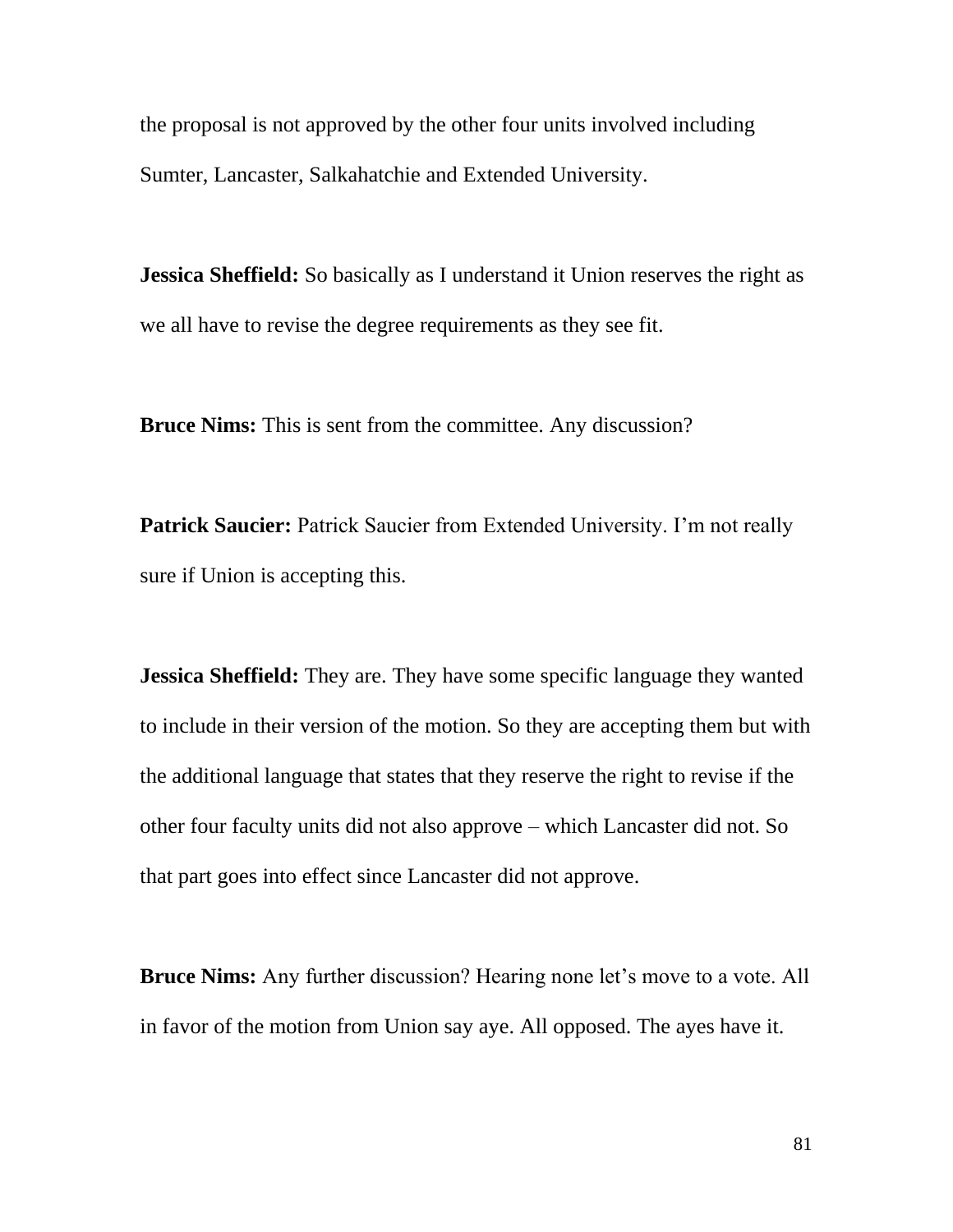**Jessica Sheffield:** Thank you. Our third or fourth depending on how you are counting, motion is from Sumter and their faculty organization approved it's new Bachelaureate prep track associate degree. They, of course, had already approved and we had also approved at the last meeting the AA and AS degrees using these requirements and so they now are adding the Bachelaureate prep track degree option.

**Bruce Nims:** Inaudible. Move to a second. Move to a vote. All in favor say aye. All opposed. Motion passes.

**Jessica Sheffield:** Awesome. So our last two motions deal largely with semantics of various things the first of which is this Bachelaureate prep track label for this particular degree program that's come out of this common core proposal and in our discussions on the committee it became apparent that different faculty organizations had different understandings of what this meant. To some faculty organizations, it was not at all clear that this is, in fact, a degree. We also questioned whether the phrase Bachelaureate prep might imply that the other two the AA and AS degrees do not prepare students to pursue a Bachelaureate. And so we would like the faculty senate to pass the following resolution. We ask that the RCFS resolve the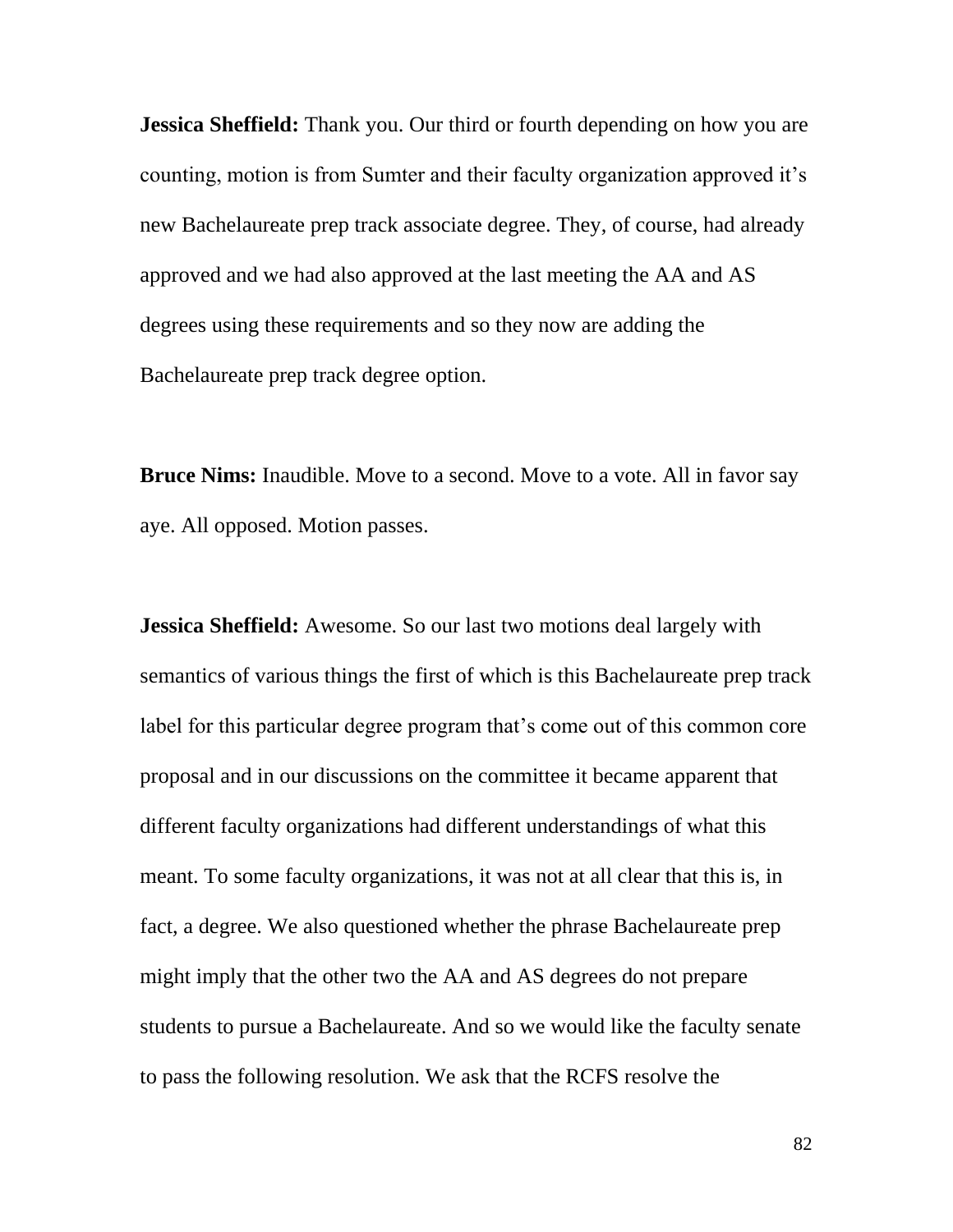following: one, that the term "Bachelaureate prep" is confusing in its implication that the other Associate's degrees do not prepare students for a Bachelaureate degree program. And two, that the term "track" does not make clear that the curriculum is a degree program. Thus the Bachelaureate prep track degree should be renamed to address these concerns.

**Patrick Saucier:** Do you have a name?

**Jessica Sheffield:** Excuse me?

Patrick Saucier: Do you have an alternate name?

**Jessica Sheffield:** We did not propose an alternate name. We discussed whether we should and then we realized that was something that should be handled by either the RCFS at large or the various campuses or the ad hoc committee.

**Bruce Nims:** Can you run through the questions one more time?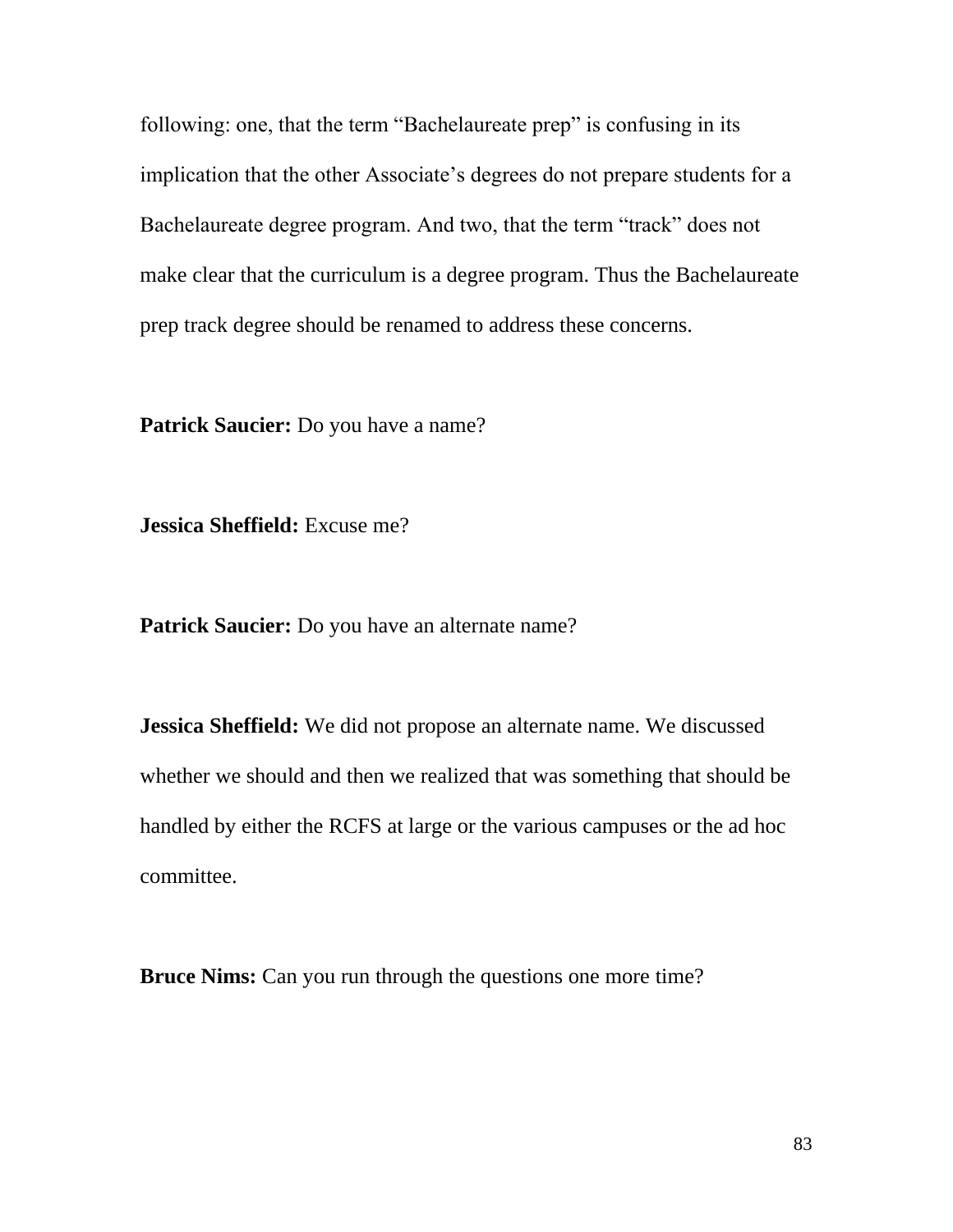**Jessica Sheffield:** We ask that the RCFS resolve the following: one, that the term "Bachelaureate prep" is confusing in its implication that the other Associate's degrees do not prepare students for a Bachelaureate degree program. And two, that the term "track" does not make clear that the curriculum is a degree program. Thus the Bachelaureate prep track degree should be renamed to address these concerns.

**Bruce Nims:** Discussion of the resolution? Inaudible.

**Nick Guittar:** Inaudible.

**Jessica Sheffield:** It is a separate degree program, yes. It is not clear on this handout but on other communications that have accompanied it, it has been referred to as a third degree program.

**Bruce Nims:** Any other discussion? Hearing none, we move to a vote. All in favor of this resolution say aye. All opposed? The resolution passes. Inaudible. It will be taken into consideration by the committee this summer.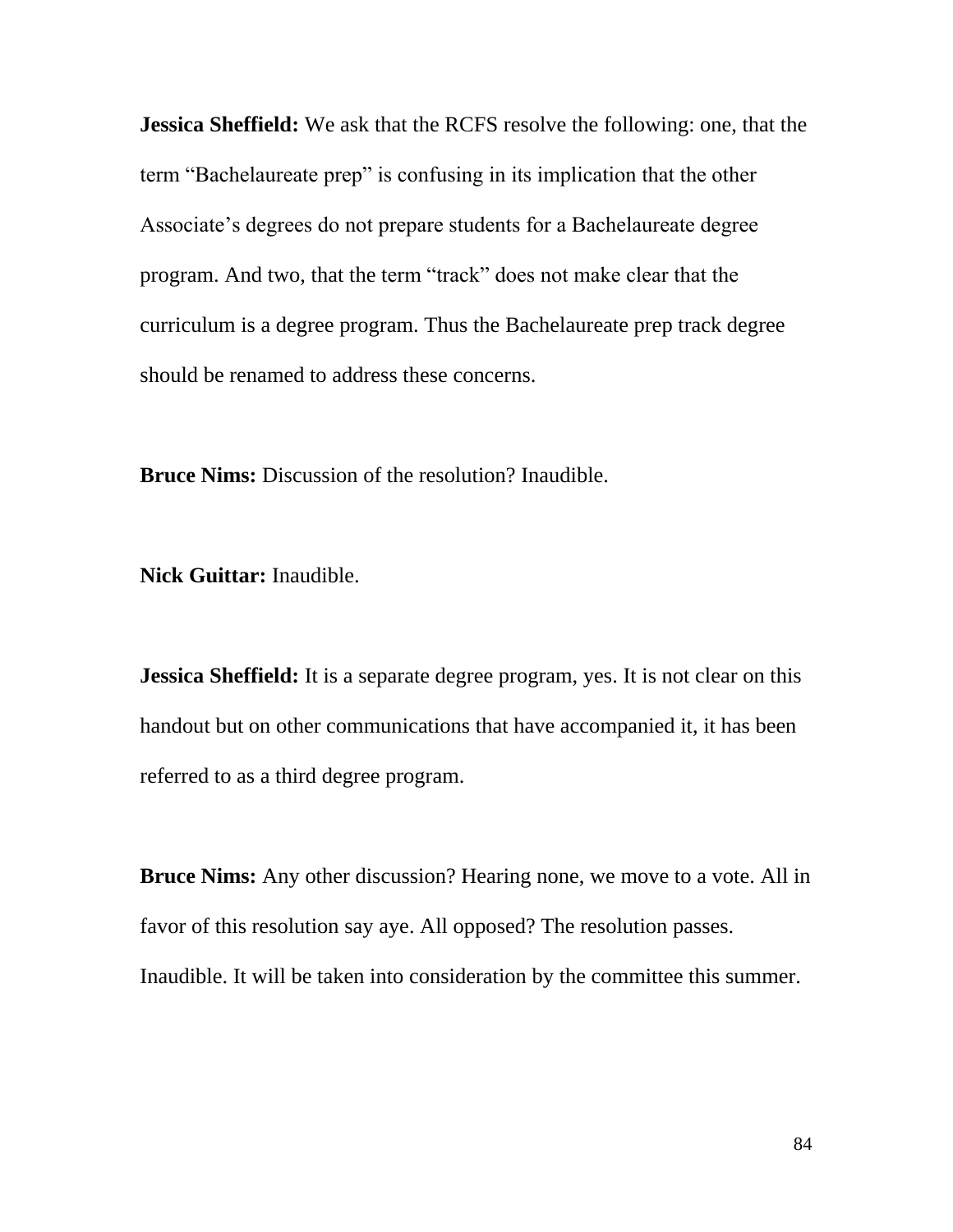**Jessica Sheffield:** Excellent. Thank you. Our final resolution deals with the summary of teaching evaluations for tenure and promotion files which we've already talked about. Some of the discussions and concerns that you all raised are ones that we had in committee as well. We obviously spent most of our time talking about these degree requirements. The overall issue is that the Provost's office has requested additional data from candidates going up for tenure and promotion which not only compares your global index scores to other faculty on your campus, or to the average, rather, on your campus, but provides context across campuses. So if you teach a course on one campus they would like your compiler to compare a narrative comparing your scores to other people teaching that course on other campuses. Obviously, there are some philosophical issues with this. There are a whole host of logistical problems with this which came up earlier in the discussion that the different campuses collect this information in different ways, it's input into the course climate system in different ways. English 101 has something like four or five different titles in course climate. So you can't even pull the data all at once. And so we are asking the faculty senate to pass the following resolution: "We recommend to the Provost's Office that the new requirements for cross campus comparisons in the teaching evaluations for tenure and promotion files be delayed until logistical problems in data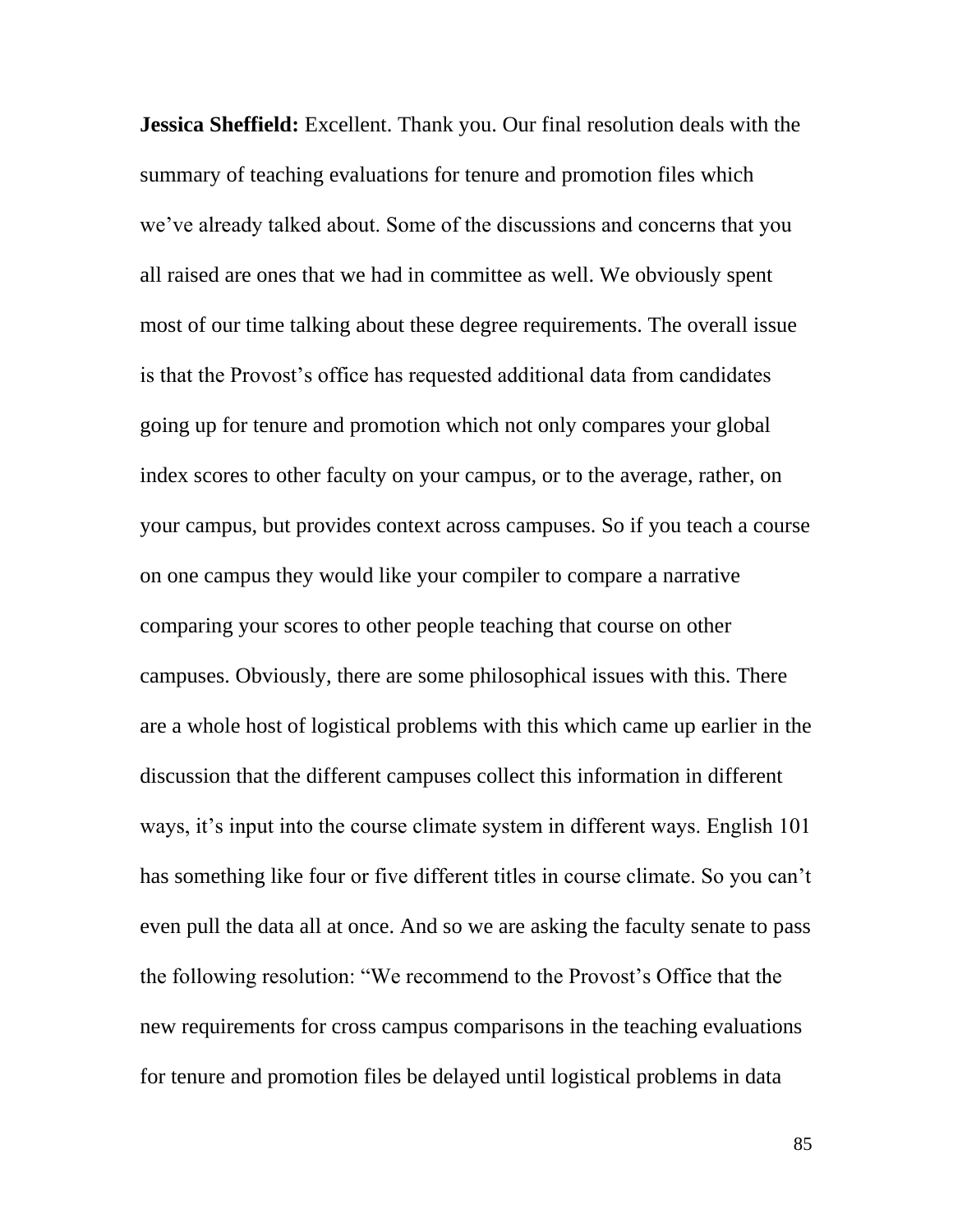collection and inconsistencies between the Regional Campus Faculty Manual tenure and promotion criteria and the administrative requirements can be resolved."

**Bruce Nims:** Inaudible. Any discussion?

**Tom Powers:** Tom Powers from Sumter. Does the Provost have the authority unilaterally to dictate changes to our faculty manual?

**Jessica Sheffield:** That was a question we had in committee as well. One of the reasons that we are hoping that we can get this resolution to come from the Faculty Senate at large rather than just our committee is that when we as a committee have gone back to the Provost's Office and said, "No we can't do this for this reason," or "No, we don't want to do this for this reason. The response always has been, "We need that data." So as to your specific question this is the most recent version of the Faculty Manual. This is the summary of teaching evaluations data set. All it calls for is the faculty member and the campus averages, and then the narrative says that the summary writer may also provide contextual information that he or she deems pertinent. These are some examples; cross campus comparisons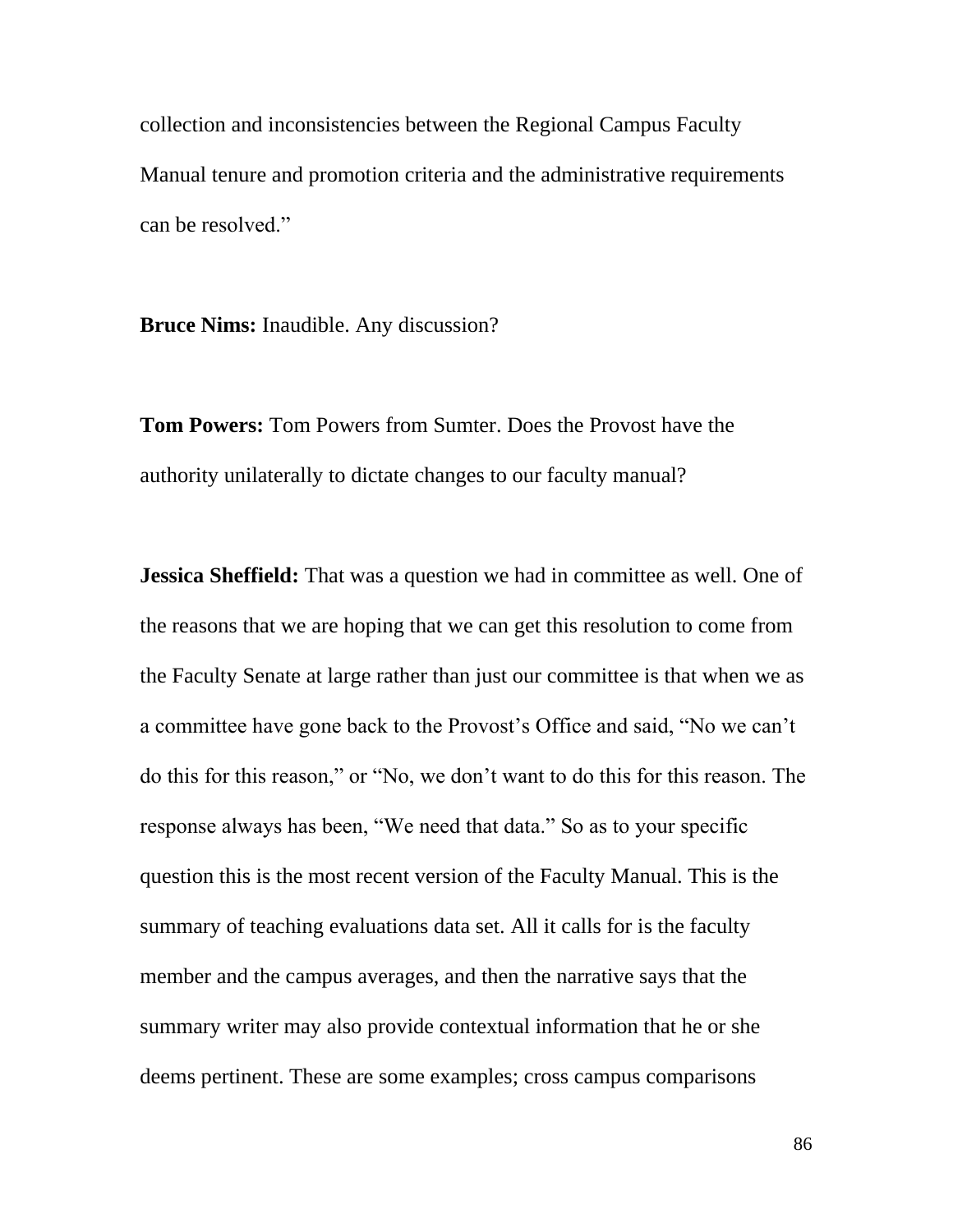would be another one I assume. What we understand from the Provost's Office is that any file that does not have these cross campus comparisons and cross course comparisons will be turned back and denied. I don't know how official that is but that's what we've been told.

**Anonymous:** Inaudible.

**Jessica Sheffield:** Turned back is the language I have heard used.

**Anonymous:** Inaudible.

**Jessica Sheffield:** Okay, so you have more complete information probably than I do. For the record she said that it would be remanded to the department. The department would then have to come up with that data and provide it, but there would be no consequences to the candidate. That's what she understands. Part of the issue with this is that obviously we are being asked for this information and we don't entirely – it's not clear what we are being asked for. It's not clear how we are supposed to get it. It's not clear how we are supposed to handle issues that come up. For example, very small sample sizes. If a class is only taught on two campuses by two instructors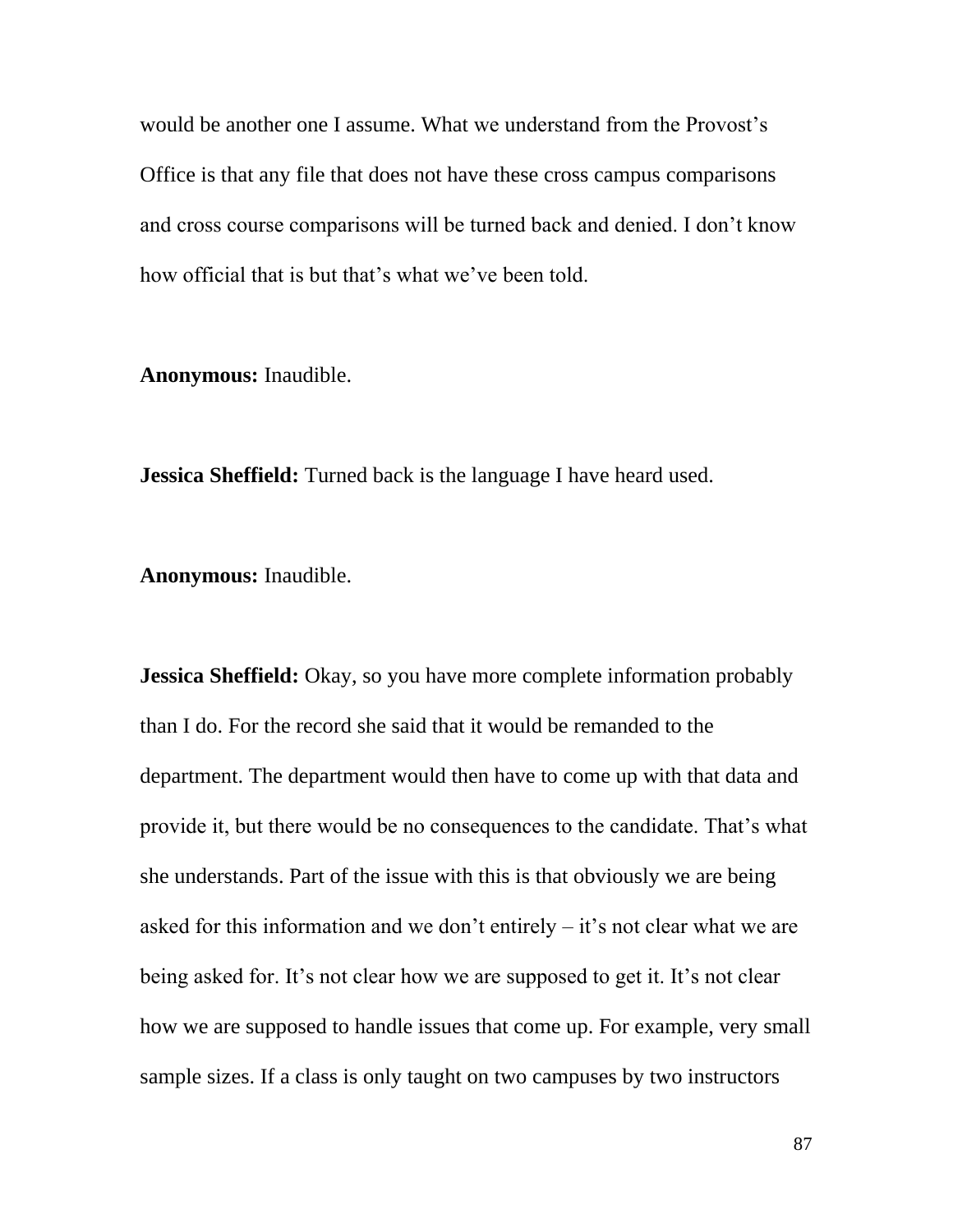and you get one instructor's scores to another, then you have a confidentiality issue with the second instructor that you are being compared to. It's pretty easy to find out how that is. So there is no mechanism in place for handling that sort of issue, either.

**Anonymous:** Inaudible.

**Jessica Sheffield:** We have communicated with Dr. Curtis with some of these issues and the response has been, "We need that data."

**Anonymous:** Inaudible.

**Jessica Sheffield:** We can discuss these issues and figure out whether to make them happen, I suppose. To the extent that we have control over that and how.

**Bruce Nims:** Any further discussion of the resolution?

**Jessica Sheffield:** Shall I read it again?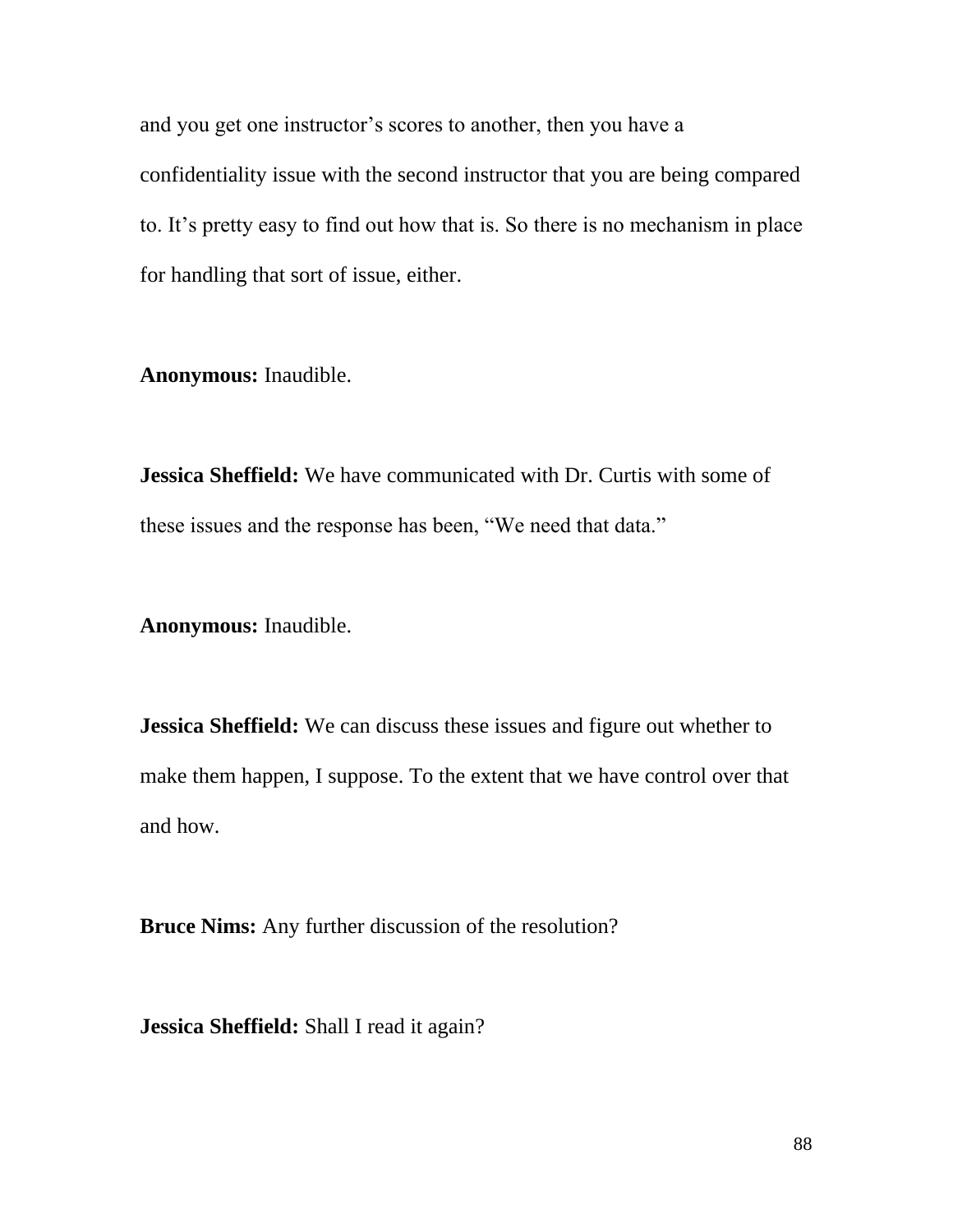**Bruce Nims:** Read it one more time.

**Jessica Sheffield:** The System Affairs committee asks that the Regional Campus Faculty Senate resolve the following: "We recommend to the Provost's Office that the new requirements for cross campus comparisons in the teaching evaluations for tenure and promotion files be delayed until logistical problems in data collection and inconsistencies between the Regional Campus Faculty Manual tenure and promotion criteria and the administrative requirements can be resolved."

**Bruce Nims:** Any further discussion before we vote? All in favor of the resolution say aye. All opposed. Ayes have it.

**Jessica Sheffield:** Thank you.

**Bruce Nims:** Inaudible. I would say as a practical matter some of those concerns that are raised in general terms of the resolution would need to be documented in some detail when that resolution is conveyed to the administration so they will understand specifically what the issues we seen concerning the difficulties in conforming to the administrative mandate.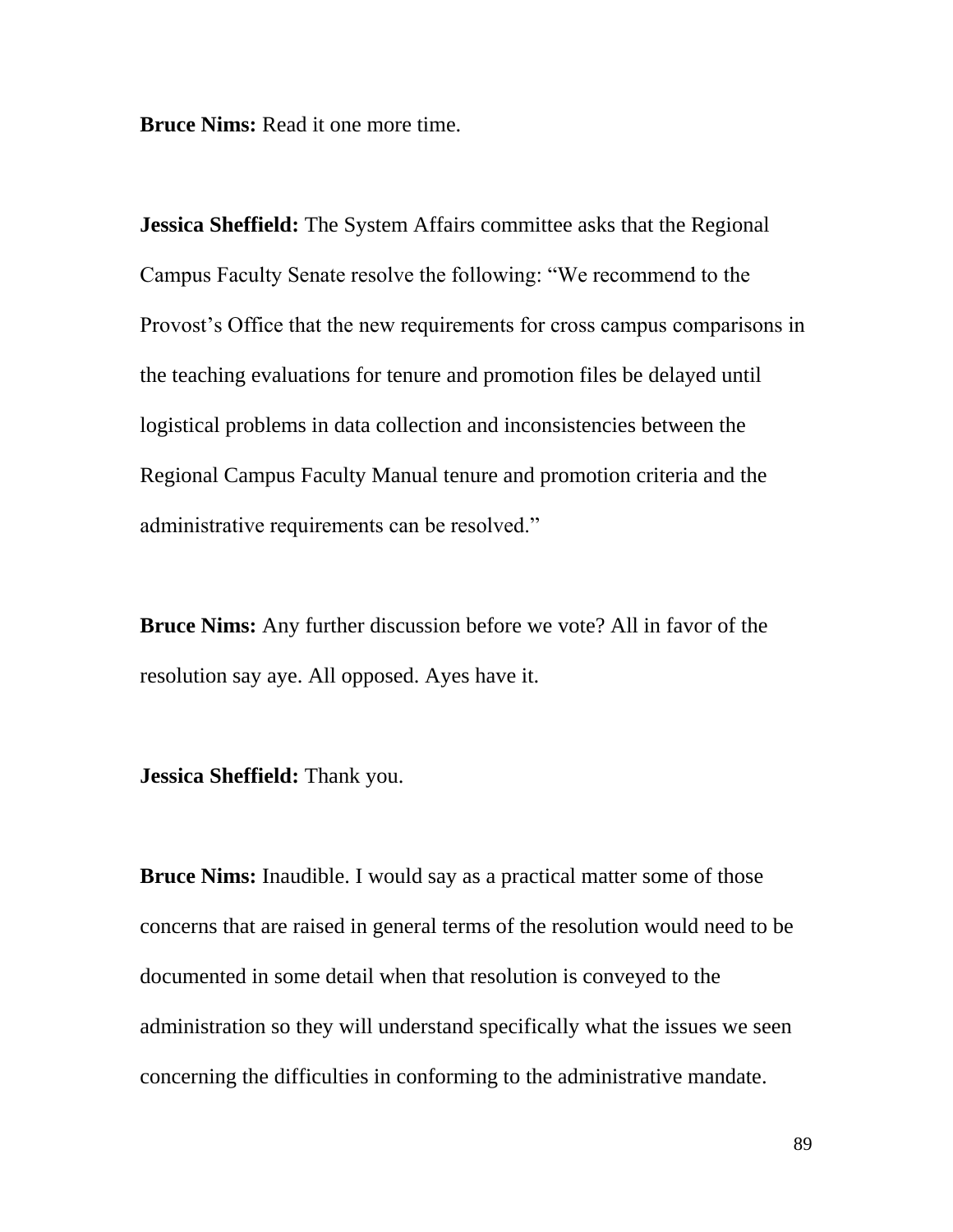Okay, any other new business? Okay, we will now move to special orders. The first special order is the election of officers and committee people. Professor Chris Nesmith.

**Chris Nesmith:** Good afternoon everybody. In the February senate meeting as chair of the nominating committee I presented a slate of nominees for officers next year including two chair positions for the two open committee positions from faculty senate. So I'd like to just read those to you. It would be myself as chair for next year, Jolie Fontenot for vice chair, Hennie Van Bulck as secretary, Tom Bragg will be our at large member, and Bruce Nims will serve as past chair. The position for committee on libraries will be Julia Elliot, and the Faculty Manual Liaison Officer will be Lisa Hammond.

**Bruce Nims:** Inaudible. Hearing none I move to accept the nominations as passed. Seconded? All in favor? All opposed? The slate of nominations has been elected. The welfare committee has the very pleasant duty of our second special order which is the John Duffy teaching award.

**Fernanda Burke:** I would like to start by honoring each of the nominees from each of the campuses. I would like to invite Dr. Plyler to come up and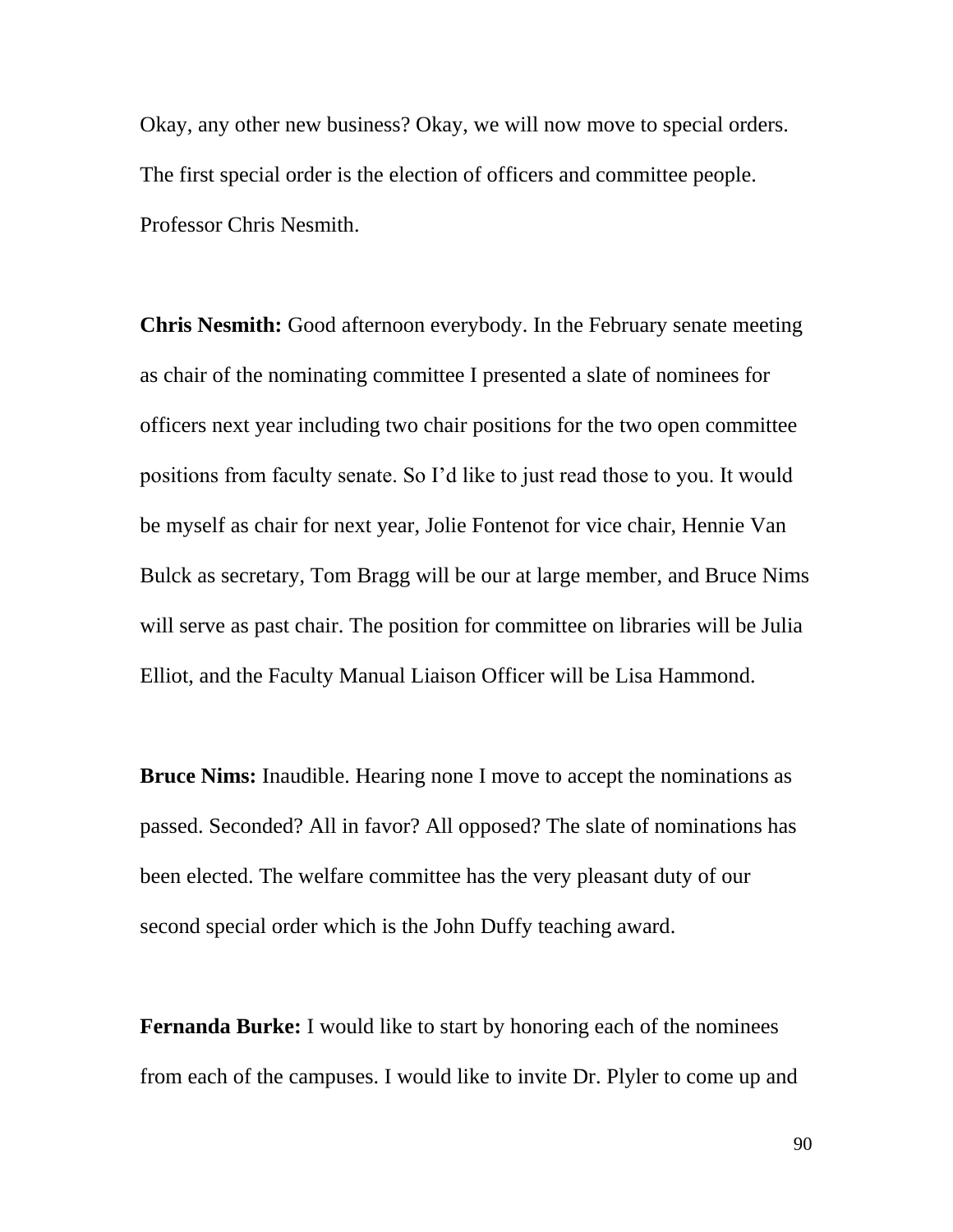he will be presenting the award of the 2013 recipient of the John Duffy Excellence in Teaching Award.

**Chris Plyler:** Thank you, Fernanda. I'd like to congratulate the Welfare committee on their good work, their hard work, their thorough work. I am very excited, always, to present this award on behalf of you and the University of South Carolina Palmetto College. I'm really excited about this year's candidate. It's going to be pretty apparent as soon as I start reading the information about her, who she is, and I'd also like to thank Dr. Ryan Cox for giving me these words and compiling this information. Our recipient holds a Bachelor of Science in Chemistry degree from the University of West Florida. How many graduates from West Florida do we have in the room today? Her Ph.D. is in Analytical Chemistry from the Georgia Institute of Technology. She began teaching Chemistry at USC Lancaster in 2004 as an adjunct, and then as an Instructor. She entered the tenure track in the fall of 2006. In terms of her scholarship she is the author of numerous publications and has presented at several professional including the South Carolina Academy of Sciences and the Associate of Southeastern Biologists. In terms of professional service, she is a member of the American Chemical Society and the South Carolina Academy of Sciences. She is very committed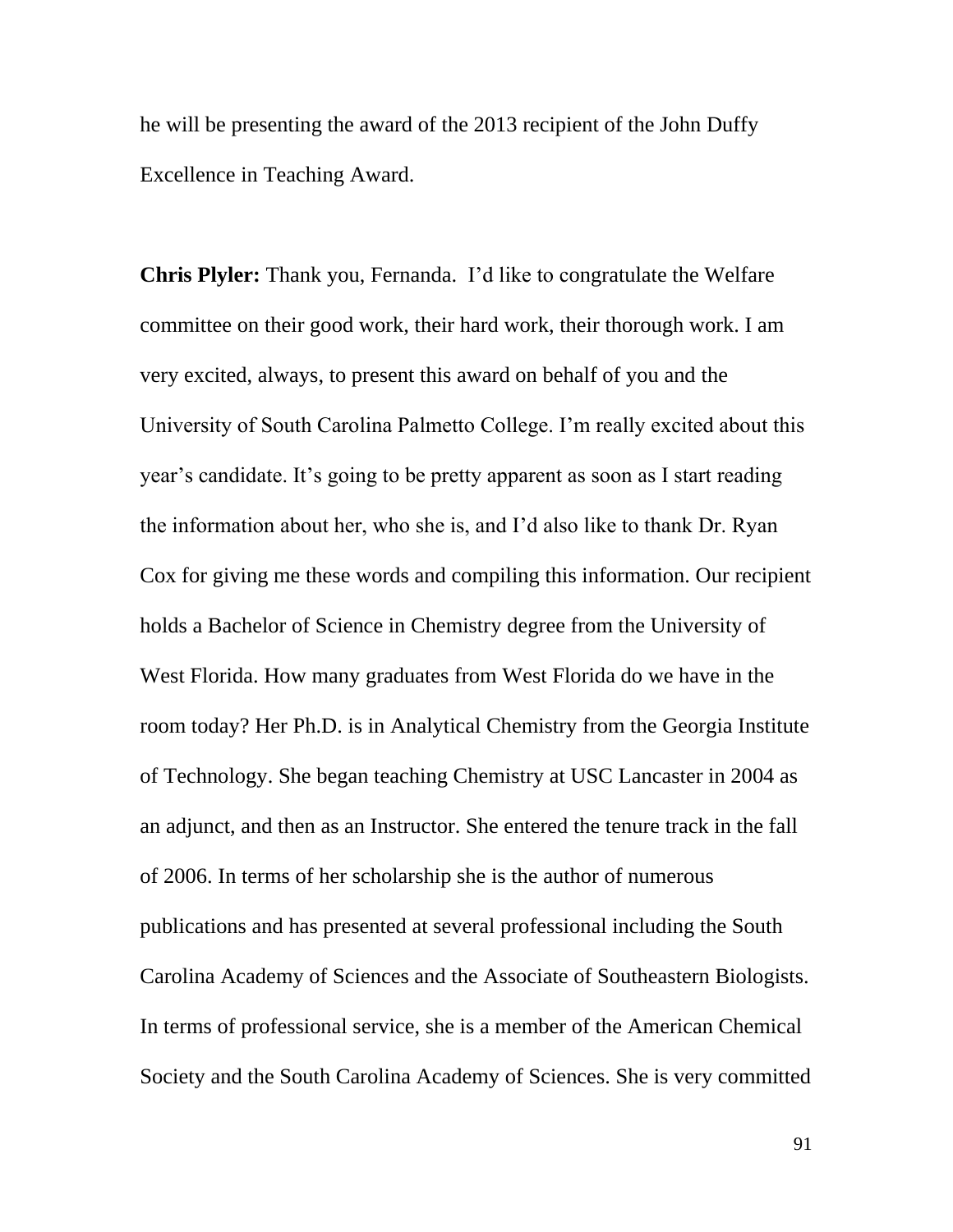to community service and for five years she has coordinated with other faculty to visit high schools during National Chemistry Week in October. She coordinates the Lancaster County School Science Fair, where she has served as a judge. On campus, she has served on numerous committees including assessment, honors day, and academic success center. But the Duffy Award recognizes outstanding teaching and in this area is where she truly excels. As she noted in her most recent self-evaluation, despite her many activities in other areas, she has never lost sight of teaching is her primary responsibility. "I am firmly committed," she writes, "to providing excellent teaching to all my students in both major and non-major courses." Teaching evaluations illustrate her success in this endeavor, and she consistently earns scores of 4.5 or higher from her students on a five-point scale. We might want to debate how relevant that is across our faculties, but . . . And some selected student comments I think are worth waiting for an extra minute to hear about our winner. "She goes out of her way to meet with her student to make sure they understand the material. Her worksheets and written homework help a lot. I would recommend her to any other student. Very respectful and sweet. One of my favorites." That came from her Chemistry 111 class in the spring of '12. Another comment. "Great teacher. Always willing to help us during office hours. Always explained the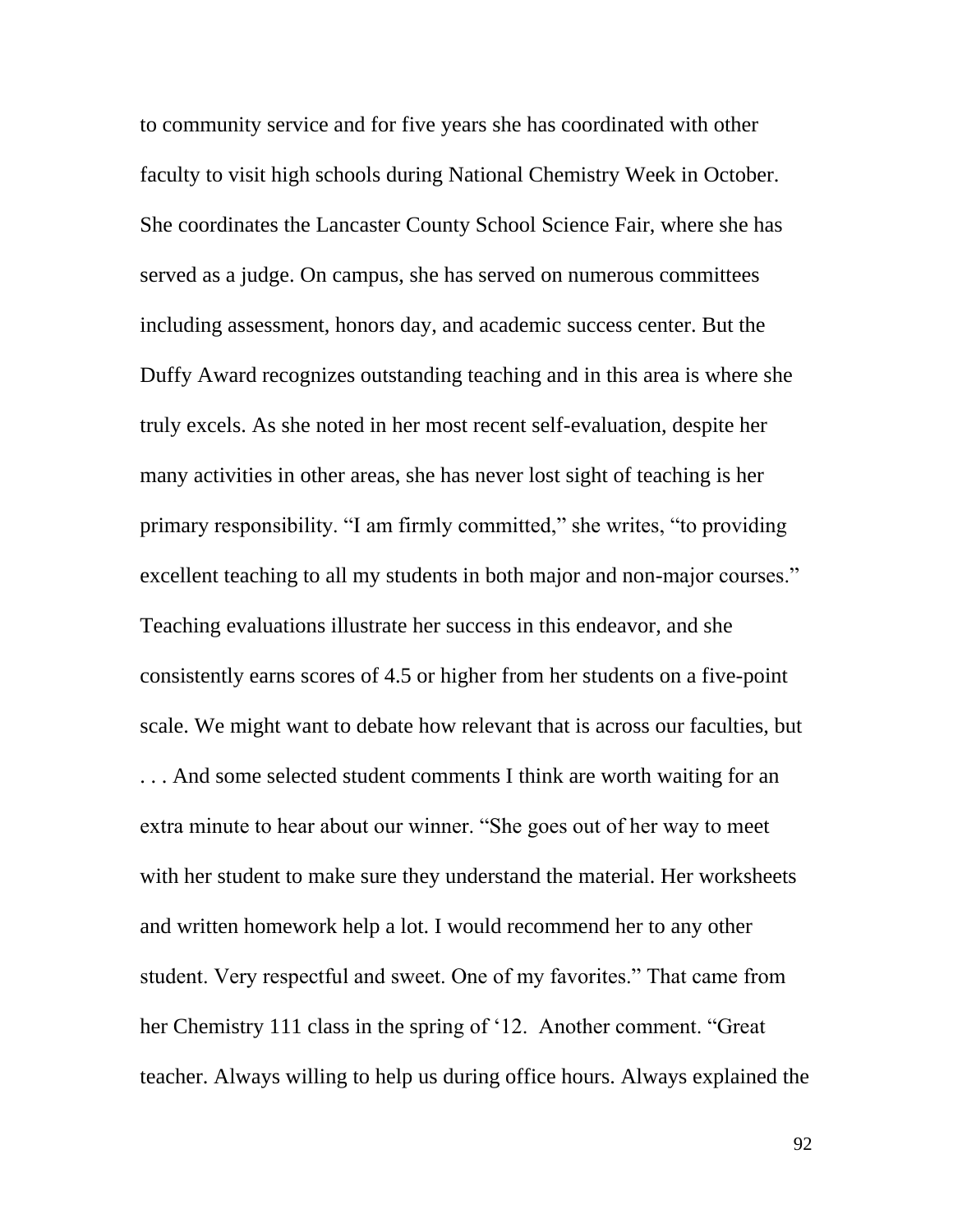lab and class material very thoroughly." Chemistry 112 student. "It's been my great pleasure being in Professor Johnson's class. She has taken time to get to know each one of her students and has helped greatly throughout the entire semester." And there are several other quotes from students along these lines, very positive, and lots of accolades from Dr. Johnson. She's certainly an asset to the University of South Carolina at Lancaster and also to our regional campuses, our Palmetto College system and the University as a whole. And it's my pleasure and my honor to present the 2013 John J. Duffy Excellence in Teaching Award to Dr. Betty Obi Johnson. Congratulations.

**Dr. Johnson:** Well this is a huge honor and a privilege to receive this award and since I started teaching in 2004, going to work every day has just been a joy. I love my job. I love my students and I really enjoy working with all of you. So thank you very much.

**Chris Plyler:** Let us not forget that this comes with a stipend of \$250,000. Thank you. Congratulations. And congratulations to all our nominees. I applaud your good work.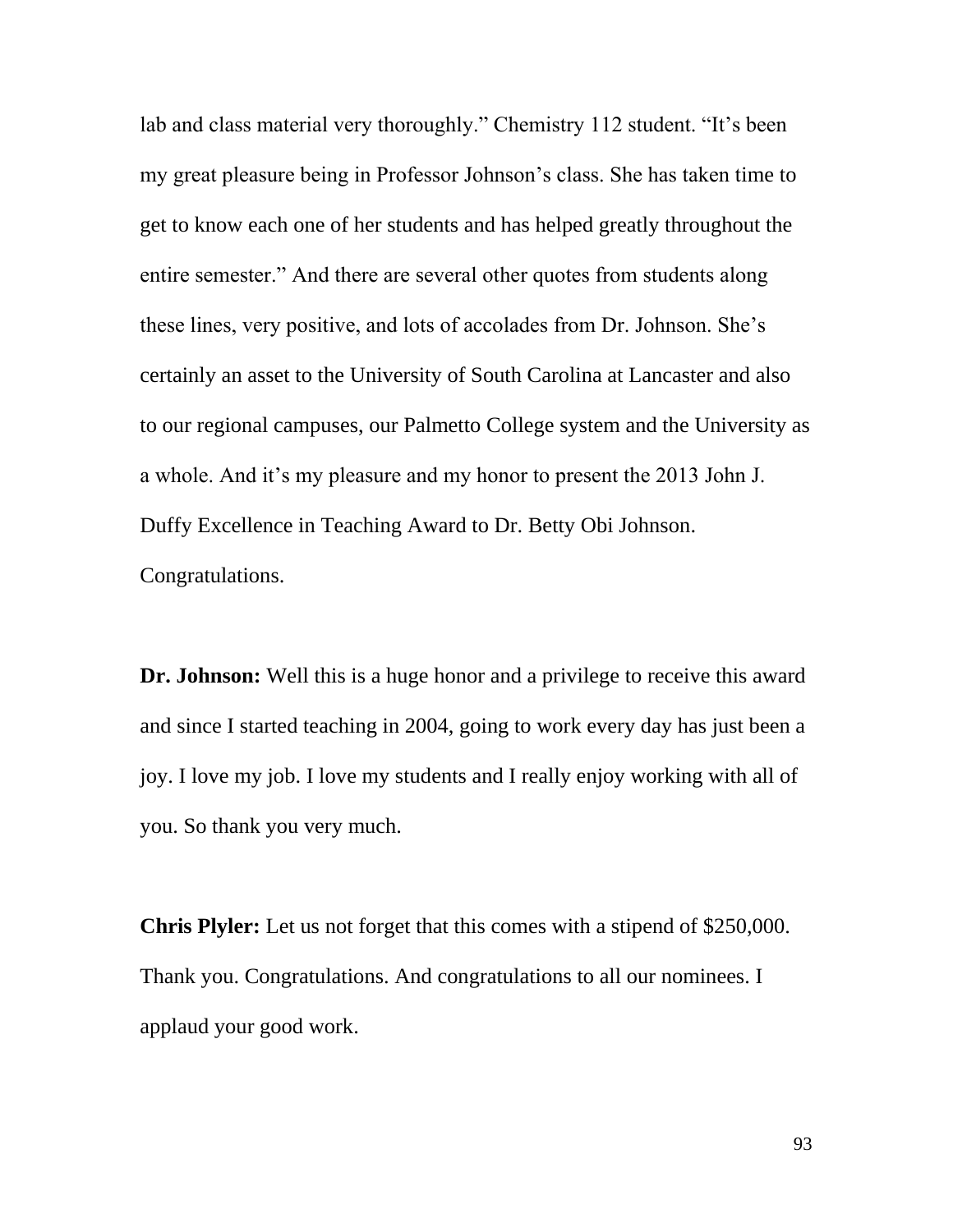**Bruce Nims:** Move to announcements? Are there any?

**Chris Plyler:** As we all know its our tradition at the last faculty senate meeting to recognize our chair – Inaudible.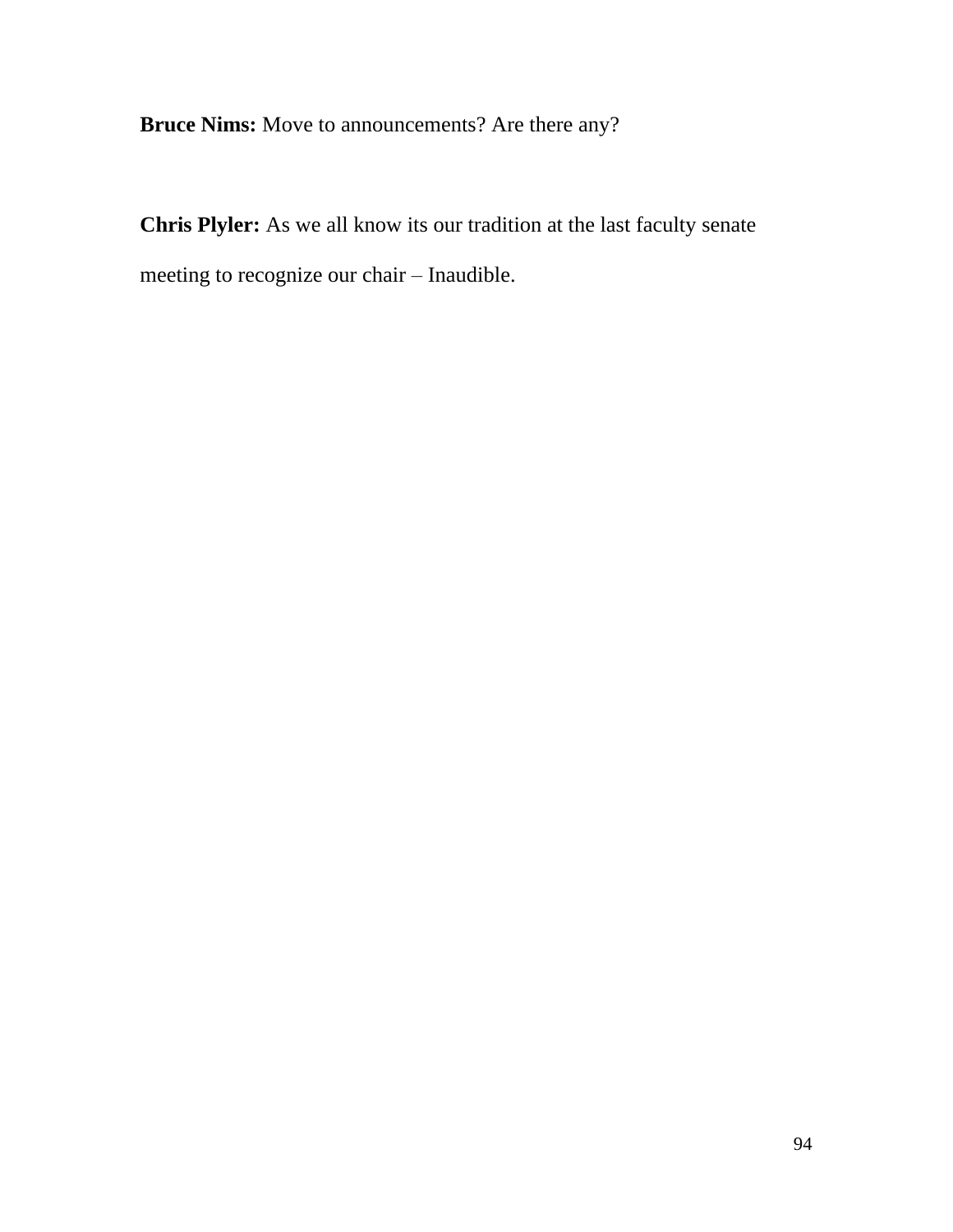Electronic Reports

# **Dr. Sally Boyd REPORT TO RCFS APRIL 19, 2012**

Next Friday, April 26, will be the reception to honor this year's recipient of the Stephen L. Dalton Distinguished Teaching Award for the USC Fort Jackson Program. We will be recognizing Wesley Abercrombie, who teaches sociology classes in the Fort Jackson Program. For the first time, the award is going to an instructor whose teaching in the program is all online. We are sad to say farewell to Dr. Jessica Sheffield, who has for three years been an assistant professor of speech in Extended University. Dr. Sheffield has taken a position with the University of South Alabama-Mobile, which is where her home and family are located. A search is underway to fill the position for fall 2013. We will certainly miss Dr. Sheffield, but send with her all good wishes for success in her new endeavors.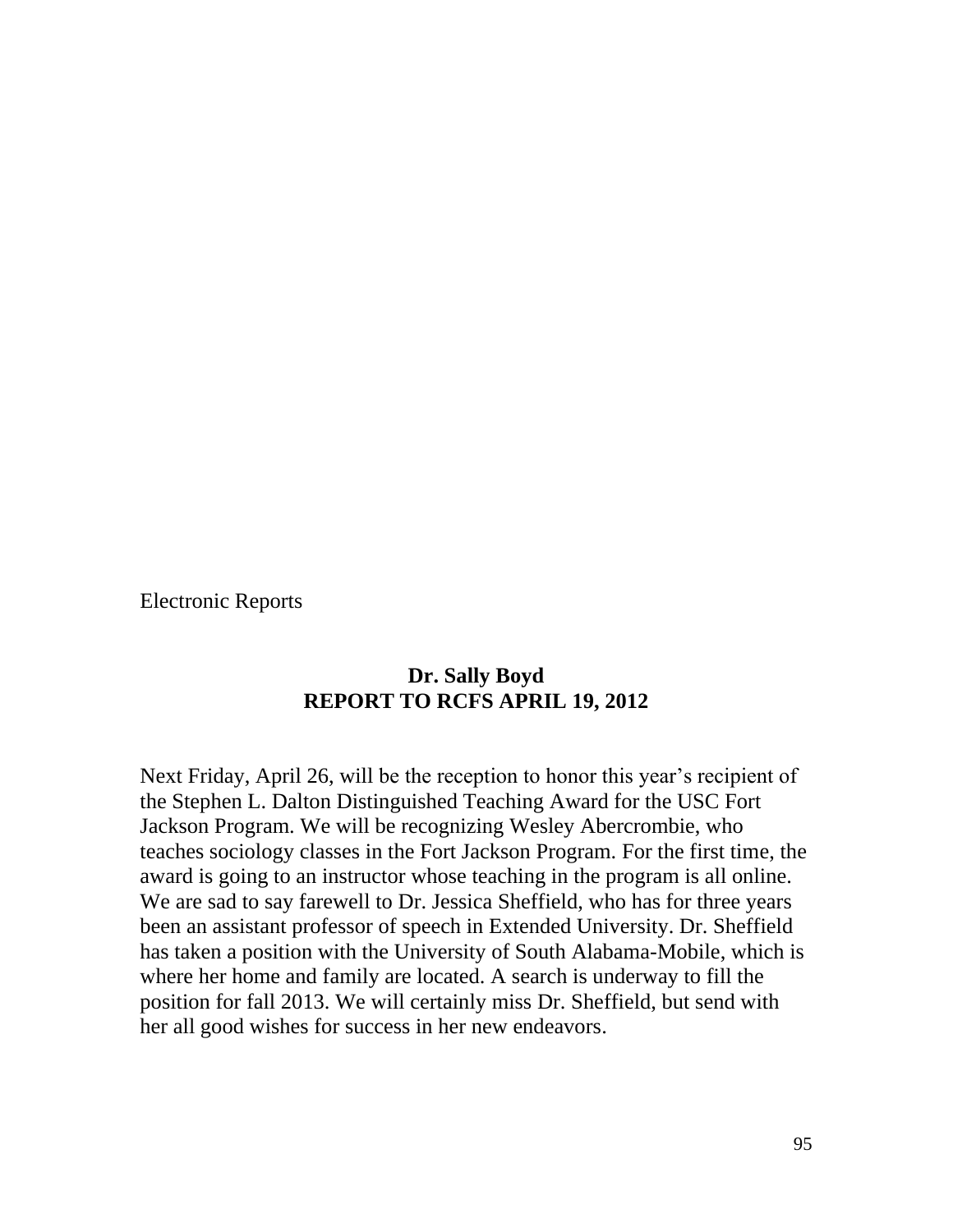

Regional Campuses Faculty Senate Report April 19, 2013

On March 22, the Carolina Mathematics Association Spring Meeting was held on the USC Salkehatchie Walterboro campus. Presenters included professors from The Citadel, California University of Pennsylvania, and Furman University, as well as our own Dr. Bryan Lai and Dr. Fidele Ngwane and student, Robbie Bacon.

Dr. Eran Kilpatrick traveled to Santa Barbra, California with student Chris Bates, on April 5 to present at the National Center for Ecological Analysis and Synthesis Conference.

USC Salkehatchie has hired two new faculty members for the coming year. Mr. Jeffrey Irwin was hired as Instructor of Business with specialization in Accounting. He has an MBA from USC Columbia. He is currently in the business sector and has been teaching as an adjunct at Park University in Charleston.

Mr. Jang Young Kim was hired as Instructor of Computer Science. He has master's degrees in computer science from Penn State and the State University of New York at Binghamton and is completing his PhD at the State University of New York at Buffalo. We are also in the process of hiring a third professor in mathematics.

Professor Joe Siren was named student's choice for the USC Salkehatchie Distinguished Teaching award.

On April 11, USC Salkehatchie hosted our annual scholarship ceremony, awarding over \$55,000 in scholarships. Mr. Eugene Warr, chairman of the USC Board of Trustees, was the keynote speaker.

In March, USC Salkehatchie hosted the NJCAA Region X basketball tournament. Salkehatchie qualified for the national tournament for the first time in our 48 hour history, one of 24 teams of over 200 contenders and traveled to Hutchinson, Kansas.

Respectfully submitted,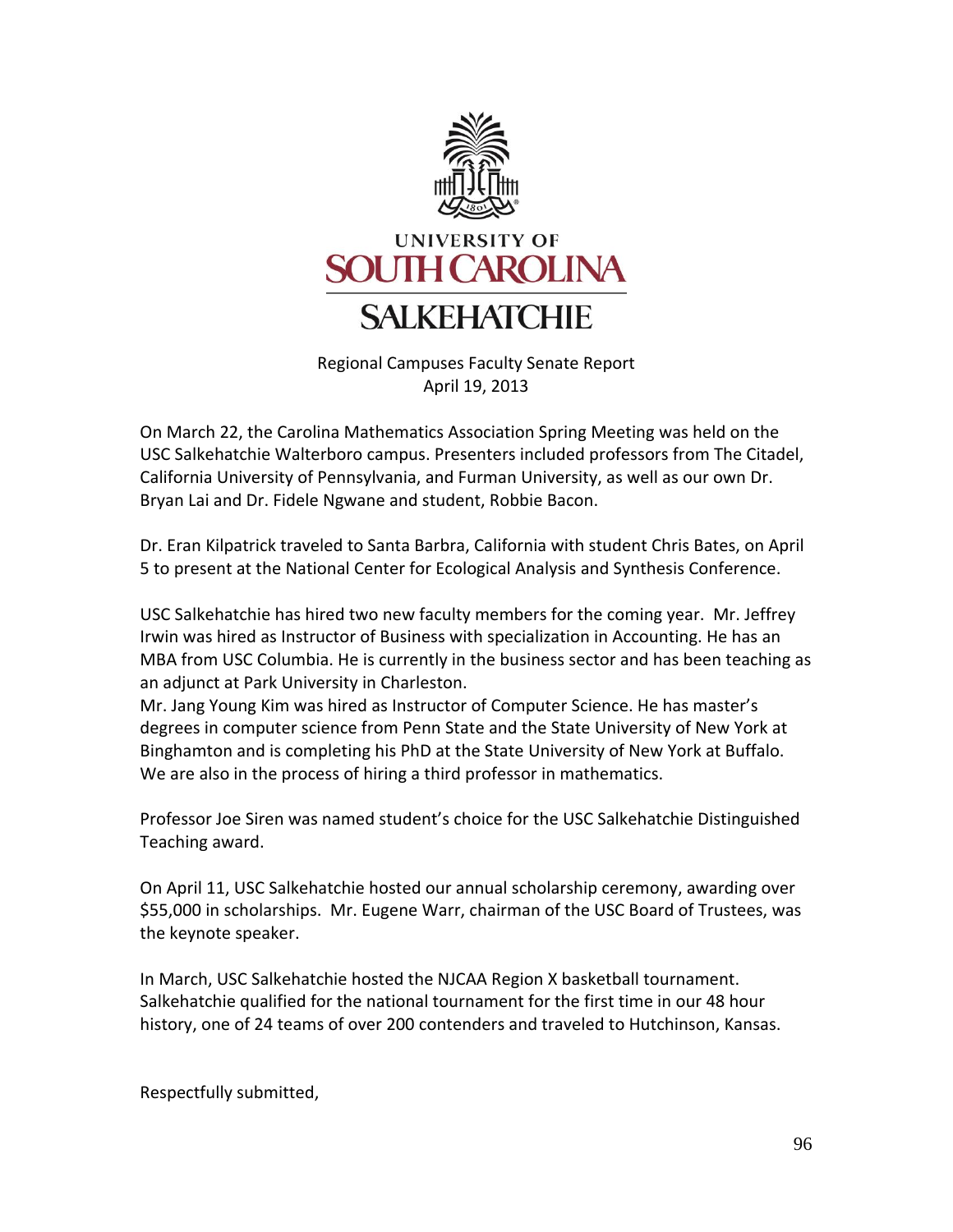Ann C. Carmichael Regional Campus Dean



**Dr. Walter P. Collins, III Regional Campus Dean**

**Report to the Regional Campuses Faculty Senate Meeting at USC Salkehatchie, Allendale April 19, 2013**

### **Students**

USC Lancaster's enrollment is down 2.58% in student headcount and down 4.17% in FTE for Spring 2013 as compared to Spring 2012. As of April 15, 2013, preregistration numbers for upcoming terms were the following: For Fall 2013, 169 students pre-registered. For Maymester/Summer I 2013, 96 students preregistered with 4 from other universities/schools. For Summer II 2013, 59 students pre-registered with 3 from other universities/schools. These numbers are lower than last year's at this same time, but preregistration began approximately two weeks later in 2013 when compared with 2012.

**Spring Fling** will be held on campus on Tuesday, April 23, 2013. The USC Lancaster Distinguished Teacher of the Year will be announced during lunch that day.

**Congratulations** to Dr. Sarah Hunt Sellhorst, Dr. Nick Guittar, and Professor Darris Hassel for being chosen by students as top professors in their respective academic divisions.

**Congratulations** to the following who were elected to serve on the SGA executive council: President: Ty Reeves, Vice President: Brandon Newton, Secretary/Treasurer: Brooke Watts.

**Faculty**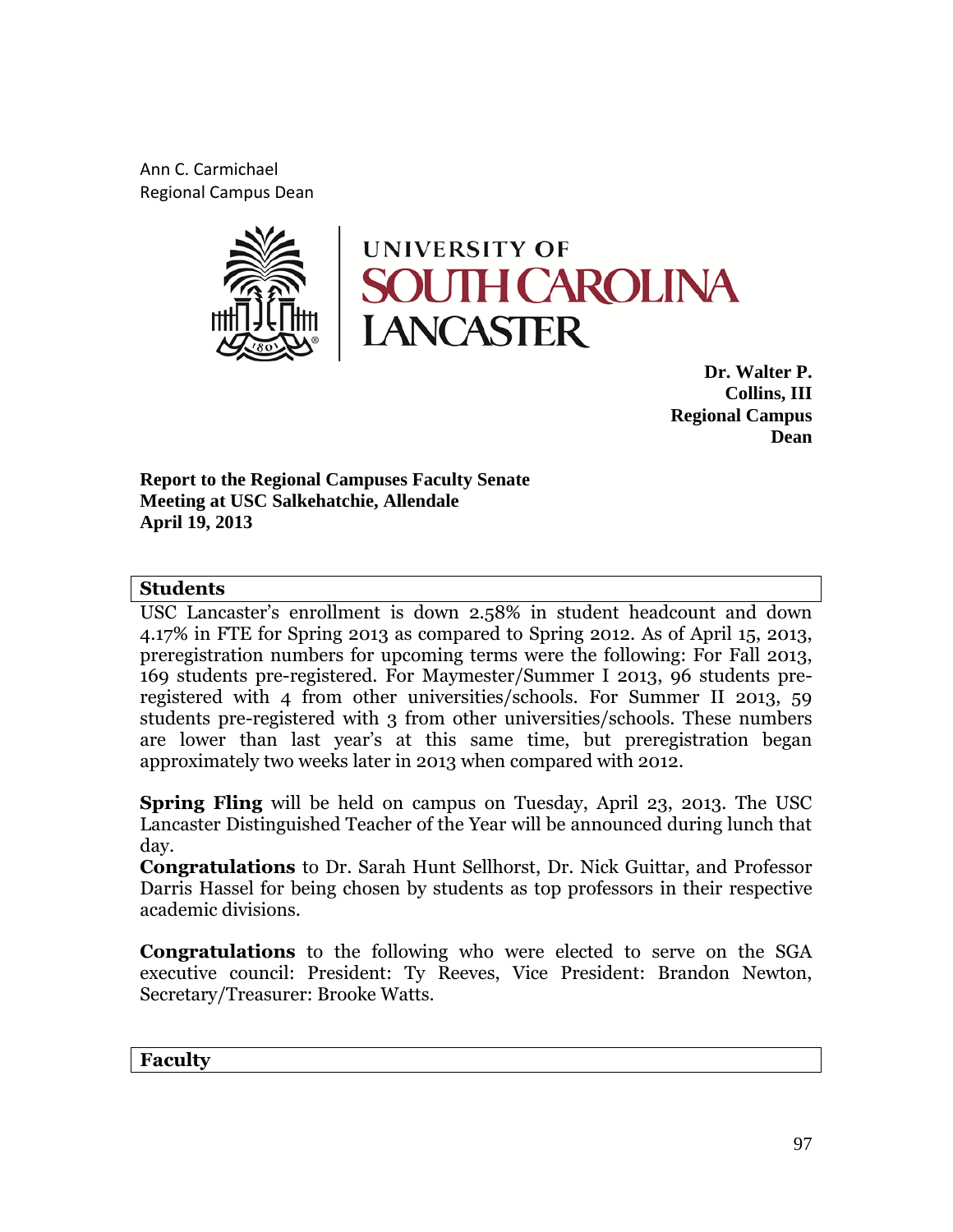A tenure track search continues in Astronomy/Physics. We made an offer to an exercise science candidate last week and are happy to report that she has given a verbal affirmative response. We are also searching for an Instructor of Sociology. These positions will begin in August 2013.

**Congratulations to Dr. Suzanne Penuel**, Assistant Professor of English, for being selected to attend the Summer Literary Studies Institute entitled "Versions of *The Winter's Tale*: Theater, Literature, Film and Philosophy" at the National Humanities Center.

**Congratulations to Professor Karen Worthy**, Nursing, who was recently named the USC College of Education-PhD Recipient of the 2012-2013 Charles and Grace Sloan Fellowship.

### **Facilities**

Construction of Founders Hall continues in the heart of campus with occupancy expected by Maymester/Summer 2014.

## **Financial**

In consultation with various budget officers, we are currently preparing budget documents for FY 14. We look forward to presenting our budget to USC administrators within the next two weeks. The USC Internal Audit Department and an outside auditing firm continue their audit of several areas within the USC Lancaster system.

## **Palmetto College**

USC Lancaster continues to contribute to the roll-out of Palmetto College. Four students attended the Palmetto College Enrollment Kickoff Event at the SC State House yesterday. Various USC Lancaster administrators and staff members are involved on the advisory council and several sub-committees.

## **Other items…**

**USC Lancaster Travel Study** Our trip to Italy took place during Spring Break. Dr. Dana Lawrence and Professor Trena Kendrick led the group of eleven students. Academic Credit was offered in ENGL for a course entitled, "Shakespeare in Italy." One of the highlights of the trip was being in Saint Peter's Square as the world learned who the next Pope would be. For more information, follow this link:<http://usclancaster.sc.edu/travelstudy/2013/Italy.htm>

The **Association of Carolina Emerging Scholars** will present its second annual literature and culture conference at USC Lancaster on May 18, 2013. The conference is sponsored by all USC Regional Campuses. The theme of the conference is "Deathless Love." We invite you all to come hear the work of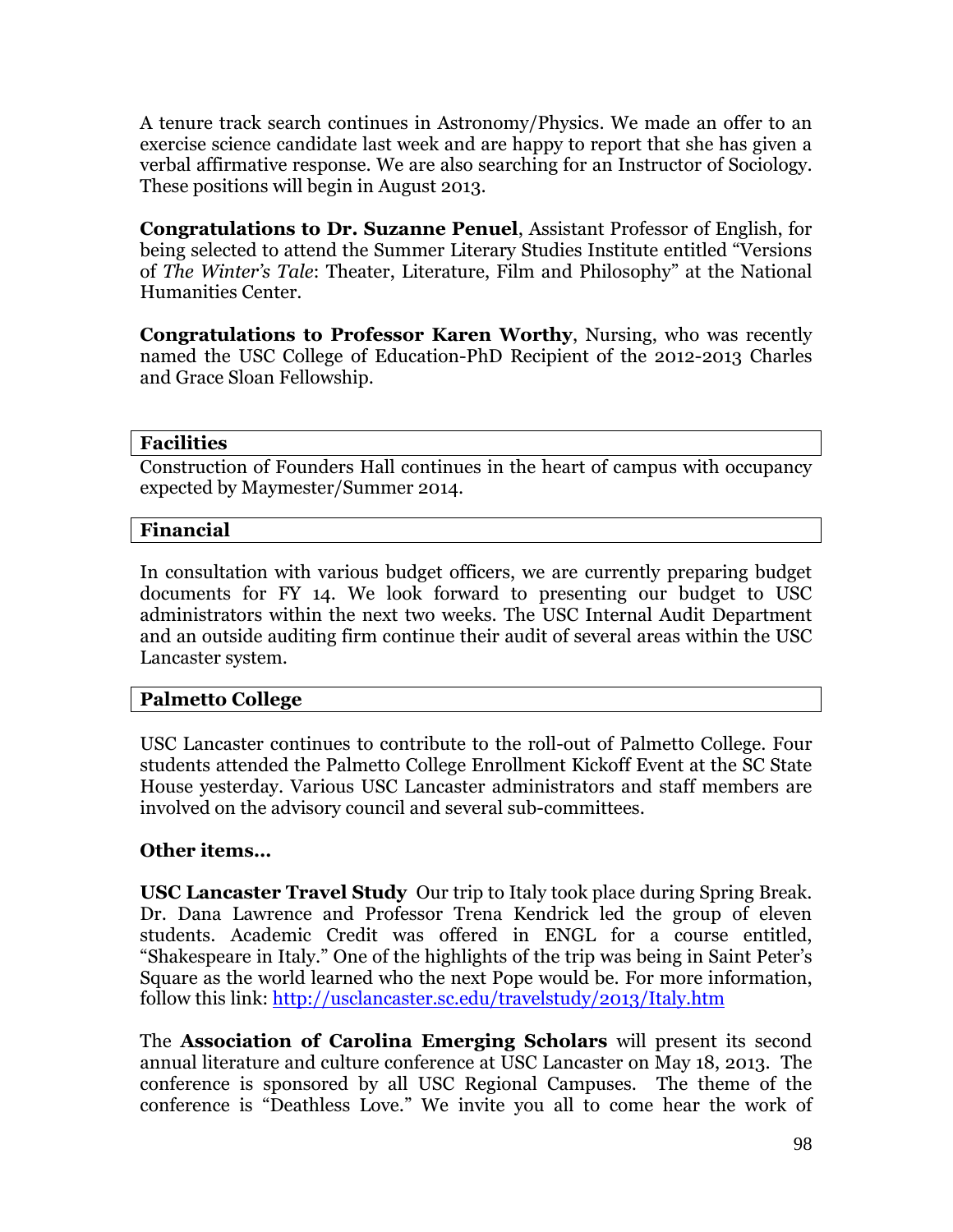students from across our campuses. For more information, follow this link: <http://usclancaster.sc.edu/CESC/>

**Congratulations to the USC Lancaster golf team** and coach Rick Walters for winning the NJCAA Region X championship. They have qualified to go to the National Championship in Lubbock, TX in May 2013.

> Dean's Report USC Union Regional Campuses Faculty Senate April 19, 2013

**Hiring:** Despite the fact that it's relatively late in the academic hiring cycle, we are proceeding with two faculty hires for Fall 2013, one of which will be funded by Palmetto College. We have been approved to hire a new Sociology professor and a new Criminal Justice professor. In addition, we are awaiting approval for our Palmetto College Student Services Coordinator. We hope that person will start in June or July.

**Enrollment:** Final enrollment for the spring semester is 496. FTE is 332. Unfortunately, those figures are 12.5 and 12.25 percent lower than last spring. As I mentioned in my previous report, the bulk of that decline is due to reductions in classes at one of our high school partners.

**Facilities and IT:** 311 Main Street, our future new bookstore and student center, is on track to be completed by the start of the fall semester.

**Athletics:** The USCU Bantams, in their first year of competition, won the District IV East Conference and are the #1 seed in the playoffs, May 3-5. Their overall record was 11-1.

**Special Events:** The third annual Upcountry Literary Festival was held March 22-23, 2013.

**Graduation:** We are preparing for commencement on May 4 at 6:30 p.m.

Associate in Arts -- 38 degree candidates Associate in Science -- 36 degree candidates BLS -- 4 degree candidates BOL -- 10 degree candidates 13 of the degree candidates will receive both Associate degrees 1 of the degree candidates will receive an AA & a BOL 2 of the degree candidates will receive an AA, AS, and BLS 56 degree candidates will be participating in graduation

Respectfully submitted,

Stephen Lowe, Interim Dean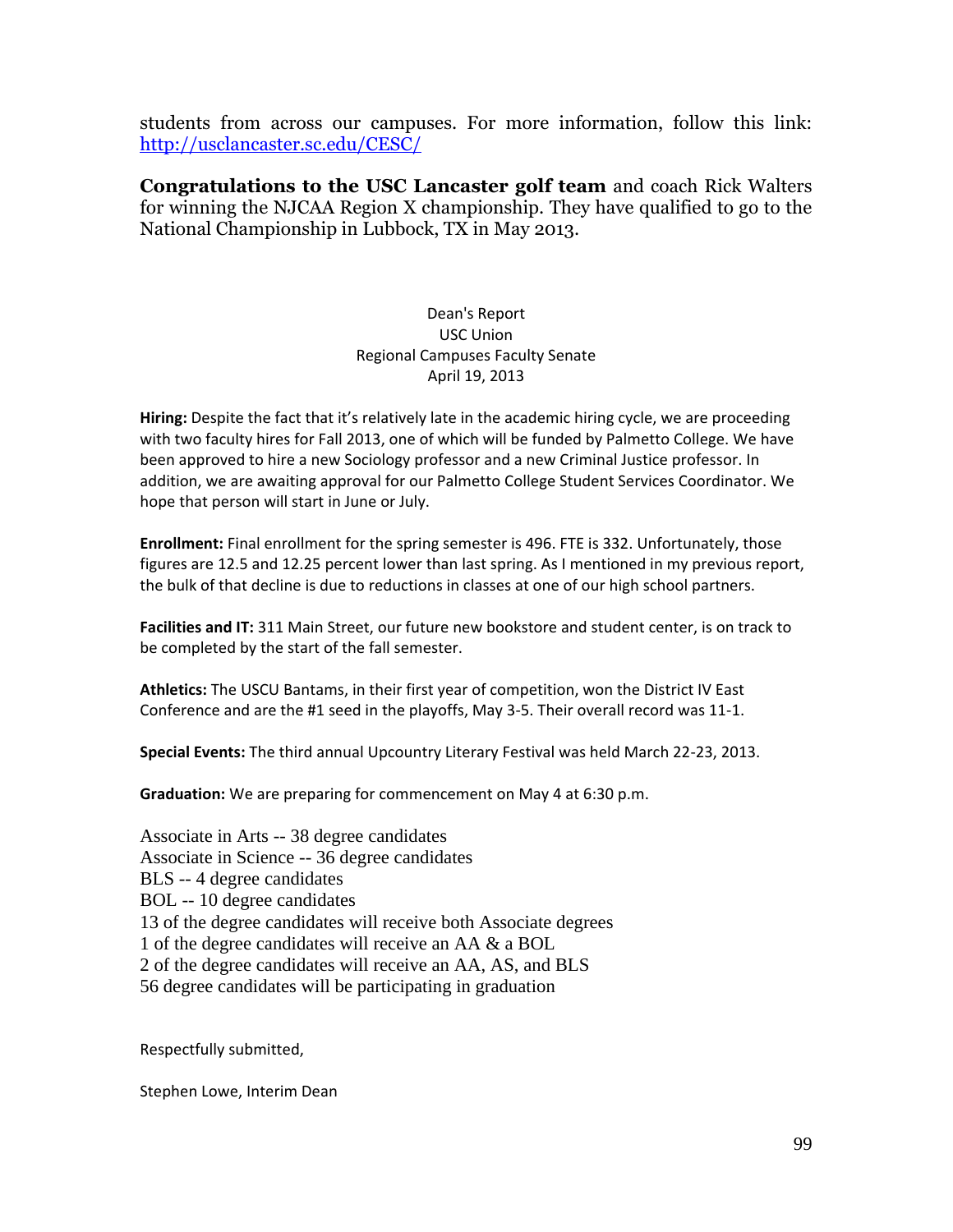# Courses & Curriculum Report to the Regional Campuses Faculty Senate (April, 2013) Robert B. Castleberry

There is nothing really new in my report to you today; what I have said in the past still holds true. That being said, let me just quickly get to the core (pun intended) of what I need to say.

The Committee continues to act on curricular changes as departments and schools alter their degree requirements to conform to the Carolina Core. We also continue to act on courses that have been proposed to satisfy specific Core requirements (e.g., ARP and GSS courses). Please check the Provost's website for the evolving look of the Core.

While this has nothing to do with Courses & Curriculum, I would like to briefly mention one more matter. This does relate to us and to the Core, especially as we develop associate degrees that meet the new requirements. Please consider two actions – 1) look at the Core approved courses; there may be a course that you do not normally teach that you could consider teaching since it specifically fills a Core requirement (especially one of the overlay courses or the VSR course), and 2) if you teach a course that currently is not approved as a Core course, but you think it should be, consider submitting the paperwork to get your course approved. Don't expect Columbia to do this (it is a hassle, and they may not want to bother with it), but clearly work closely with Columbia to make sure they can support the action.

Thanks,

rcastle@uscsumter.edu

April 11, 2013 Conflict of Interest Committee report

The Conflict of Interest Committee is reviewing "recently submitted proposal(s) to the NIH seeking support for a research project(s). In connection with these proposals, [the professor] disclosed several financial interests that are connected to his institutional responsibilities as required by NIH regulation and USC policy (RSCH 1.06). It is incumbent on the institution to determine whether these related financial interests constitute a financial conflict interest (FCOI) related to the proposed research. This decision is made in a two-step process, which involves 1) deciding whether the research is related to the financial interest, and if related, 2) determining whether the financial interest could directly and significantly affect the design, conduct, or reporting of the research. "